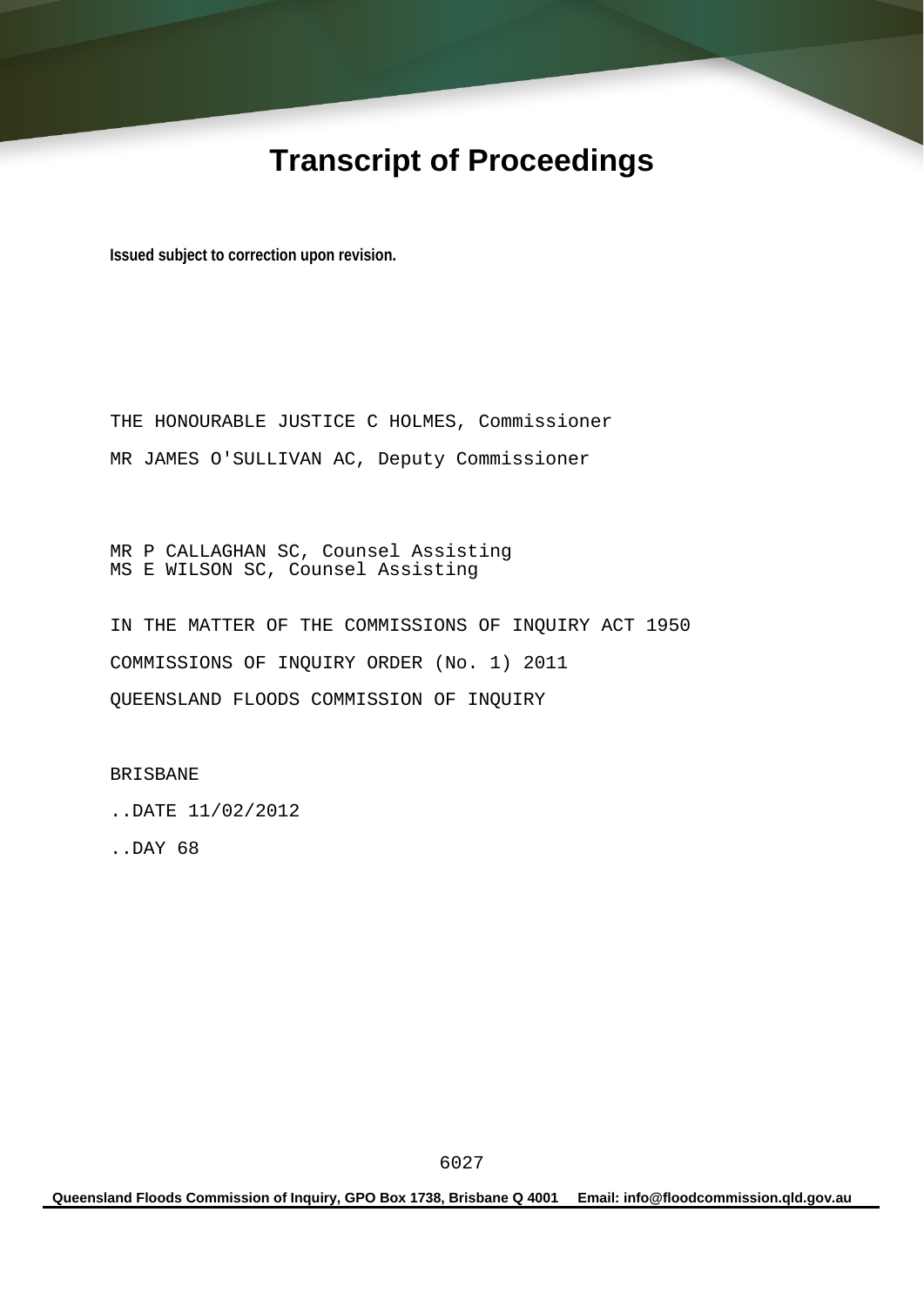| 11022011 D 68 T1 JJH QUEENSLAND FLOODS COMMISSION OF INQUIRY                                                                                                                  |      |                      |    |
|-------------------------------------------------------------------------------------------------------------------------------------------------------------------------------|------|----------------------|----|
| THE COMMISSION RESUMED AT 10.00 A.M.                                                                                                                                          |      |                      | 1  |
| COMMISSIONER: Yes, Ms Wilson.                                                                                                                                                 |      |                      |    |
| Thank you, Madam Commissioner. I call<br>MS WILSON:<br>Mr Van Blerk.                                                                                                          |      |                      | 10 |
| PETRUS GERHARDUS LOUW VAN BLERK, SWORN AND EXAMINED:                                                                                                                          |      |                      |    |
| MS WILSON: Can you tell this Commission your full name,<br>please?-- Petrus Gerhardus Louw Van Blerk                                                                          |      |                      |    |
| And you prepared a statement for the Queensland Floods<br>Commission of Inquiry?-- Yes, I have, yes.                                                                          |      |                      | 20 |
| Can you have a look at this document, please? Is that your<br>statement?-- Yes, it is.                                                                                        |      |                      |    |
| Madam Commissioner, I tender that document.                                                                                                                                   |      |                      |    |
| COMMISSIONER: Exhibit 1139.                                                                                                                                                   |      |                      |    |
| ADMITTED AND MARKED "EXHIBIT 1139"                                                                                                                                            |      |                      | 30 |
| MS WILSON: Have you got a copy of that statement in front of<br>you?-- Yes, I have.                                                                                           |      |                      |    |
| Can I take you to paragraph 6 of that statement where you set<br>out the dates that you were present during the period from<br>6 January to 19 January 2011?-- Yes.           |      |                      | 40 |
| They're the shifts that you worked?-- Yes.                                                                                                                                    |      |                      |    |
| And they're the shifts that you worked as a flood officer?--<br>Yes.                                                                                                          |      |                      |    |
| If I can take you to the shift of 7 a.m. to around 7 p.m. on<br>Monday the 10th of January?-- Yes.                                                                            |      |                      |    |
| When you came to work on the 10th of January was there any<br>discussion amongst you and the flood engineer about what<br>strategy you were in ?-- Not that I can recall, no. |      |                      | 50 |
| Are you familiar with the terms of "W1" to "W4" from the<br>operational manual of Wivenhoe Dam?-- Yes, I am.                                                                  |      |                      |    |
| Was there - in any of the shifts that you worked was there any<br>discussions of those terms?-- Yes, there was.                                                               |      |                      |    |
| XN: MS WILSON                                                                                                                                                                 | 6028 | WIT: VAN BLERK P G L | 60 |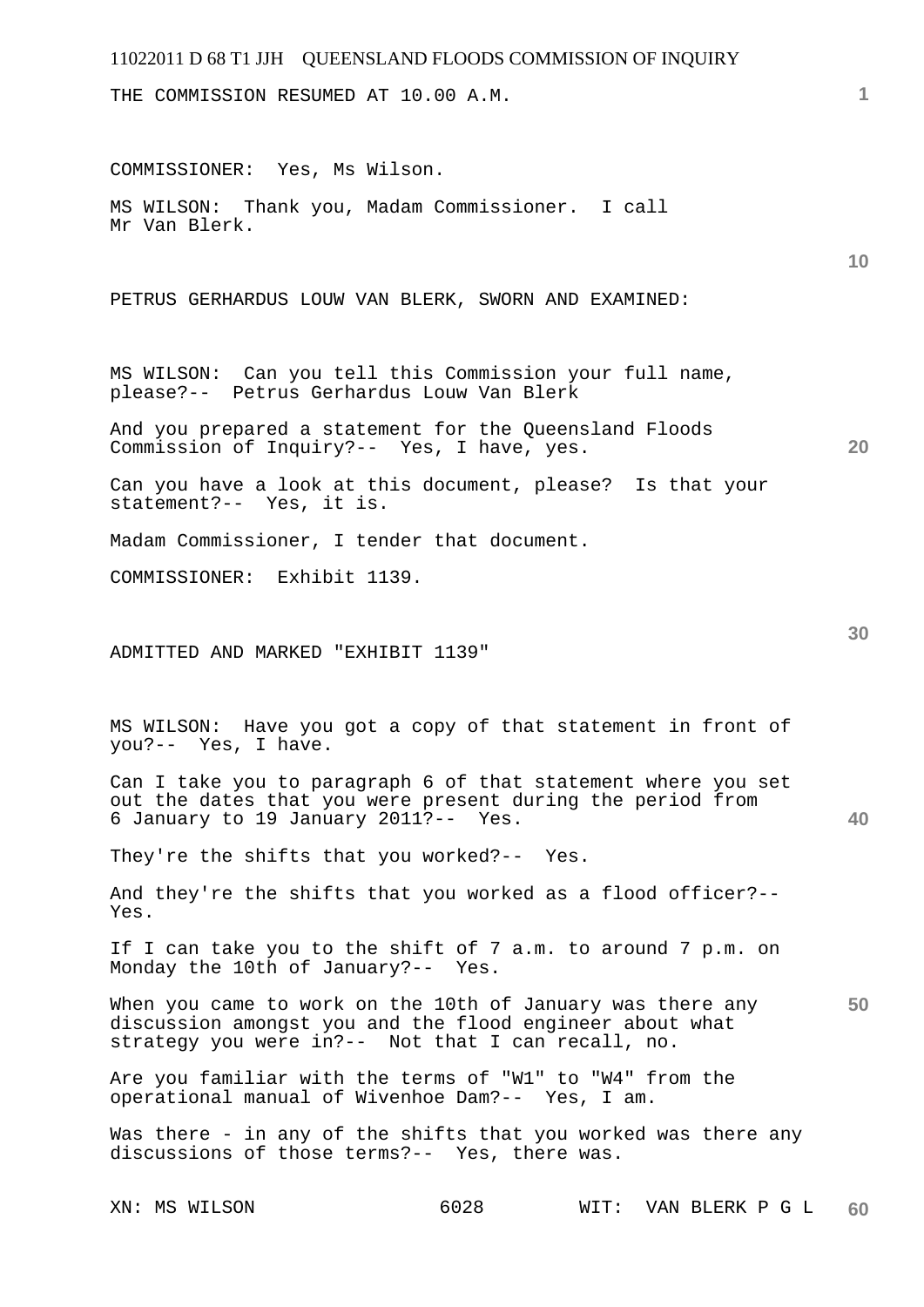# 11022011 D 68 T1 JJH QUEENSLAND FLOODS COMMISSION OF INQUIRY And when was that?-- I can't recall the times and dates but, you know, I remember that - that was discussed at times.

Okay. You've particularised three shifts that you worked during that period, in paragraph 6?-- Just say again, please.

You've particularised three-----?-- Yes, I have.

-----shifts that you worked, in paragraph 6?-- Yes, I have, yes.

I asked you a question about the terms "W1" to "W4" and you recall that being discussed?-- Yes.

By whom?-- Well, by the flood engineers and there was - there were probably more than one of them at times in the flood office and they discussed it amongst themselves.

Is that in these three shifts?-- I would think so, yes, yeah.

Okay. Can you give me any assistance about when it was discussed?-- No, I can't unfortunately, no. I can't recall times or dates.

Sorry, what was that?-- I can't recall times or dates-----

Can you recall strategies like W1, W2, W3 or W4?-- Probably but not, you know, which one was mentioned at a specific time, no, I can't recall that.

Mr Van Blerk, I'm just trying to understand your evidence, and to the extent that it is what it is. Is it that at - you recall some mention of W1 to W4 in the shifts that you worked at the Flood Operation Centre?-- Yes.

And does those - does that go beyond the three shifts that you particularised in paragraph 6?-- Yes. I was on before the event and it was discussed then to - you know, just as a general discussion, I would think, but-----

I'm not understanding your evidence-----

COMMISSIONER: Well, what was said when it was discussed before the event?-- You know, we were in the flood centre at times alone and me - me and the flood engineer and we were just having a general discussion about the strategies.

About the strategies?-- Yes.

**50**  And leading up to this event in early - late December, early January, what can you remember about what was said about the strategies?-- Well, I can't - as I said before, I can't remember discussing in - exactly which strategy we were at a specific time.

Can you remember any particular strategy being mentioned?-- No, not specifically.

**30** 

**20** 

**10**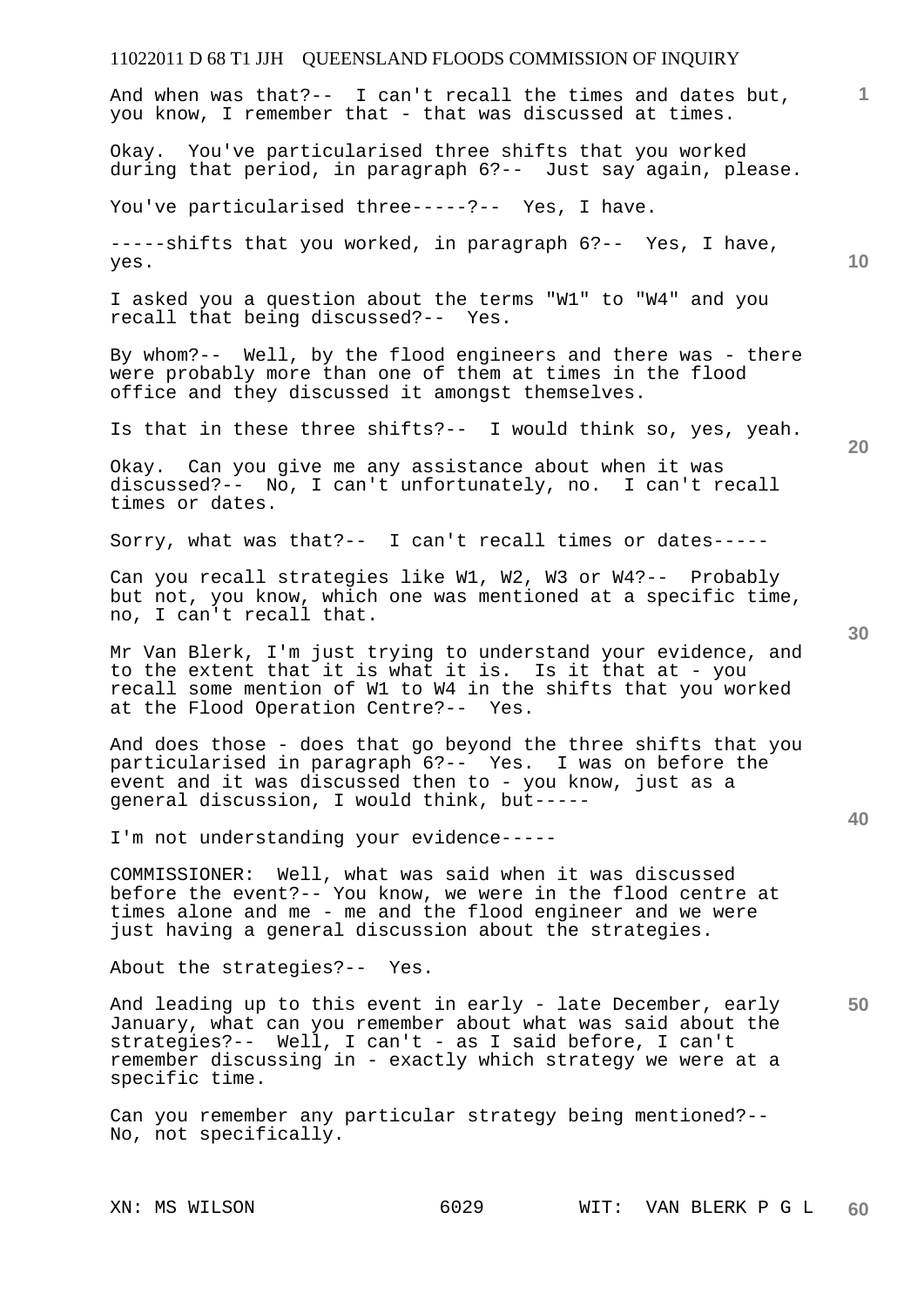Thank you.

MS WILSON: If we look at - and can we take it from your evidence that in relation to the shift that you worked from around 7 a.m. to 7 a.m. on Monday the 10th of January you can't recall any reference to strategies on that shift?-- No.

Do you recall which flood engineer you were working with?-- No, not - no, I can't remember exactly who was on on that specific shift.

In relation to the third shift that you've set out in paragraph 6, which is the shift from around 7 a.m. to 7 p.m. on Monday, the 17th of January-----?-- Yes.

-----can I show you this document, which is Exhibit 1076. This is an e-mail from the duty engineer account to Peter Allen and R Drury, sent on Monday the 17th of January 2011 at 1.03 p.m.?-- Yes, I see the document.

Were you the only flood officer on shift at that time?-- I think so, but, as I said in my statement, you know, some of the other flood officers came and went, especially if it was a normal weekday, as it was on that day, so-----

Can we open up this e-mail, please. It's got two attachments. The first attachment - the attachment that has been opened up is a strategy summary log?-- Yes.

We can scroll down this document, please. Mr Van Blerk, have you seen this document before?-- Yes.

Can we scroll down-----?-- Yes, probably, and the contents of it - sorry, that looks like our logs we had in-----

Okay. Can we just - can we go back to 3.30 p.m. on the 9th. See there we have an entry at 3.30 p.m. on the 9th? There is a yellow line above that with the words "strategy W2"?-- Yes.

If we can go across, please, to the right-hand column, and under the "Category," "Situation Report," "Strategy W2"?-- Yes.

Okay, that's just - I'm just trying to give you an opportunity to familiarise yourself with the document so you can see the whole document-----?-- Yes.

-----rather than just part of it. This document that is attached to this e-mail has strategies put into the document?-- Yes, I noticed that.

Yes. Have you seen this document-----?-- No, I haven't seen this one, no, no. Not the strategies inserted, no.

And what document have you seen that you-----?-- Well, the rest of it looks pretty much like our - like our log, you know, events log-----

**1**

**20** 

**50**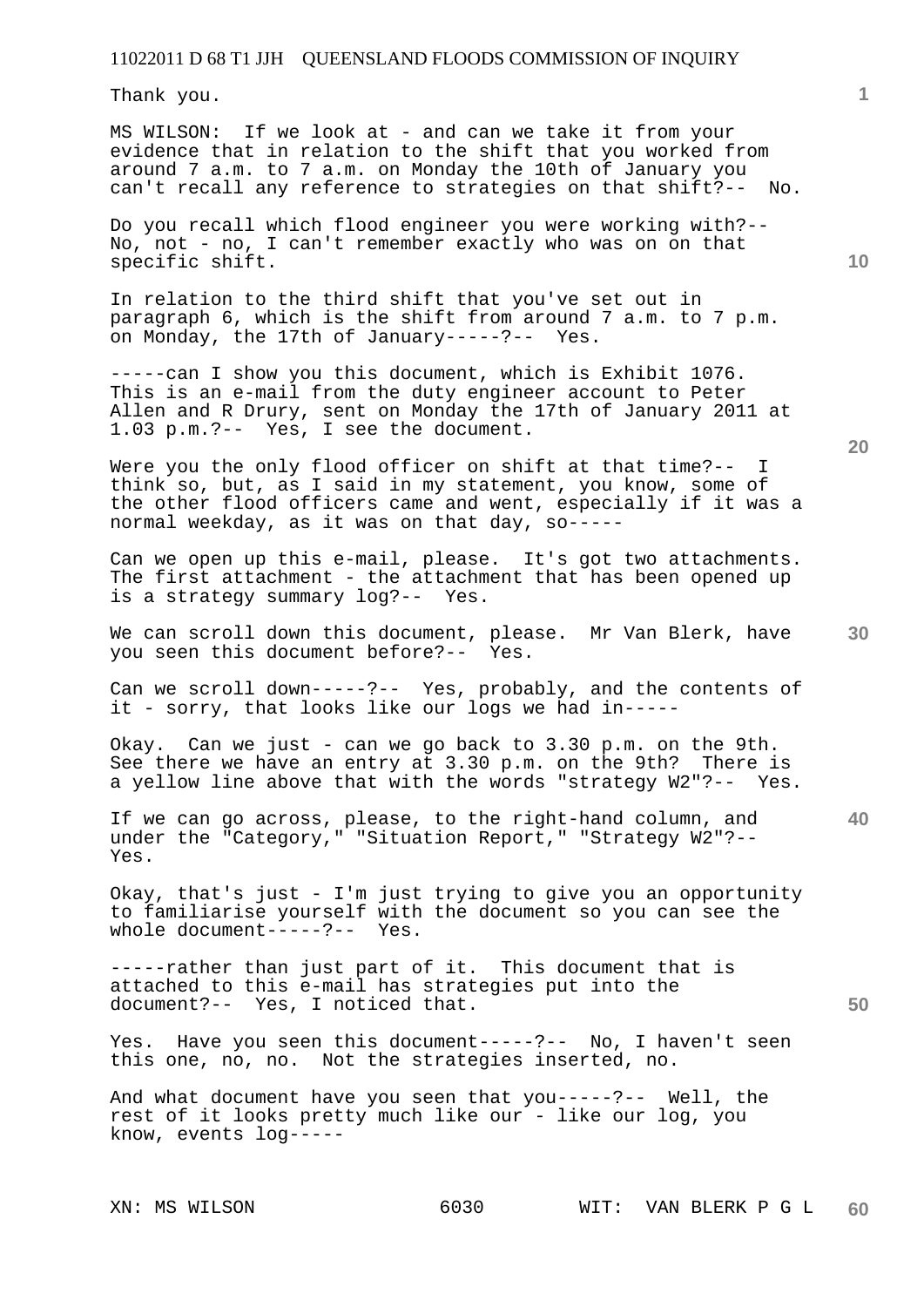Okay?-- -----yeah.

Have you ever seen this document?-- Yes, the lawyers showed it to me probably Monday, Tuesday-----

Okay?-- -----yep.

And can I take it from that that's the first time you've seen this document?-- With - yes. Yep.

And that is the document that has - contains particularisation of strategies?-- Yes.

If we can go back to the other attachment to this e-mail. That's a - the other attachment to this e-mail was a Wivenhoe Dam manual readings?-- Yes.

Have you seen a document like that before?-- Well, there were - there were graphs on the screens all the time but I can't recall this one specifically, no.

Can we now go back to the e-mail that attaches these documents. Do you recall whether you sent this e-mail that attaches these documents?-- No, I wouldn't have sent that.

And why wouldn't you have sent it?-- I don't think I ever send (sic) an e-mail from the flood office when I was on duty, no.

**30**  Okay. Can we go now to Exhibit 1077. This is an e-mail from the duty engineer e-mail account to John Ruffini-----?-- Yes.

-----at DERM, sent on the 17th of January 2011?-- Yes.

The e-mail also has the strategy summary log that I've taken you to and the headwater levels?-- Yes.

Did you send this e-mail?-- No, I haven't.

**40**  If we can go to paragraph 9 of your statement. And paragraph 9 sets out the entries you made in the flood event log?-- Yes.

And you have particularised some of the entries that have your initials beside them but you don't believe that you made them?-- Yes.

**50**  Can you give me any assistance as to how this could occur?-- No, I can't explain that. I don't - I'm pretty sure I was not there those times, so, yes, I don't know where they - where they come from.

When you were working at the Flood Operation Centre did Rob Drury ever come into the Flood Operation Centre on your shifts?-- Yes, I recall he came but I can't - again I'm not exactly sure when. It might have been during the event and prior to that, you know, the December event, too.

**1**

**10**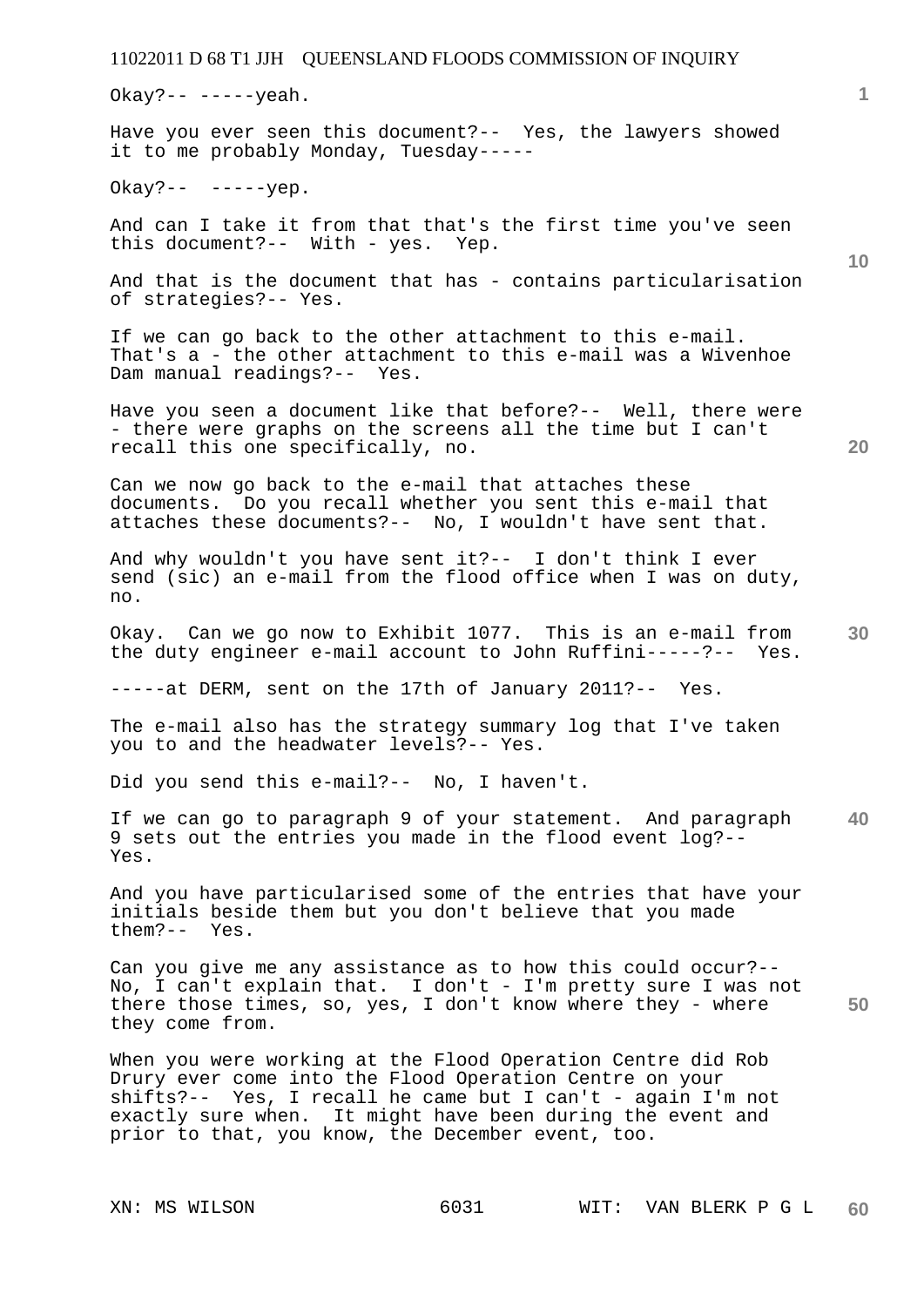**1 10 20 30 40 50**  And when he came into the Flood Operation Centre what did he do?-- I think he - it was more like a courtesy call and just, you know, see how we were going, basically. Ah-----?-- And have discussions with the flood engineer, you know. Thank you, Madam Commissioner, I have no further questions. COMMISSIONER: Mr Rangiah? MR RANGIAH: I have no questions COMMISSIONER: Mr Murdoch? MR MURDOCH: No questions, thank you. MR MacSPORRAN: No questions, thank you. MR SULLIVAN: No questions, thank you. COMMISSIONER: Mr Burns? MR BURNS: No questions. COMMISSIONER: Mr Ambrose? Sorry, that should be you, Mr O'Donnell. MR AMBROSE: We have no questions. MR O'DONNELL: You said that when you were acting as a flood officer during that flood event in January last year you can recall mention of the different strategies being applied in management of Wivenhoe and Somerset?-- Yes. Yes, I do. And you knew what those terms meant, didn't you, "W1", "W4"-----?-- Yes. -----"S1", "S2"?-- Yes, I know. You've read the manual?-- I'm the dam safety engineer so I suppose I'm supposed to know what it means, yes. Right. And if the engineer discussed W3 you would have an understanding-----?-- Yes. -----of what that meant? I notice you have engineering qualifications. You have a Degree in-----?-- Yes. -----Engineering from the University of Victoria?-- Yes. And you've been a registered professional engineer in Queensland since 2007?-- Yes.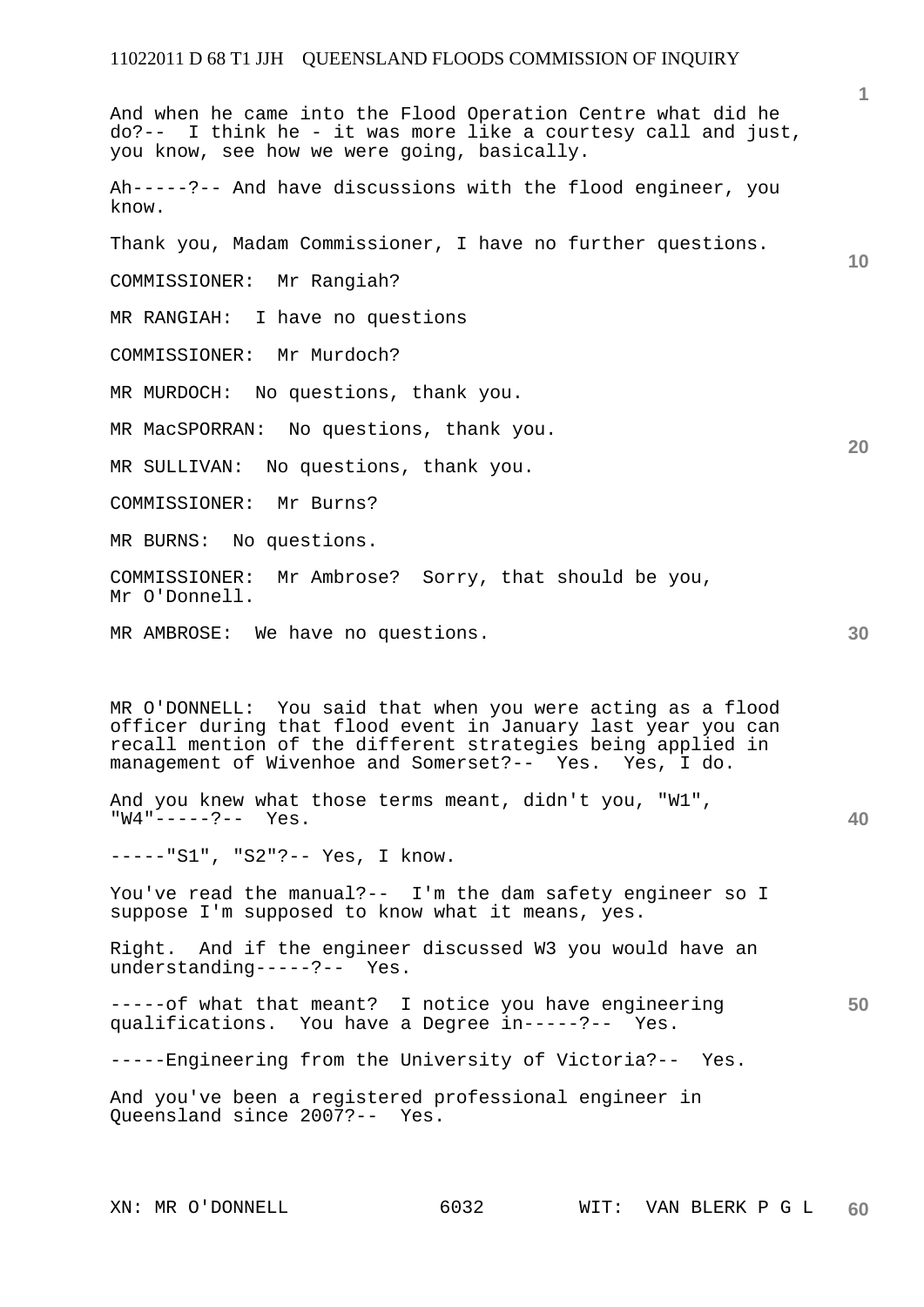Most of the flood officers had engineering qualifications, didn't they? Sorry, I'll start again. Most of - the flood officers who worked during the January last year flood event had university or other professional qualifications-----?--  $Yes---$ 

-----in engineering-----?-- -----I believe so. I believe so, yes.

Right. Do you recall that - a copy of that spreadsheet that you were shown before, it was basic - it looked like the flood log where someone had copied the flood log onto a separate document, removed pretty much everything other than the situation reports and the gate opening directives and some isolated conversations and then added some entries about strategies; do you recall that?-- Yes.

If I was the flood engineer during the last year's flood event and I said to you, "Would you mind doing that exercise for me? Would you mind copying over the flood log? I'm particularly interested in the situation reports and the gate directives, so strip out other things," you would be able - capable of doing that?-- Yes, I would be, yep.

And you would expect most of the flood officers who worked during the January '11 flood event would be capable?-- Yes.

And if I said to you, "Look, I want you to do an exercise for me just to assist me, it doesn't have to be perfect but I'm in a rush, I've got to do a job quickly, could you go through the manual, compare what the manual says as to the W strategies for Wivenhoe to what" - "the information in the situation reports and gate directives and try and plot out for me when you think the strategies changed"?-- Yes, I think I would be capable of doing that if it was asked, yes.

And what you arrive at you enter into that document you've made?-- Yes, you could have done that, yep.

**40**  And you would expect most of the flood officers who worked during the January '11 flood event would be able to do that?-- Yes, I would think so, yeah.

COMMISSIONER: What would you do it by reference to, Mr Van Blerk?-- Just say again, Commissioner.

What would you do it by reference to?-- Well, referencing to the flood manual. Is that what you are asking?

**50**  No, I was just wondering how you would know what strategy to put in, where - what would tell you?-- Oh, well, probably the water levels and the flows down - you know, the water levels in Wivenhoe Dam and the flows down Brisbane River and-----

All right, thank you.

MR O'DONNELL: And there's also the comments in the situation reports?-- Yes, yep, if it was-----

**20** 

**10**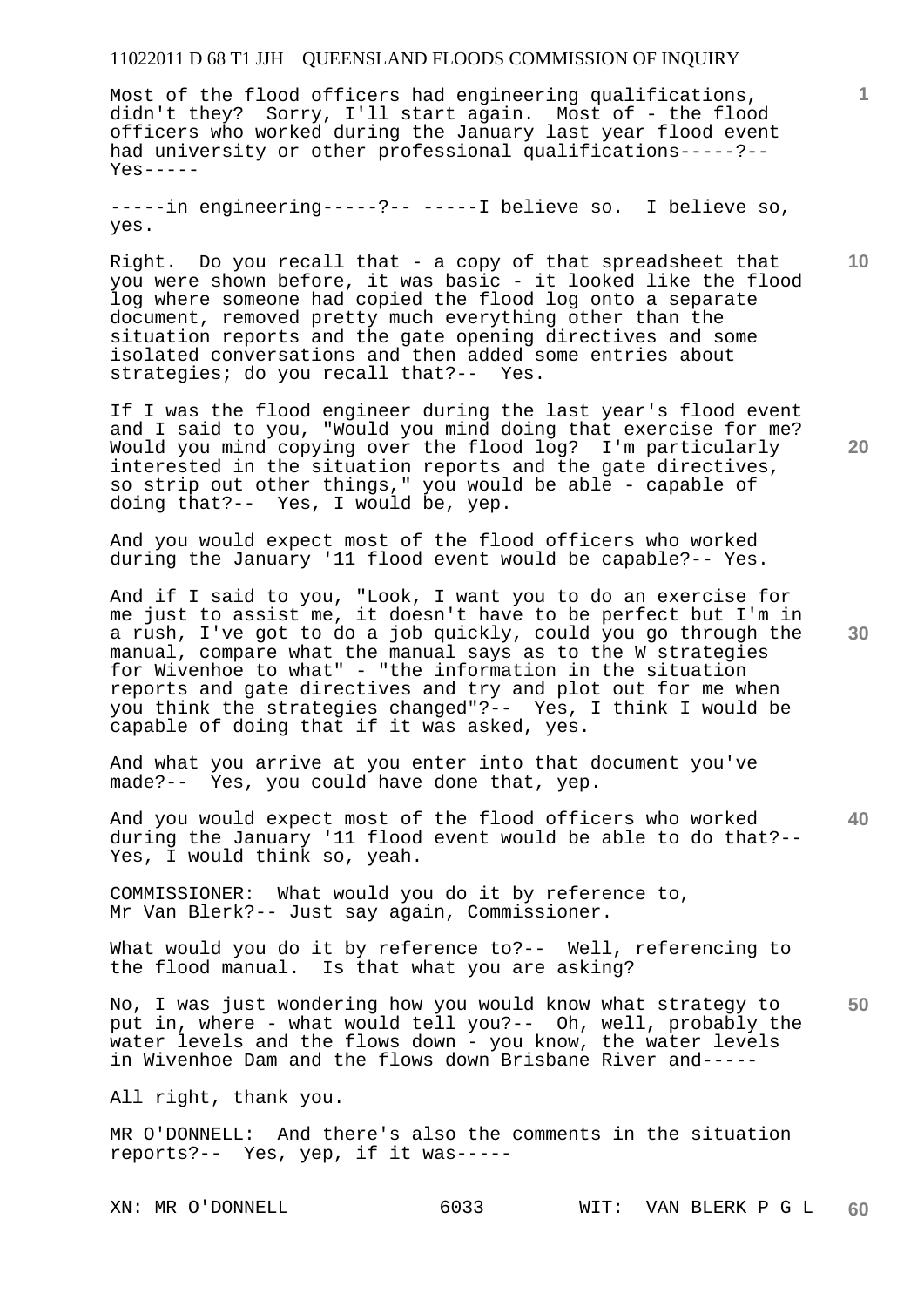# 11022011 D 68 T1 JJH QUEENSLAND FLOODS COMMISSION OF INQUIRY XN: MR O'DONNELL 6034 WIT: VAN BLERK P G L **1 10 20 30 40 50 60**  And there's also the gate opening directives telling you what decisions were made as to increasing releases from time to time?-- Yes. That would allow you to plot out where you think by reference to the manual the changes in strategies had occurred?-- Yep. And that would be within your competence?-- Yes. And you think within the competence of the other flood officers who worked during the January '11 flood event?-- Yes, I think so, if they knew - knew the strategies, the W strategies. I don't know if they all had the same sort of insight I had in the manual. Sure. But, I mean, when you're sitting in the - you sit there in the flood operation centre for 12 hours on a shift, don't you?-- Yes. So you're obviously talking to the flood engineers-----?-- Yes. -----quite a bit? And you've got nothing much else to talk about apart from these two dams?-- Yes. That would have been the centre of conversation?-- Exactly, yes. So strategies do come up, don't they?-- Yeah. Mr Navruk, do you know him?-- Yes, I know him, yep. He was one of the flood officers------?-- SunWater guys I think, yes. SunWater guy?-- Yeah, I think. What's your assessment of him?-- I don't know. I would have probably only met him for 10 minutes at handovers and, you know, 10 minutes after. I've never had any other contact with him----- All right?-- -----other than that so----- So you haven't had the pleasure of working side by side with him?-- No. But he has a qualification in engineering, did you notice that?-- No, I don't know. I - no, I'm not aware of what his qualifications are. COMMISSIONER: I thought he was a draftsman, Mr O'Donnell. Am I getting him mixed up? MR O'DONNELL: No. No, he has a qualification in engineering, and he's also a senior draftsman in SunWater. COMMISSIONER: All right, thanks.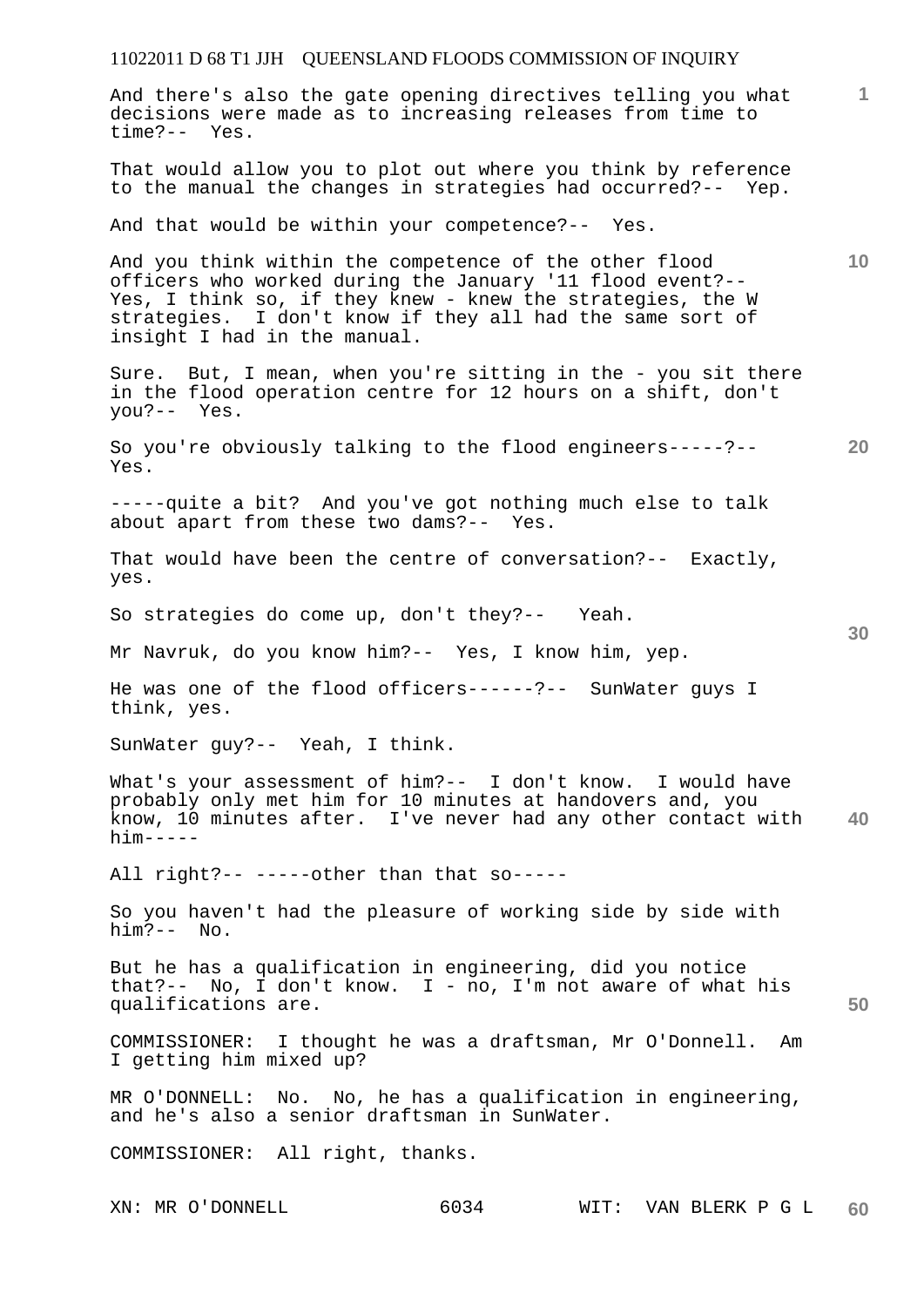MR O'DONNELL: He has sort of talents in many areas. Thank you. Thank you, Madam Commissioner.

COMMISSIONER: Miss Wilson?

MS WILSON: I have no further questions. May Mr Van Blerk be excused?

COMMISSIONER: Thanks, Mr Van Blerk, you're excused.

WITNESS EXCUSED

MS WILSON: I call Mark Tan.

**20** 

**40** 

**50** 

**1**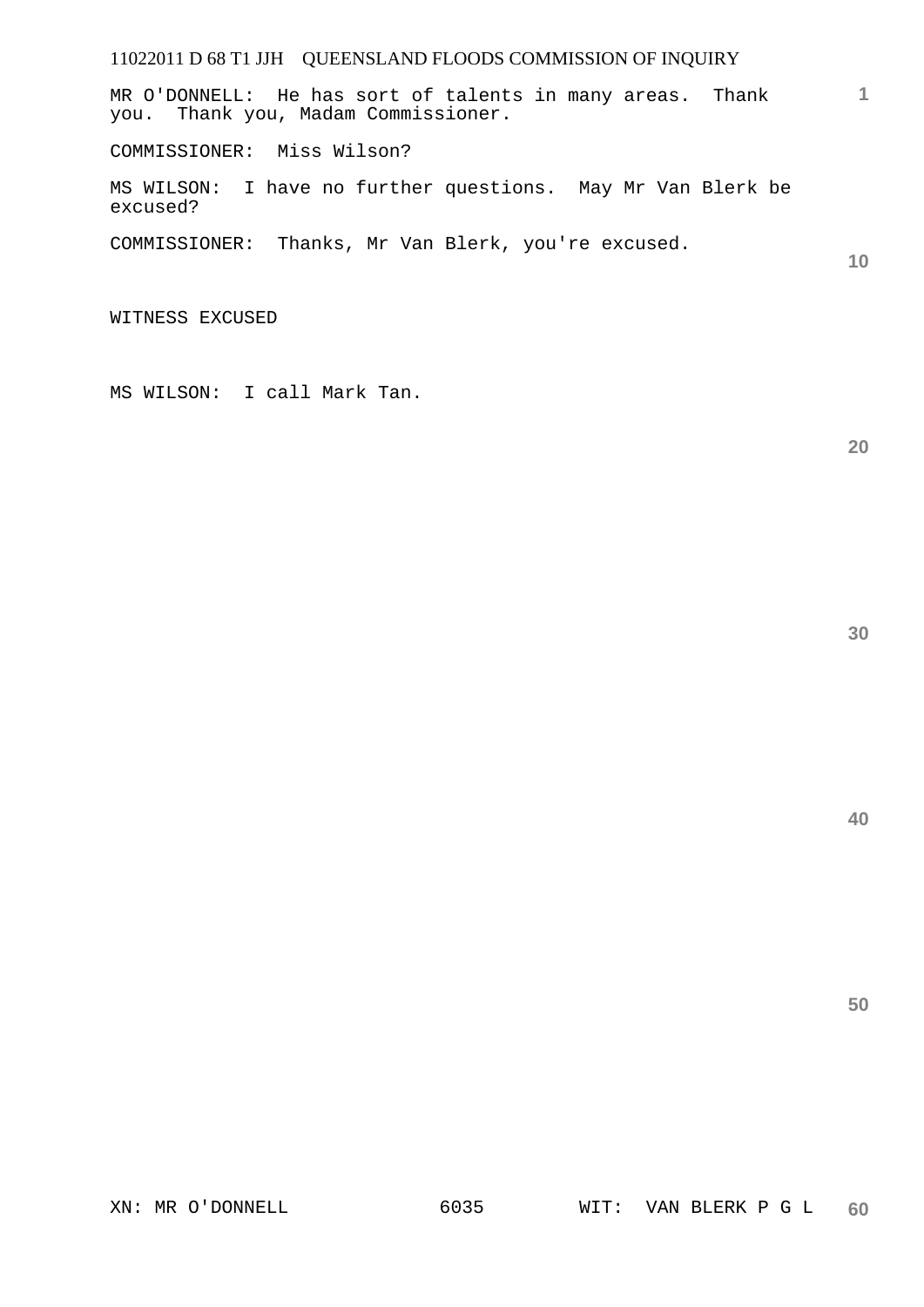MARK CHYE HUAT TAN, SWORN AND EXAMINED:

MS WILSON: Can you tell the Commission your full name, please?-- My name is Mark Chye Huat Tan.

Thank you, Mr Tan. And you're currently employed by Queensland Bulk Water Supply Authority, that is Seqwater, as an information analyst and a flood officer?-- Yes.

And you provided a statement to the Queensland Floods Commission of Inquiry?-- Yes, I have.

Can you have a look at this document, please. Is that your statement?-- Yes, it is.

Is there anything that you wish to add or amend?-- No.

Madam Commissioner, I tender that statement.

COMMISSIONER: Exhibit 1140.

ADMITTED AND MARKED "EXHIBIT 1140"

**30**  MS WILSON: Can I just take you to a few matters in your statement. Paragraph 9. This statement refers to your shift of the 12th of January?-- Yes

Where you started at 6.30 that night, or you arrived at 6.30, and you left just before 8 a.m. the next morning. You remember being told by a flood engineer to merge the two or three spreadsheets into one master document?-- Yes, that's correct.

**40**  Okay. At that point in time when you came to work on the 12th was there two or three Excel spreadsheets being used at one time?-- Yes, there was.

Okay. And who was using the Excel spreadsheets?-- What - the events on - on the prior days, we were so hectic that there were multiple spreadsheets used concurrently-----

Yes?-- -----so when I started my shift on the 12th of January things had quietened down - had settled down, so - but there were still three - two or three spreadsheets present in the folders.

Right. And your job - you were told by one of the flood engineers, you believe either Rob Ayre or John Ruffini, to merge these two documents?-- That's correct.

And your role in merging these two documents, was it to just put them in chronological order so that they - there was a

**1**

**10** 

**50**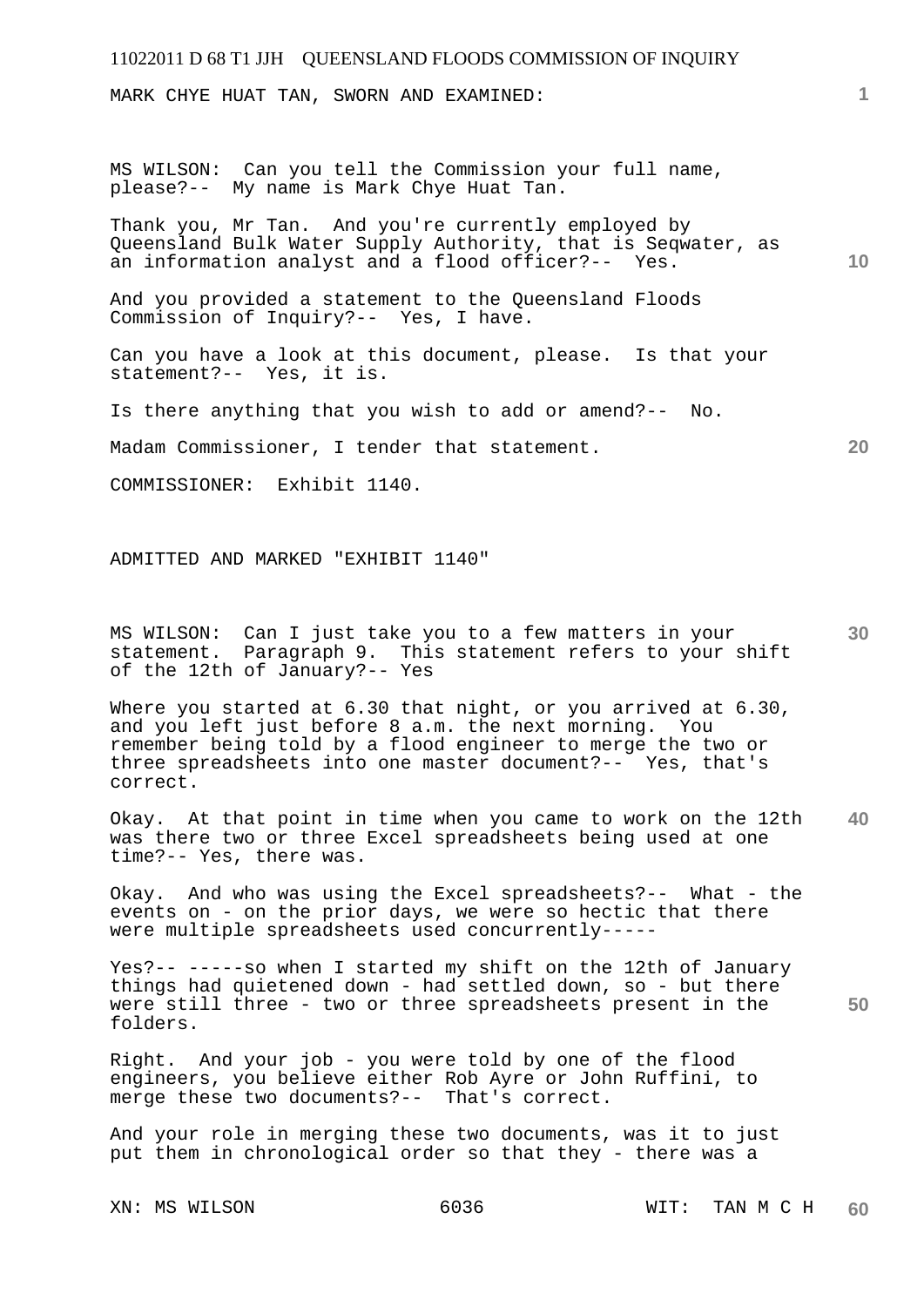chronological flow?-- Yes.

Did you add or delete any information in the merging of these documents?-- No, I didn't.

So your role was just simply to put information in chronological order?-- Yes.

Can I show you this document, please, which is 1051. If you can open this document up, please. Scroll down. If we could stop there and we could move to the right. We can just see actually, before we do that. We've got the time, which is 3.30 p.m., which I can take to you - is on the 9th of January. We've got the action, and if we can move across, we've got the categories and the initials?-- Yes.

Okay. Now, the documents that you merged across, did they have the "category" column in it?-- Yes.

**20**  The document that you moved across, did it have any reference to strategy at all?-- No.

If we can just go back to the left, please. Now, I can show you more of this document if you wish, but the simple question is, have you seen this document before?-- No, I have not seen this - okay. Sorry, I just reading the header. I have seen this document I believe the day before at barrister Adams' office, yes.

**30**  Okay. And this is the document that has a column - a row with strategies put in and the columns with strategies put beside entries?-- Yes.

And that was just this week, is that the case?-- Yes, that's correct, it was just this week.

So before this week you've never seen this document before?-- No.

Did you create this document?-- No.

Did you know at any given time of your shifts what strategy you were in in relation to the manual of Wivenhoe Dam?-- No.

Do you know Mr Rob Drury?-- Yes, I do.

Do you recall when you were working at the Flood Operation Centre whether he visited?-- I cannot recall.

**50**  Thank you, Madam Commissioner, I have no further questions.

COMMISSIONER: Mr Rangiah?

MR RANGIAH: No questions

COMMISSIONER: Mr Murdoch?

MR MURDOCH: No questions, Commissioner.

**1**

**10**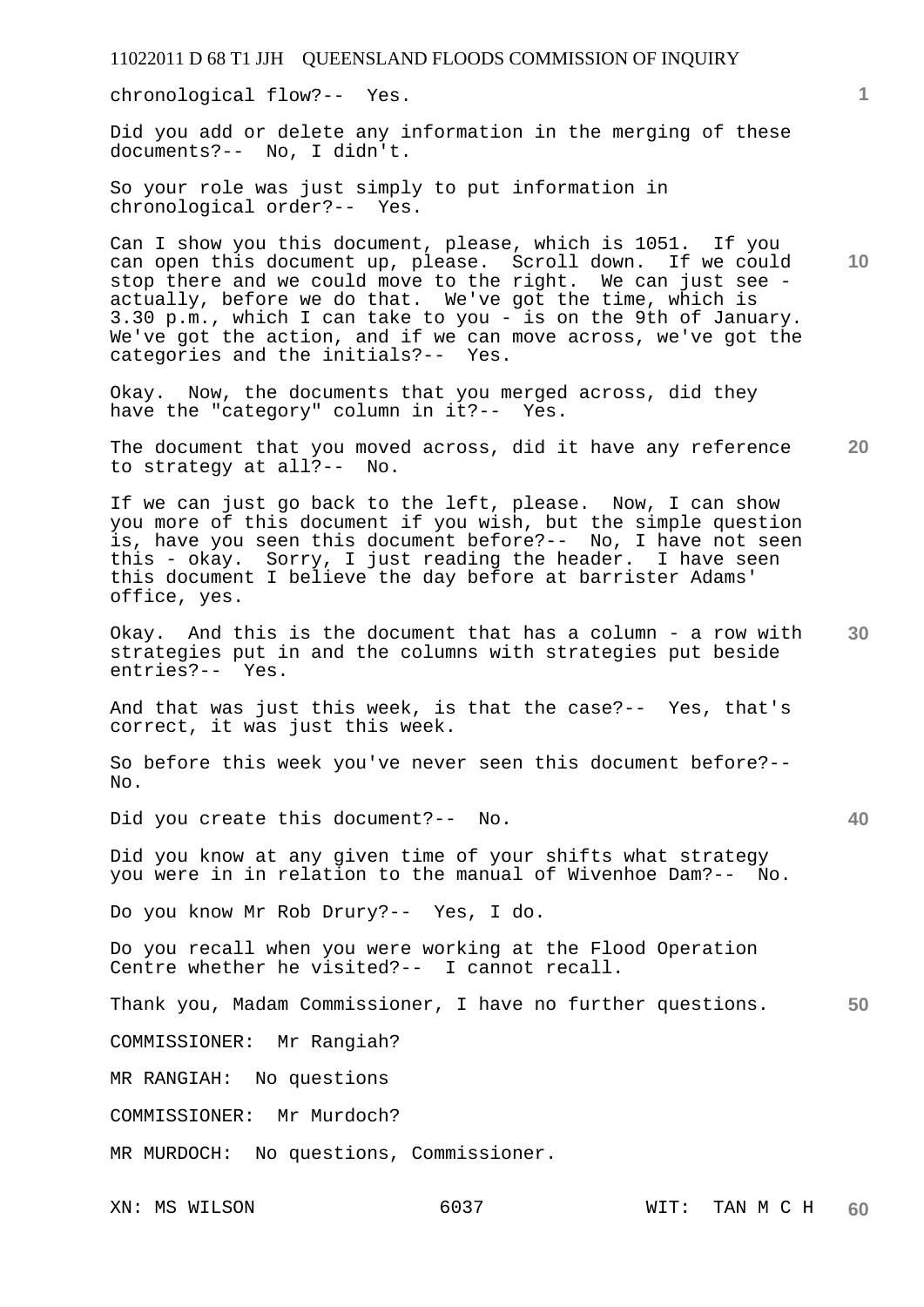# 11022011 D 68 T1 JJH QUEENSLAND FLOODS COMMISSION OF INQUIRY **1 10 20**  MR MacSPORRAN: No questions, thank you. MR SULLIVAN: No questions, thank you. MR O'DONNELL: No questions, thank you. MS WILSON: I have no further questions. May Mr Tan be COMMISSIONER: Yes, thanks, Mr Tan, you're excused?-- Thank you. WITNESS EXCUSED

COMMISSIONER: Yes, Miss Mellifont.

MS MELLIFONT: Good morning, Madam Commissioner. I call Chloe De Marchi.

**30** 

**40** 

**50** 

MR BURNS: No questions.

COMMISSIONER: Mr O'Donnell?

MR AMBROSE: We have no questions

excused?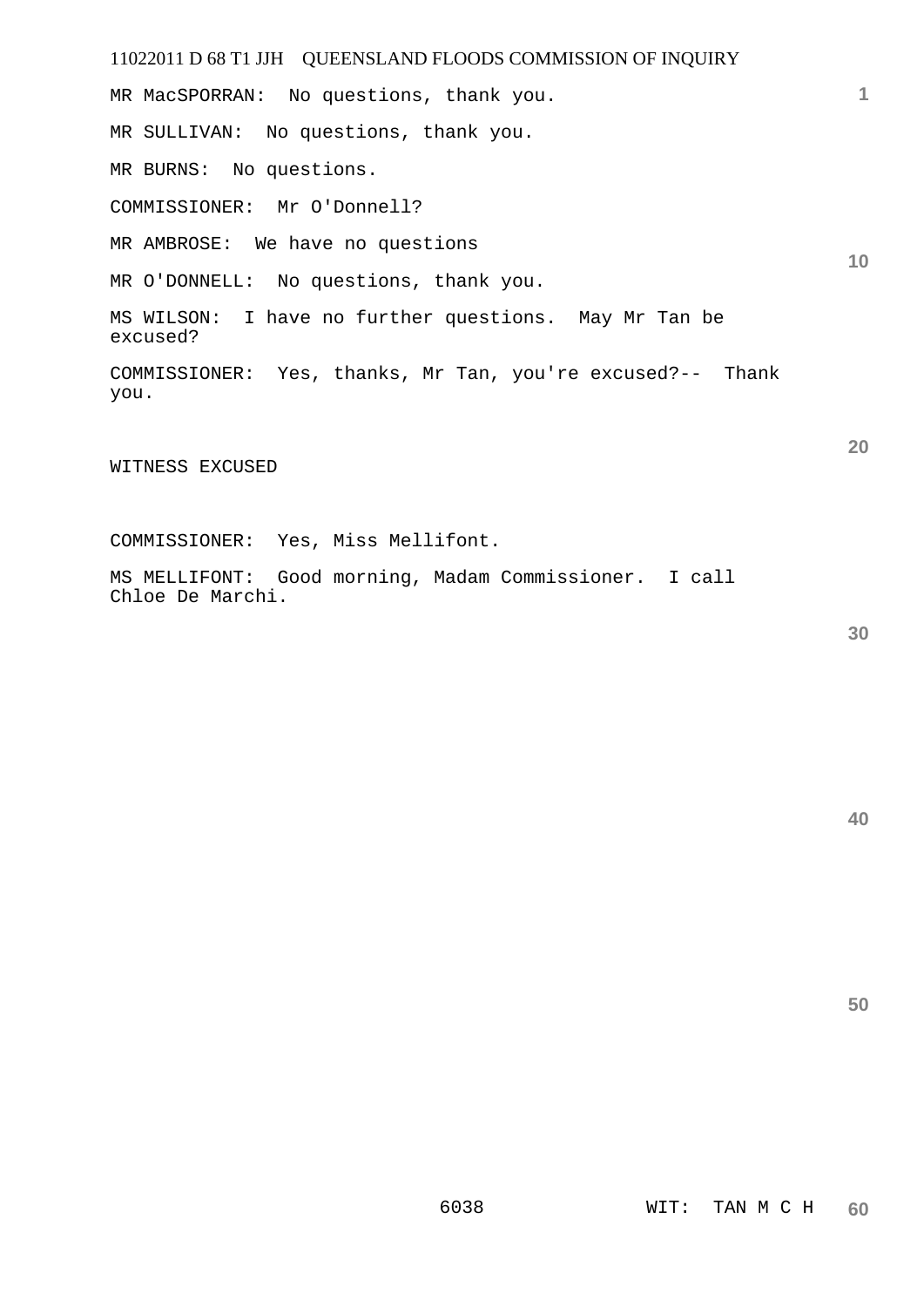CHLOE DE MARCHI, SWORN AND EXAMINED:

MS MELLIFONT: Good morning, Miss De Marchi. Is your full name Chloe De Marchi?-- Yes.

And is your maiden name Chloe Cross?-- Yes.

Are you presently an incident management officer for Seqwater?-- Yes.

And in the period 1 January 2011 until 30th of March 2011 were you employed at Seqwater as the Dam Safety and Emergency Response Officer?-- Yes.

And in that role did you report directly to Mr John Tibaldi?-- Yes, that's right.

**20**  Did you on the - did you on the 7th of February of this year, in response to a requirement issued by the Commissioner, attend for an interview at the Commission's premises?-- Yes.

Right. I'll just show you a transcript, please. Now, you've been provided with a copy of that transcript earlier?-- Yes.

Have you had an opportunity to read through it?-- Yes.

And is it an accurate record of what you said in that interview this week?-- Yes.

I tender that transcript, together with the exhibits which were shown to Miss De Marchi during the interview.

COMMISSIONER: Can you be more specific about the exhibits? How many?

MS MELLIFONT: There is an index, which I will also tender. They are marked as Exhibits CDM-1 through to CDM-9.

COMMISSIONER: All right, thank you. I will make the index part of the exhibit then, 1141.

ADMITTED AND MARKED "EXHIBIT 1141"

**50** 

**30** 

**40** 

**1**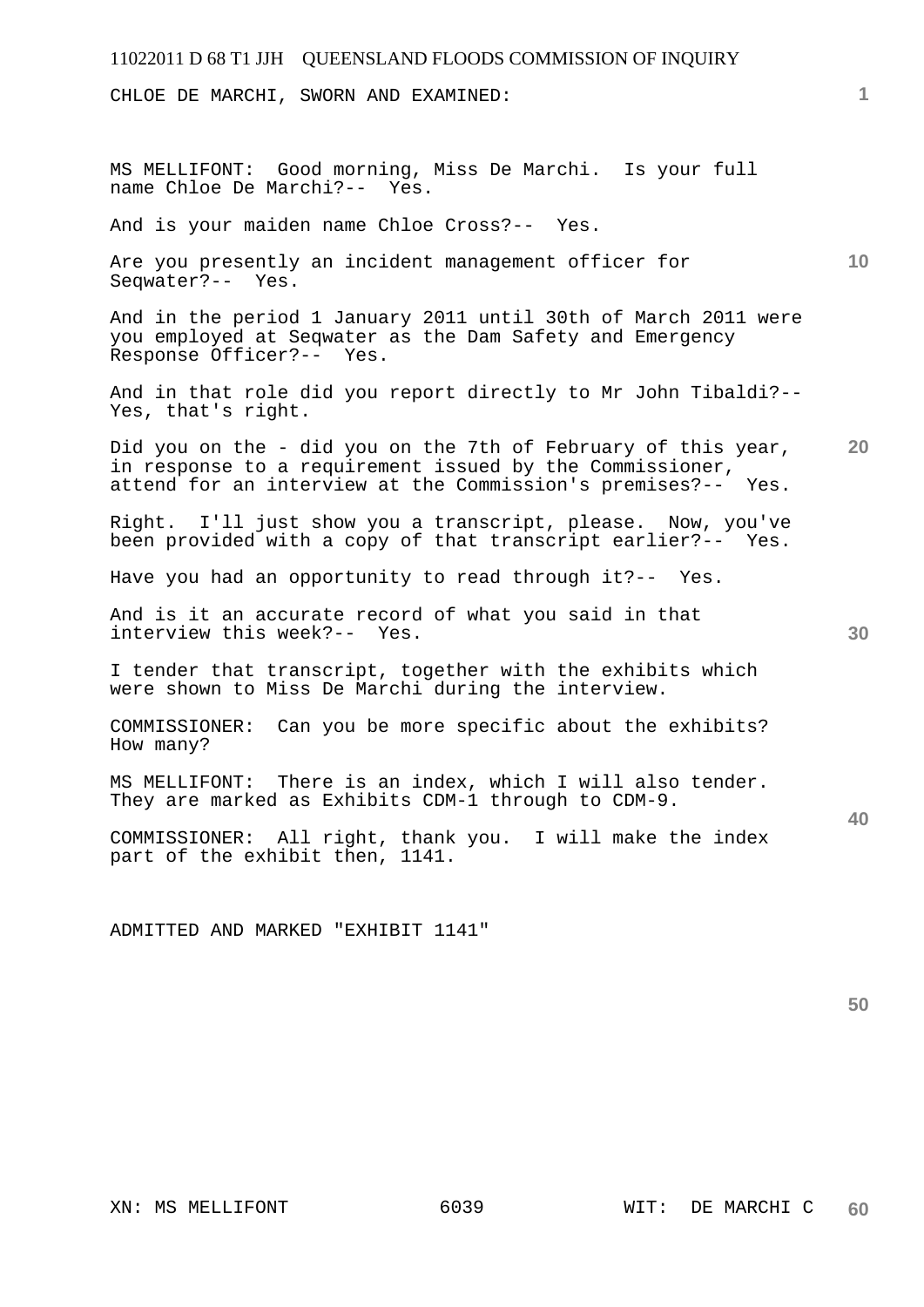MS MELLIFONT: I will start by showing you what was Exhibit CDM3 shown to you during that interview, which is an Excel document entitled "Events Log\_Chloe.ver", and, Madam Associate, if you could just scroll down to the very bottom we can see the footer. Thank you. Are you familiar with that document?-- Yes.

**10**  Is that a document that you created by modifying what was the original Flood Event Log from the records of SEQWater?-- Yes.

And at as whose direction did you modify that document?-- John Tibaldi.

Did he ask you to redact that document for personal information, that is, names and telephone numbers?-- Yes.

And were you also asked to take out references to North Pine?-- Yes, that's right. I'm not sure how I went about doing it. It may have been by deletion or hiding the cells. I've - since our questioning on Tuesday, I've had time to consider how I went about that. I believe, by looking through the documents, I may have also hidden situation reports or directives just to keep the document readable.

**30**  All right. We will just go through a couple of the concepts you have mentioned there. You speak about hiding, hiding cells. Is that a function in Excel which allows the actual information to remain within the electronic document but it becomes hidden from view when you see it on the screen or when you print it out?-- Yes.

And the purpose of using say a "hide" function rather than a "deletion" function is that, as I say, it protects and preserves the information?-- Yes.

Okay. Now, having had the opportunity to review the documents, which were shown to you during the interview, is it your belief that you used the "hide" function with respect to various entries?-- It's my belief - although I'm not 100 percent sure because I just cannot remember how I exactly went about doing it.

All right. Since the interview, as you say, you have looked at the documents you believe that you may have used a hide function or deletion function in respect to the situations reports?-- Mmm-mmm.

And in respect to the directives?-- Yes.

And I think you said to keep readable?-- Yes.

What do you mean that?-- Mainly because we had in the other appendices, like Appendix L, it was dedicated to directives; so we just didn't want to double up on information.

At whose direction did you remove or hide matters such as situation reports and flood operations directives?-- It would

**1**

**20** 

**40**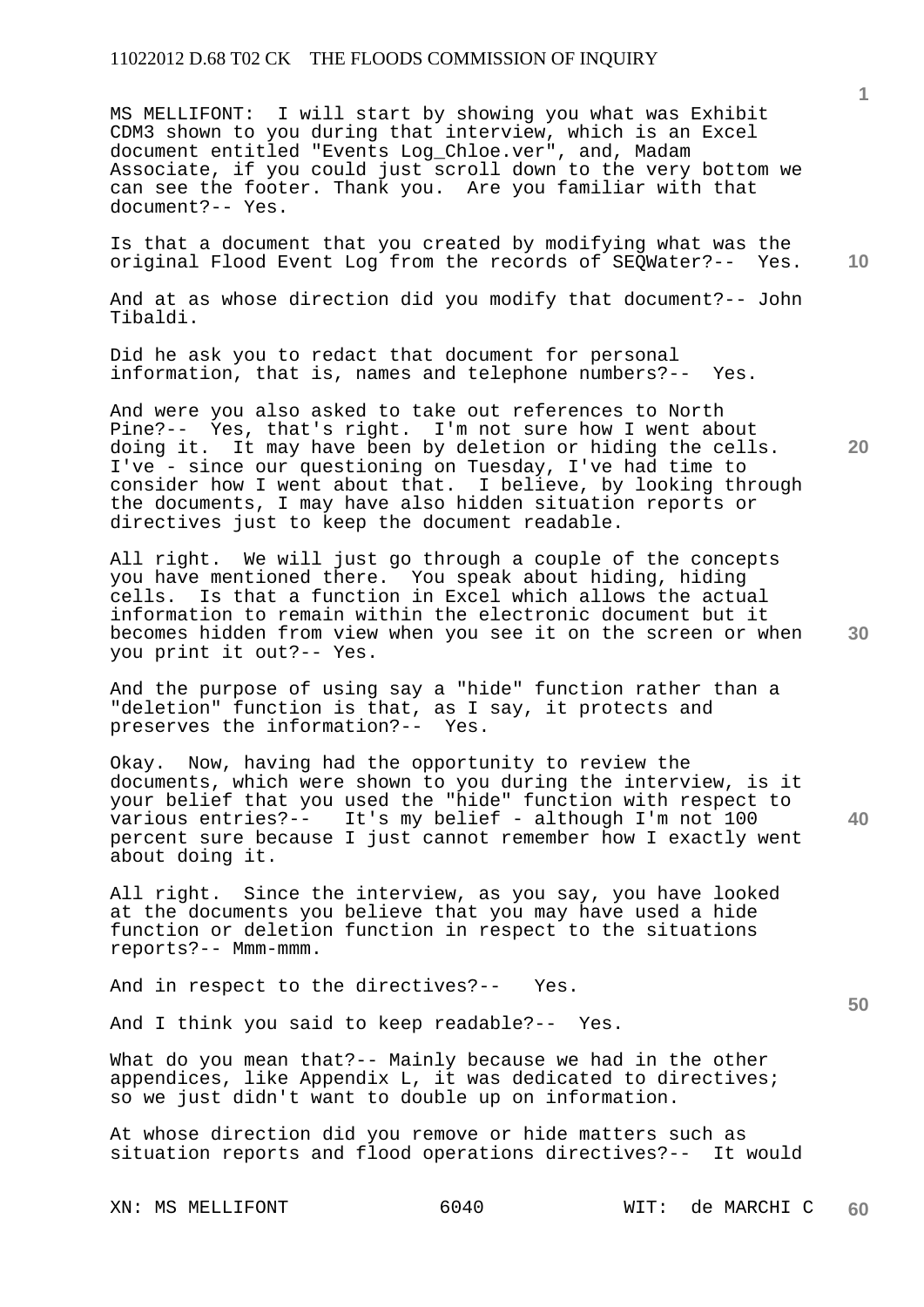have been John Tibaldi.

In the interview you were questioned specifically about the absence of an entry of 8 January 2011 at 3.33 p.m. in the "Chloe" version. Do you know why that entry wasn't there?-- Not 100 percent sure, but I believe, looking in the column, it's saying it was a situation report under the "Category" column; so I believe I've just simply taken it out or hidden it because of that category.

Ultimately, in the Appendix M, which again you refer to in your interview, Appendix M formed part of the 2 March report SEQWater produced, the situation reports reappear. Do you know how that came to be?-- Not 100 percent sure. Probably I may have added them back in just to say when they were issued, just adding information. Again, I'm just not 100 percent sure.

Right. So you don't have a recollection of being given a specific direction by anybody to put them back in at some time?-- No.

Can I show you, please, Exhibit 23. Now, this is the original version of the Flood Event Log, but I will just get you to have a look at it to see whether this document accords with your recollection of the document that you started with and then modified. And I can inform you that the hard copy of the document you were shown outside. So, if you can just go down a page or so and you will at the bottom of one of the footers you will see-----?-- Oh, yes.

-----"Flood Operation Centre Event Log.XLS". Do you recognise this document?-- Yes.

What do you believe it to be?-- The original event log including Wivenhoe, Somerset and North Pine.

And is that the document you then modified to create the "Chloe" version?-- I believe so.

And then, having created the "Chloe" version, did you cut and paste that into the first version of Appendix M?-- Yes.

Okay. Now, if I can take, you, please, in Exhibit 23 to an entry at 3.33 p.m. on the 8th of January. You see in the very right-hand column the initials NGA. Who is that?-- Nev Ablitt.

**50**  Okay. Can I take you, please, to Appendix M within Exhibit 24, that's page 82 of the appendices. And you will see at the 3.30 p.m. entry the title "Column" you now see "Engineer 1"?-- Mmm.

When you were redacting the personal information who was "Engineer 1"?-- Rob Ayre.

Do you have any idea why the document has gone from the original "Flood Event Log NGA" to "Engineer 1" in this

XN: MS MELLIFONT 6041 WIT: de MARCHI C **60** 

**30** 

**40** 

**10** 

**20**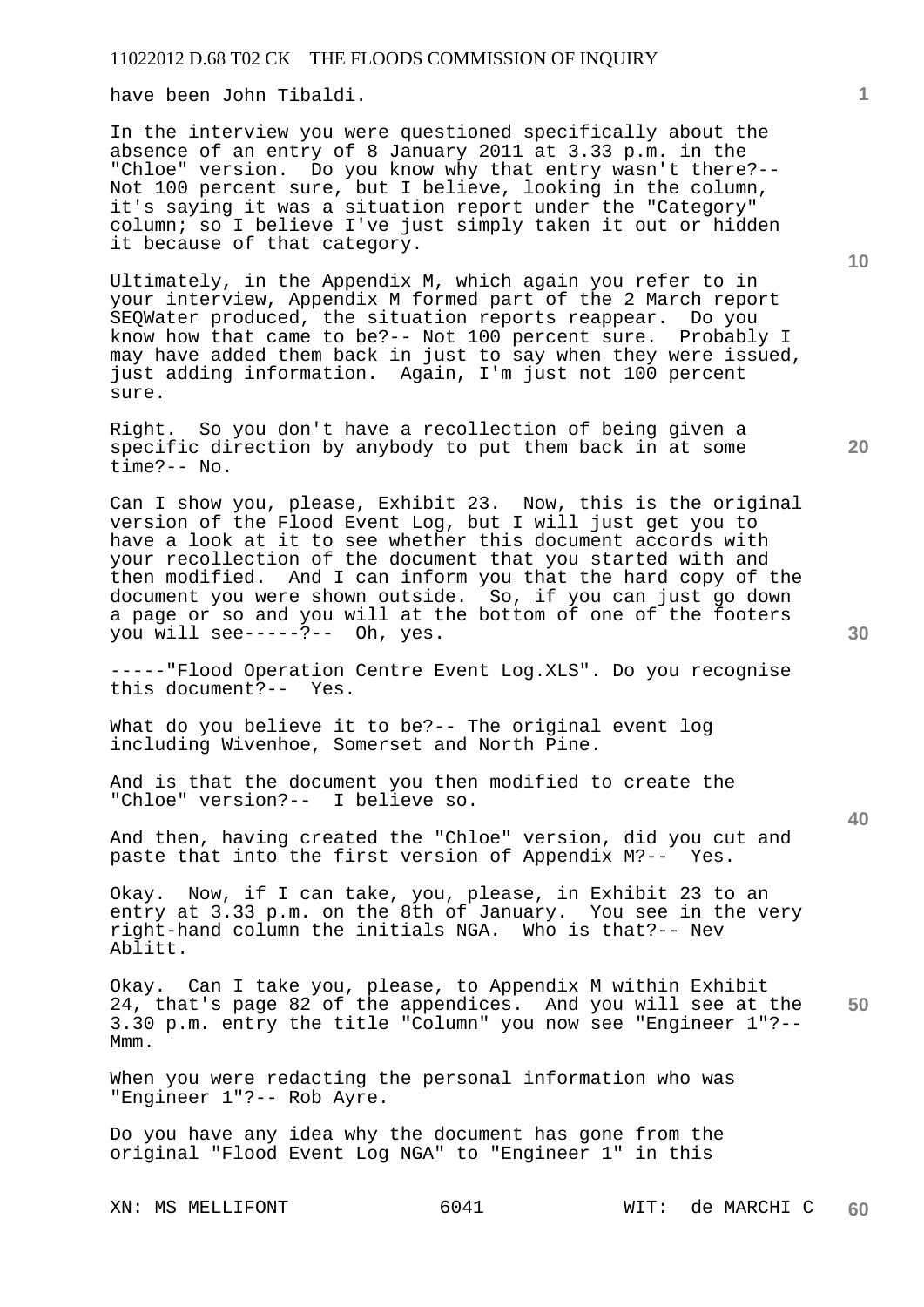Appendix M?-- I'm not too sure, sorry.

In respect of "Chloe" version, who else had access to that document?-- Anyone would have access to the document that was a flood officer or flood engineer working in that room. When I say room, I mean the Flood Operations Centre at SunWater.

And with respect to Appendix M, who else would have had access to it?-- Just the same as well.

Okay. So, the flood officers or the flood engineers, anybody who worked at the Flood Operations Centre?-- Yes.

Thank you. I have no further questions.

COMMISSIONER: Mr Rangiah.

MR RANGIAH: No questions, Commissioner.

COMMISSIONER: Mr Murdoch.

MR MURDOCH: No questions, Commissioner.

COMMISSIONER: Mr MasSporran.

MR MacSPORRAN: Nothing, thank you.

COMMISSIONER: Mr Sullivan.

**30**  MR SULLIVAN: Can I show the witness this document, please. I'm afraid I don't have copies.

COMMISSIONER: What is it?

MR SULLIVAN: It's a report from McGrathNicol Nicol Forensics which we were given by the Commission.

COMMISSIONER: Yes.

MS MELLIFONT: I was going to tender that in any event.

COMMISSIONER: Do you want to tender it now?

MR MELLIFONT: Yes, I will, thank you. This is a report prepared by McGrathNicol Nicol Forensic IT Consultants with respect to a document called "Event Log Chloe Version". The report addresses the effect of hidden rows on the appearance of the document when printed.

COMMISSIONER: Exhibit 1142.

ADMITTED AND MARKED "EXHIBIT 1142"

**10** 

**20** 

**40**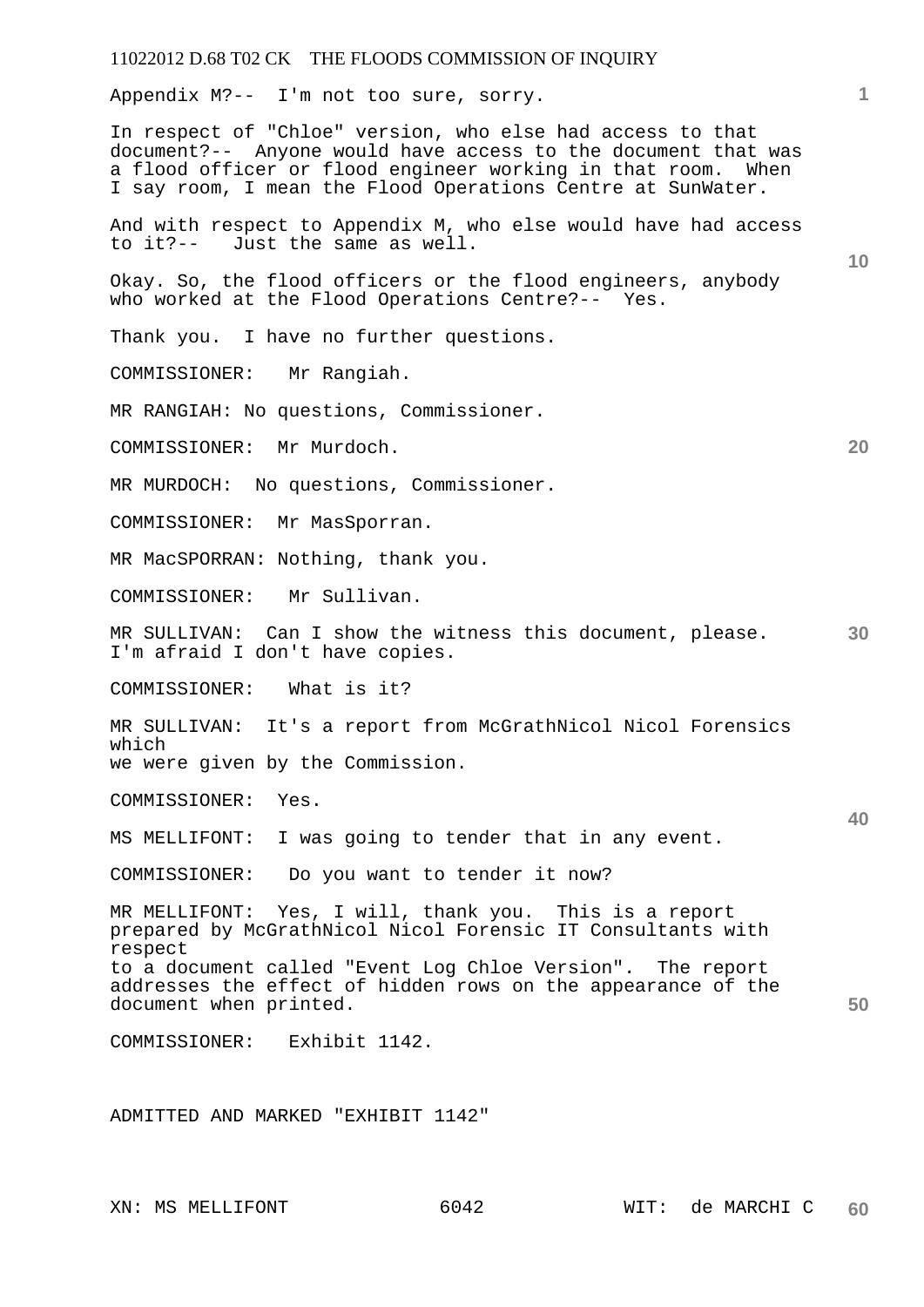COMMISSIONER: Yes, thanks, Mr Sullivan.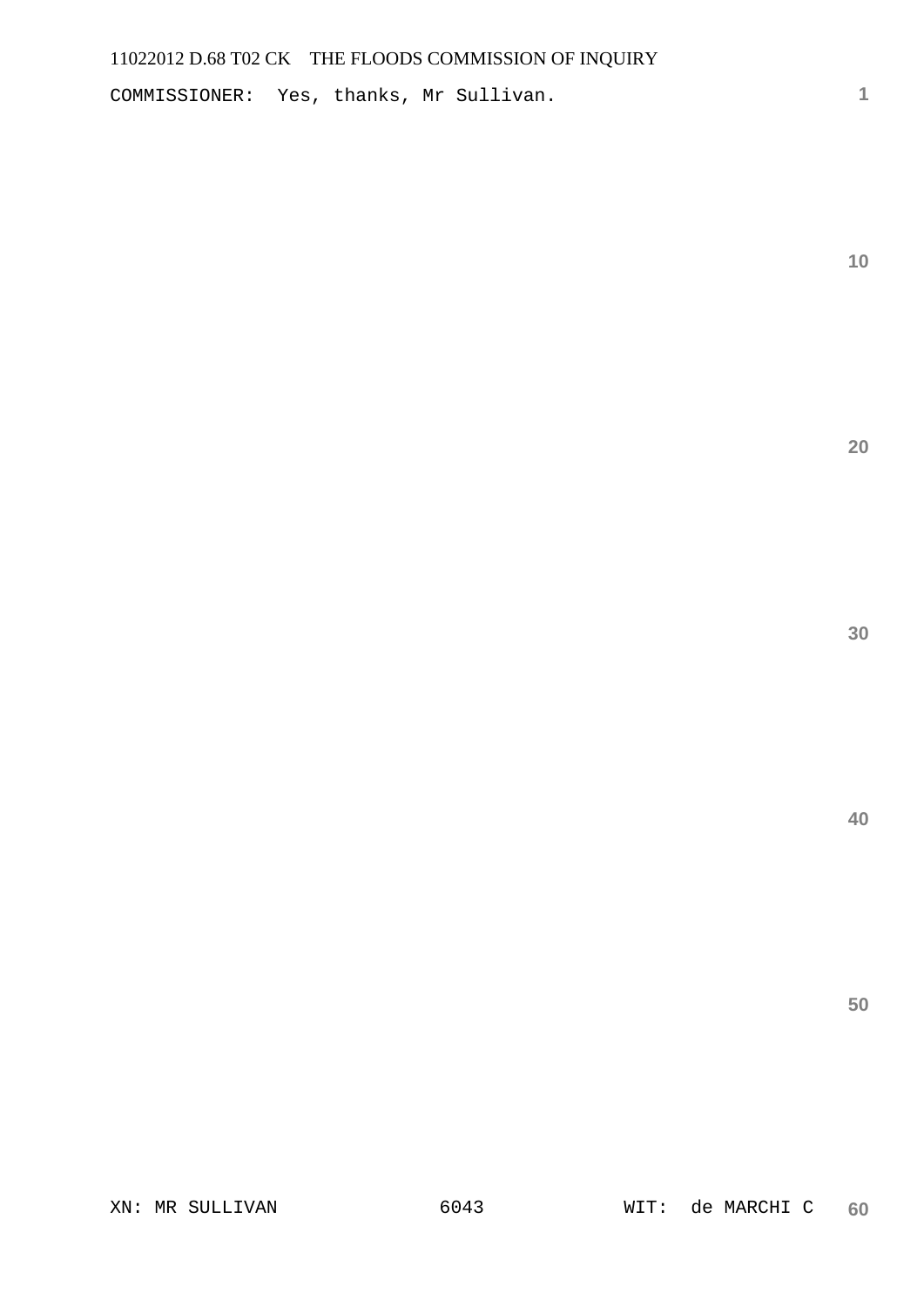**1** MR SULLIVAN: I apologise, Commissioner, I don't have multiple copies.

COMMISSIONER: That's all right.

MR SULLIVAN: Could  $I$  - she has got a copy, thank you.

**10**  Obviously, this isn't a document you have created but can we just have a look at it. You will see on the second page of the document, the third last paragraph, and the second last paragraph, and can you just read those to yourself, please?-- Under "My Findings".

No, just to yourself. So, you see that what is Exhibit B is effectively the "Chloe" spreadsheet that you created?-- Uh-huh.

Without hidden things that may have been hidden in it and what's in Exhibit C is the document with all the hidden matters revealed so that we see - am I right in that the "Chloe" spreadsheet is a document that you created?-- Yes.

And then you used the "Chloe" spreadsheet to put what was in is it Appendix M?-- M.

And that's a process you went through yourself?-- Yes.

**30**  You took it from the spreadsheet you created; you put it into the Appendix?-- Yes.

Can we go to Exhibit B or Annexure B, and that should be approximately four pages in, and you will see down the bottom on the first page of it it's got "Event Log\_Chloe" and some other words; you see that?-- Yes.

You were asked some questions about - on a number of occasions about an entry on 3.30 p.m. on the 8th of January 2011?-- Uh-huh.

Can I suggest to you that, in fact, the entry you have been taken to was on the 9th of January 2011? Can we perhaps just look at that. If we go in a few pages, you will eventually see the 10th of December or the 10th of January 2011. Do you see that?-- Okay, yes.

**50**  Now, we need to look at the second document now, the document which is Appendix C; so can you go to that document. You see the first page you will have "Control Centre Event Log" at the top of it. Do you see that?-- Okay.

And if you go in approximately four pages do you see that there is eventually a reference to Sunday 9 January 2011?-- Yes.

And if we go over one more page, so on the 9th of January 2011, about the of sixth entry or seventh entry at the top you

**20**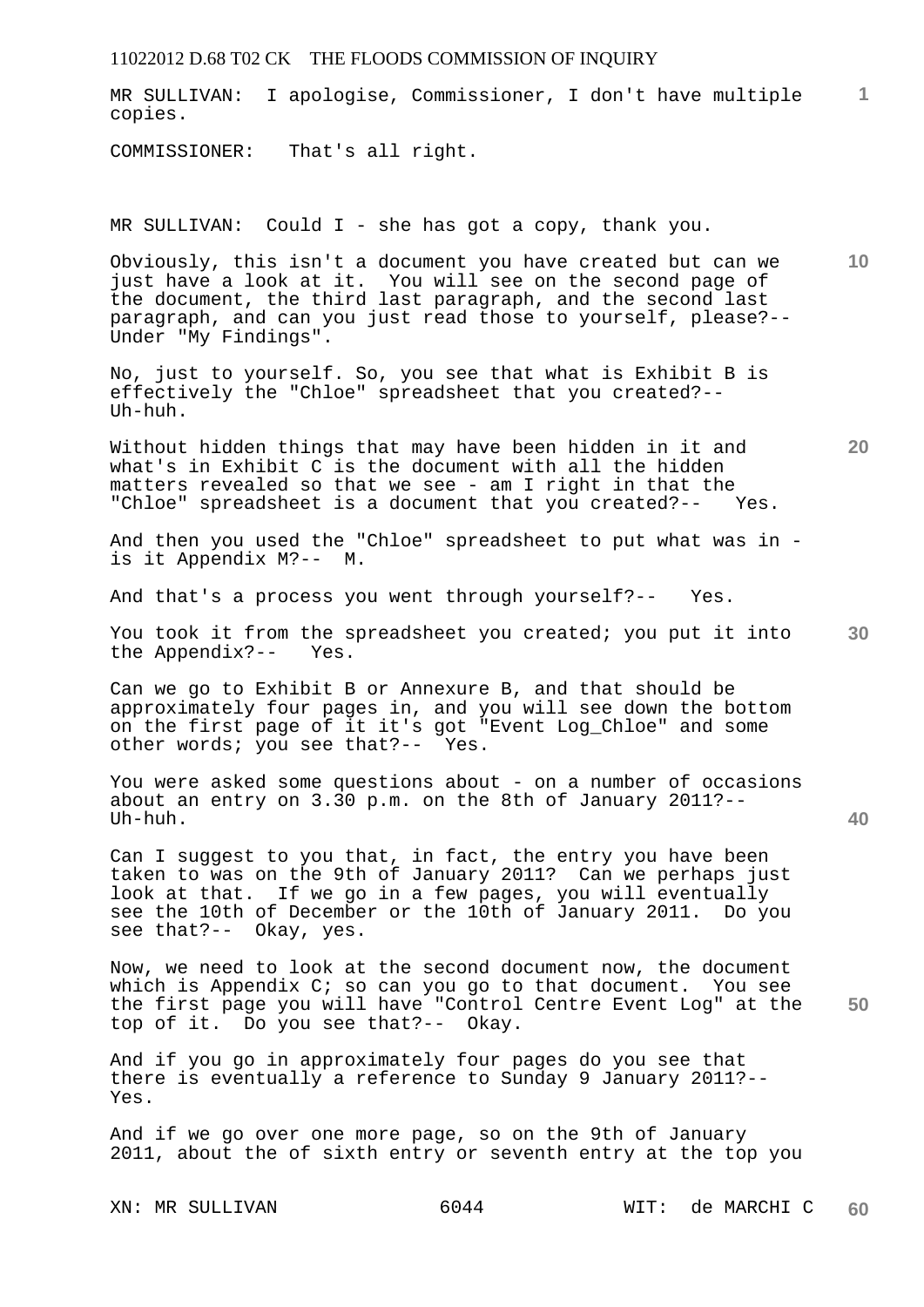will see a 3.30 p.m.?-- Yes.

And then in the "Category" column, for instance, we see "Situation Report" and I think that's the reference you made before?-- Yes.

That's the entry you were talking about, wasn't it?-- Yes.

And it's on the 9th of January, isn't it, not the 8th?-- It's appearing there that it is, yes.

So, if we turn back to Appendix B in this report to where that should be on the 9th of January, you will see that it doesn't appear there, does it, that 3.30 entry?-- No.

And what that means is that, at least in the process when you were creating the "Chloe" spreadsheet, that's one of the matters which you had hidden?-- Mmm.

So, when you transferred that information into the Appendix M of the Draft Flood Report, that wouldn't have shown up?-- No, if I copy and paste, no.

You don't now have a recollection about how it - can I suggest to you at some later stage that 3.30 p.m. comes into the draft of the Flood Report and is eventually there in the final version of the Flood Report. Do you now have any recollection about the circumstances where somebody had found that you'd omitted it?-- No. I don't recall that 3.30 one.

Is it possible that - I think you said before that your thinking was why that may have been omitted by yourself is that it had the words "Situation Report" and, having reflected on matters, you recall some leaving out of Situation Reports. Is it possible that you have picked it up later on?-- It may be possible. I just - I do not remember, sorry.

**40**  Thank you. When you spoke to the Commission you made some reference to the instructions which Mr Tibaldi gave you in relation to the Flood Event Log and can I just go over those.<br>Those were essentially redact personal names?-- Uh-huh. Those were essentially redact personal names?--

And take out references which were not relevant to Wivenhoe and Somerset but references to the North Pine Dam?-- Yes.

And they were the instructions the way you approached-----?-- Yes.

-----creating the "Chloe" spreadsheet?-- Yes.

Now, in relation to the drafting process, you observed that Mr Tibaldi was busy throughout the process drafting the body of the report. Do you recall that?-- Yes.

And that's what he was focusing on, the body of the report?-- Uh-huh.

And what he'd done was he delegated to you the task of

**10** 

**1**

**30** 

**20**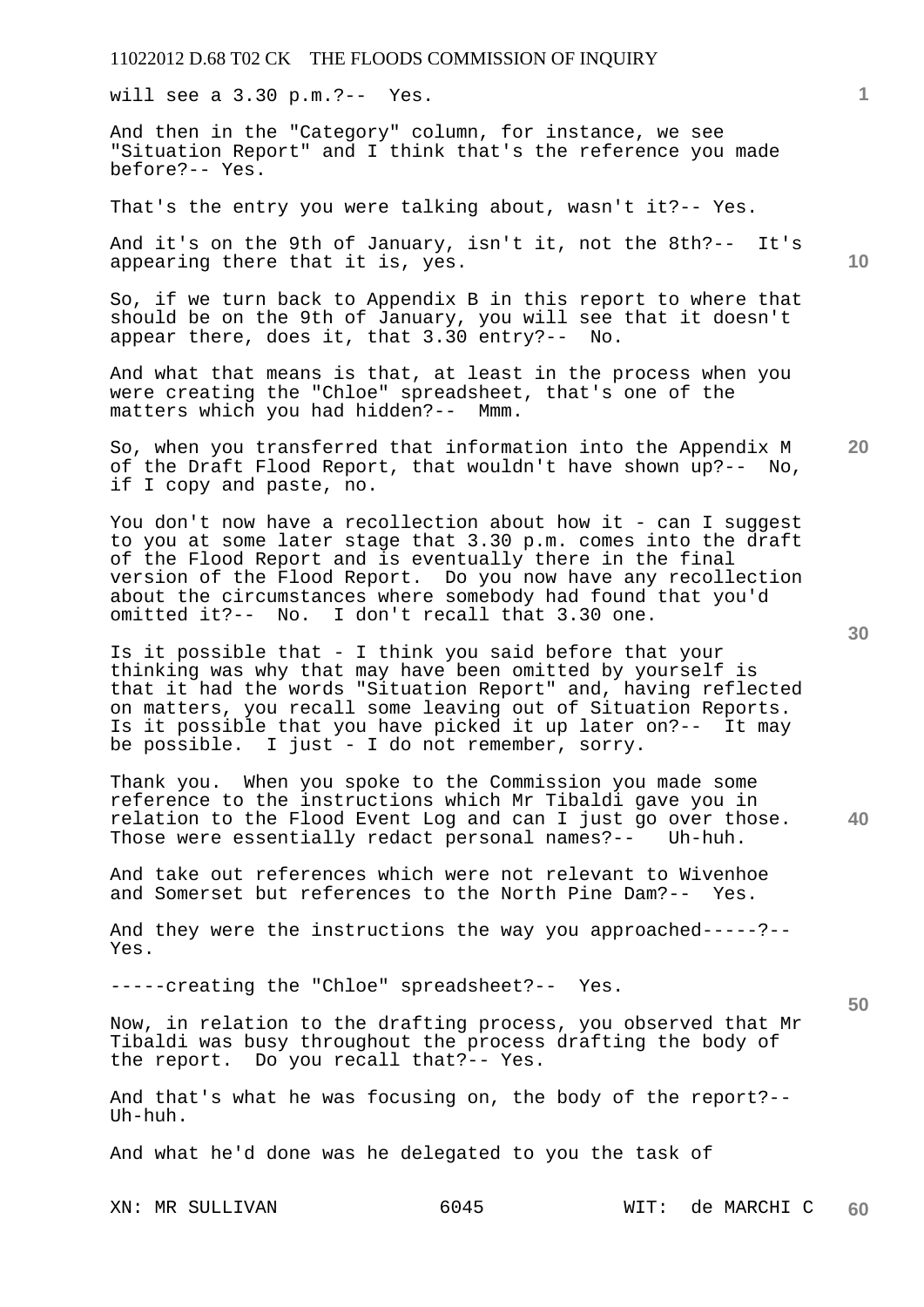MR AMBROSE: Your Honour, I have some questions. Ms de Marchi I wanted to ask you about some questions about the process of compiling the situation reports for the purposed of Appendix E of the Flood Report. That was a task that Mr Tibaldi gave to you?-- Yes.

And you gave some evidence in the transcript about that and it was to the effect that you had to go searching through people's emails boxes to identify-----?-- The duty engineer, the mail box.

To identify the situation reports. And it was suggested to you that a report was missed and you were asked if you could explain how that was missed?-- Mmm.

And you couldn't explain it?-- Mmm.

Do you have an explanation now?-- No. I do know that there was a couple of errors within the whole document; so there's  $-$ I think there may have been three or four sit reps in total missing and as well as an error in a heading.

And there a large number of emails for you to go through?--

**40**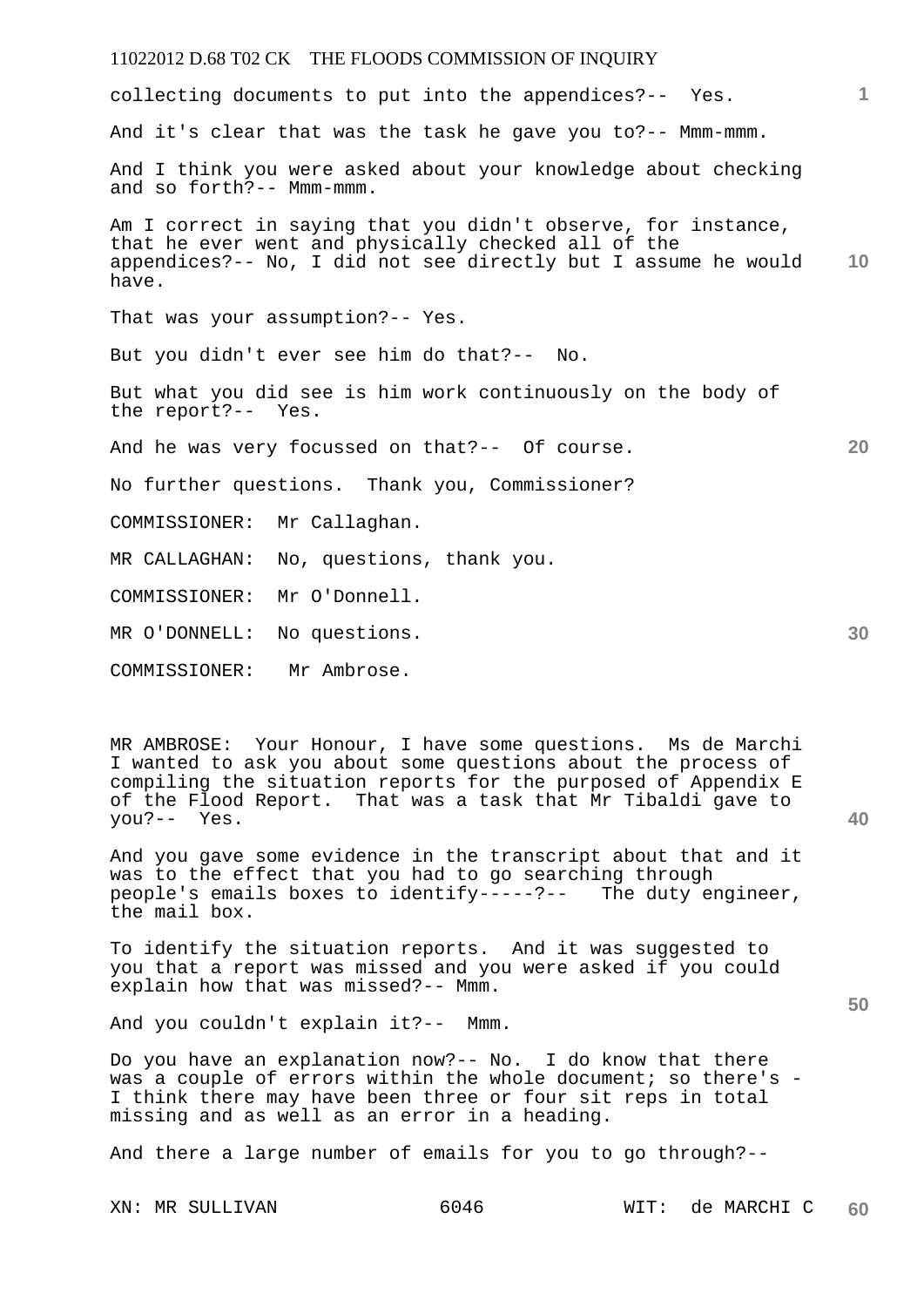Yes.

**10 20 30 40 50**  And you have mentioned that there might have been a number that were missed. Can Ms de Marchi be shown a page folder of Mr Drury's statement. It's Exhibit RD5 at page 379. If you could just have a look at that document, please, Ms de Marchi. You will see it was an email sent at 2.58 p.m.?-- Uh-huh. And it's designation "A Situation Report At Midday on Monday 10 January 2011". You can take it from me that that was one of the situation reports that didn't find its way into Appendix E. The position is, isn't it, that you were doing your best to capture all of them?-- Yes. And nobody instructed you to leave any situation reports out of Appendix E?-- No. You just did your best in the circumstances and if some were missed, that was just an inadvertent mistake, was it?-- Yes. I see. You were asked some questions about the entry from the Flood Event Log for 3.30 p.m. on Sunday, the 9th of January, and you were shown the entry in Exhibit C of the McGrathNicol Nicol report. Do you remember that specific entry with the detail?-- No, sorry. Is it coming up here? You can see it either in the McGrathNicol Nicol Report or if we can see it in Exhibit 23, the entry for 3.30 p.m. on Sunday---------?-- Oh, okay, yes. Right. Do you remember that report?-- Yes. Did anyone specifically direct your attention, when you were compiling the "Chloe" document, to this entry and say, "Please hide this entry."?-- No. And we think the best explanation for your hiding that entry is that in the "Category" column it says "Situation Report"?-- Yes. And in a sense that's a misnomer because this is not a situation report like the others?-- Mmm. So, when you were hiding situation reports, this one inadvertently got picked up on the way through?-- Yes, yes. Thank you, Commissioner. COMMISSIONER: Ms Mellifont. MR CALLAGHAN: May Ms de Marchi be excused, please. MR SULLIVAN: Commissioner, there was one further question, I'm sorry. COMMISSIONER: That's all right. Go ahead.

XN: MR SULLIVAN 6047 WIT: de MARCHI C **60**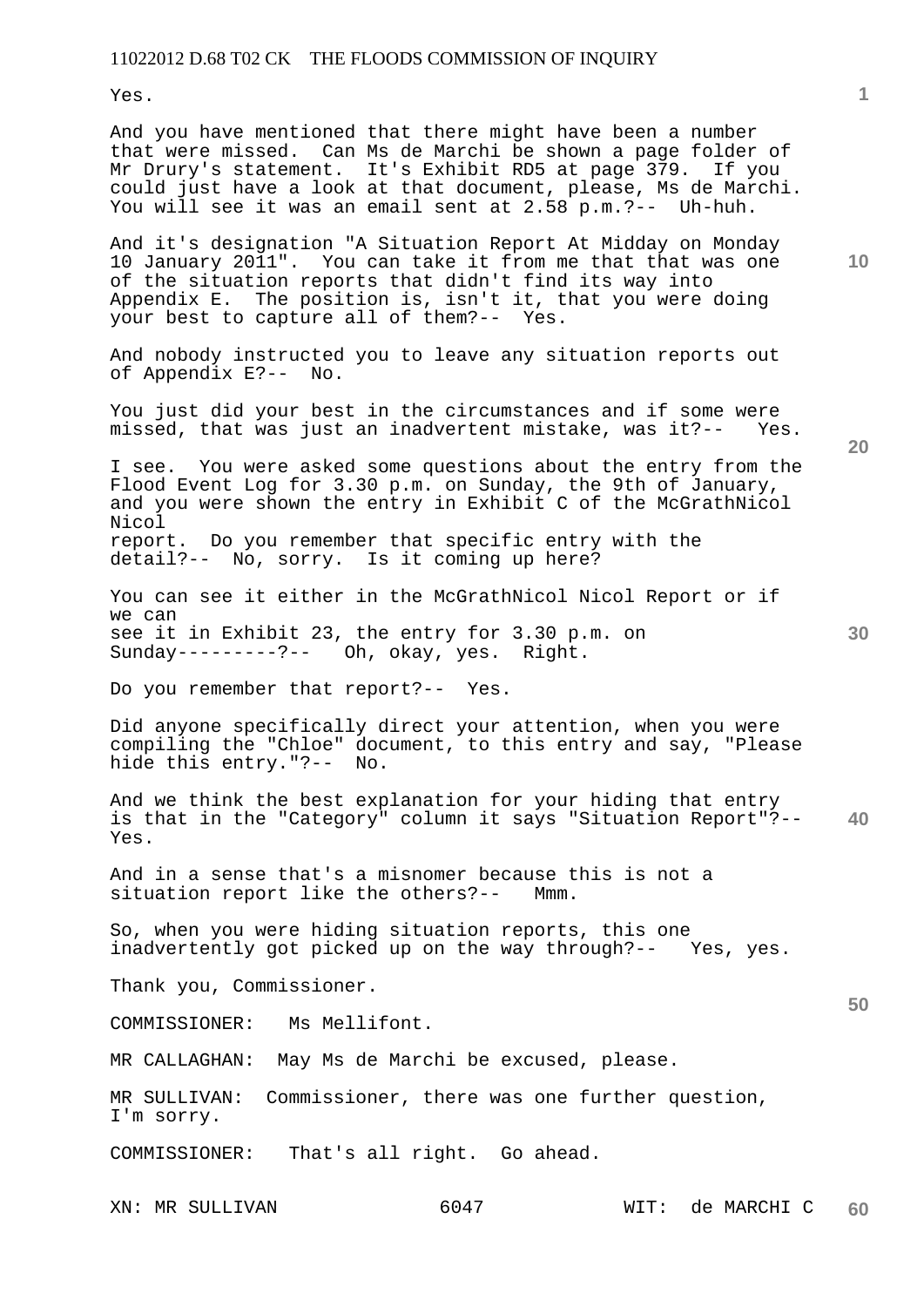MR SULLIVAN: Thank you. I forgot to ask you this. You were taken to the initials NGA and you will recall - without taking you back to it - it had "engineer 1"; do you know whether it was Mr Ablitt?-- NGA, yes.

Was he flood officer 1?-- I'm not entirely sure. I think it went in alphabetical order; so it may have been flood officer 1.

So, one explanation maybe the area and the description of engineer 1 may simply have been - instead of saying "flood officer" you have said "engineer"?-- It may be-----

If that turns out to be the case that he was flood officer 1?-- It may be that.

COMMISSIONER: Just so I understand, were you the one that attached the titles in the final document when Mr Ayre's name was changed to engineer 1 and so on and so on?-- Yes.

Did you do that propose?-- Yes.

All right. Thanks.

MR SULLIVAN: Commissioner could I just take up from that question you have just asked?

COMMISSIONER: Yes.

**30**  MR SULLIVAN: That was part of your - of what you were doing was redacting people's personal names?-- Yes.

And that included when people had initials in there-----?-- Uh-huh.

You actually took not just names out but initials out?-- Yes, and we gave them a code.

Flood officer 1; flood officer 2?-- Yes, yes.

Thank you. Thank you, Commissioner.

COMMISSIONER: Sorry, you might just want to ask something arising out of this. Where would we find that code now, do you know?-- There is a document. There is a key for the list. It's been-----

Where?-- It's been submitted. I'm not too sure.

MR AMBROSE: I have a copy if that might help.

COMMISSIONER: It would. It will just sit with the list.

MR AMBROSE: Could I ask my learned friend to show it to the witness while he is still asking that question.

MR SULLIVAN. Thank you to my learned friend. Could I just show that to the witness. Do you recognise that document?--

**20** 

**10** 

**1**

**40**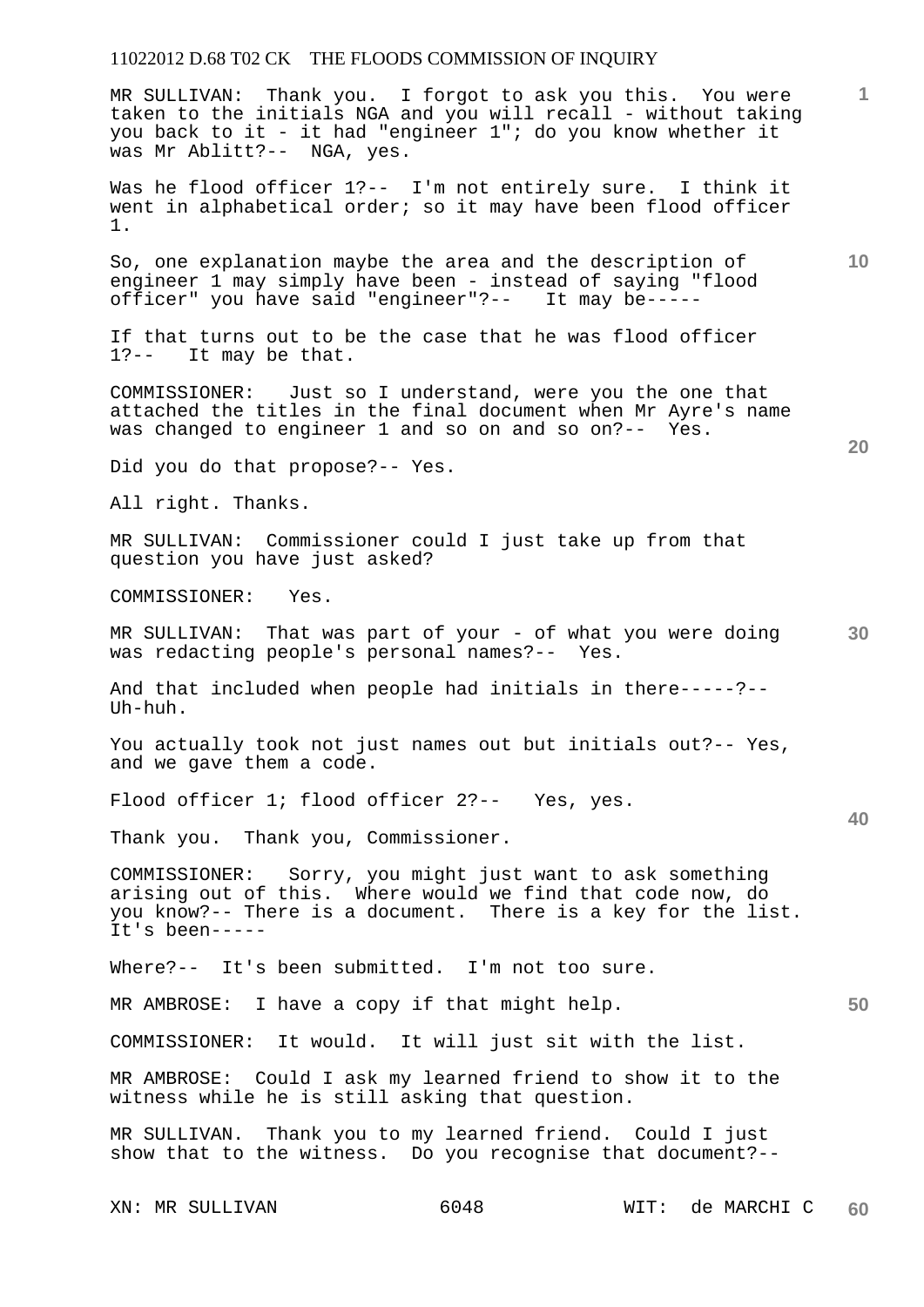Yes.

And can you just describe to the Commission what that is?-- Yeah, so this is just the register of the names and positions that I used to replace the initials in the Event Log.

And where is Mr Ablitt in that?-- He is under flood officer, flood officer 1.

I suppose we should tender that, Commissioner.

COMMISSIONER: Might as well. 1143.

ADMITTED AND MARKED "EXHIBIT 1143"

MR SULLIVAN: Thank you. That was the further question. Thank you for the leave.

MS MELLIFONT: Thank you. Might Ms de Marchi be excused.

WITNESS EXCUSED

MS MELLIFONT: And I can confirm that the document just tendered has been provided by SEQWater under requirement to the Commission.

COMMISSIONER: Yes.

**40**  MS MELLIFONT: Finally, I just have two documents to tender, please. On the 7th of February 2011 the Commission wrote to Allens Arthur Robinson, who act on behalf of SEQWater, asking them to identify any other person who had any role in editing the "Chloe" version document. I tender that letter.

COMMISSIONER: That will be Exhibit 1144.

ADMITTED AND MARKED "EXHIBIT 1144"

**50**  MS MELLIFONT: A reply was received to that letter. That reply was received by email 8 February indicating inquiries had been made and they'd been unable to identify any other one other that Ms de Marchi. I tender that email.

COMMISSIONER: 1145.

**20**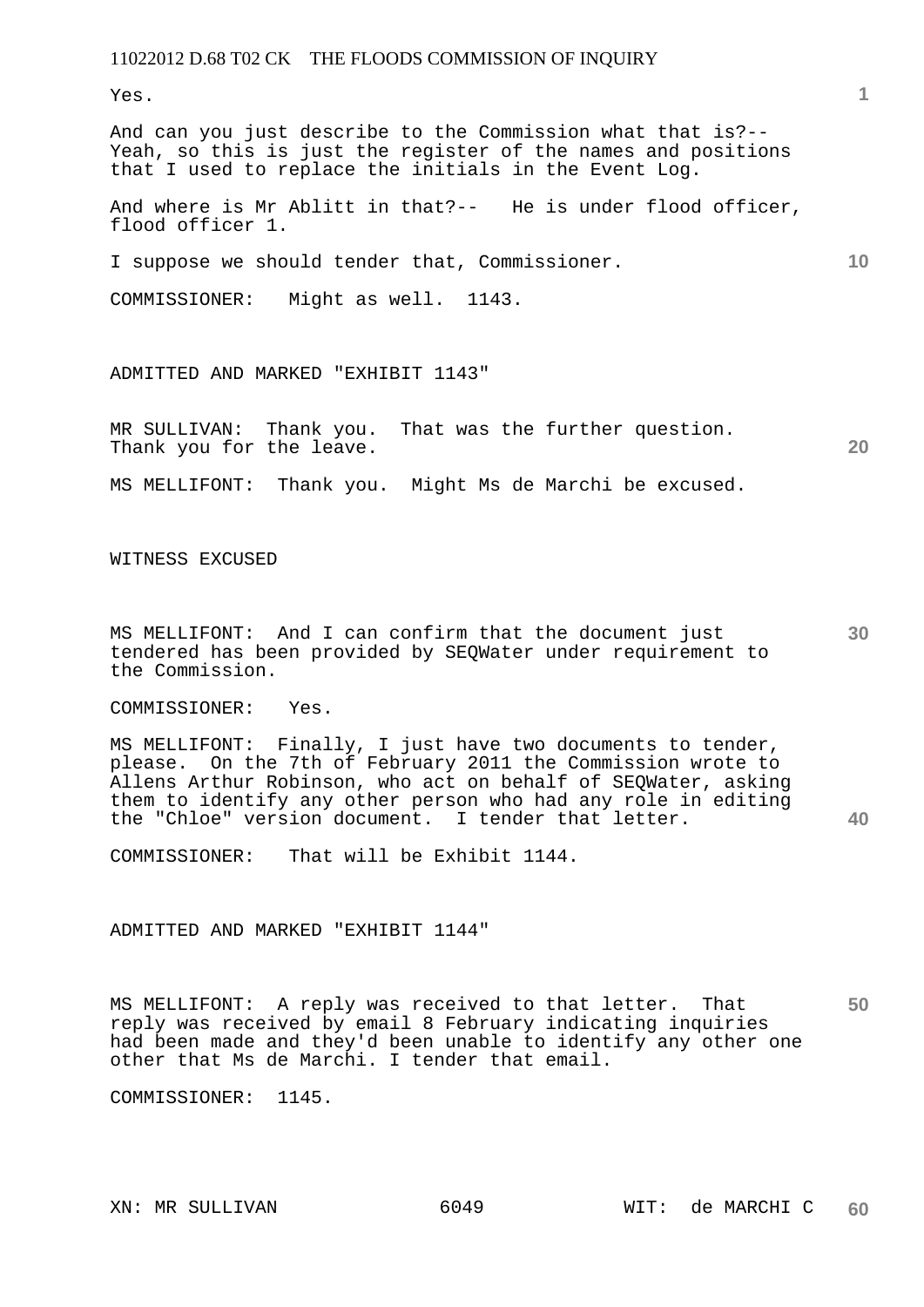ADMITTED AND MARKED "EXHIBIT 1145"

MS MELLIFONT: Thank you.

COMMISSIONER: Yes.

MR CALLAGHAN: I call Mr Pruss.

JAMES PRUSS, SWORN AND EXAMINED:

MR CALLAGHAN: Can you tell the Commission your name and occupation, please?-- My name is James Pruss, often referred to as Jim, and I am the Executive General Manager of Water Delivery in SEQWater.

And were so as at January of last year?-- Yeah, that's correct, yes.

You provided a statement to the Commission dated 4 April 2011. For the record, that's Exhibit 427. It's indicated in that statement you were, in fact, on leave originally during the flood event; is that correct?-- That's correct, yes.

What date did you return to duty?-- On the 12th of January.

All right. Mr Pruss, you saw copies of a note, a briefing note, which was prepared for the purposes of the Minister during the period 15 to 17 January; is that correct?-- Yes, I believe so, yes.

Have you reviewed that document in recent times?-- In recent times, not really. I think I looked over what comments I'd made on it, but that's about all.

Okay. Do you recall what comments those were?-- I recall that - if my recollection is correct, the Chief Executive sent it to me and asked me for my views, and I'd made a number of points, you know, clarification about the questions that the Minister may ask, questions of clarity, and I think my comments were more around, you know, what are the high points that he would want to talk about or hear about.

All right. In order to do that, it must have been the case that you read the document with some thoroughness; would you agree with that?-- I read the briefing note, the explanation. There was a bunch of attachments, as I recall as well. One from Mr Cooper and then a table at the back at the time. I glanced through those. I didn't read those in a lot of detail. I remember, as I say, the table and I remember there was some comments from Mr Cooper in that document which was along the lines of, you know, prudent, sensible decisions.

**30** 

**60** 

**40** 

**10**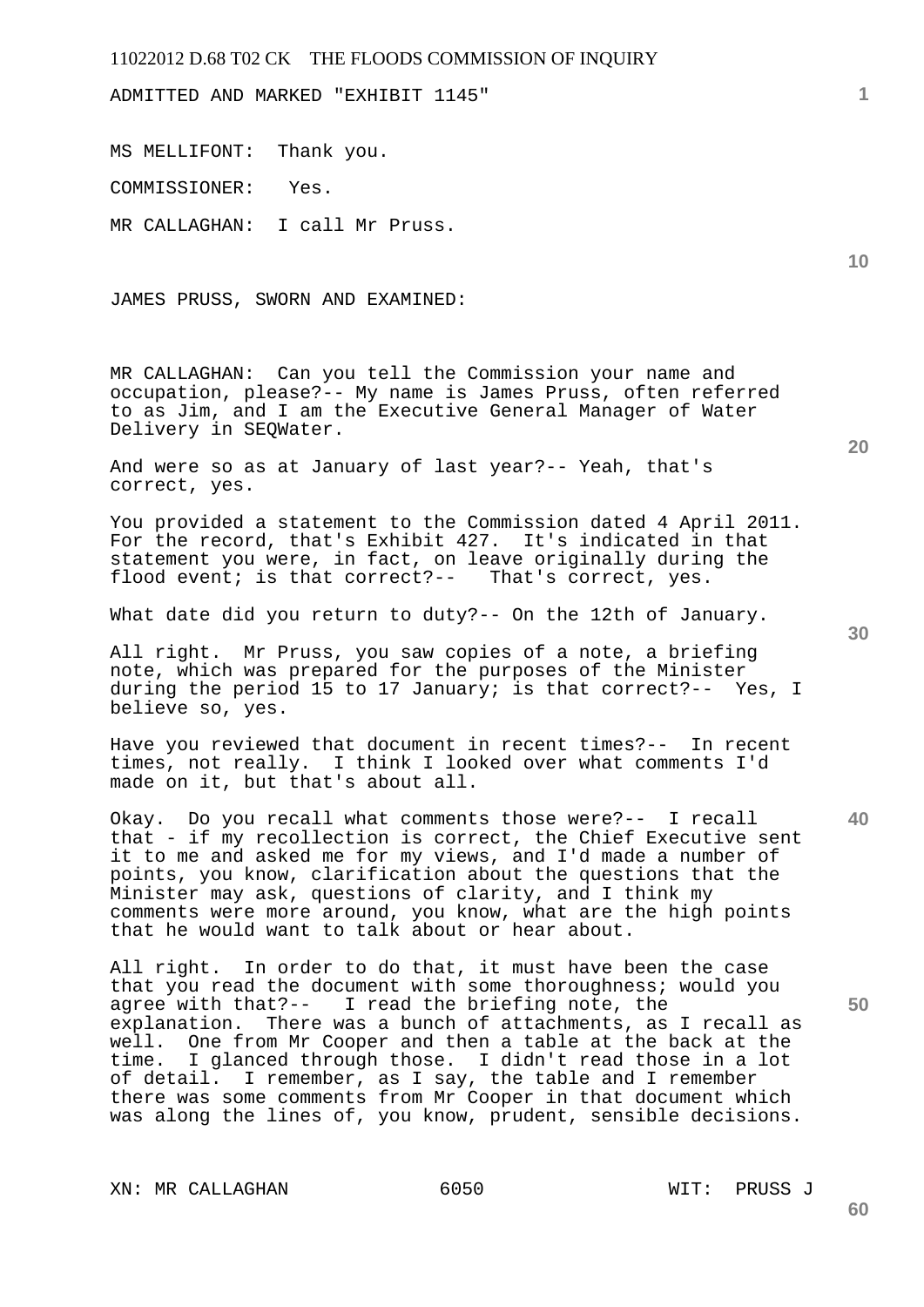And is this the table in which some attempt was made to document the strategies which were deployed at Wivenhoe Dam during the event?-- I believe so.

You at least had an under standing that some energy had gone into creating such a record of events; is that correct?-- I recall that a briefing note had been asked for and it had been produced. That's about it.

I'm being specific though?-- Sorry.

You were aware that there was a body of learning relating to the strategies which were deployed as recorded in that table?-- Yeah, I recall that there was some record of the events on that table, yes.

Yes. The events, specifically, the deployment of strategies?-- Yes, I recall that there was detail in that table.

All right. Turning then to the preparation of the March report were you aware that the responsibility for creating that report had changed as between revision 6 and revision 7 of the manual?-- Not that I was aware of, no. Which report are we talking about? Sorry, the actual-----

The March report?-- The actual Flood Report?

Yeah, the Flood Event Report?-- The responsibility for-----

For preparing it?-- For preparing it?

To give it context, in revision 6 of the manual, it was the responsibility of the Senior Flood Operations Engineers?-- Right.

In revision 7, the responsibility to create the report was allocated to SEQWater?-- Not - I wasn't aware of that sort of technical change, no.

It's more than technical - or it could be more than technical. It could be applied to take the responsibility away from the flood operations engineers and place it more broadly upon the organisation itself?-- It's possible. It's not something I put my mind to. As I say, I wasn't aware of that particular change.

**50**  Mr Borrows told us yesterday that you were taken offline to organise the production of that report; is that correct?-- Yes, that's correct. I actually volunteered to come offline.

Can you tell us what system you put in place for the production of the report?-- Okay. Certainly. When I first as I say, when I volunteered to come offline to do this - it was that and a number of other things as well which we were doing. But I effectively had one calendar month, I think, from when I started to actually getting this thing out and

XN: MR CALLAGHAN 6051 6051 WIT: PRUSS J

**10** 

**40**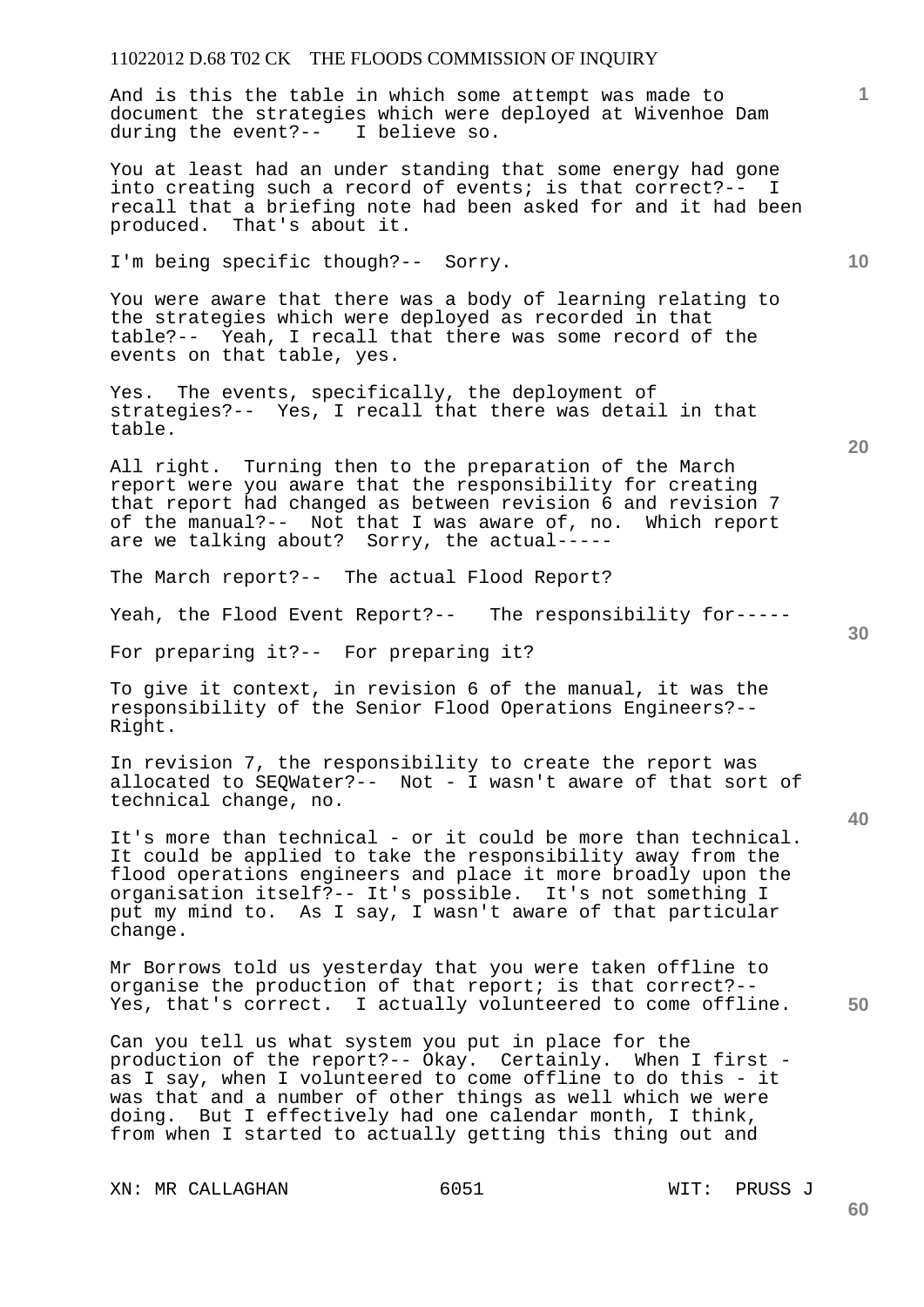done. It was - the first lot of questions was, "Okay, what have we got. Is there a standard process? Can I look at the last report? Is there anything to guide us with?"

Can I interrupt you and ask you was there a standard process?-- Not that I was made aware of, Mr Callaghan, no. The answers, I suppose, that I got to those questions at the time were - the last one that went in in 1999, it was a completely different report. There was no real guidance around it. This was a wholly different beast; so we had to really develop a process on the go.

**20** 

**1**

**10** 

**30**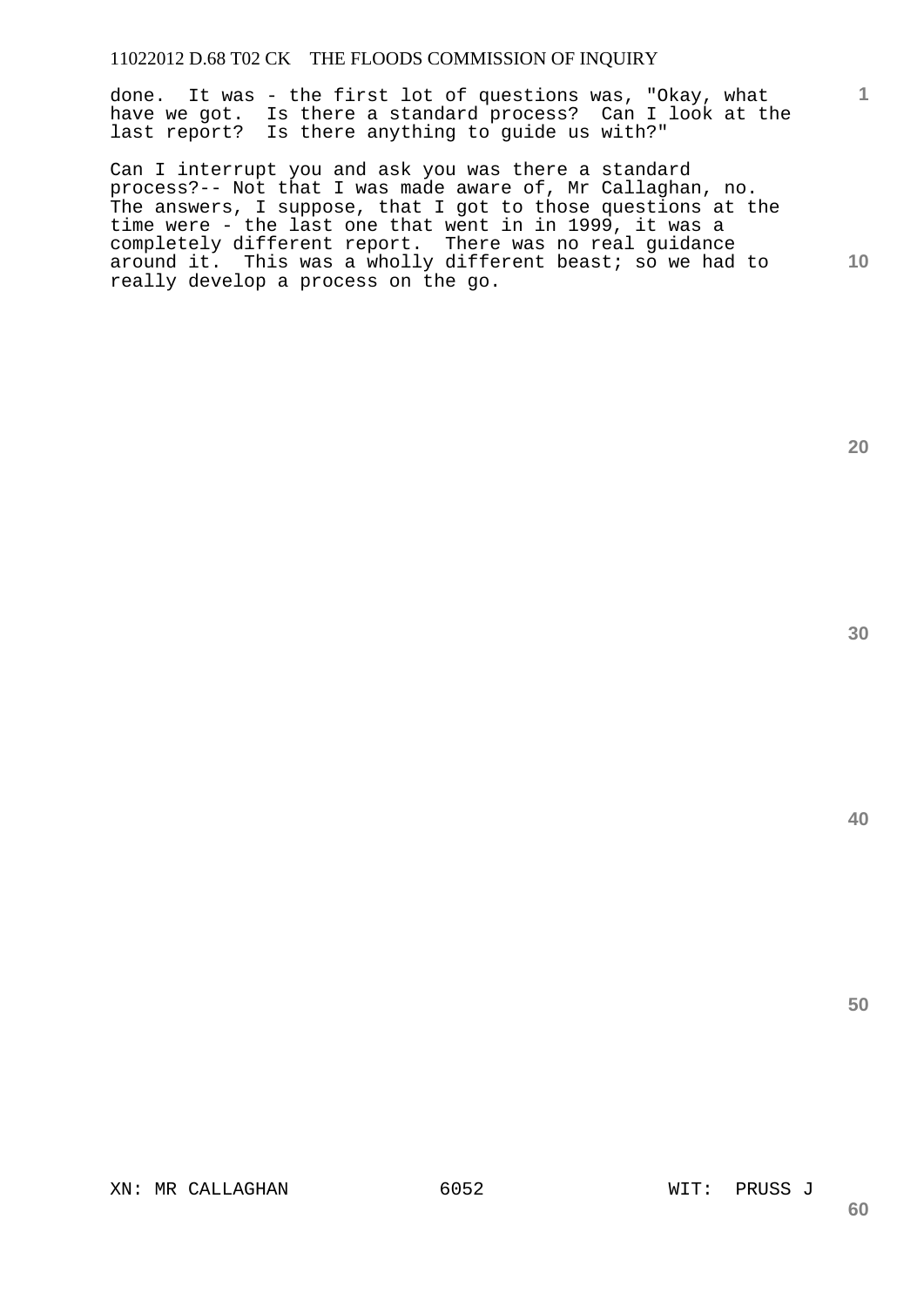Well, I didn't interrupt you. Can you tell us about the process you developed?-- Certainly. What I saw my role was, was to build a governance process around the actual writing of the document. I was in a facilitative and supportive role of the flood engineers while they wrote - got the guts of the pardon me, that is not the right word - while they got the document itself together. What I had to do was to build, as I say, a governance process around making sure that those that wanted to have a look at the report or interest in the report, was able to do so; that the right approvals were done at the right time; and, yeah, really that was the sort of the governance process that I built around it.

What was the governance process?-- The governance process is as we - I think we had an initial session on 3 March, I am not absolutely certain on that. There was a few of us in the room. We worked back a timetable based on all the bits and pieces that we needed to have done on the report, which was the scoping, drafting, reviewing, editing, all the sessions through the Board to get the approvals, any other parties that we needed to do on the governance process, and then worked back on the dates that we needed to make sure we had those things by and then worked out the responsibilities.

Can you just tell us what all that means in practice and before we go on, just in fairness you said the initial session on 3 March, did you mean February?-- My apologies, yes 3 February.

Okay. Was there something written down about who was to do what?-- No, we didn't really write stuff down. I think I recall that we were really kicking this around in an interactive session as to how we were going to get this done. Like I say, there was nothing really to guide us so we had to make it up on the day. "Here was our process". "Here was the rough guidelines". We didn't - I didn't write it down. I thought at some point in time that I would go back and write some of this stuff down. But it was such a dynamic environment that I think it would have changed anyway on a daily basis. About the only permanent and stable thing was the date it had to be delivered, whereas you know there was lots of adaptations in there, lots of things to check on and make sure the process was on track.

So in terms of the governance process does it really come down to you monitoring how things were happening on a continual basis?-- I think it was more of a facilitation process in talking to the individuals. There was a lot of people out there doing lots of things to get this done. Like it was quite a massive and complex exercise, you know, to kind of get it in on time by 3 March and have all of those steps done in the process.

Yes, and that really just came down to you monitoring it on a daily basis?-- Me and others in my team, yes. I'd be talking to people quite regularly.

Were there records of meetings of this nature?-- Well, that

XN: MR CALLAGHAN 6053 WIT: PRUSS J

**60** 

**20** 

**40** 

**50** 

**30** 

**1**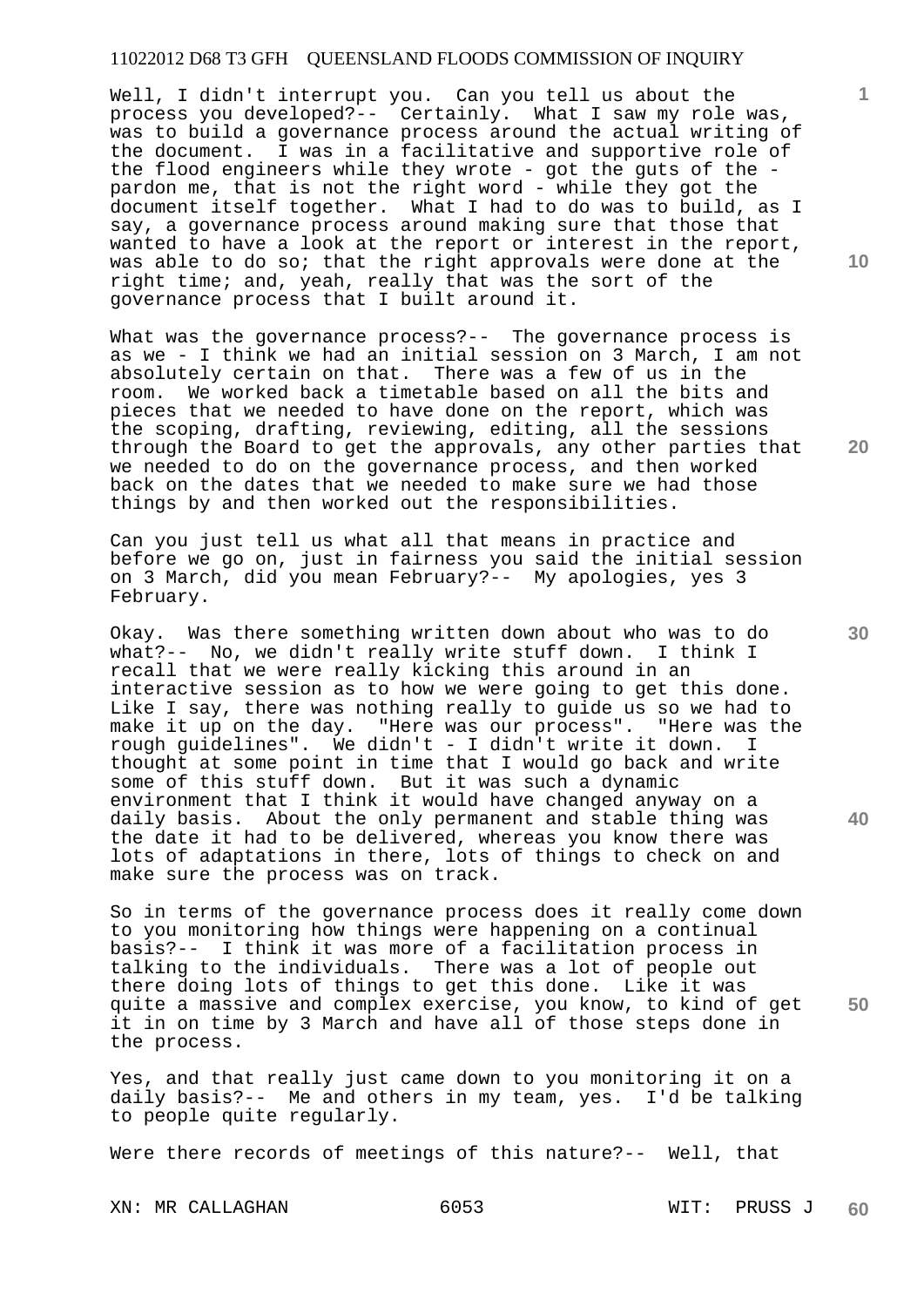was the first kick off meeting. We had various discussions along the way. I'd generally have a catchup on Monday morning with a few people, but that was on lots of things not just this report, so we didn't take minutes of those.

All right. You talked, I think, about a meeting on 3 February. Can I show you Exhibit 1084?-- Sure.

Is that the meeting that you are talking about, or a record of it?-- It appears to be, yes.

Okay. Now, do you recall whether Professor Apelt was at that meeting?-- I don't recall, no.

Okay?-- There was lots of sessions I don't recall.

Sure. Can I take you to Exhibit 1085. Just for the record, Brooke Foxover, is she your PA?-- Well, she is a group support officer, so she looks after that role, yes.

All right?-- This is 8 February?

Yes, it is?-- Yes.

Again, do you recall if Professor Apelt was at that meeting?-- I believe he was at that first one. This was the first - we had a section of three meetings that we planned in that early session. I think it was one on the 8th, one on the 18th and one on the 21st. This was the first one.

Right?-- This was - and I believe Colin, Professor Apelt was there at that particular meeting, yes.

Okay. Why was that?-- Because Professor Apelt was - this was the first review that we got to see where the flood engineers were at with the compilation of the report, and Colin Apelt was - I'm not exactly sure but I think he was the only expert that we had involved or engaged at that point in time, or he was at least up to speed because the CEO had already been talking to him previously, so he was more engaged at that point in time, and this was a session where, you know, the experts were certainly welcome to attend and anybody else who wanted to hear what was going on.

You say that he was engaged or up to speed at that time; is that right?-- Well, he was more engaged than the other experts that we put on at that time. He was first. He started to talk to us earlier.

When you say more engaged, what do you mean?-- Well, my understanding was that the CEO had been talking to Professor Apelt since late January about, you know, expectations of what, you know, his role may - or may be in the process, so he had been at least in some sort of process earlier on, so he was invited to come along.

Okay. You referred a moment ago to a meeting on the 18th?-- Yes.

XN: MR CALLAGHAN 6054 6054 WIT: PRUSS J

**30** 

**40** 

**50** 

**20** 

**10**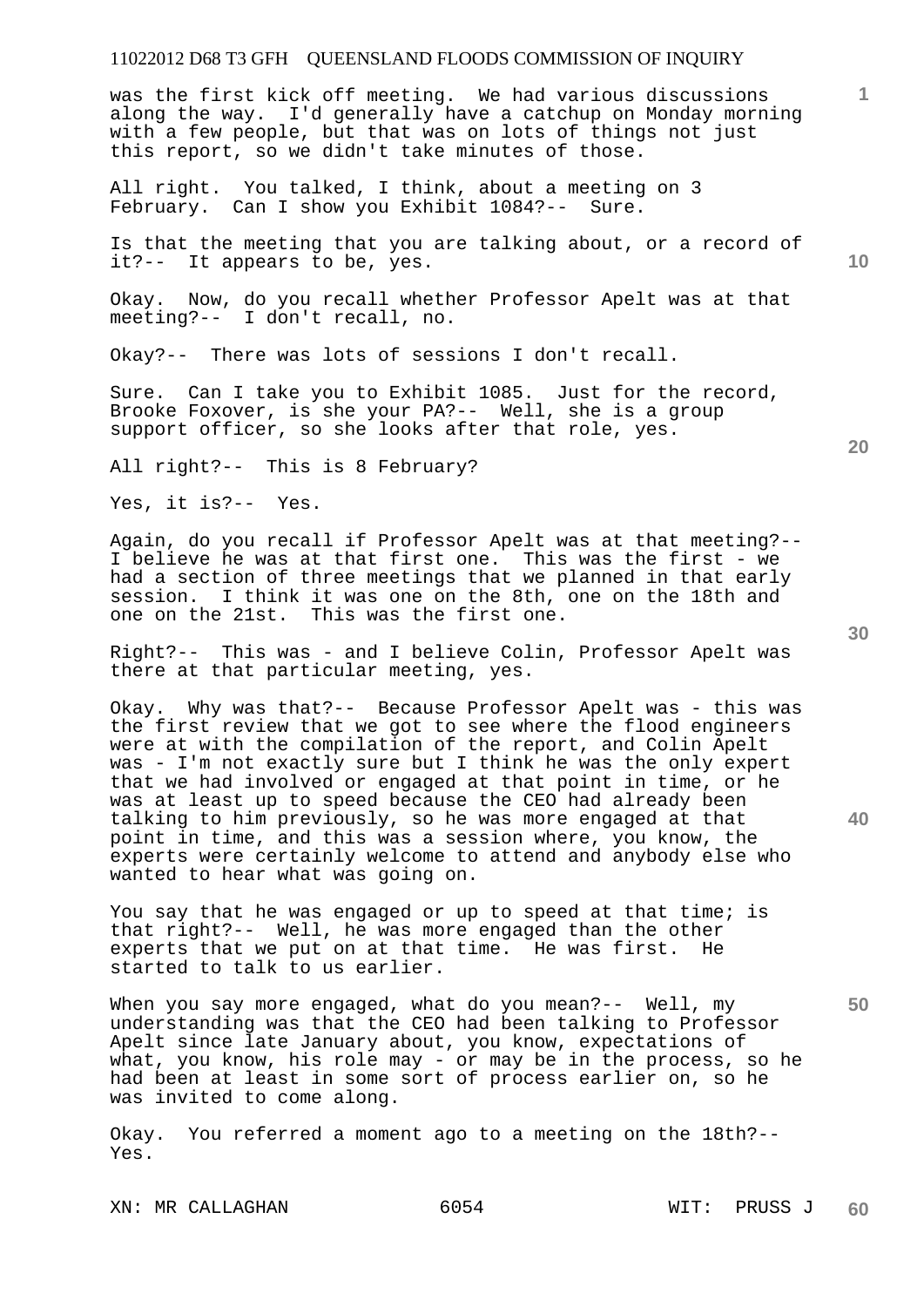Can I take you to Exhibit 1087?-- Sure. Yes.

Do you recall whether Mr Shannon was at this meeting?-- Yes, I do recall that Mr Shannon as at that meeting.

Why was he at that one?-- Same as Professor Apelt. He - Mr Shannon had been engaged subsequently in there and this was again a report, a session where the flood engineers were talking about the conduct of the flood and it was a good opportunity for him to come and I think meet the parties and work out what he needed to do to make his assessment.

Can I show you Exhibit 1088. If you go down a little, please. We can see that under "Report conclusions", second bullet point?-- Yes.

There is what appears to be a record of a comment from Mr Shannon?-- Yes.

Fourth point - "If discretion was used in accordance with manual to discuss offline"?-- yes. manual to discuss offline"?--

Do you recall what that was about?-- Not really. Mr Shannon was asking a number of technical questions right through that meeting on all sorts of things and I was quite comfortable with the fact that the flood engineers were being challenged technically by the experts to bring them on board, so I don't recall what that specific one is about, but I do recall a discussion about shapes of hydrographs between Mr Shannon and the flood engineers, and as I say I was very comfortable that they were being challenged technically on what they were putting forward.

Do you recall anything like a comment that appears to be recorded there, "Shannon: If you did step outside manual, show you did what was necessary"?-- I don't recall that particularly.

**40**  Can I show you Exhibit 1103. This is the e-mail sent by Miss Foxover to Professor Apelt which indicates that Professor Apelt was contracted to assist Seqwater with the report and submission to the Inquiry?-- Yes.

Now, does that reflect your understanding of what was happening?-- Does what sorry reflect my understanding of what was happening? The teleconference?

**50**  That Professor Apelt was confirming his availability to assist Seqwater with the report and submission for the Commission of Inquiry?-- Sorry. Yes, that's my general understanding, yes.

What resources were given to you for this process?-- Overall?

Of preparing the flood event report?-- A number of resources. Firstly I had a small administrative and advisory team myself to help me out with tracking of actions. We had really open access to whatever experts that I wished to get involved to

XN: MR CALLAGHAN 6055 6055 WIT: PRUSS J

**20** 

**30** 

**10**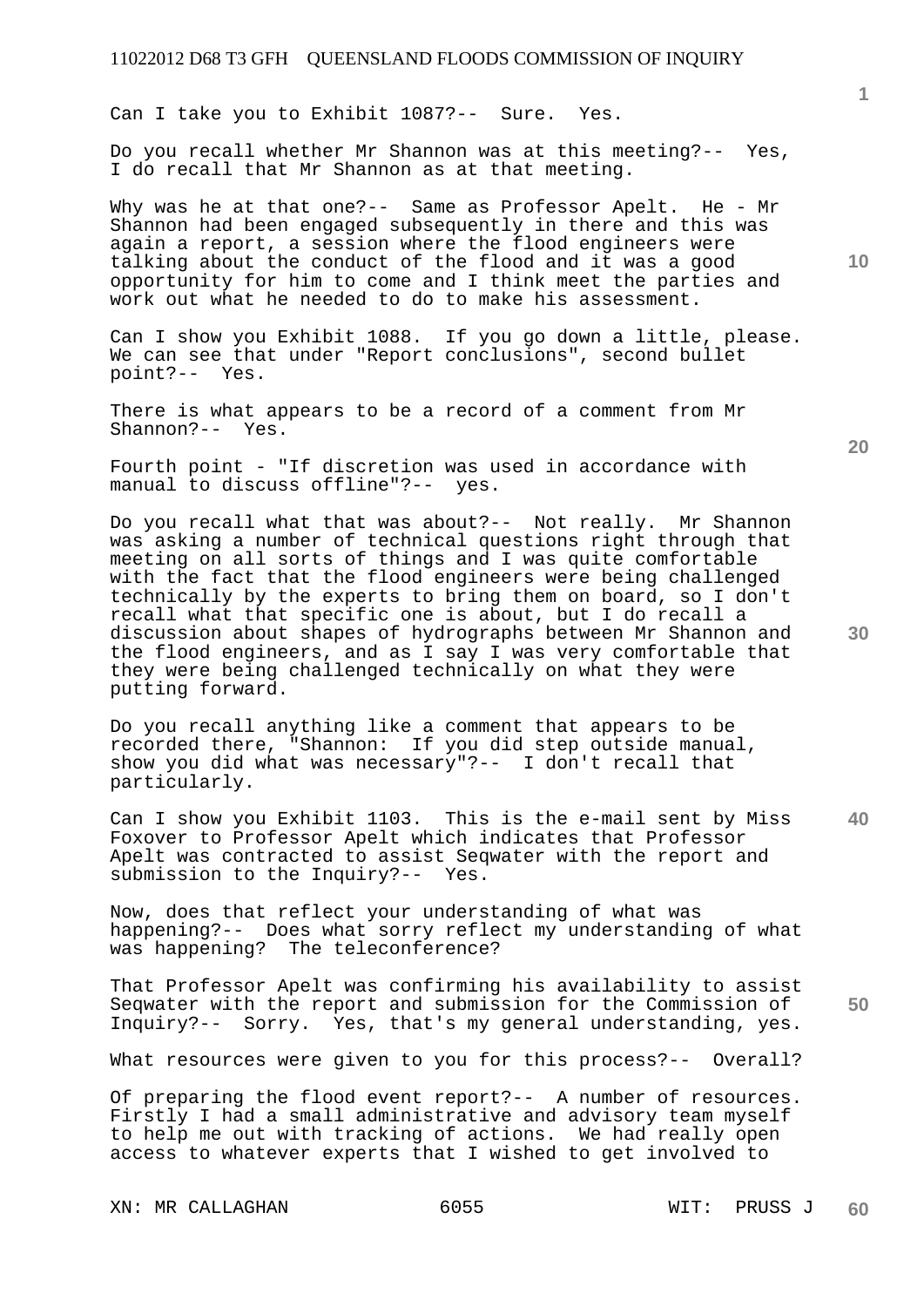make sure that we could get, you know, multiple independent views. We had the legal team that was working with us giving us advice and help, and in fact we were trying to get them up to speed with what the events was about as well. We had a communications team who was there and available to help any sort of clarification of writing or anything like that.

So no shortage of resources is there, the impression I am getting?-- No. We put together a team which we thought we needed to put together at the time to make sure that we met those deadlines.

Who made the decision that Mr Tibaldi should write those parts of the report which he ultimately wrote?-- That was a discussion as I understand between the flood engineers as to who was doing what parts. I think if I recall at the time we had a number of reports to write and they divied up the workload between them.

All right. The question then as to which parts should be written by one of the engineers themselves, what was the rationale behind that?-- I don't recall the rationale behind that. In many ways what the engineers were doing was collating the information, producing the report, doing the quality check, doing the data checks on the information and getting it to us in a form that we could then start to put some shape around.

Was it ever considered possible for another person to be allocated to actually pull those parts of the report together, obviously with the assistance of the engineers who were there at the time, but whether it might not have been some benefit involving someone who had been independent of the operation of the dam and for that matter who was not distracted by other things?-- It certainly didn't go through my mind at the time. I didn't consider that that was a requisite. When I talked to the flood engineers about how this had been done in the past it was made fairly clear to me that this was a process that was done by the engineers because they were the only ones who had the recollection of the events in sufficient accuracy to be able to write it, and it was then submitted to the regulator.

Their recollections of events were obviously an important part of that which was being prepared?-- I didn't see any other alternative and I still don't see any other alternative.

I suppose the only suggestion which might be made in this context, or one suggestion which might be made is that these people were preparing a report on what they themselves had done and there is going to be perhaps a natural tendency to self-bias if I can use that term in such reports. Was that something of which - or to which any consideration was given?-- There was no consideration given to it at the time. As I said, I still don't think that there is a viable alternative. When you are writing scientific engineering reports of this nature it really is the authors and those involved who do that. My mind was at ease because they had a

XN: MR CALLAGHAN 6056 6056 WIT: PRUSS J

**20** 

**10** 

**40**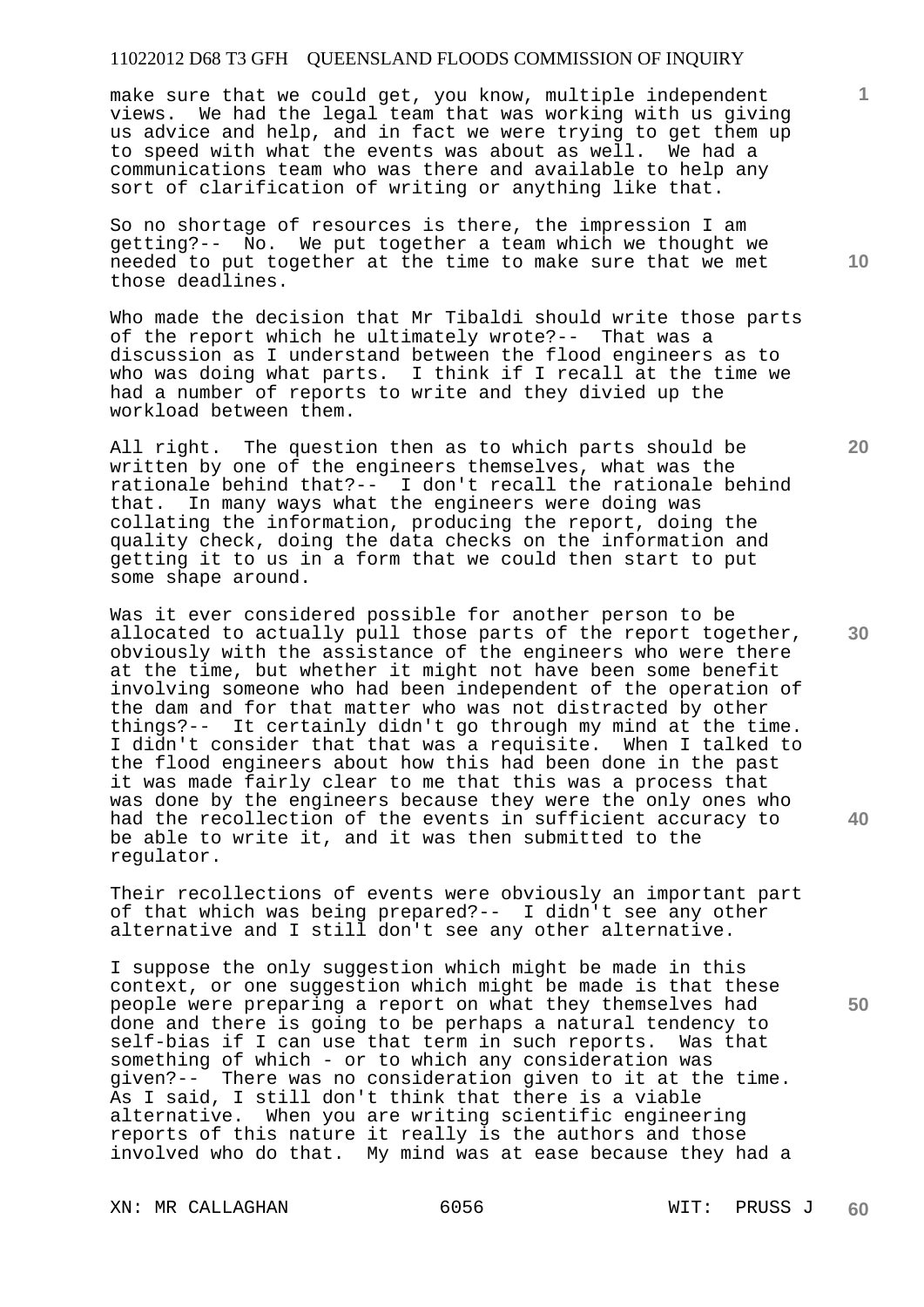detailed checking mechanism of the data and the words and we also had the experts in there who could ask them any questions, really, that they wanted to and have access to anything that they wished to access, so I thought that process in itself was suitable checks and balances.

Were you - you say your mind was at ease because they were checking all the data and so on, were you aware of the way Mr Tibaldi was actually going about the process of recording when particular strategies were engaged? That is to say, he was doing that by reference to the data and not by reference to personal recollections?-- I didn't ask him those questions at all.

Mr Tibaldi indicated - this is at 5207 - that he had met with senior management on up to four occasions in the six weeks that he was producing the report. Were you at any of those meetings?-- I am assuming that that refers to the 8th, 18th and 21st February meetings? That would be the ones that I was involved with him. That's correct, so yes I would have been at those meetings with him.

Right. The matter to which I just alluded, that is to say his technique of reconstructing the events was not something that you were aware of?-- Not that rightly comes to mind. As I say, those meetings were more about, you know, John presenting what the flood event was; people asking questions of clarification; getting everybody who needs to be involved up to speed and having access. They were all about transparency, really, those meetings.

You are aware now of the technique he was adopting?-- As I recall, as I understand what he was doing was he was getting together all of the relevant parts and collating it into the report.

I am talking specifically about the manner in which he was recording which strategies W1, 2, 3 or 4 were applicable at any given time during the flood event. You are aware now of the technique he adopted for writing the report in that regard?-- Not specifically of what you are alluding to, no.

It has been at the epicentre of the Commission for the last couple of - or ten days at least, Mr Pruss. Are you telling us that you really don't understand what the controversy is all about?-- No, I am not saying that at all. I am saying that I have stayed as far away from it as I possibly can, Mr Callaghan.

**50**  Sure?-- To make sure that I wasn't in any way - so I am not privy to what's been led through this Court. I have only been given general briefings.

That is all I am asking you at the moment, whether you are at least appraised as to the nature of the controversy?-- As put, yes.

Thank you. Would you accept that the only reasonable

XN: MR CALLAGHAN 6057 6057 WIT: PRUSS J

**10** 

**1**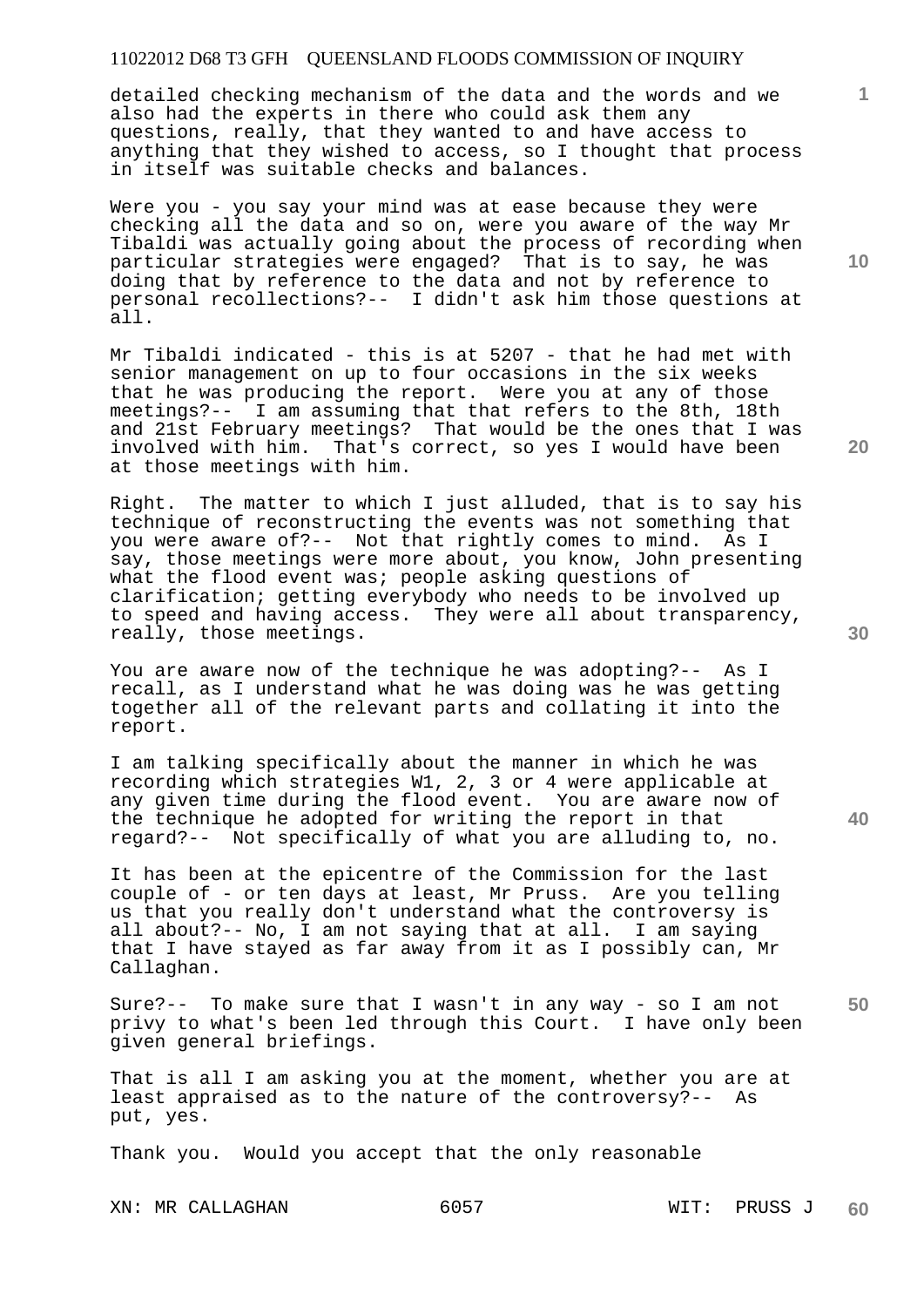expectation of a document such as the flood event report is that it should be an accurate record of things which actually occurred?-- I would accept that any event of any incident should be an accurate reflection of an event.

Given what you know now as to the way in which that report was constructed in respect of the Wivenhoe strategies, you must now have some concerns about the way in which it happened, must you not?-- The production of the report, Mr Callaghan?

Yes?-- That's a difficult question to answer. As I say I haven't been privy to what's been led in this Court so I can hear what you are saying and I will be very interested to see what the Court finds.

You don't need the conclusions of the Commission to have your own opinion though, do you?-- No, but I will be very interested to find out what the Commission says and what the evidence shows.

We are very interested to find out what you think just at this moment. It might inform the Commission's conclusions in this this regard, so I am asking you for your opinion?-- My opinion------

MR O'DONNELL: Mr Pruss has twice said he doesn't know what evidence has been led in the Commission hearings as regards how the four flood officers went about compiling the report. He's now being asked to give his opinion when he has twice stated he doesn't know any of the detail.

COMMISSIONER: Well, he can give his opinion about how it should happen, I expect.

MR O'DONNELL: My learned friend could ask him to assume things and then give an opinion on that. That might be one way, but at the moment the witness doesn't know.

COMMISSIONER: All right. Mr Callaghan?

MR CALLAGHAN: I actually thought Mr Pruss did indicate he had a general - he had an understanding of the proposition, but we we'll get down to some more detail. Mr Pruss, the controversy runs along these lines. The manual as written requires the conscious engagement of a strategy by a flood operation engineer at the time the dam is being operated during the flood event. Now, you perhaps don't have to accept that that's the interpretation, but do you understand that that's the interpretation that is being advanced?-- Yes, I understand that that's the interpretation being advanced.

All right. And you understand that there is no contemporaneous record made or no formal contemporaneous record made of the flood engineers state of mind as at the time of the flood event?-- That's my understanding.

And that what has been done by Mr Tibaldi towards the end of January is for him to have examined the data and worked out

XN: MR CALLAGHAN 6058 WIT: PRUSS J

**10** 

**1**

**20** 

**40** 

**30**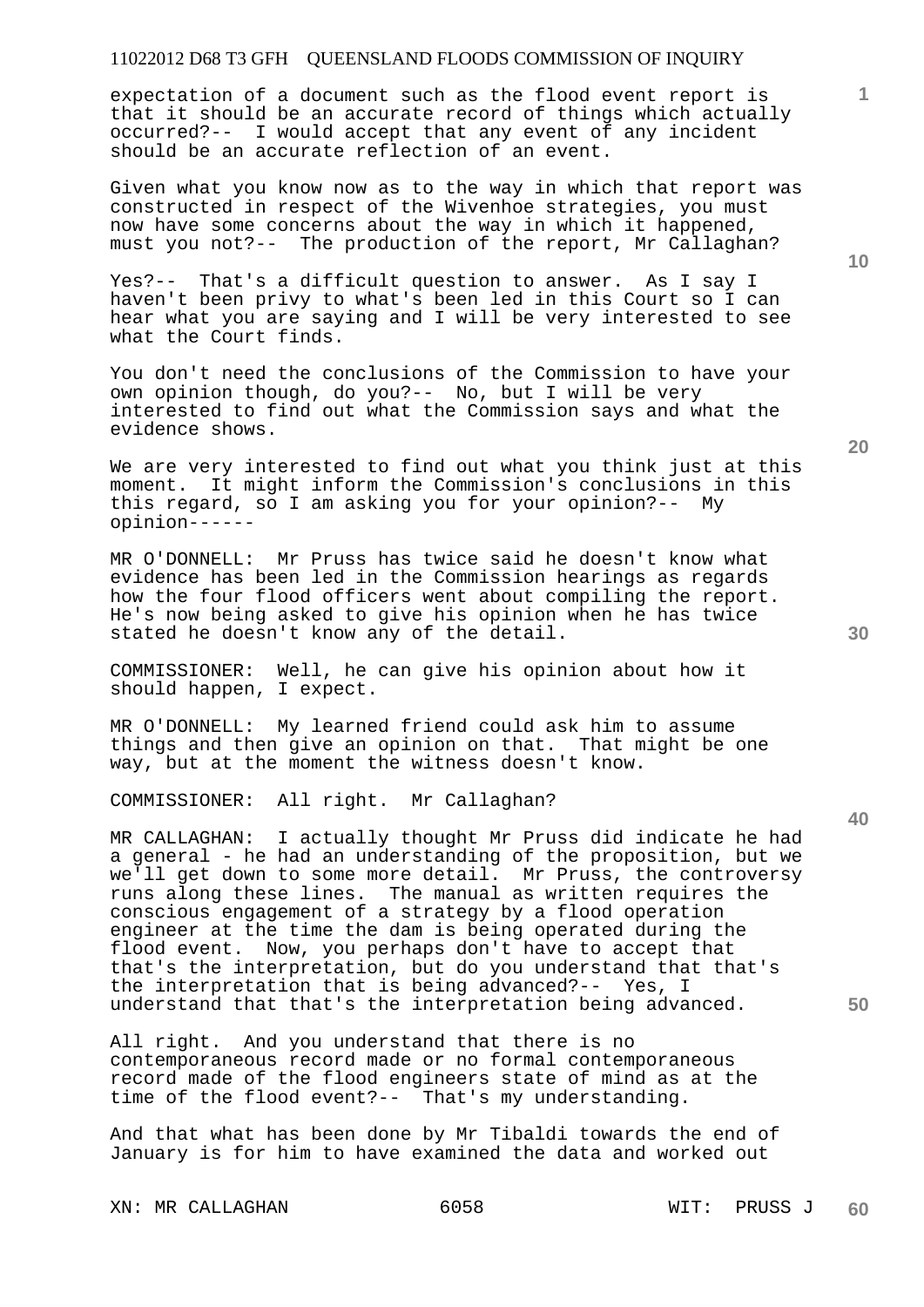from that which strategies were being applied during the January event. You understand that?-- I understand that that's your point, yes.

Yes. And I think on that basis I was asking you for your opinion as to the appropriateness of that technique given what you have agreed, which is that it is an expectation of such a document that it be a record of things which actually occurred at the time.

MR O'DONNELL: I object to the question. That question only states half of Mr Tibaldi's evidence. Yes, he did work out the strategies from the data, but then he provided the draft report to all the flood engineers on duty during the flood event. Each had the opportunity to say whether that was right or not during their shifts, and each gave responses back to him before it was finalised. That is a very important part of the compilation of the report.

COMMISSIONER: Alright. Well, I suppose the question is assuming the first occurs does the second give you comfort, but I will allow you to rephrase it, Mr Callaghan.

MR CALLAGHAN: The proposition is that the preparation of at least the draft of the report prior to being given to the other flood operation engineers was done only by reference to data and without attempting to capture any personal recollection of any of the other three?-- I am sorry, I am completely lost, in fact, in the byplay. I am not quite sure where you - where you're - what the question you are asking me is.

Is that really the case?-- Absolutely. I am not quite sure where you were at. I am very happy to answer the question.

COMMISSIONER: Start with this. Mr Tibaldi does a summary in which he sets out having a look back at everything that happened when he thinks the strategies must have been applied?-- Right.

So he doesn't before he does that have any reference to the flood engineers. He just reconstructs how he thinks it must have happened?-- Okay.

Got that?-- Yes. Got that, thank you, Commissioner.

After that, having got that document together he sends it to the flood engineers to say "What do you think about that?"?-- Mmm.

Another way of doing it, of course, would be simply to find out from the flood engineers in the first instance what strategies they were in and prepare a document according to that?-- Sure.

Do you have a view about those approaches?-- Not specifically. I suppose it depends on your interpretation of the manual. I think you started your question by saying "You

XN: MR CALLAGHAN 6059 6059 WIT: PRUSS J

**10** 

**1**

**20** 



**30** 

**50**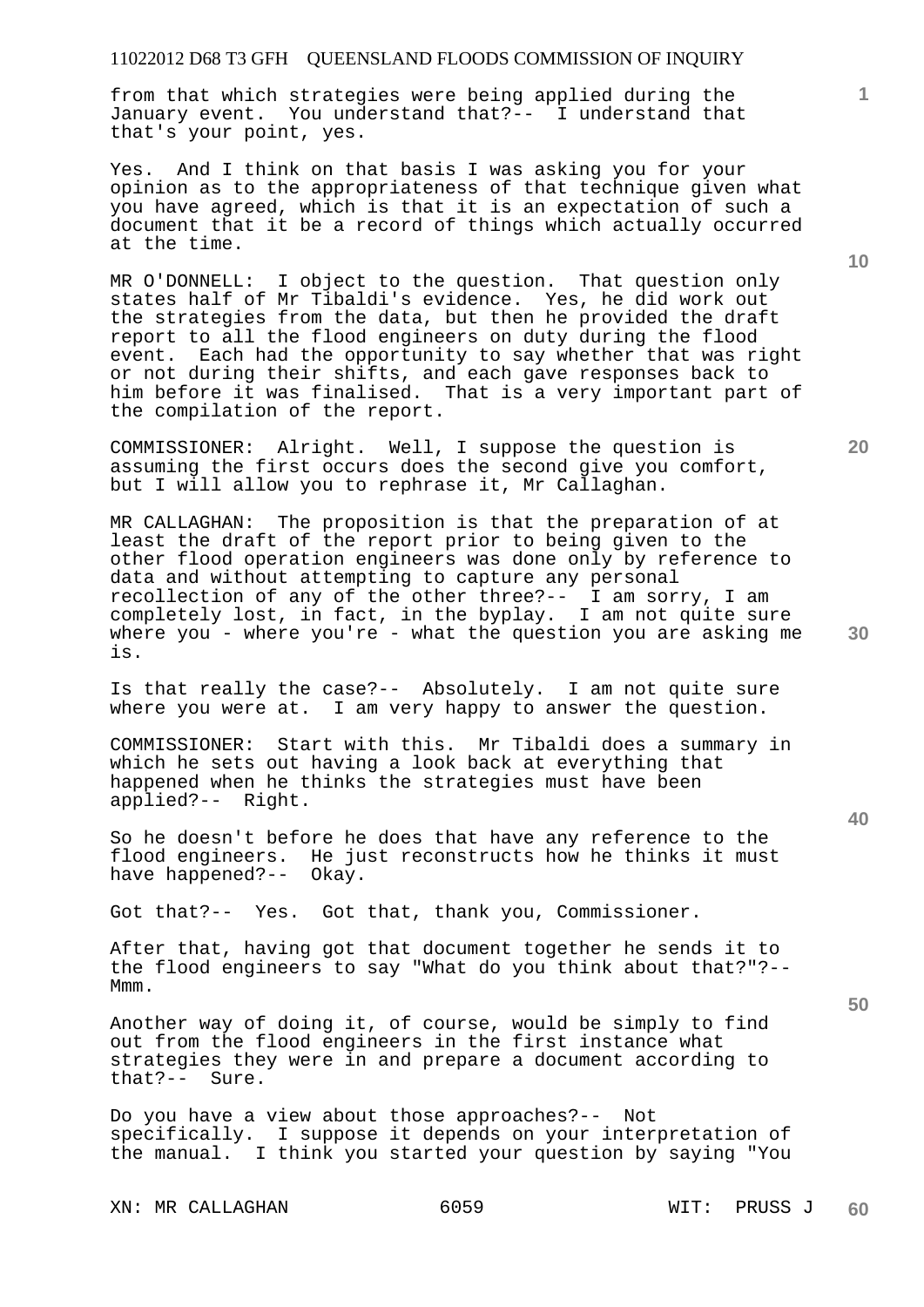might not agree with the proposition that a W strategy needs to be allocated at the time." I am personally not convinced that that's the case, that it does happen, so I think either is a likely possibility.

MR CALLAGHAN: Do you acknowledge at least, this at the very least, that there is a danger in the method adopted of what might be called a displacement effect? That is to say, that the record constructed by Mr Tibaldi might displace unrecorded memories of the engineers?-- I understand the point you are making, and that is possible. I don't know the significance of anything like that, but I understand and agree that that is possible.

All right.

COMMISSIONER: Mr Callaghan, is that a convenient time?

MR CALLAGHAN: Yes, Madam Commissioner.

COMMISSIONER: We will come back at about twenty to.

THE COMMISSION ADJOURNED AT 11.24 A.M. TILL 11.40 A.M.

**1**

**10** 

**20** 

**40**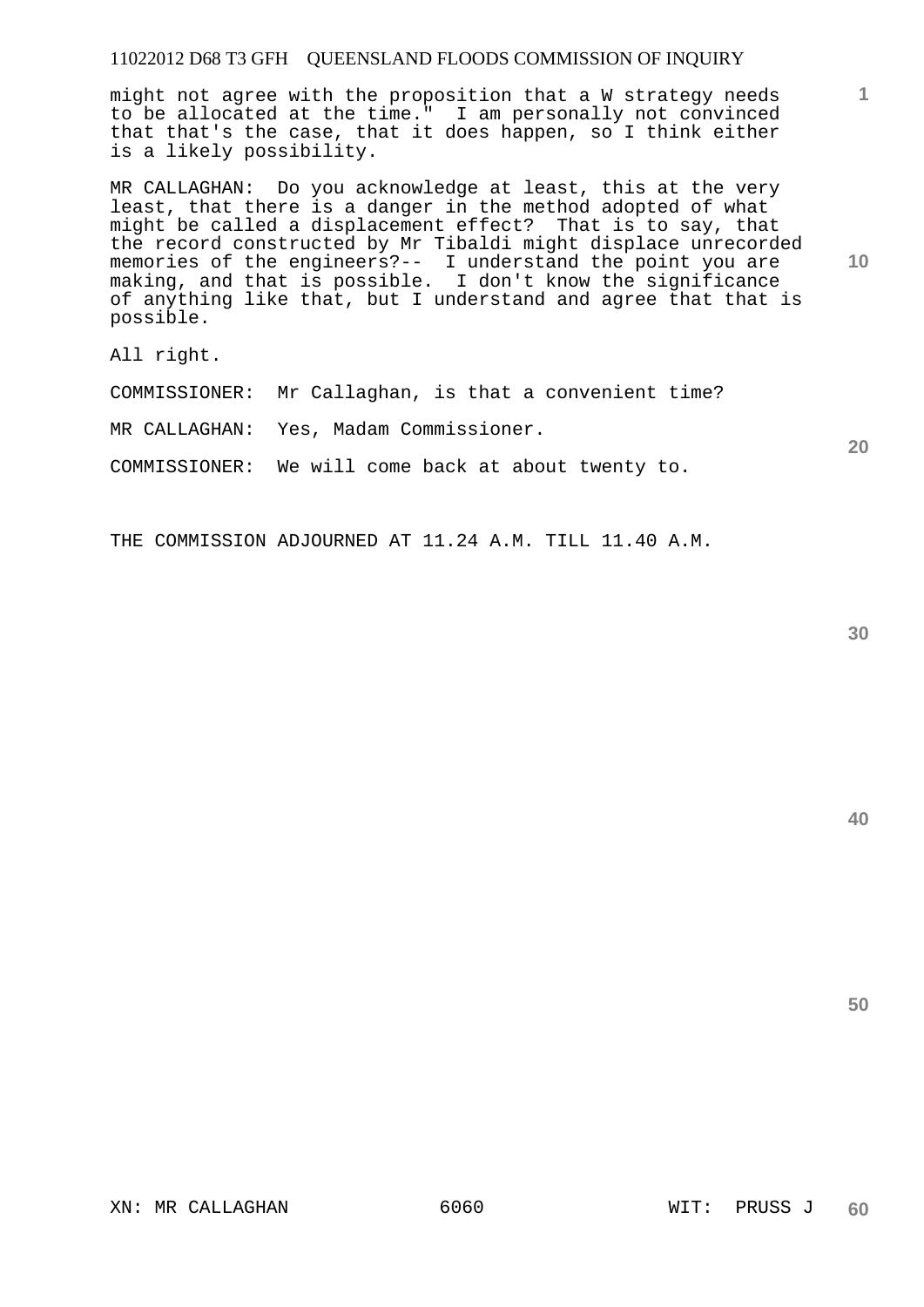THE COMMISSION RESUMED AT 11.39 A.M.

JAMES PRUSS, CONTINUING:

COMMISSIONER: Mr Callaghan.

MR CALLAGHAN: Mr Pruss, did you receive drafts of the March report before it was finalised?-- Yes we did, Mr Callaghan.

How many of those do you think you saw before you-----?-- I believe we saw one on the 8th and the 18th of February and then there was - there might have been another one the 21st, but at least those two, with the first one being just a very early version of, you know, collections and bits and pieces and then some drafts of some specific chapters, specifically executive summary, later.

When was the first occasion upon which you realised that the information in the March report was different from that which was contained in the brief to the minister back on the 17th of January, different in respect of the strategies applied at Wivenhoe Dam?-- About two weeks ago.

Just a few questions then on the whole process of peer review of the March report. You were in charge of that process?-- I was - hard to say "in charge", what I did was engage experts, yes.

Well, you had some contact with them-----?-- Yes.

-----in addition to actually engaging them, didn't you?-- Yeah, but I suppose it was more an administrative, escalation-type role. Like, any of the technical discussions I'd always refer the technical experts to the technical experts, but any other sort of discussions was more around, I would say, logistics and, you know, documentary of the type. I wanted - it was important for me not to be seen to be a gate keeper or anything in that role.

"A gate keeper", what do you mean by that?-- Well, controlling flow of information. Sorry.

Can I take you to Exhibit 1041. There's an e-mail sent by you on Monday, the 21st of February, 5.45 p.m. You might just take a moment to read that?-- Yep, understand.

Is "the boss" referred to there Mr Borrows?-- Yeah, indeed.

And did he say to you words to the effect that you have recorded there, that he wanted the endorsement referred to and the statement referred to?-- As I recall the sequence of that e-mail, Professor Apelt had sent an e-mail saying, "I think this is all pretty good. There is one instance of discretion used," I think that was the context of it, and, effectively,

XN: MR CALLAGHAN 6061 6061 WIT: PRUSS J

**40** 

**10** 

**1**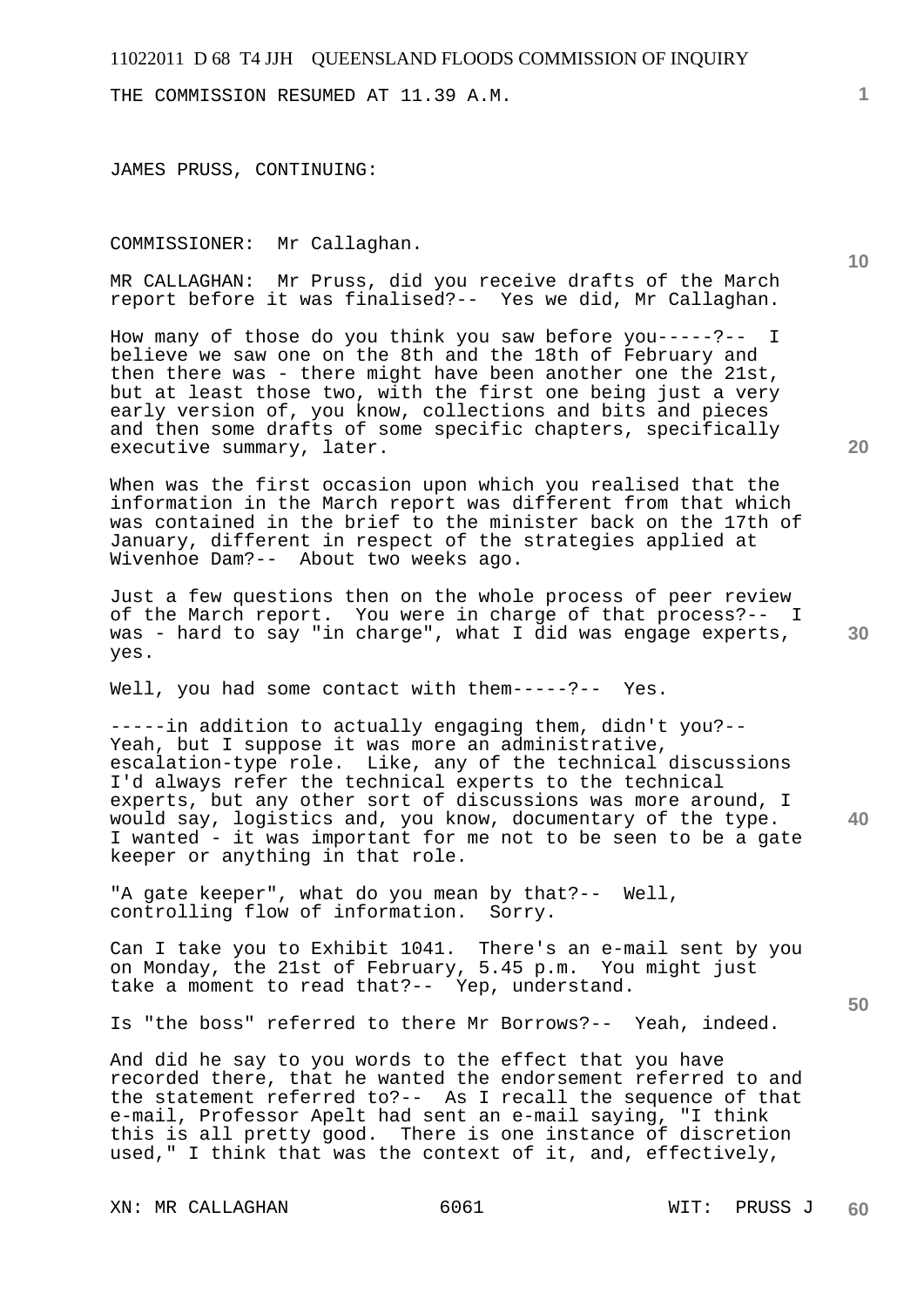Peter Borrows was then saying, "Okay, fine, well, if that's the case can we make sure that he's very clear on what the discretion was and that it was in," you know, it was the correct decision at the time to help mitigate the flooding, so that was all.

And did you pass that on?-- Well, there was this response from - I think that e-mail was from John to me, it's headed up as such, and I think John's response was, "Yeah, no problem," but his belief was that Colin's view on the discretionary approach was incorrect.

What about the request for the same sort of endorsement for the recommendations, what does that mean?-- Well, if they well, okay. Let me think about this clearly. My understanding was if they're - if Colin had found - this is recollection only. If Colin had found there was a issue of discretion then would the others find the same and if they found the same then the same sorts of statements. That's my recollection of that.

All right. Did you have any role in the provision of material to the peer reviewers?-- Only the administrative side. Like getting whatever I - I think my group support officer did, and then I think there was also a correct - a request for - from Mr McDonald for some other documentation. He asked some questions around the timelines for delivery of the report. He asked some questions around the statement of preparation and was that sent, because he was doing a - a more of a thorough check against the manual, and I think I sent those through by e-mail.

Are you aware now, at least, that it would seem that there are just two documents or entries in documents which refer to the engagement or even refer to the W strategies during the flood event? That is to say, two documents produced contemporaneously with the flood event in which the W reference is made to the W strategies? Were you aware of that?-- At the time certainly not.

Even now?-- I'm aware of that particular document which we referred to earlier, Mr Callaghan, yes. I don't know of a second one.

All right. I suggest there's a - the situation report on the 8th of January at 5.53 p.m.?-- Right.

You're aware of that document?-- I - it's not one that's come to my attention, no.

I'm not asking you even if you're aware of the document's details except insofar as it's a contemporaneous document in which the W strategies are mentioned. Were you at least aware of that?-- Now?

Now, yes?-- Yes, I'm aware that-----

Now?-- -----that's the case now.

XN: MR CALLAGHAN 6062 6062 WIT: PRUSS J

**10** 

**1**

**20** 

**30** 

**40**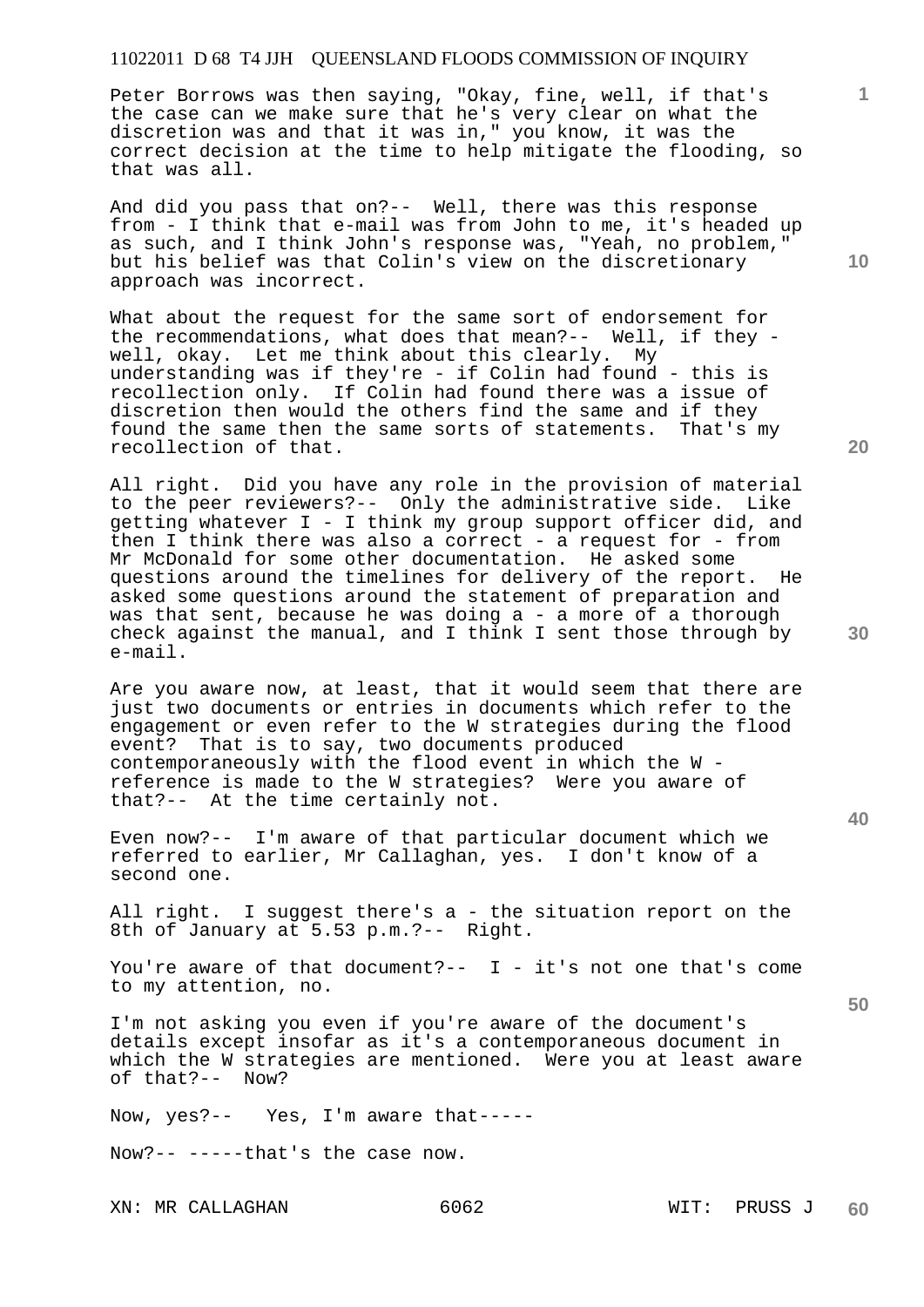All right. And the other entry in a document is the entry for 3.30 p.m. on the 9th of January in the flood event log. You're aware that's been the subject of some attention in recent days?-- I'm not, no.

Well, if I was to suggest to you that that was the case, that there are just two such documents created during the flood event in which reference is made to the W strategies, can you accept that proposition from me for the moment? Accept also that one of those, the 5.53 p.m. situation report from the 8th, did not make it into the flood event report at all. Were you aware of that?-- Only recently.

Yeah. Are you aware of that?-- Yes, I'm aware that there was an issue that one did not make its way into the report.

That's right. And it just happened to be one of those two that we're talking about. There may have been a couple of others which didn't make it in as well?-- Correct - sure.

And are you aware now of the proposition that in the materials that went to at least, I think, two of the peer reviewers, the other such entry, that is to see the 3.30 p.m. entry from the 9th, was also missing?-- Am I aware now? No, no.

Even now you aren't aware of that?-- I'm not aware. As I say, I wasn't really in control of those documents.

No, I understand that. I'm asking these questions from a systemic point of view-----?-- Oh, okay. No, I'm not aware that they were not included. It's the first time that it's been raised with me.

And if that's the first time you may not - you may wish to think about it, but there may not be too much to think about it. If you accept what I've put to you, that must raise concerns about information management in the process of briefing the peer reviewers, would you agree with that?-- I understand the point you're trying to make, and if they weren't provided with contemporaneous documents that they needed to that that would be an issue, I understand that point.

"that that would be," what, sorry?-- That if they weren't provided with the documents they needed to to make those determinations then that could be an issue.

An issue of concern?-- An issue of concern, potentially, but it could also an issue of accident or omission.

But this is why I'm saying it's a systemic concern. If it accident or omission, it's a systemic concern; is it not?-- Obviously then if there were documents that were not included then there was an issue. I suppose, thinking about the logistics exercise that the guys had to go through to put all that stuff together in a short period of time then it's possible and likely that it's just an accident. As you can recall, I think the report was 13 hundred-odd pages long, with

XN: MR CALLAGHAN 6063 WIT: PRUSS J

**20** 

**10** 

**1**

**40** 

**30**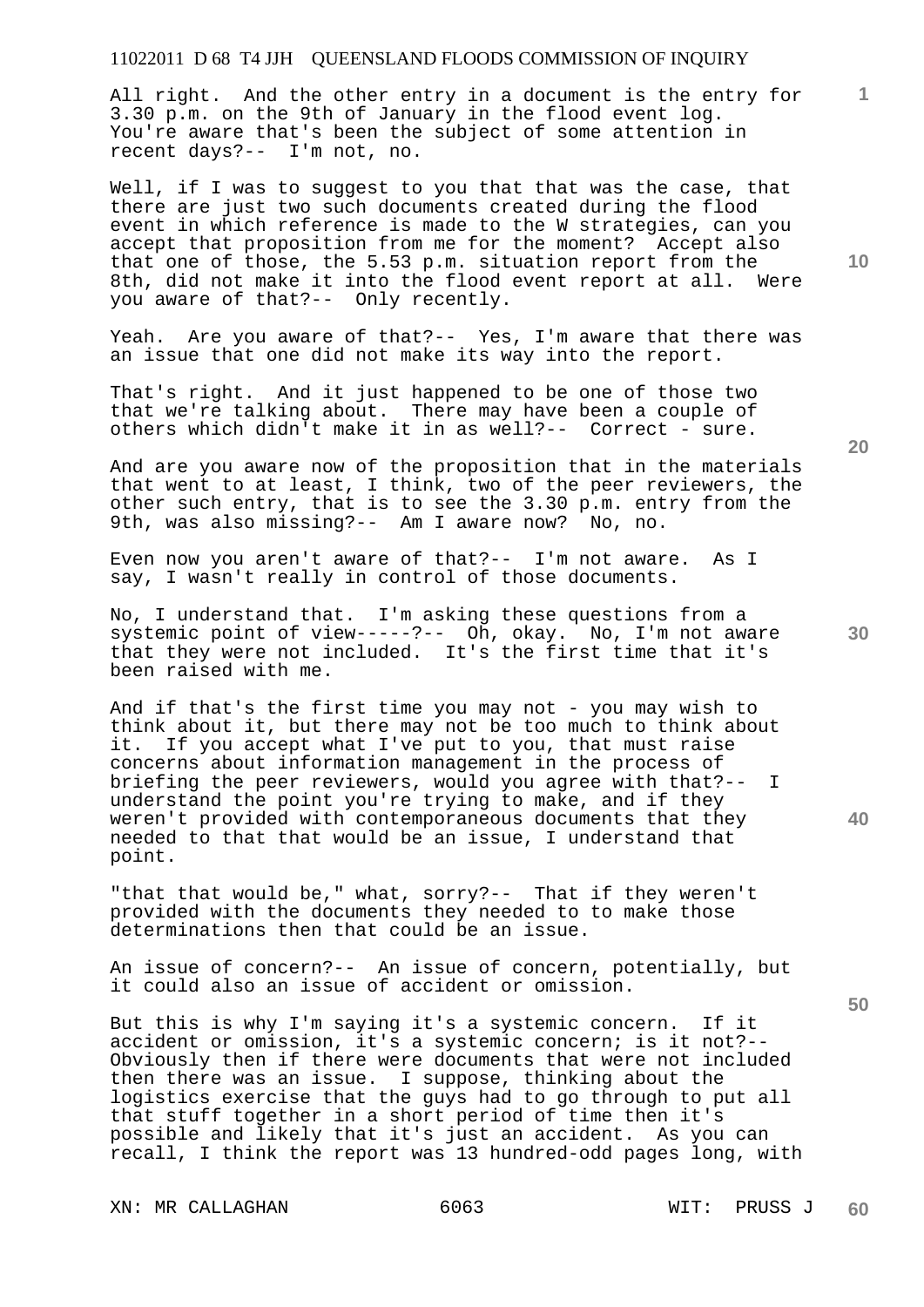lots of data to put together.

Mmm?-- In a very short space of time.

If it happens that just - that - if it just so happens that those two documents have been omitted, though, it's a most unfortunate accident at the least, would you agree with that?-- Very unfortunate.

**10**  Yeah. The fact-----?-- It's unfortunate that anything is missed-----

Yeah?-- -----you know, you would like to think that your quality control processes would pick up on a lot of-----

Well, to omit one such document might be unfortunate, but two might suggest something more than carelessness, would you agree with that?-- Oh, I couldn't necessarily agree with that, no. In thousands and thousands of documents that were there, I couldn't agree with that.

Thank you.

COMMISSIONER: Mr Murdoch?

**30**  MR MURDOCH: Mr Pruss, you volunteered for a role that was effectively project managing the production of the report, is that a fair summary of-----?-- That was part of the volunteering, Mr Murdoch, the other one was to, you know, help the organisation prepare for the submission process, interact with the legal team, the coms team, to do another bunch of things, so it was quite a broad - broad-arching role, but that was one of them, yes.

So were you offline from your normal duties?-- As much as I could be, yes.

**40**  And for what period were you offline?-- Came offline in early January - sorry, no, early February - late January, early February, until around about the end of June

Were you aware that during the January 2011 flood event an urgent report had been commissioned and obtained from Brian Cooper?-- I became aware of that later, not at the time, but, yes, when I read the - I think somebody told me that there'd been a question for somebody to go and have a look at the management of event, which was Mr Cooper, and I remember reading his report, which was part of the document that Mr Callaghan was referring to, the briefing note.

When did you become aware of the Cooper report?-- Probably in the days preceding that. My up - up - really right up until the back end of January my entire focus was on the water treatment plants, because when I came back to work on the 12th we had a lot of water treatment plants, you know, offline that we needed to get back on, so that was where I was putting my

XN: MR MURDOCH 6064 WIT: PRUSS J

**1**

**50**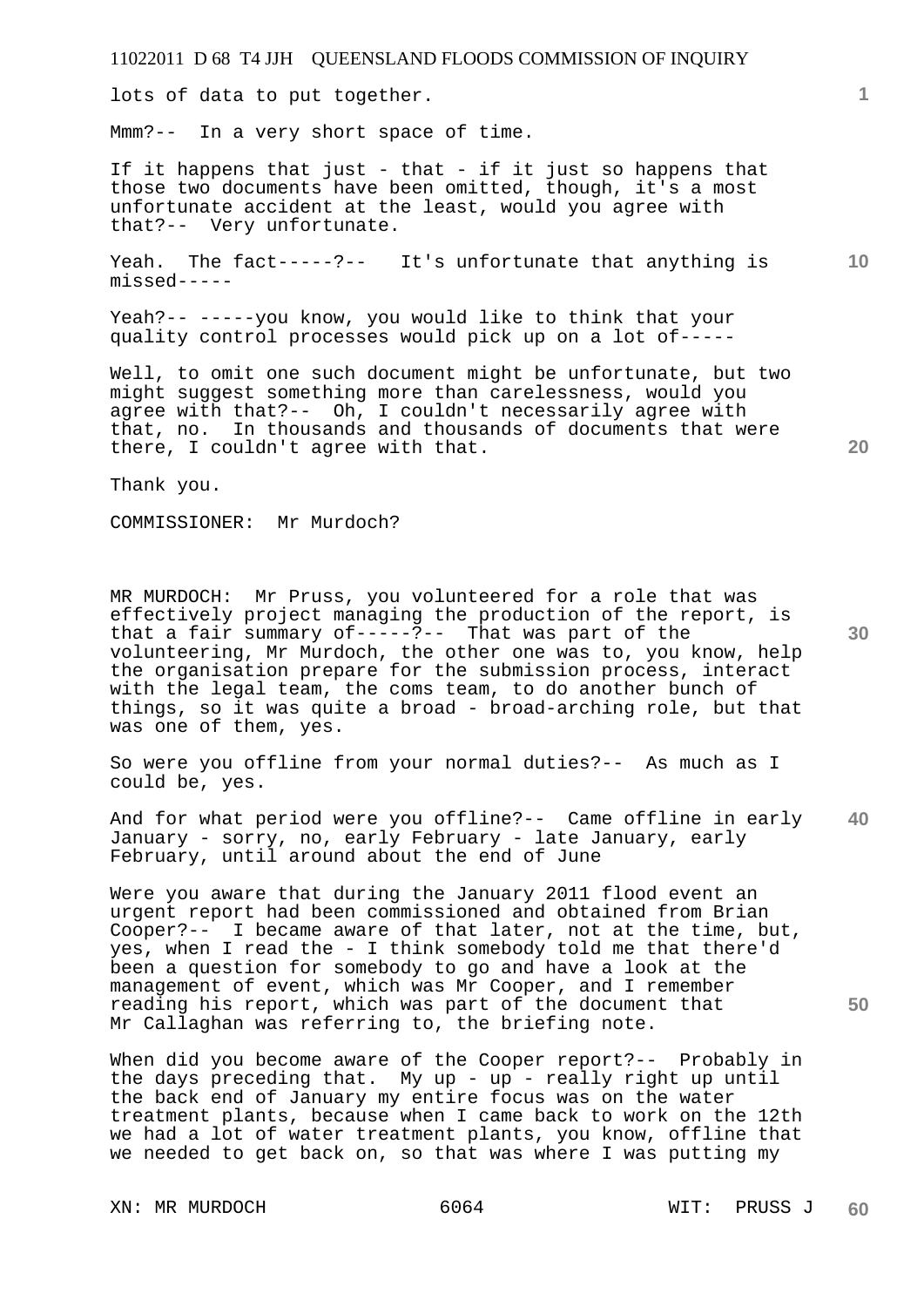energies, so I was really only getting up to speed with this sort of late in January.

All right. Well, does it appear then that late January, early February you became aware that Mr Cooper had provided a report and you saw it about that time?-- Whatever the date was on when Mr Borrows sent it to me with the attachments so that was January sometime. I'm not quite sure exactly when.

**10**  I take it you've read Mr Cooper's report-----?-- I did, yes.

-----it was only short?-- Yes, yes, I did. Yes, I did.

You had no difficulty understanding what he'd set out in that report?-- Not as I recall, no.

And he made references to the W strategies in his report?-- I don't recall the W strategies. The thing with the - the abiding thing in my mind from that report is hat the decisions were, you know, prudent and in accordance with the manual, as I recall.

In any event, when you did read his report you understood it?-- Yes. I understood it to mean that based on his look things were in accordance.

I'm not talking about the bottom line where he gave a tick of approval?-- Sure, sorry.

In the couple of pages of that report you understood the process that he went through and the references that he made to operational issues?-- I understood at the time. I couldn't say what was in it at this time, but, yes, I understood it at the time.

All right. When you were involved in your process of monitoring the preparation of the report that's referred to as the "March report" was Mr Cooper's report taken into consideration by those who prepared the March report?-- Well, in fact we wanted Mr Cooper to be one of the expert reviewers so that he could bring whatever skills he brought to, but, as I recall, there was a suggestion that he was potentially what's the word - conflicted and so therefore he wasn't part there of the process. But was that particular report referred to from then on I don't know. Not that I'm aware of.

And when you say not that you're aware of, wasn't it your function to ensure that there were sufficient checks and balances in the preparation of the March report?-- It was certainly the governance structure to make sure the report went in on time, accurately. You know, that all the parties had seen it and, you know, it was - got all the sign-offs that<br>it needed to do. Those - that particular document didn't Those - that particular document didn't enter my mind as something that needed to be, you know, considered.

You didn't consider that an independent expert's report given during the event was something that ought to be at least

XN: MR MURDOCH 6065 WIT: PRUSS J

**30** 

**20** 

**50** 

**40**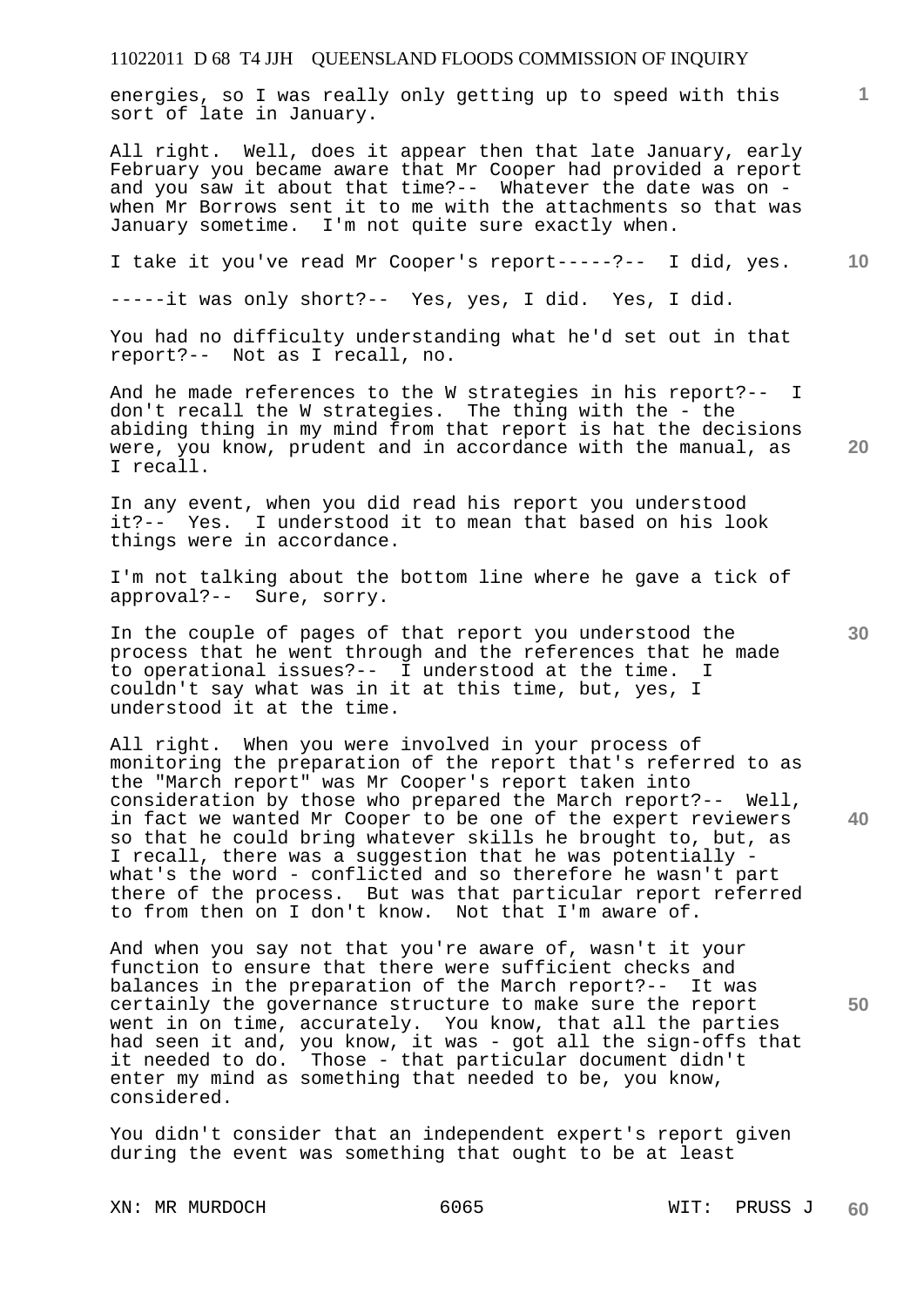looked at during the preparation of the March report in the interests of accuracy?-- Well, I think, as I said before, we had, you know, six other experts looking at it. The four dam experts and two, you know, hydrologists looking at it, and, as I say, in my mind that was a sufficient process, and they had access to anything that they wanted to access to - but that document that you're referring to was - you know, I read once in January, never really thought much about it again.

Is it fair to say that you had forgotten about it when the time came for the preparation of the March report?-- It didn't enter my mind at all.

But Mr Cooper did because you've said that he was requested to be part the peer review?-- Correct.

Were you involved in requesting that he be involved?-- No. All of the peer reviewers had been - you know, started to be identified before I really took on that role.

But you were obviously aware at the time that he was invited and disqualified himself?-- Yeah. I'm not sure how he was disqualified but I was aware that he was invited.

But wouldn't that have jogged your memory? "Oh, that's the independent chap who had a look at this during the event"?-- It didn't jog my memory, no.

"I remember reading his report at the time"?-- It didn't jog my memory, no.

Did anyone else in the team that was involved in preparing the March report ever make any reference to the Cooper report?-- Not that I'm aware of, no.

You said that during the preparation of the March report drafts there was a process where John Tibaldi would present what events took place and people would ask questions?-- Yeah.

You've nodded your head, yes-----?-- Sorry, yes-----

All right?-- -----my apologies. Yes, that's correct, yeah.

And just so that everyone understands. Are we talking about he put out something in writing and people would put written responses back or are we talking about a format where people were together and workshopped it in a room?-- You know, it wasn't really a workshop. Effectively what happened was - as I saw part of the governance was there was a lot of people who wanted to - you know, were interested and wanted to see where we were at with the report and its contents. There was a lot of people to get up to speed with the knowledge. Mr Tibaldi and the other flood engineers would attend a session and on each one of those occasions a draft or a couple of copies of the draft were on the table for people to read. They could come in beforehand if they wanted to read. John or one of the other flood engineers would explain any questions that were

XN: MR MURDOCH 6066 WIT: PRUSS J

**20** 

**10** 

**50** 

**40**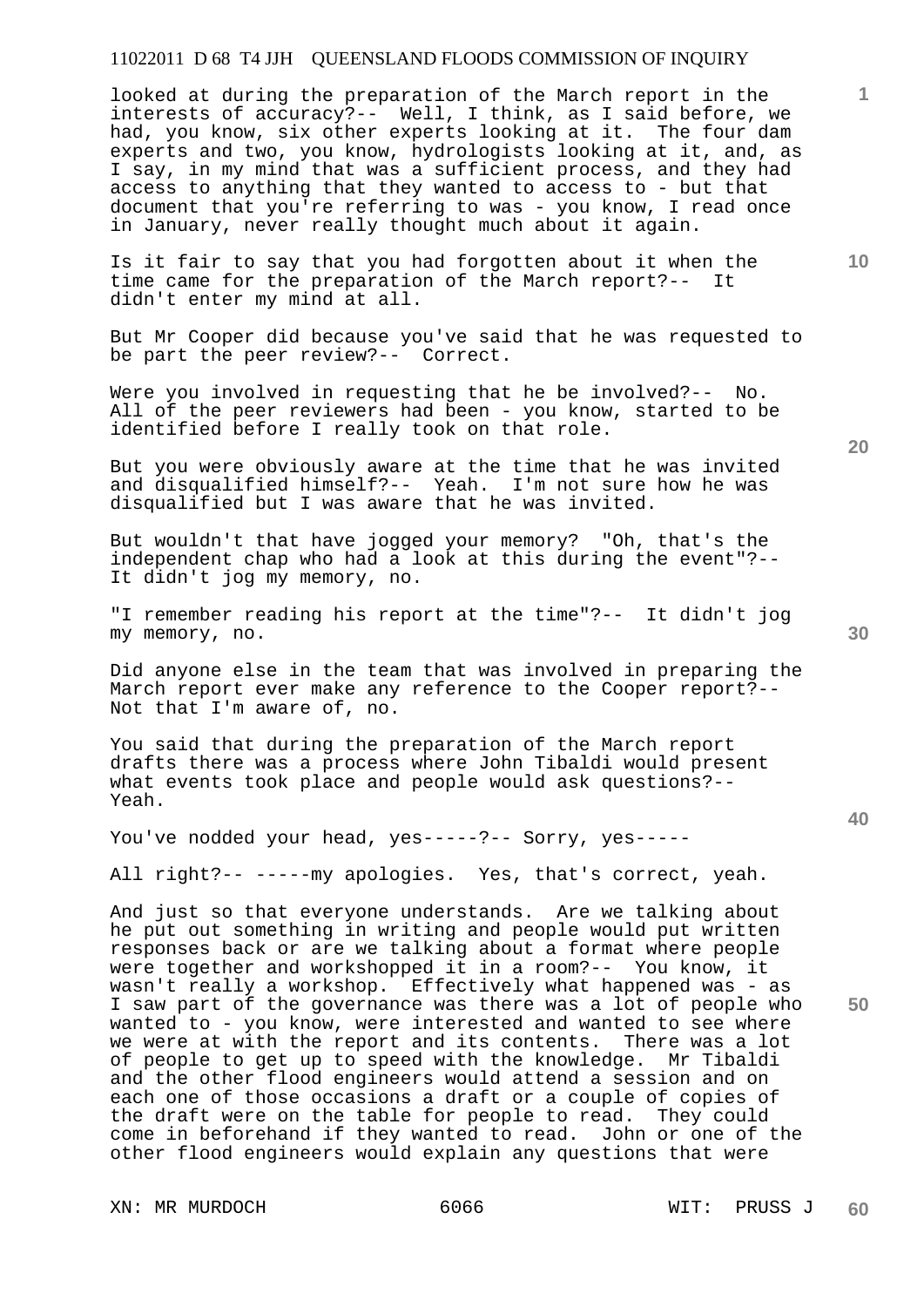raised, any points of clarification any technical issues or administrative issues that were raised. No notes were taken of people written comments, and that was done on purpose because we wanted to make sure that the flood engineers had a collected view of the questions and what the issues that people were thinking at that time.

And can you give us a sense of how many of those collective sessions there were?-- As - I think I answered Mr Callaghan, there were three, 8th, 18th and the 21st.

And what approximately was the duration of those collective sessions?-- Anything from an hour to two hours, and people as I said before, though, people had access. We were trying to control those documents so that people had access to come into the room, they could read, they could try to understand any questions, points of - you know, "Look, I don't understand what that means. I don't understand what that means. What does this mean? What does that say?" and then, you know, they could ask the questions.

And you sat through these sessions, I take it?-- I was in all of them for at least part of the time, yes.

And apart from those three sessions I think you said there were other exercises that took place. Were there sessions of shorter duration where people workshopped these matters?-- Not - no, not with the flood engineers, I think it was in reference to, you know, other tracking meetings of all of the other activities that we had involved.

"Tracking meetings"?-- Well, I think, as I said to you earlier, we were involved in lots of things at that point in time. We were doing the submissions, we were doing the flood reports, we were, you know, getting prepared for statements, we were doing full supply level discussions with the governments, so it was really just discussions to make sure that we had all of those, you know, in hand.

**40**  So is it fair to say you were the common thread through all of those discussions and sessions in relation to the various segments of the ultimate report?-- I wasn't the only common thread but I was for as many of them as I could be.

Well who were the other common threads?-- Well, there was some of my support people were there in case I couldn't meet them and things that would continue. Often the legal team would be there in those meets, inhouse legal and external legal. The communications people inside as well. So common themes of the people being there in those sessions.

With the three sessions involving the flood engineers, and I'm talking about those where they workshop various topics, were there matters of controversy where there were differences of opinion between the flood engineers?-- Not as I recall, no. There was a lot of things. I've been trawling back through my memory about, you know, what I recall from those particulars days, but I don't recall there being a controversy or argument

XN: MR MURDOCH 6067 6067 WIT: PRUSS J

**10** 

**1**

**20**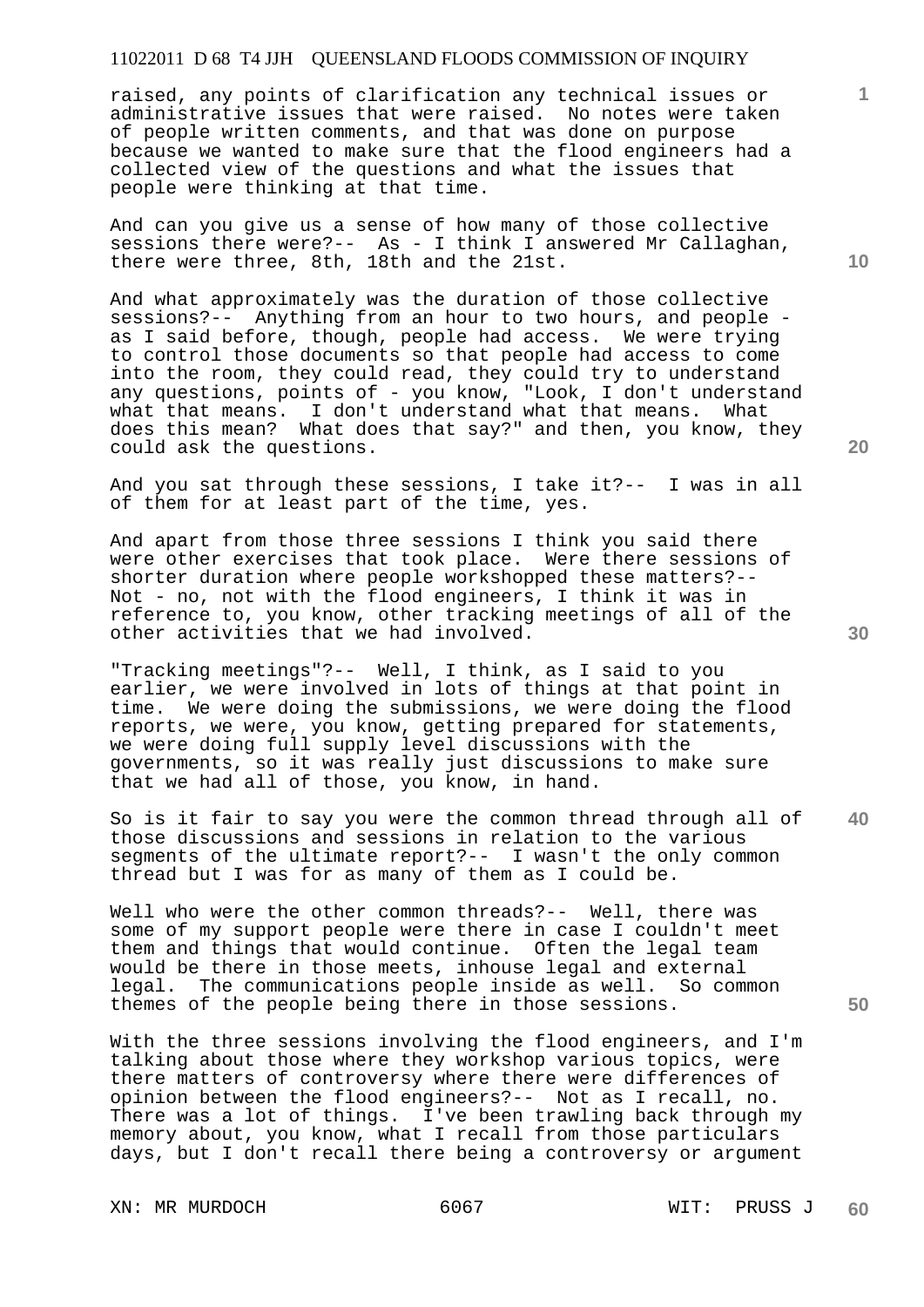at all between the flood engineers.

Were you ever in the situation where you had to, in effect, give a ruling to resolve a controversy?-- No. No.

Did anyone have to do that?-- No.

So ultimately everything was by consensus?-- No. As I said before, the points were from clarification. If the - if the questions were put to the engineers and they said, "Look, I don't agree with that interpretation," the engineers themselves were the ones that, you know, this is how it's going to be written and that's what they're getting them to write.

So that in so far as the assignment of strategy labels for the operation of Wivenhoe was concerned were you present at any discussions between the flood engineers where those matters were canvassed?-- Not as I recall.

So do we take it from that that they may have been discussed in those three workshop sessions during the time that you were absent?-- As I say, I have no recollection of that particular discussion in any of the sessions and I don't know if I was fully present for all three of those. I think I was but I don't know.

Might Mr Pruss please see that spreadsheet, document RD5-1677, which is part of Exhibit 430, please?

**30** 

**1**

**10** 

**20**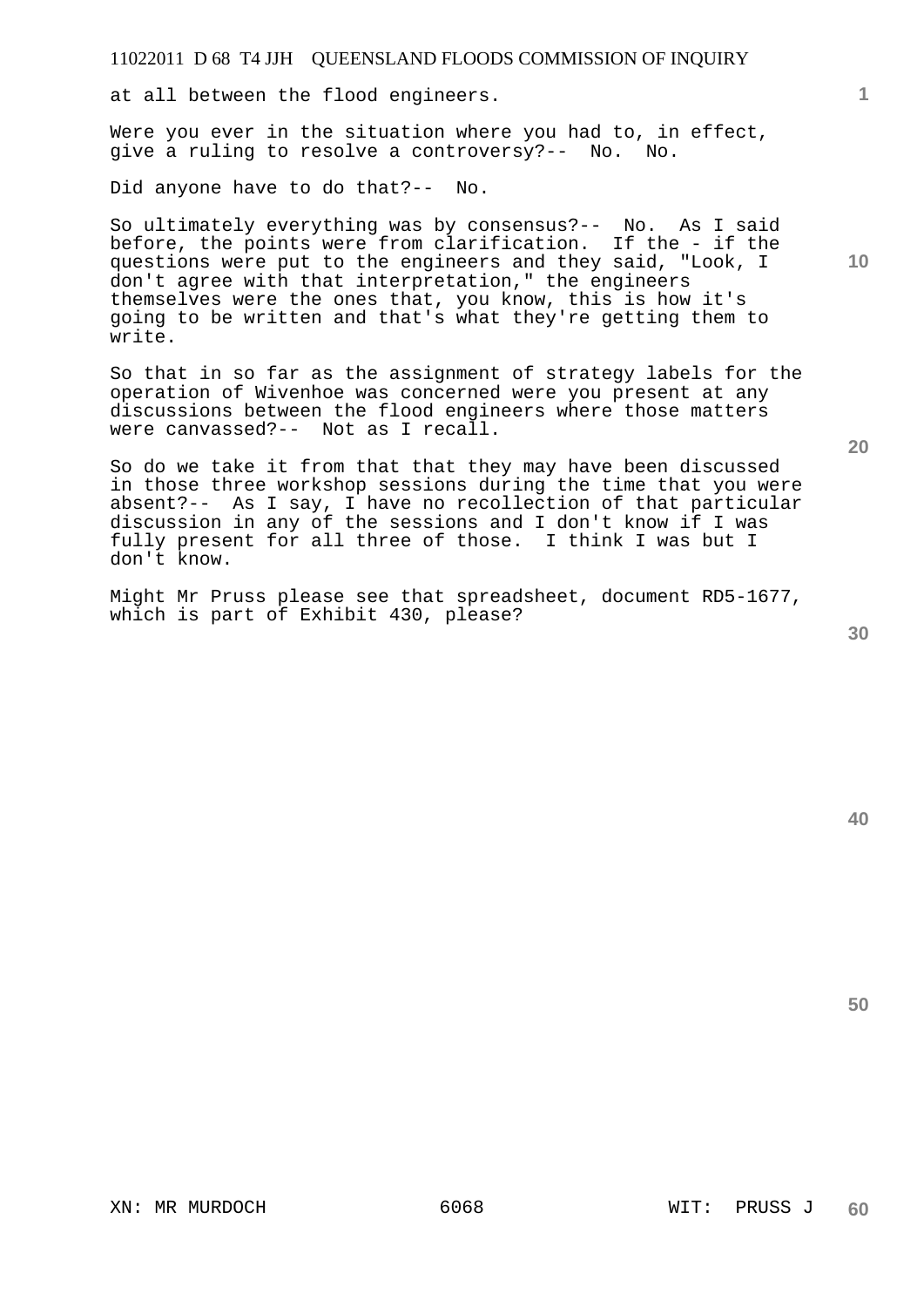Mr Pruss are you familiar with that document?-- All I'm looking at is the Flood Control Centre Event Log with some is that it? Am I familiar with that document? Have I seen it before?

Yes?-- I think those particular documents were included in the Final Report but it's not something that I'm intimately familiar with.

When you say you think it was included in the Final Report, you see it's described as "Flood Control Centre Event Log"?-- Correct.

All right. You think that was included with the Final-----?-- I believe the event log documentation was in the report.

Did you examine event logs during the course of the preparation of the March report?-- No, my role was not a technical one.

Never read them at all?-- I looked and saw that they were there. I read to make sure that I had an understanding of the event and a knowledge so that I can gauge - but I would say it was a working knowledge. The detail technical reviews was not really my role.

Was it ever suggested to you that there were differences as between the strategy operational - the operational strategies recorded in various documents?-- No.

No controversy whatsoever at any time?-- It was never suggested to me that there was differences in that role. There was a lot of things that the flood engineers brought up in those sessions but not as you've asked the questions.

Well, what were the lot of things that the flood engineers brought up in those significances?-- Okay. The first one was is that they were very upset in the early days about the newspaper reports about what they described as inaccurate reporting, you know, accusations in them. There was very early talk about, you know, "What can we do about this? How can we go about countering this?" We got that over very quickly with them because this is not the place to do this. We can handle that through the Commission and the subsequent submissions, if need be. So, we got through that quite quickly and the guys got over that. That was certainly one. There was certainly talk amongst them about the Ws in terms of the effectiveness of the strategies, like, we need more guidance W3; we need more guidance in W4 but not in the allocation thereof but in the higher echelons. And that made it all its way into the Flood Report as well. If you read it in, I think, sections 15, 16, somewhere along there, they wanted to make comment. In fact, they made comment about some of those accusations as well. At the time it was being put to them that they needed to make some allocation of full supply level in the meetings, like, a dry weather release or a wet weather release because, if you recall Cyclone Yasi was kicking around that particular time and could have come down

XN: MR MURDDOCH 6069 WIT: PRUSS J

**20** 

**10** 

**1**

**40** 

**50**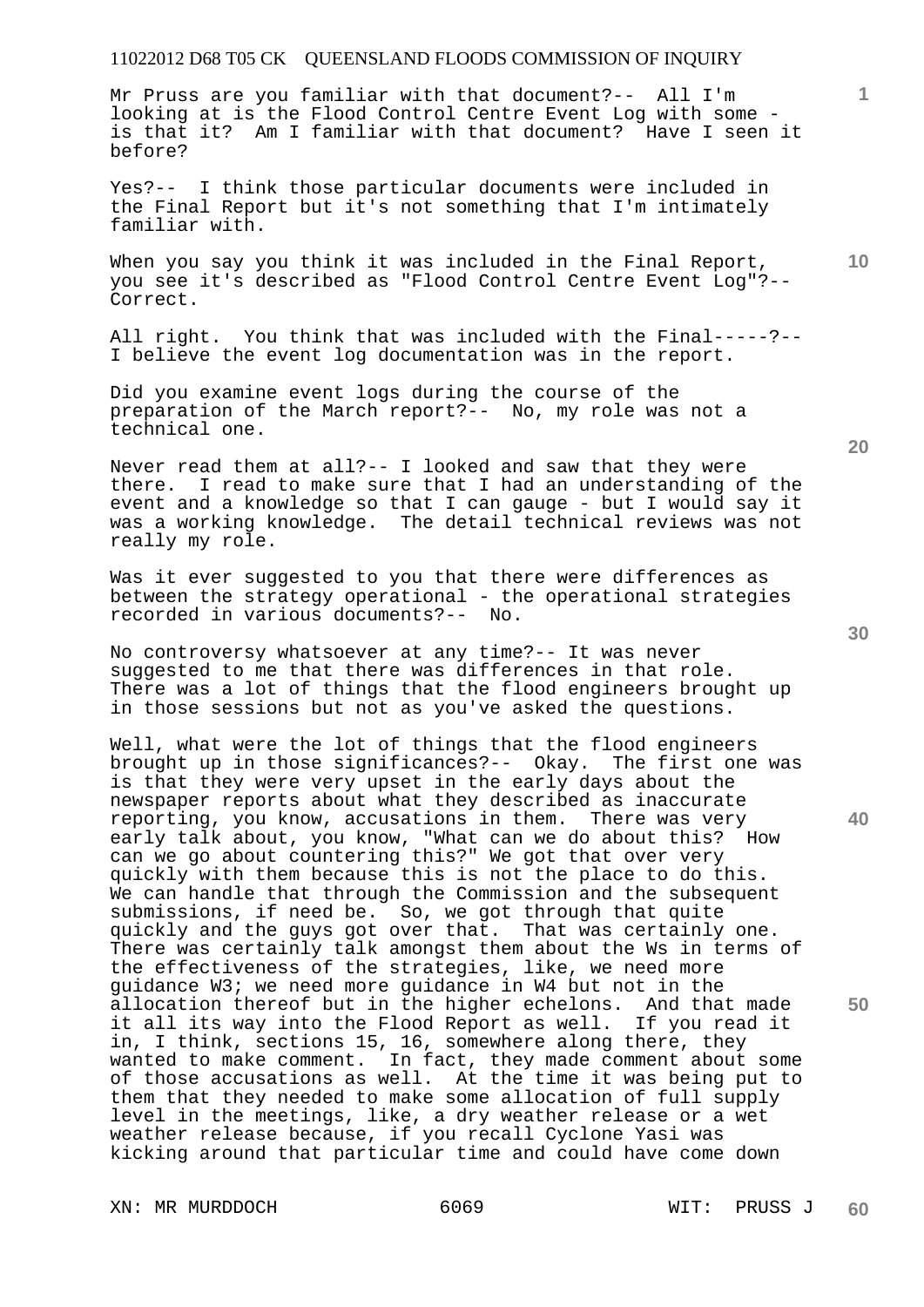and they were absolutely adamant that it wasn't their role to describe or define full supply, you know, level, and that was their position. So, those sorts of things. Like I said before, there was some technical discussion between especially Mr Shannon I recall challenging them on technical issues and, again, I think I said before, I was quite pleased that they were being challenged on their technical discussions and they were making meetings to go and talk about things, you know, out of session so that they can understand. I came away with an abiding impression that, you know, they had, you know, been quite shocked by the whole experience and that, you know, that we needed to be quite careful with them because if this next flood event had have come along, then we would've had to drop this whole exercise and put them back in the flood room; so, that's my abiding recollection of those meetings and that's what really I was there to look for.

Mr Pruss-----?-- Sorry, if that was too long-winded.

-----you are aware now, aren't you, that the March report is written on the basis that Wivenhoe Operating Strategy W2 was by-passed?-- Yes, I'm aware that that's within the report, yes.

Was there any debate or discussion over that by-passing of W2 in those three workshop sessions that you attended with the flood engineers?-- Not as I recall. I think, as I said before to Mr Callaghan, my mind was at ease that we had the experts in touch with the flood engineers to ask those sorts of questions.

The interrogation that you have heard from Mr Shannon did that cover that point?-- Not the one that I recall, no. What he was talking about, I think, was descending limbs of hydrograph and the points lining up, that's  $-$  I just recall that. There were others but that's just the one I just recall in most detail.

Nothing further.

COMMISSIONER: Mr MacSporran.

MR MacSPORRAN: I have nothing, thank you.

COMMISSIONER: Mr Sullivan.

MR SULLIVAN: No questions, thank you.

COMMISSIONER: Mr Ambrose.

MR AMBROSE: No questions.

COMMISSIONER: Mr O'Donnell.

MR O'DONNELL: No questions, thank you.

COMMISSIONER: Mr Callaghan.

**30** 

**20** 

**50** 

**10**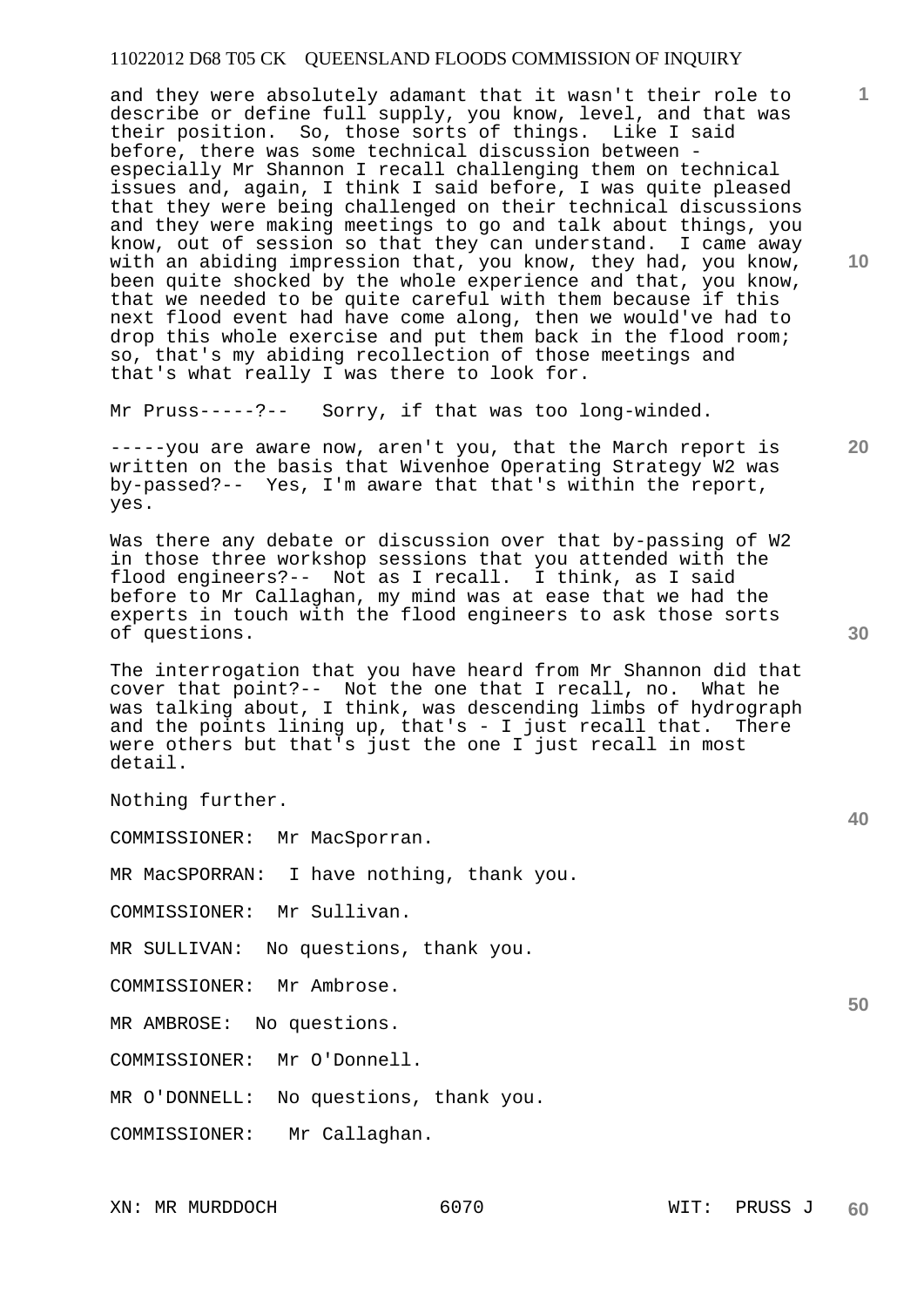MR CALLAGHAN: May Mr Pruss be excused.

WITNESS EXCUSED

MR CALLAGHAN: I recall Mr John Ruffini.

JOHN RUFFINI, CONTINUING EXAMINATION:

COMMISSIONER: Yes, Mr Callaghan.

MR CALLAGHAN: Mr Ruffini, as a general proposition would you accept this: that as at the 15th or as between the 15th and the 17th of January last year there was a degree of energy being applied to the preparation of a record as to when particular strategies were engaged? And, specifically, I'm referring to documents, which I have already asked you about, namely, a report being prepared by Mr Borrows - by Mr Malone for Mr Borrows. Do you recall that document?-- Yes, I do.

You recall me taking you to that document, it mean?-- Yes.

For the purposes of these questions?-- Yes.

There was also the report for the Minister. Do you recall being taken to that?-- Yes, I recall.

And do you recall the so-called Strategy Summary Document which I believe you - I took you to an email where you had emailed that to yourself?-- Where that was emailed from the Duty Engineer account, yes.

To yourself?-- To me, yes.

By someone?-- By someone, yes.

All right. You must have known, I'd suggest to you, at or around that time that that body of learning, as regards strategies, did exist? That as between 1, 2 or 3 of those documents someone had made a record of strategies which were applied during the flood event and you must have known that at that time?-- I have - as I said, I have no recollection - I didn't really review those documents. While I was in on circulating them, I - you know, I'm aware that they were in existence but I didn't, you know, I didn't personally put them together or look at them or review them.

All right. Okay. Next question: are you aware of any possible reason that might exist for the production of a version of the Flood Event Log which did not include the entry for 3.30 p.m. on the 9th of January?-- Sorry, what was the question?

MR MacSPORRAN: Commissioner, I object to that. I mean, the

**1**

**10** 

**20** 

**40**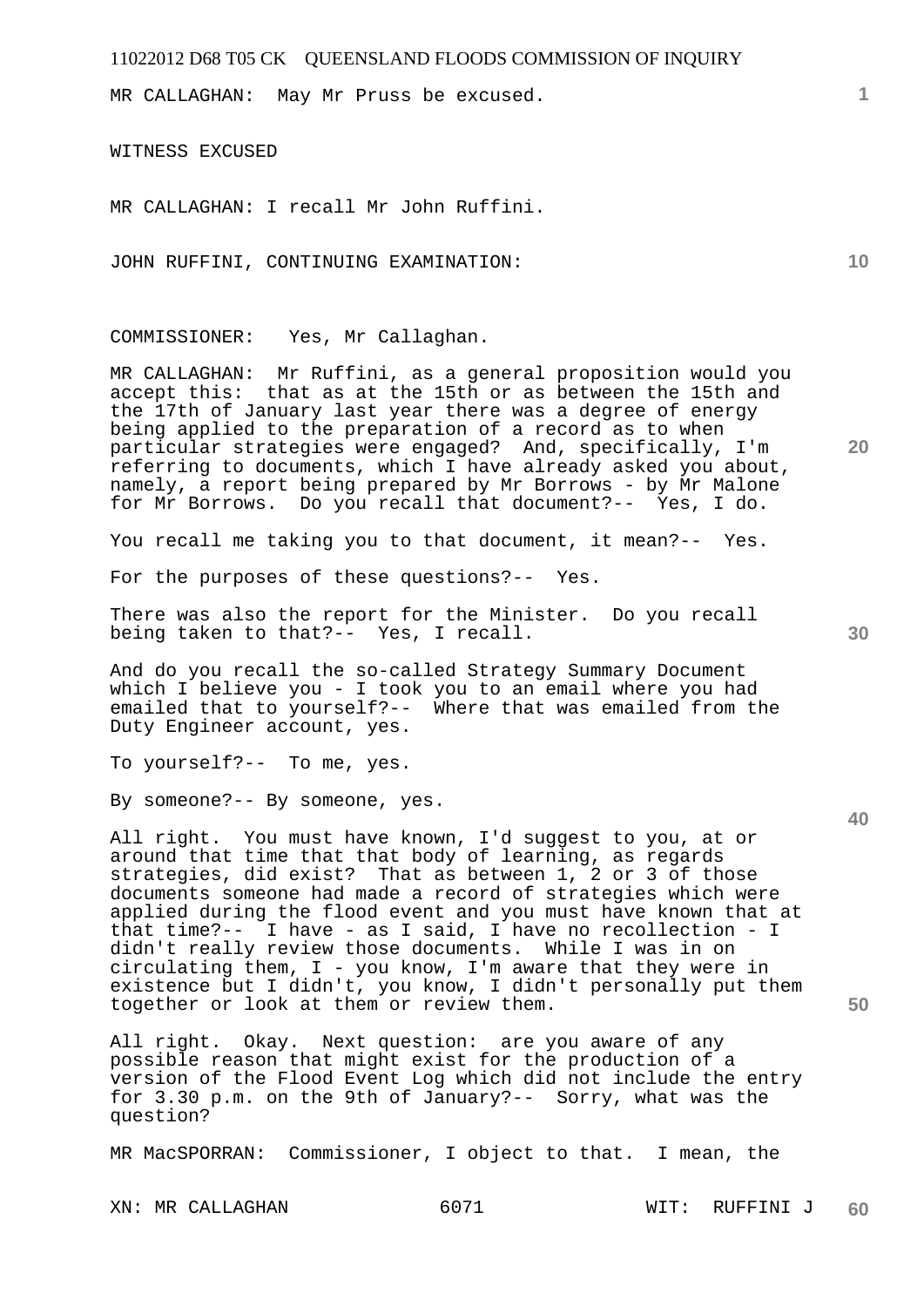evidence that has been led today deals with that topic. I would have thought that is now a non-issue, I would have thought.

COMMISSIONER: Well, Mr Callaghan is entitled to ask about Mr Ruffini's knowledge of how it came about and I propose to allow the question.

**10**  MR CALLAGHAN: I'm not necessarily advancing it as an issue but it could be a matter of some concern and I do want to ask each of the flood engineers that question?-- But, sorry, could you ask that question, again, please.

Are you aware of any possible reasons for the production of a version of the Flood Event Log which did not include the entry for 3.30 p.m. on the 9th of January?-- Am I aware of?

Yes?-- Sorry, say that again. What's-----

If you assume that there is in existence a version of the Flood Event Log from which the entry relating to 3.30 p.m. on the 9th of January has been deleted, assume that happens, are you aware of any reason why that could've happened?-- I all I'm aware of - I'm aware of the process that went into putting the amalgamated logs together, but that's as much as I know.

All right. Can I take you to something that you said when you were here previously at page 5419, line 36, where you indicated that, "It was made to clear to us we didn't have to sign the report.", by which you were referring to the March report, the Flood Event Report?-- That's correct, yes.

Can you please just elaborate on what you were talking about then? Was there a process in which you - each of you physically signed the report or formally approved it in some way? Did someone actually make it clear to you that you didn't have to? Can you just tell us what actually happened?-- Well, I guess that's my recollection is that we didn't have to sign it, no.

I understand that's what you were conveying-----?-- Yes.

-----but I'm asking you for a little more detail about how that was conveyed to you, where it was conveyed to you, was there a formal process in which you signed the report?-- I can't remember those details off the top of my head.

Can you explain to us perhaps, as best you can, what you were trying to convey when you said, "It was made clear to us we didn't have to sign the report."? Someone was making something clear to you. Who would that have been?-- I think because it was an SEQWater report - by that, we didn't have to - well, it was an SEQWater report and it was going to the Commission and, you know, I think I signed a thing saying I was happy with the contents of the report.

Okay. And that's what I'm asking you about?-- Yes.

**20** 

**1**

**30** 

**40**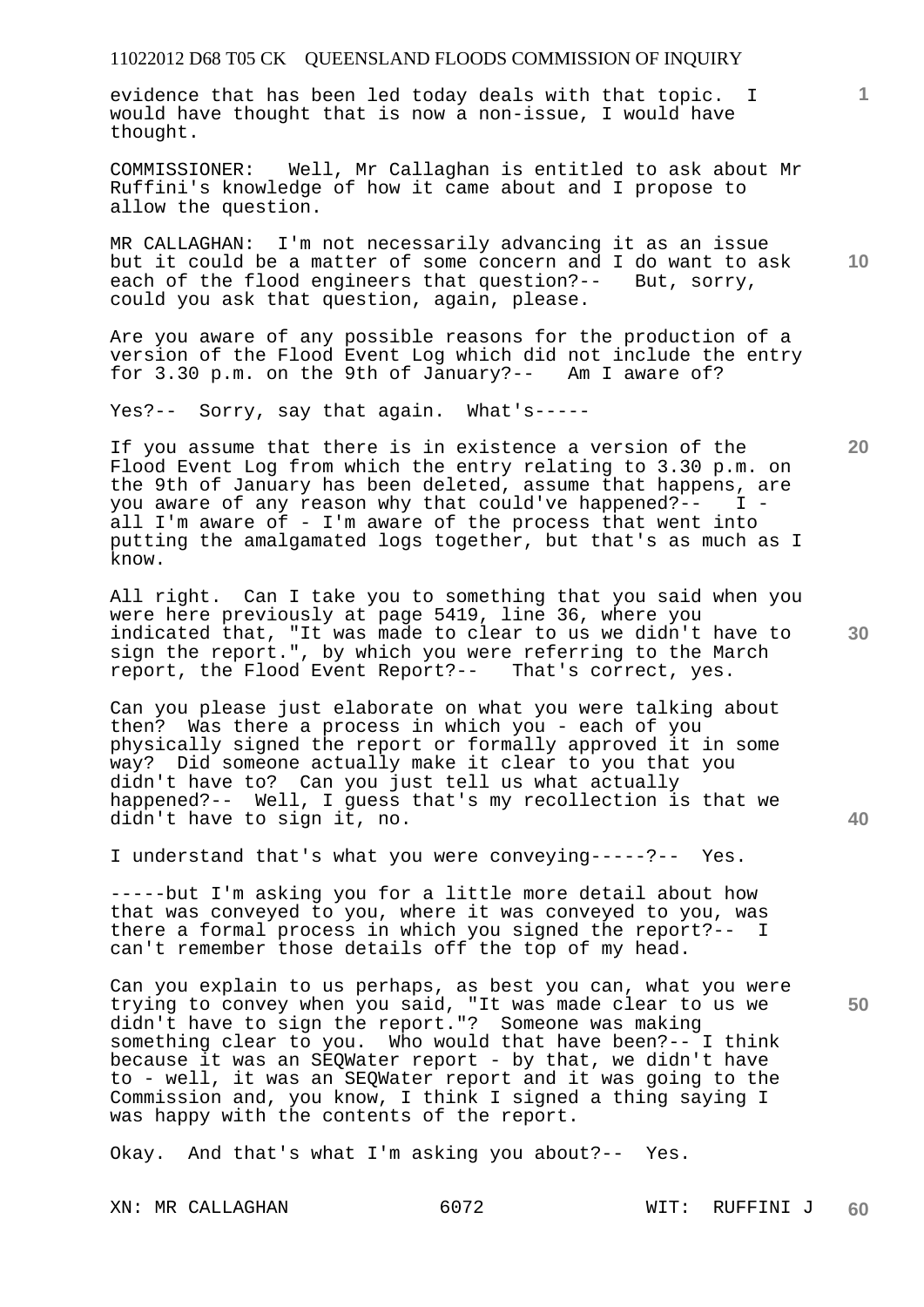You think you actually did sign a document saying you were happy with it?-- Ah, yeah, I think so.

And-----?-- As in when it came to the Commission with us signing?

Are you talking about a witness statement to the Commission?-- The - I'm not sure. All  $I$  - what I recall is that we - we did - you know, my recollection is that I signed saying, "Yes, I agree with what's in the report."

All right. You can't recall anything more about that process?-- No. Except to say that, you know, as I said in testimony, like, you know, because it was an SEQWater report, you know, we had the option not to sign it.

All right. Mr Ruffini, what do you say to the suggestion that for yourself, and as between all four of the flood operation engineers, there was never really any appreciation as to the requirements of the manual as regards W2?

MR O'DONNELL: Well, I object in so far as he asked him about other flood engineers' appreciations.

MR CALLAGHAN: Fair enough.

MR O'DONNELL: If he asked about his own.

COMMISSIONER: All right. Keep it to Mr Ruffini then.

MR CALLAGHAN: For the moment keep it to yourself and ask you to respond to the suggestion that there was never really that you never really had an appreciation during the January flood event last year as to the requirements of the manual in respect of W2?-- No, I had - I believe I did.

**40**  And the basis for that is, you would say, first of all, because you are very experienced and you just know these things?-- Well, I was involved in developing the rules, yes.

Yes. Another basis you might suggest is that the March report shows that the strategy W2 was correctly by-passed and, therefore, you must have - and you have agreed with that report and, therefore, you must've had an appreciation of what was required? Is that something you would advance?-- That's - yes.

**50**  Is there anything else that should satisfy the Commission that you did have an appreciation of the requirements of W2?-- Well, I would point to the various spreadsheet model runs and have a look at those and analysis of those which shows those considerations.

Anything else? Anything else?-- As in?

Anything?-- That's all I want to say.

XN: MR CALLAGHAN 6073 WIT: RUFFINI J

**10** 

**20**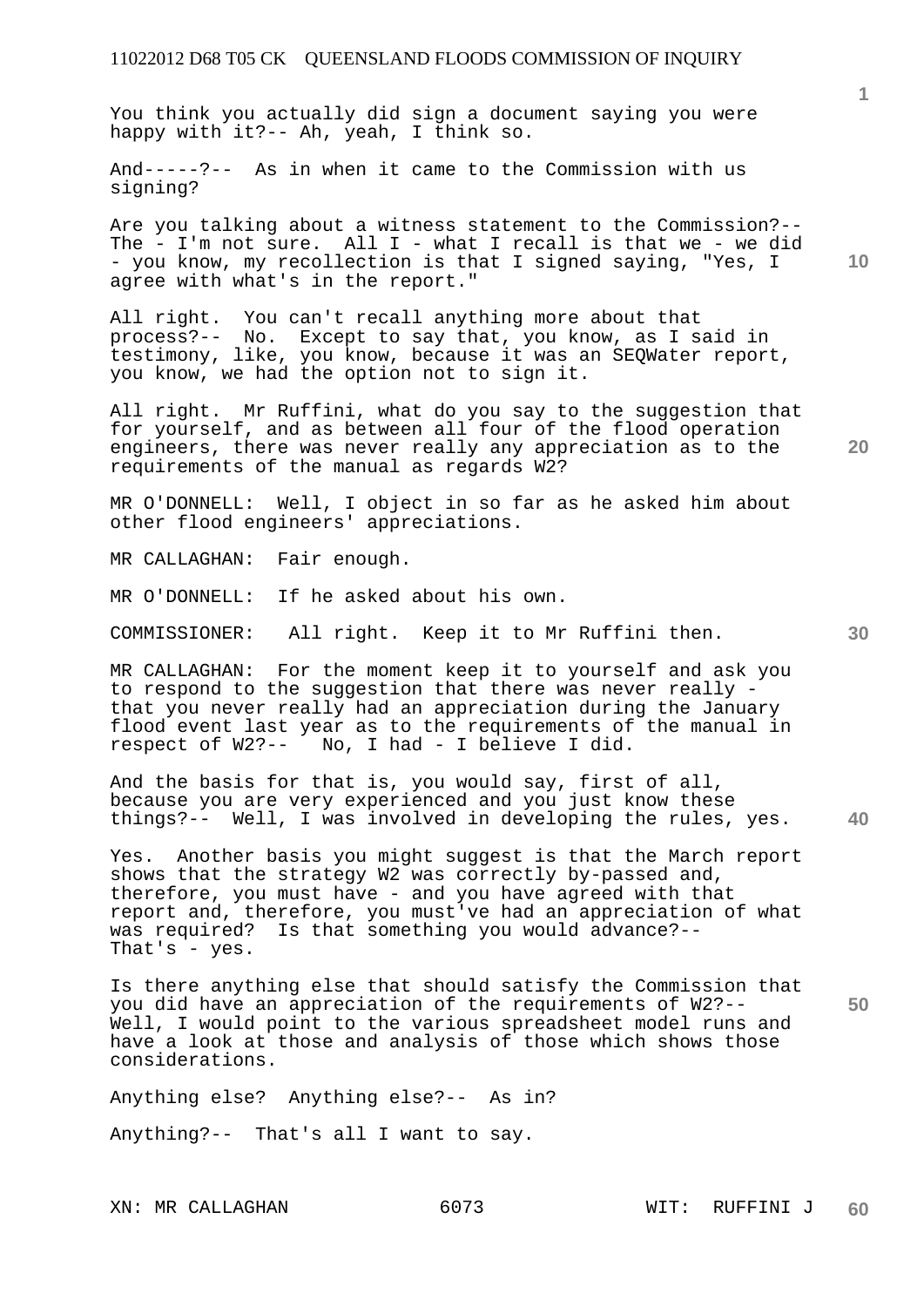COMMISSIONER: Can I just ask you: did you understand that there might be any problem with the flow chart for W2 as opposed to the conditions that are set out later in the manual for W2?-- As I said, that was one of the issues that was brought up by one of the reviewers in the end and then when and sort of after the event - I think that was the problem with the manual in that it was a little bit confusing in terms of that-----

Can you just identify what that problem is?-- Well, I think just on the - from off the top of my head, the - it - it's if you read the flow chart it was, like, you know, you could interpret as being you had to go through it. It was, you know, it was a progression rather than either or.

And so, you could have the perception that it's a transition from 1 through to 2, 3?-- Yeah, and that was, yeah, I think that's the - as I said, I think that was the problem with the way the manual - that version of the manual was structured, for sure.

Well, what was your perception? Did you see it as a transition as the flow chart suggests?-- I personally didn't have a problem with it. And that may be because, you know, I had a fair bit of familiarity with the previous versions of the manual; so, the concept of these really running in parallel was not really that - in my mind it wasn't that - I didn't have that difficulty with it.

Which view did you take? That it was a transition - the 2 was a transition between 1 and 3 or that it was just a clear alternative?-- As to me - as I said, if you can't meet it, then you move to the other one. But as I mentioned, if suddenly got a bigger flow happening in, like, the downstream in the Lockyer, then you could, you know, you could go back to that one.

Yes. W2, it seems to me, can mean almost anything in terms of discharges from Wivenhoe in the sense that it all depends on what is coming out of the Lockyer and Bremer; so the amount you are discharging from Wivenhoe could be anything from 200 to 1200 and still be under what's coming out of the Lockyer and Bremer. They are just examples. I don't know what the upper limit is?-- Conceptually, the way I think about is it is - when I think about W2, I think about you have got a flow on the Lockyer which is creating - you have got a flow on the Lockyer. It's building; it's creating; it's going to be the thing that is going to create the most - the biggest flow downstream. So, when you - so, what you're not trying to do is sort of - in a W2 scenario like that - is to make releases above it, ahead of it, you know, let that - you know, let that flow; then, as the flow goes past, you start releasing from the dam on the back of it, and trying to piggy back on it; so you keep the level - so you don't exceed the flooding that's already happened and you can do that because you can get that drain done in the seven day sort of scenario.

But, literally, you have got to keep your releases below that

**20** 

**10** 

**1**

**40** 

**30**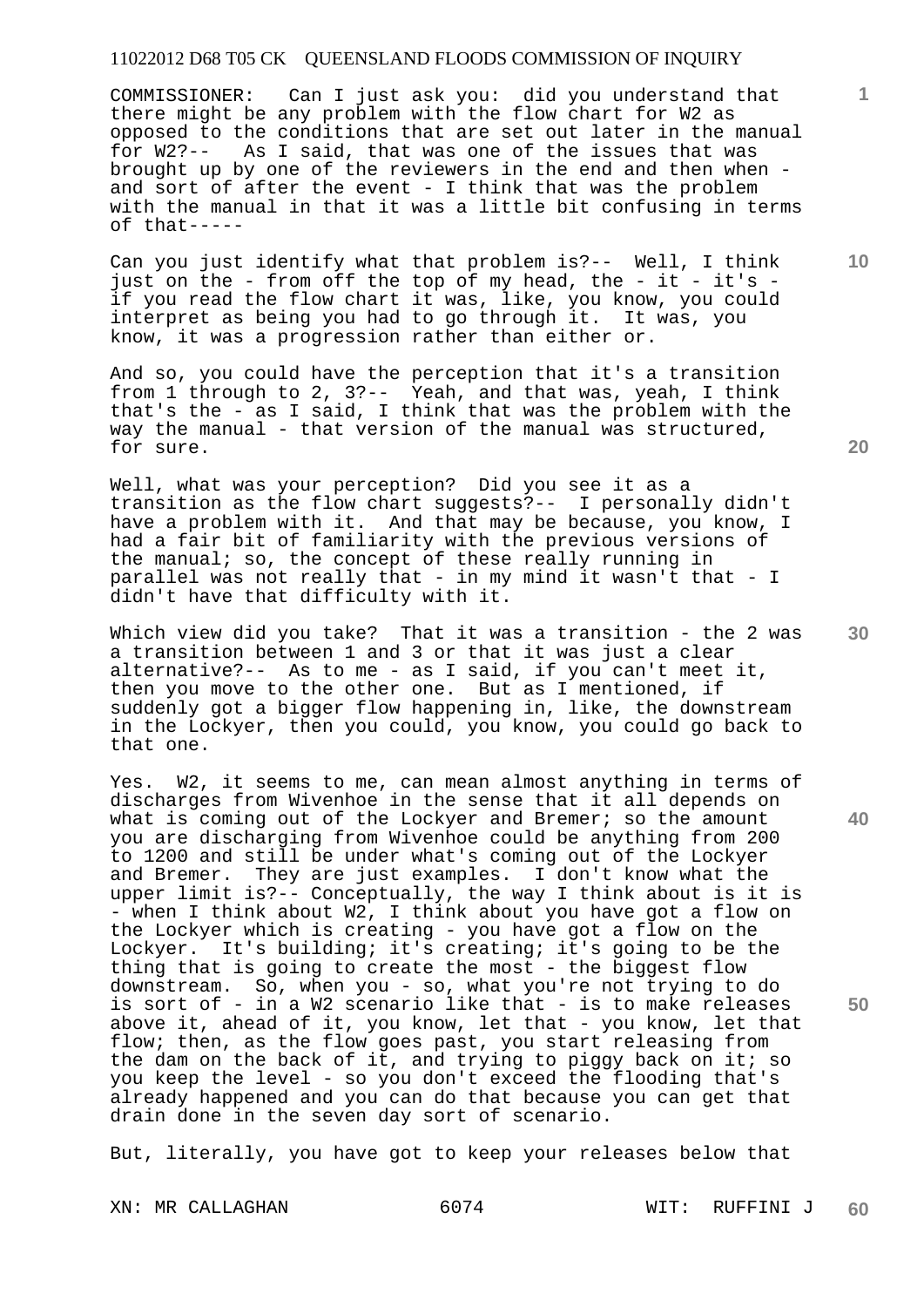| 11022012 D68 T05 CK QUEENSLAND FLOODS COMMISSION OF INQUIRY                                                                                                                                                                                                                                                                                                    |    |
|----------------------------------------------------------------------------------------------------------------------------------------------------------------------------------------------------------------------------------------------------------------------------------------------------------------------------------------------------------------|----|
| peak; is that right?-- That's right. You've got to - because<br>you've got to get it below that peak, that's right.                                                                                                                                                                                                                                            | 1  |
| But that peak could be anything from 1800 to 8,000?-- Well,<br>yeah, but the - I think once you get up to those bigger ones,<br>you move into another strategy, yes.                                                                                                                                                                                           |    |
| That's true, because in W2 you can't go above 3500 at<br>Lowood?-- That's right.                                                                                                                                                                                                                                                                               | 10 |
| So, there is still a large range though, isn't there, of what<br>you can be releasing from Wivenhoe in W2, anything from 0 to -<br>given that you have got to be under 3500, 1200 maybe as an<br>upper example?-- That's it. But the key is you are going to<br>limit it to that, you know, what would've been the naturally<br>occurring peak in Lockyer----- |    |
| Yeah, but you need to know-----?-- ------Without the<br>releases.                                                                                                                                                                                                                                                                                              | 20 |
| But you need to know what that peak is going to be to have any<br>idea of what you would be letting out?-- That's right.                                                                                                                                                                                                                                       |    |
| So, it doesn't make much sense, does it, to talk of a W2 style<br>release because that would give you no clue as to what you are<br>actually going to be letting out at Wivenhoe?-- As - as I<br>said, it just wasn't - I - it's just - yeah, you mean at that<br>point in time?                                                                               |    |
| Or at any point. I mean, just to use the expression "W2 style<br>release" will tell you nothing about what you are going to be<br>letting out of Wivenhoe?-- No, not really.                                                                                                                                                                                   | 30 |
| All right. Thank you.                                                                                                                                                                                                                                                                                                                                          |    |
| MR CALLAGHAN: I have nothing further.                                                                                                                                                                                                                                                                                                                          |    |
| COMMISSIONER: Mr Rangiah.                                                                                                                                                                                                                                                                                                                                      |    |
| MR RANGIAH: I have no questions.                                                                                                                                                                                                                                                                                                                               | 40 |
| MR MURDOCH: Mr Ruffini were you aware that an expert, Brian<br>Cooper, had prepared a report into the operation of Wivenhoe<br>and Somerset Dams?-- Early on in TCS I was aware of that.                                                                                                                                                                       |    |
| Did you receive a copy of his report?-- I probably did. I<br>probably did. I can't, you know, directly, you know, recall<br>it right at this moment but I would have assumed - I think I<br>got circulated on it, yeah. I've seen it anyway at some stage<br>subsequent.                                                                                       | 50 |
| But your best recollection is that you received a copy during<br>or soon after the flood event during last year?-- I would<br>have to look at my emails to check exactly when that was, but,                                                                                                                                                                   |    |

yeah, at some stage I received a copy, yes.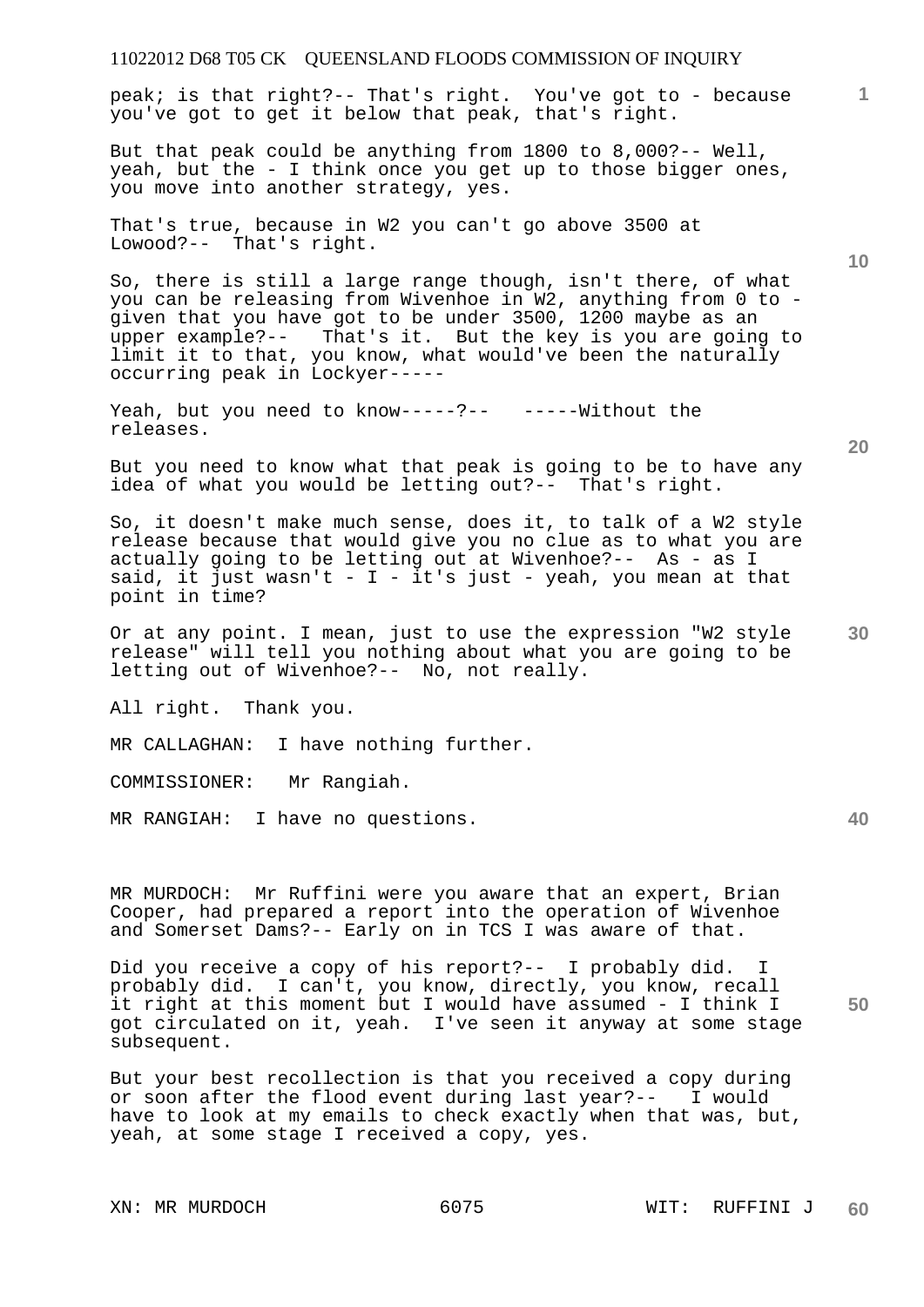And you remember it was a concise report, a couple of pages long?-- That's right, yes.

And, I take it, being a concise report, you would have read it?-- I probably did, yeah, at some stage, yeah.

Did you have any disagreement with its contents?-- I can't recall the details of Mr Cooper's report.

I'm not asking you now to recall the details but, as a person who had been involved in operating during the event, if you had read a report as to the operation of the Flood Operations Centre, that conflicted with your own knowledge, you would have surely have that register in your mind?-- All - I just have a recollection of that report at the time, the focus was on the top end, the W4 issues, and that's about all I can really recall.

But if you had read a report from an outsider that purported to canvass what had occurred through the Flood Operations Centre during that January flood event and that report conflicted with your own knowledge of what had occurred, surely, that would've hit you?-- Probably, yeah.

**40** 

**50** 

**20** 

**1**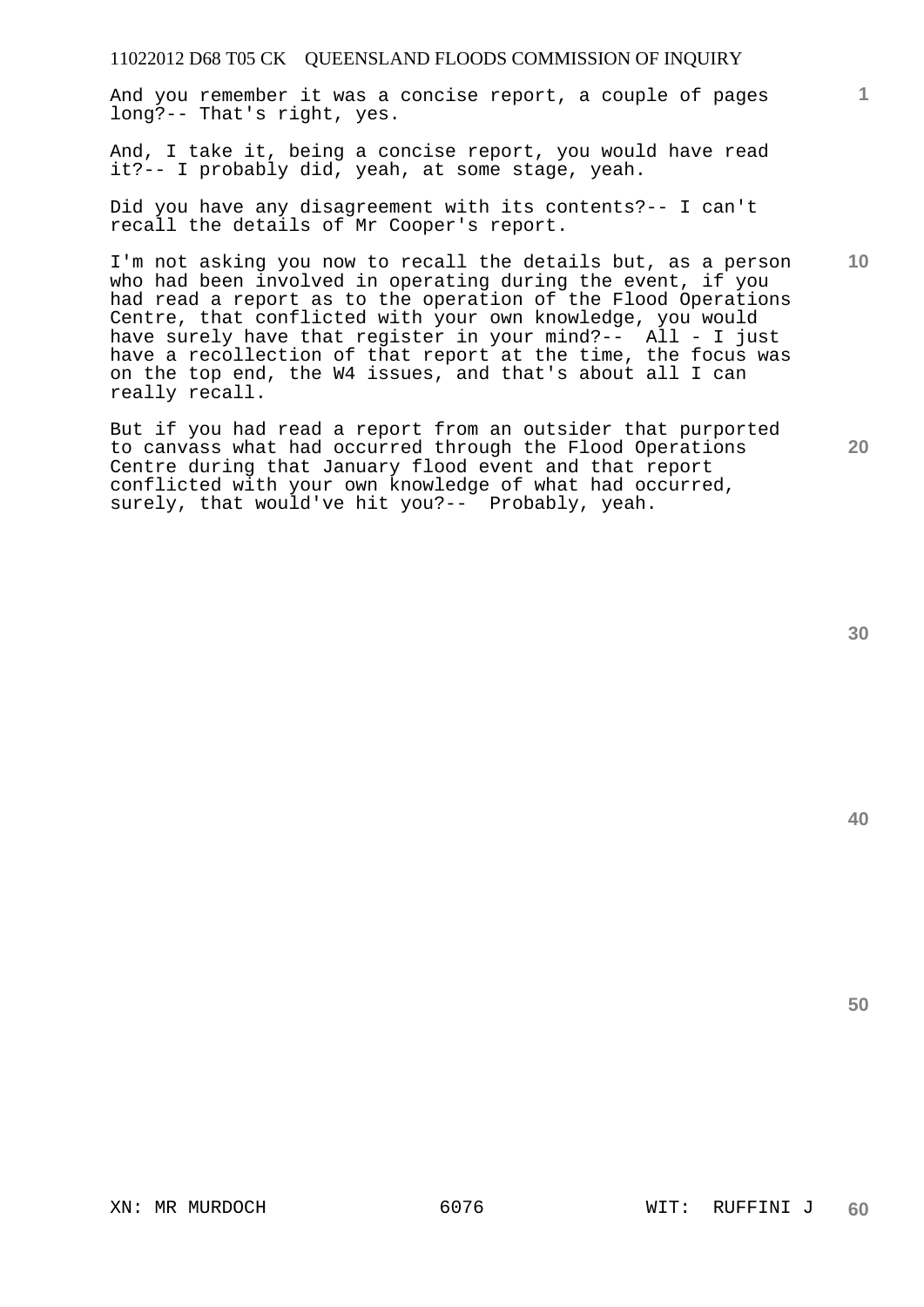But you have no recollection that you read the Cooper report and it registered with you, "That's not what happened"?-- All I recollect is that Cooper report was done in a real hush - in a really hurry, I mean, and it was done in a pretty short timeframe. I am not sure what amount of information Mr Cooper had available to him, and I certainly wasn't involved in that particular process.

Accepting all of that, all I wanted to know was when you read the report it didn't cause any ripples of discontent with you?-- Look, I just don't have a real recollection of that.

During the preparation of the March report, you know what I am talking about, don't you?-- Yes.

Alright. Did you attend meetings with your fellow flood engineers and others on 8 February, 18 February and 21 February to talk about matters pertaining to the preparation of the report?-- So where would these meetings have been?

I am not sure of the precise location, but I am asking you about meetings where there was discussion in relation to-----?-- There were - I recollect there being like a few, a couple of meetings at Seqwater headquarters about the, you know, about - there was a couple of meetings where the structure of the report and the style and format and those sort of things were discussed.

What about content of the report? Was that discussed?-- As in the structure. It was more about, you know, what sections and structures, and I have recollections of a lot of issues on style and formatting and things like that.

Well, in terms of the description in the report of the operations of the Flood Operations Centre during the event, was that not discussed at all?-- Not to my recollection.

Did you have an opportunity to review what went in the report in relation to the operation of the flood centre during the event?-- Yes.

How did you get that opportunity?-- As I said, that happened in the Flood Operation Centre with various - when the chapters and you know at various levels of completion I had the opportunity to review them. I sat down there and reviewed them with all the information that I had in the Flood Control Centre.

Do you remember whether those reviews were apart from those meetings that I suggested you attended on 8, 18 and 21 February?-- What do you mean by that, sorry?

I understood that there had been some meetings attended by the four flood engineers and others in which there was discussion as to the preparation of the reports?-- That's right, yes.

Your reviewing took place outside of those meetings, did it?-- That's right, yes.

**20** 

**40** 

**50** 

**10**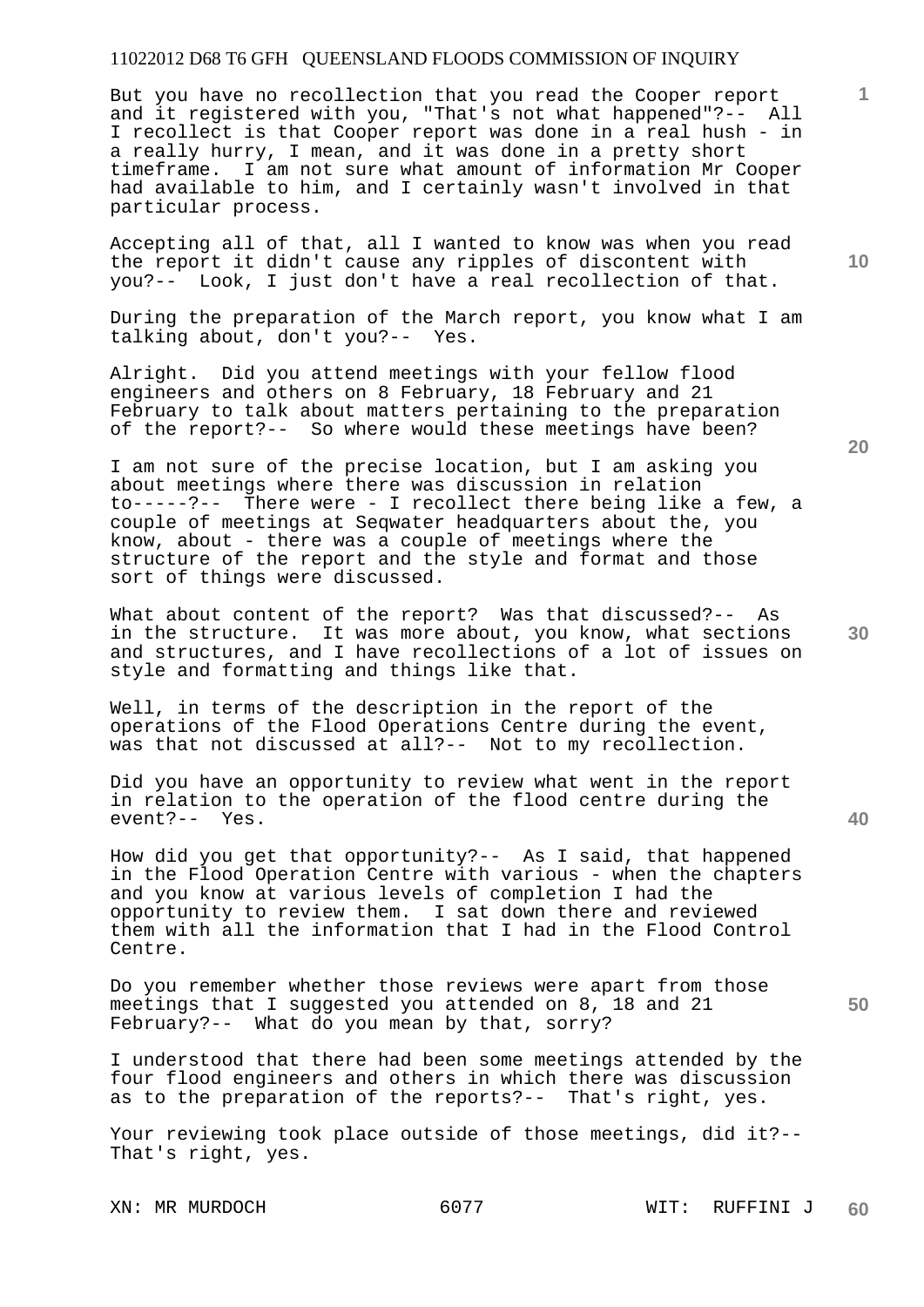Was there ever discussion among you and the other three flood engineers as to the assignment of those "W" labels out of the manual to particular stages of the management of the event through the Flood Operation Centre?-- As I said, John did the running in terms of preparing that if you are talking about the strategy section, and then I reviewed it and went through it in detail, and as I said I may or may not have had conversations with people along the way, but my primary focus in reviewing it was to focus on the sections of the log that pertained to the bits when I was operating and had knowledge of it. You know, that was my main focus, yes.

So far as your focus went?-- Yes.

Were there any matters where you had to take Mr Tibaldi to task in terms of challenging what he presented in the draft?-- No. As I said, I endorsed the report and I was happy with what was in there.

So you queried nothing?-- There were lots of edits we had, you know, a lot of things like that. I mean there was discussions about hydrology issues and there was a fair bit of discussion, but that's all I can recall.

The fair bit of discussion, was it you and Mr Tibaldi or was it the whole group of four?-- About what?

The fair bit of discussion that you say took place in relation to hydrology issues?-- Yes, the hydrology issues, that was between the hydrologists primarily, you know like, just nuances about the best ways of assessing, you know, recurrence intervals and things like that.

When you say that was between the hydrologists, you are distinguishing between the flood engineers and the hydrologists?-- Sorry, what I mean is probably Mr Malone, myself and Rob Ayre have - I guess we would consider ourselves professional hydrologists, you know, like working in that area, whereas John I wouldn't class him as a professional hydrologist in that his sort of skills are more in that operational area. So from that point of view we had a fair bit more input in a technical sense in sort of assessing event magnitude and things like that, yes.

Those discussions involving the hydrology group, did they review this question of putting the strategy labels on particular time periods for the event?-- No.

No discussion of that at all?-- No.

Nothing further.

COMMISSIONER: Mr Sullivan?

MR SULLIVAN: No questions, thank you.

COMMISSIONER: Mr Burns?

**10** 

**1**

**20** 

**30** 

**40**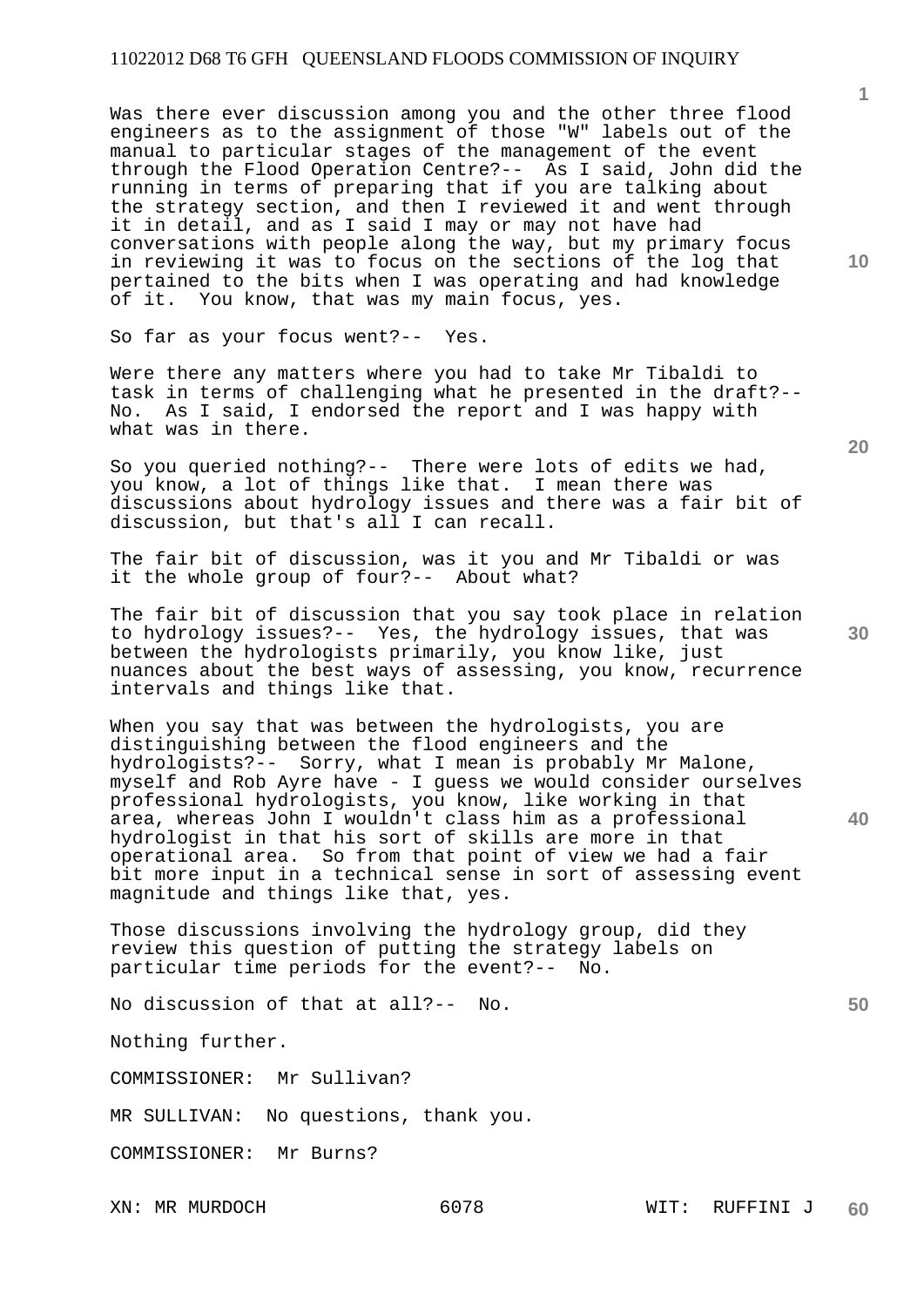MR BURNS: No questions.

COMMISSIONER: Can I just ask you this too, Mr Ruffini. You were interviewed by the Commission?-- Yes.

And you described - we will get it up just so I can show you what I am talking about, and ask you what you mean. It is an interview that you had. I am not entirely sure of the date, but if we go to page 48 you were being asked about the report?-- Yes.

And you might want to go back to the bottom of 47 to understand what you are being asked about?-- Yes.

There is the talk about bypassing strategy W2, which is a reference to that's in the flood event report?-- Yes.

And it is put to you that is because of the peaks and so on?-- Yes.

What I am interested in is your description of the strategies further over the next page?-- Yes.

From about line 22 to 29. You say that the strategies are hierarchical and as you move through a flood you accept that your flood mitigation objectives change?-- That's generally true, yes.

It suggests that is W1, W2, W3 hierarchy?-- Yeah in generally - yeah, that's probably not a good choice of words there but there is that - you do in essence - in essence there is that - in essence there is a hierarchical generally amongst them, but as I said that is probably not as accurately worded as I could have had it.

Okay. Because W2 and W3 aren't as I have come to understand it, I don't think, hierarchical, are they? They both aim at just not going above 4000 at Moggill?-- That's right. As I said they are more parallel, parallel strategies and it is to do with scenario where effectively, you know, you have got a storm that is happening on the bottom of the catchment as opposed to a storm that is happening on the top of the catchment, so therefore you are giving - and you are going to say "Well, you know, we have got enough flood storage that we can play with in the dam such that we can limit it to the damage that would have been caused from a Lockyer Creek flood."

Essentially - just tell me if this is right?-- Yes.

The problems you are getting from inflows into the dam are not as big as the problems you are going to have from the inflows as the Lockyer-----?-- That's right.

-----and the Bremer?-- That's right.

So it is just the degree of magnitude between those two which

**1**

**20** 

**40**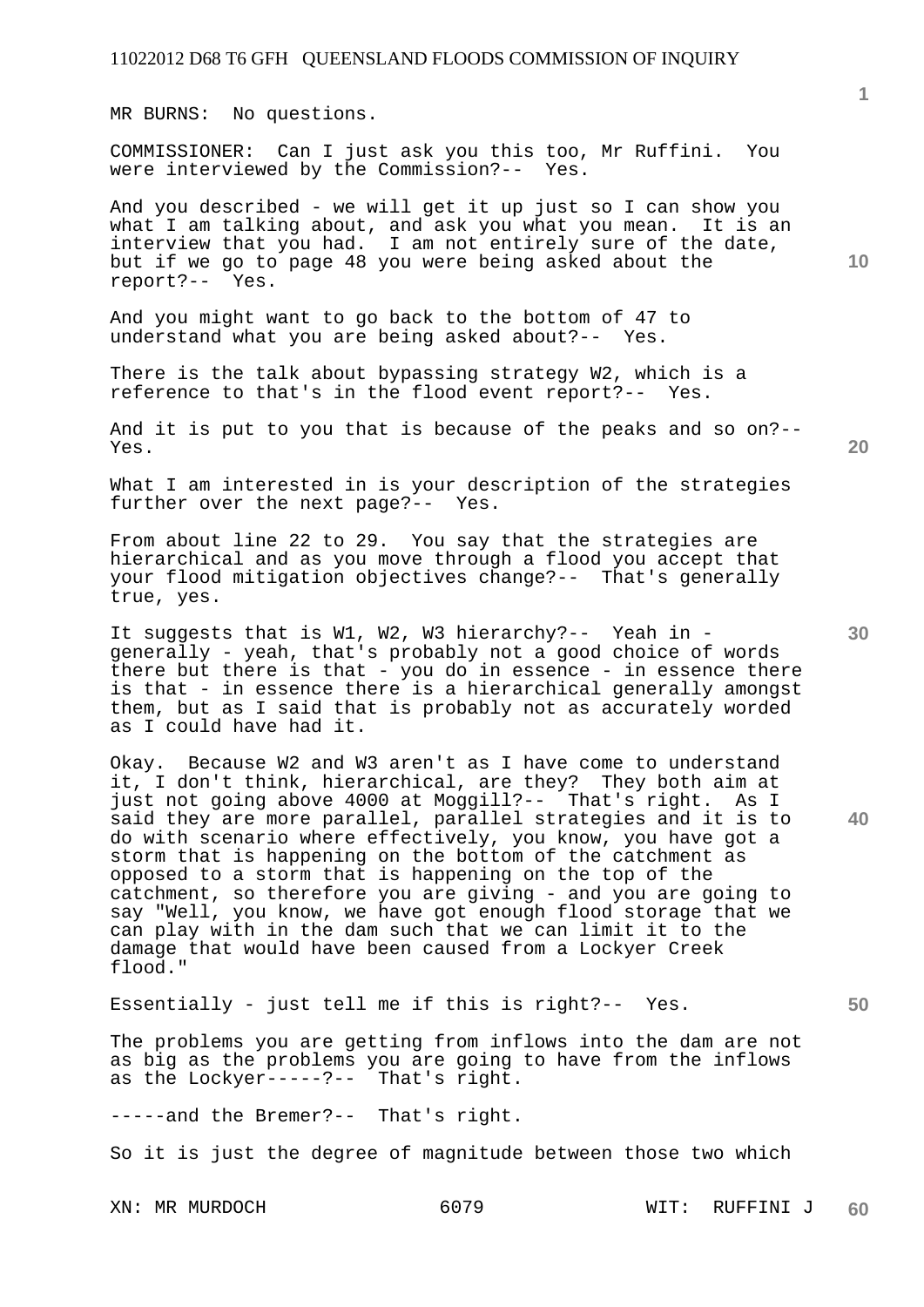you have got to deal with?-- That's right, and you always have that problem to a lesser - a more or lesser extent, but sometimes you know you can have a storm right at the top of the catchment and you can have a dry bottom catchment and you have got - you know, you can be a lot more aggressive in terms of approaching an urban flooding limit and not be worried about something downstream catching you out. Whereas in a scenario like we faced in January where we had the wettest December on record, a saturated catchment down the bottom, you had to be quite wary of the potential for in some cases storms that under normal circumstances wouldn't even generate runoff can actually generate a flow within combination with the release from Wivenhoe could tip you over that urban flooding threshhold.

When did you perceive Lockyer Bremer emerging as problem during the - say the days 7 to 12 January?-- We were always aware that it was - if you looked at the - I think in the report we have got the WATL, you know the forecast in terms of the out - the out - the out sort of slices of forecasts and there is a reasonably consistent message coming through those forecasts when you looked at them that the system, the weather system was moving south and there was a lot of little - a lot of bulls eyes over Brisbane, over the Bremer and potentially over the Lockyer. Now, they are more - the WATL ones, they are the Bureau of Meteorology's forecasts where they take all their climate models and they average them, and they are in a sense - they probably won't pick up all those really intense bits but they give you a reasonably good indication of that broader scale synoptic rainfall that potentially isn't, and there was that consistent message that we were going - that it was going to be wet down below and we already had a wet catchment, so pretty early on we were aware - you know, we're aware that look potentially not much rain can cause a significant downstream issue for us.

All right. Thank you. Now I have lost track of where we were. Did anybody have anything arising out of any of that?<br>Thanks. Mr Ambrose? Mr Ambrose?

MR AMBROSE: We have no questions.

COMMISSIONER: Mr O'Donnell?

MR O'DONNELL: Yes. I am also interested in this question of W2 and the W2 bypass. You were asked by counsel assisting whether you had an actual appreciation of W2 being by-passed during the event and you said you did, and last time you were here you told us you had an appreciation of that towards the end of your shift on Saturday the 8th. Can I concentrate on that time, please?-- Yes. that time, please?--

So we are back on Saturday the 8th last year getting towards the end of your shift, and one of the answers you gave to counsel assisting was, you said your appreciation was pursuant to the spreadsheets and the model runs which showed an

XN: MR O'DONNELL 6080 WIT: RUFFINI J

**10** 

**1**

**20** 

**30** 

**40**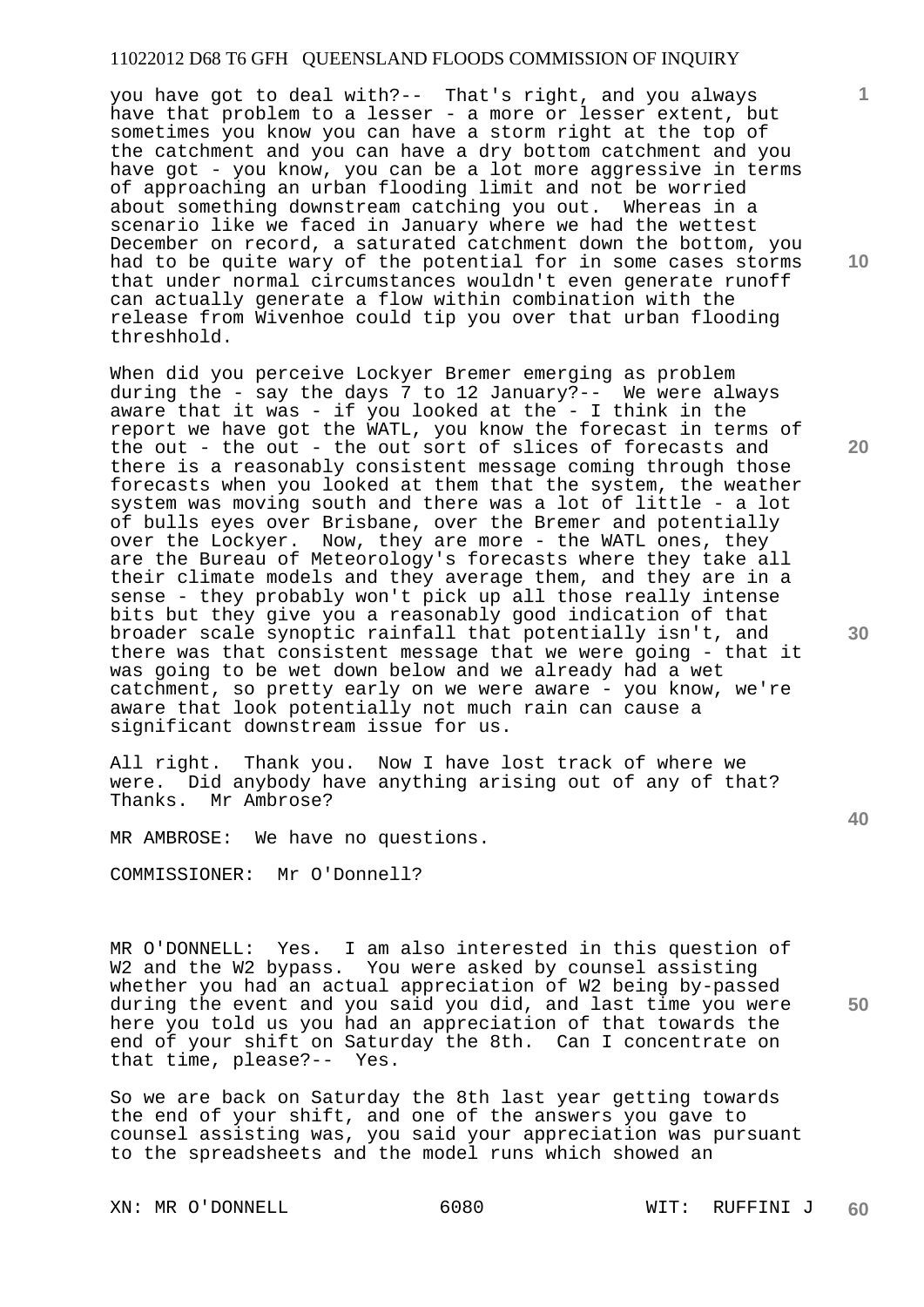analysis of those considerations?-- Yes.

Can I ask you to walk us through what was the analysis during that shift that ended on Saturday morning the 8th?-- Okay. The analysis was we had - the spreadsheets had done the model runs and Mr Malone had handed over his work at handover which sort of was indicating - indicating those releases and when I came on I'd relooked at those, redid those numbers and sums.

So that is Friday evening around, starting at 7 p.m.?-- Yes.

Yes?-- Okay. I'd come up with a similar release pattern to what Terry had done and that was sort of, you know, showing that we'd ramp - you know, we were going to ramp up releases; we were going to hit 68.5 and-----

Just take this slowly. You are talking to lay people here?-- Sorry.

Ramp up releases from Wivenhoe hoe?-- That's right.

The lake level would hit 68.5?-- That's right. That's what the model was saying. It was going to hit 68.5 correct.

Was consideration then being given to flows at Lowood and Moggill?-- Yes.

Tell us about that, please?-- We were looking at the downstream impacts. In my situation report I was looking at - I put something in there about what might happen in Brisbane with these releases. If you look at the actual release pattern it was over while we had seven days of opportunity to drain. Given the forecasts that were in front of us that draining time in terms of the last model that I looked at, because of the forecasts of the rain, I had it down to three days so we weren't - we weren't attempting to keep that as low as possible and do a seven day drain, which I would have been probably playing with if I was considering those lower threshold objectives.

When you said "we" in that last answer, do you mean you?--Yes.

Right?-- Sorry.

Now, would it assist you to explain this, this consideration of the application of W2, to look back at your model, the model that you were doing during that shift?-- If you wish I can.

I can show you two documents, I think. I can show you a copy of a model run that was on Saturday morning at 7 a.m. That's Exhibit 1197, and we also have a convenient summary of the model results. I can hand that up as well. That is a copy of Exhibit 22?-- Sure.

COMMISSIONER: Can I just interrupt you, Mr O'Donnell, so I can get something clear in case it affects anything you want

XN: MR O'DONNELL 6081 WIT: RUFFINI J

**30** 

**20** 

**50** 

**10**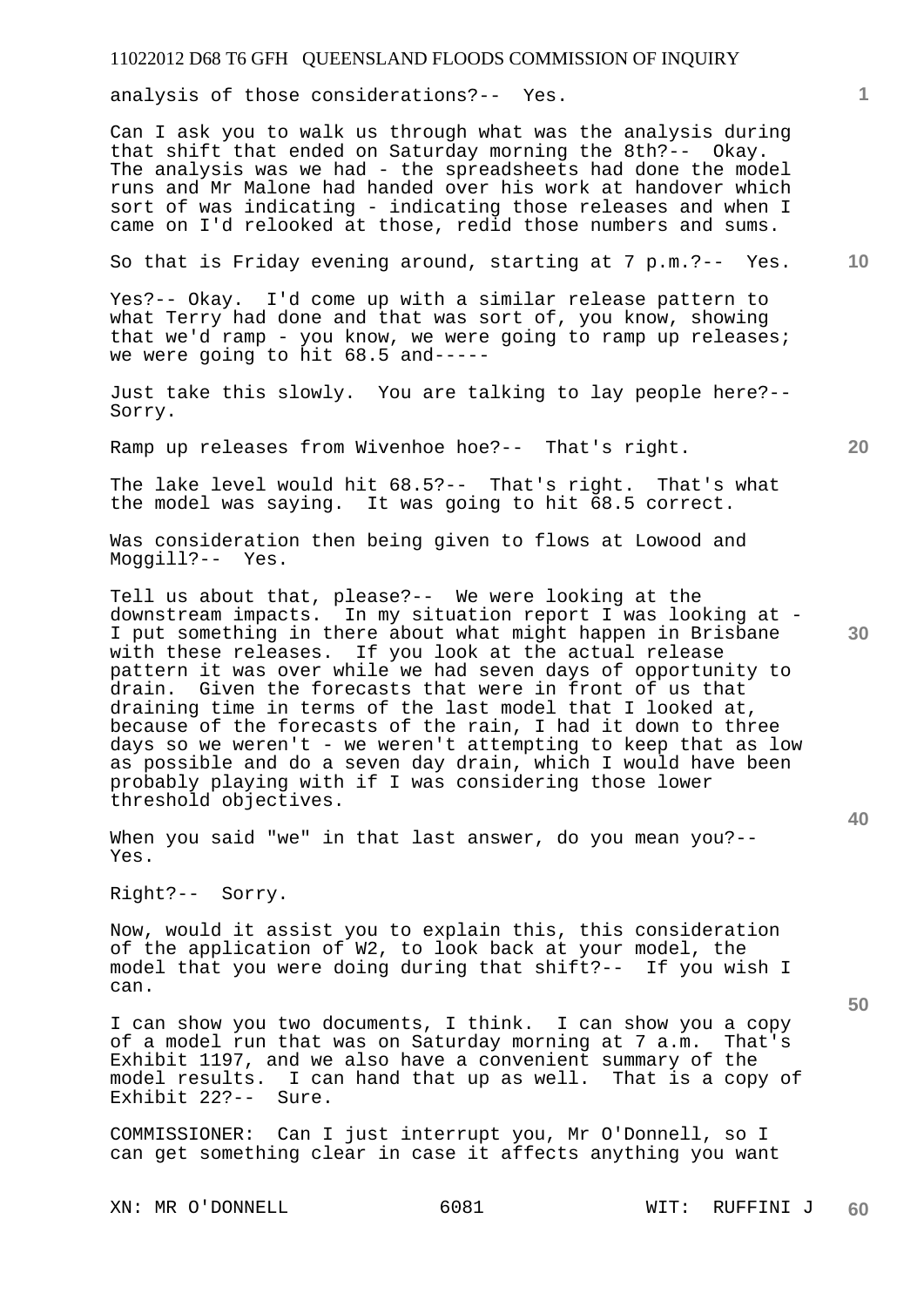to ask. Mr Ruffini?-- Yes.

Say in theory you have got enough water coming out of the lower tributaries that you are going to have a naturally occurring peak of 2000?-- Yes.

You can let 1500 out of the dam and you will be at your 3500. That is permissible - in W2 I am talking about?-- It is, but you are not necessarily going go to do that, because that is only - if you have got - you are just doing - that would be a forecast with the rainfall that's on the ground.

It would depend on the conditions you were in?-- It would depend on the conditions. In a saturated catchment where you are talking about, which this was a pretty super saturated catchment, I would not aggressively go up to that level.

Okay. Really, my question is quite simple?-- Yes.

**20 30**  It is just this. When you are thinking about what you can let out of the dam so that you don't end up beyond 3500 down at<br>Lowood, do you factor in a time consideration? In other Lowood, do you factor in a time consideration? words, do you say, "I am expecting 2000 out of the tributaries tomorrow morning at 10 a.m., so I will let out of the dam" say my 1500; it doesn't really matter what the figure is -"now, or at some other point", or how far do you work it?-- In the - that's what we have got in the spreadsheets. If you look at the spreadsheet the column which has a Lowood flow and Moggill flow, so it basically has an estimate of what those tributary flows would be and you are adding those up and there's lags that are put into them in terms of that sort of thing. Now-----

So can I understand this, if I look at your sheet which says what the peak flows at Moggill and Lowood are going to be, that's already got the time factor built in to tell you what<br>to release now? How does it work?-- Yes. Yes. to release now? How does it work?-- Yes.

Okay. That's really just what I wanted to know. Thanks. Thanks, Mr O'Donnell.

MR O'DONNELL: All right. You have got the model results run at 17 one Saturday morning?-- Yes.

You've got the summary of all of the various model results?-- Sorry, what was that? Yes.

Is that what you need to explain this, or do you want the gate operation spreadsheet as well?-- Probably in the - if you have the actual gate operations spreadsheet it would be good.

Sure. That is Exhibit 1054. That is a paper exhibit?-- Simply what I would like to just show is in the gate operation spreadsheet there's just the plot of the releases in there.

Take my copy?-- It is up to me. All right.

What I am asking you to do is think back to the happy occasion

XN: MR O'DONNELL 6082 WIT: RUFFINI J

**10** 

**1**

**40**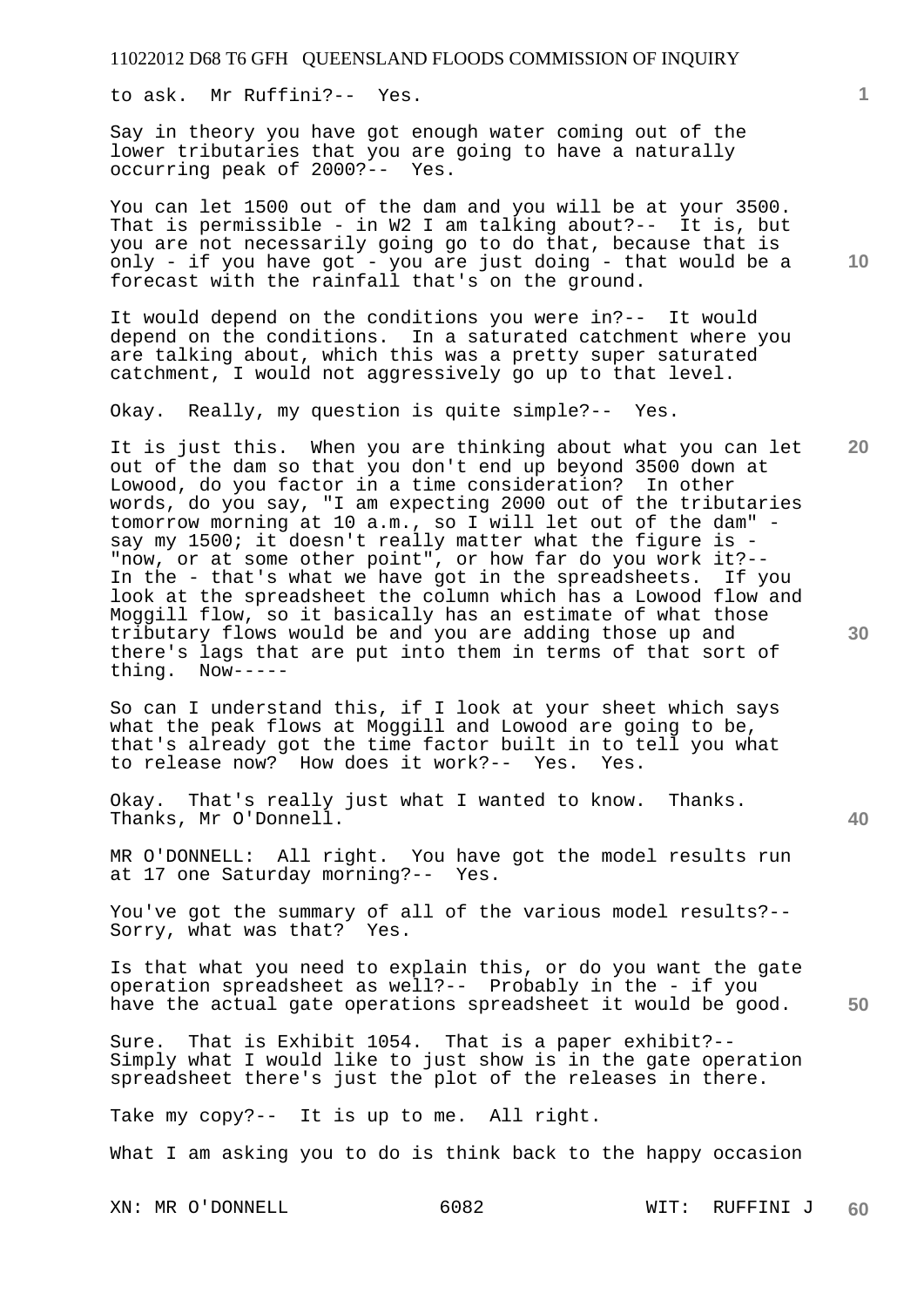of Saturday the 8th last year, getting towards the end of your shift. Just walk us through what your consideration was of this W2 prospect?-- Okay. In terms of this, this would have been - this is the gate operations spreadsheet. In the spreadsheet is the release - operating release pattern that we are proposing - sorry, that - an initial version of that was in - that Terry had provided when I took over. I had reworked it a little bit but it is still very similar to what Mr Malone had left me with, with a few wrinkles and during my shift I had started on increasing the flows towards - late towards the end of the shift. This spreadsheet illustrates the flows at Lowood, the flows at Moggill. It also shows in terms of the dam, the dam levels for this particular scenario that we are trying to, you know, get this water in and out within a certain timeframe. So what we have is a seven day permissible drain time from the peak elevation in Wivenhoe. Given the forecast of the rainfall and things like that, this has been contracted a little bit.

Yes. You were going on to talk about this question of downstream flows and W2 being by-passed, what your consideration of that was?-- That's right, and if you look at that - from this spreadsheet you can see in terms of hitting that drain that we wanted to have, that we would have had to have - with the flow - there weren't the flows in the downstream in the Lockyer to get - if we had reduced them down to the peak of the naturally occurring flows there we wouldn't have - we would have extended the drain time, you know, beyond that seven day limit from the peak.

What is the information as to the naturally occurring flows at Lowood and Moggill?-- I think they are summarised as - what is it, five thirty, I think at that time.

So you are looking now at Exhibit - the summary of model runs?-- Yes.

Which is Exhibit 22. I think you will find it on the third page, the third sheet of the summary model runs?-- Yes.

Turn over to the third sheet?-- Yes.

Do you see there are handwritten numbers for the columns at the foot of the page?-- Yes.

If you look over in columns of 21 and 23?-- That's right, yes.

Do you see the figures of five thirty and six ninety?-- That's right, yes.

Without Wivenhoe. Is that information that was available to you based upon your model?-- That's right, yes.

The modelling you prepared at 7 a.m.?-- Yes.

And if you turn over two further pages you will see the modelling results of the with forecast rainfall?-- Yes.

**10** 

**1**

**30** 

**20** 

**50**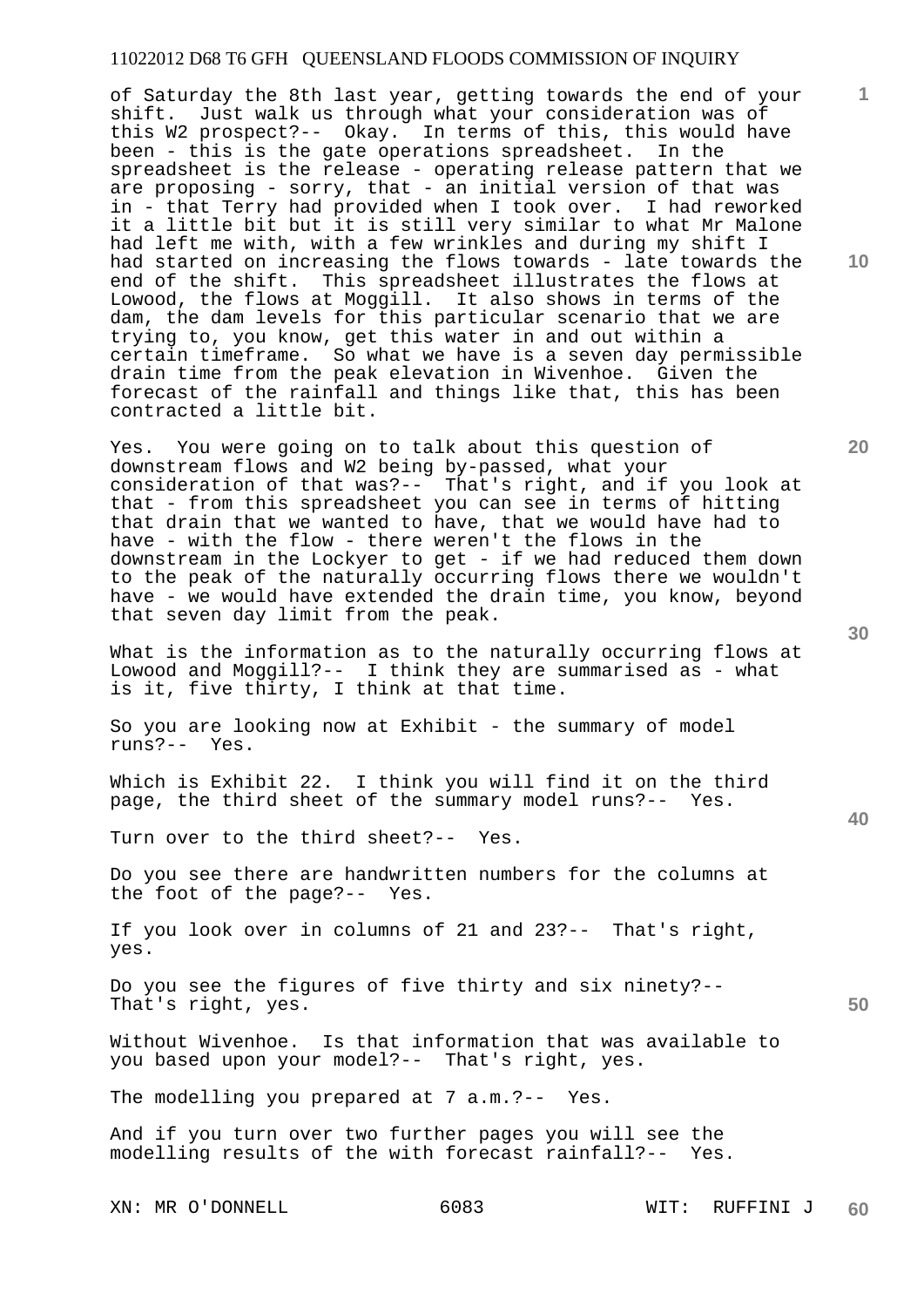Which are five thirty and eight thirty respectively?-- Correct.

Did you give consideration to those figures for the naturally occurring peaks at Lowood and Moggill during your shift?-- Yes, I did, because they were in------

What was your consideration?-- Sorry?

What was your consideration? What consideration did you give to them?-- Well, the consideration was that we weren't going to be limiting - in terms of our strategy and our releases that we were going to be going above those, that we weren't going to be limiting the releases to those flows.

**20**  Why was that?-- Because we wanted to, you know - because we needed to get, you know - we needed - we had hit the - we were going hit 68.5. We were transitioning into the other - we were going to be transitioning into the other strategies. The key is we just wanted to - in terms of the drain sequence was going to be governing, you know, governing - was going to govern, you know - in terms of getting - we wouldn't be able to get the water out of the dam if we had restricted it to those releases.

And the releases you are then making from the dam at the end of your shift?-- Yes.

**30**  What were they?-- I think I was up to 890 I think off the top of my head, around that mark.

So that's already above the naturally occurring peaks?-- That's right.

Predicted by your model runs-----?-- Correct.

-----for Lowood and Moggill. So did that have any significance to you in terms of the availability of W2 if and when the lake level crossed 68.5?

COMMISSIONER: Mr O'Donnell, haven't you actually been through this with Mr Ruffini, once before?

MR O'DONNELL: It was expressly raised by counsel assisting his morning suggesting that the man had no actual appreciation of W2 being by-passed.

COMMISSIONER: Alright. Go on then.

WITNESS: Sorry, what was the question again?

MR O'DONNELL: Do you have a recollection of addressing based upon this information the availability of W2 if the lake level crossed 68.5?-- As I said I think the spreadsheets are a good record of my thinking at the time

What was your thinking at the time?-- That, you know, if we

XN: MR O'DONNELL 6084 WIT: RUFFINI J

**10** 

**50**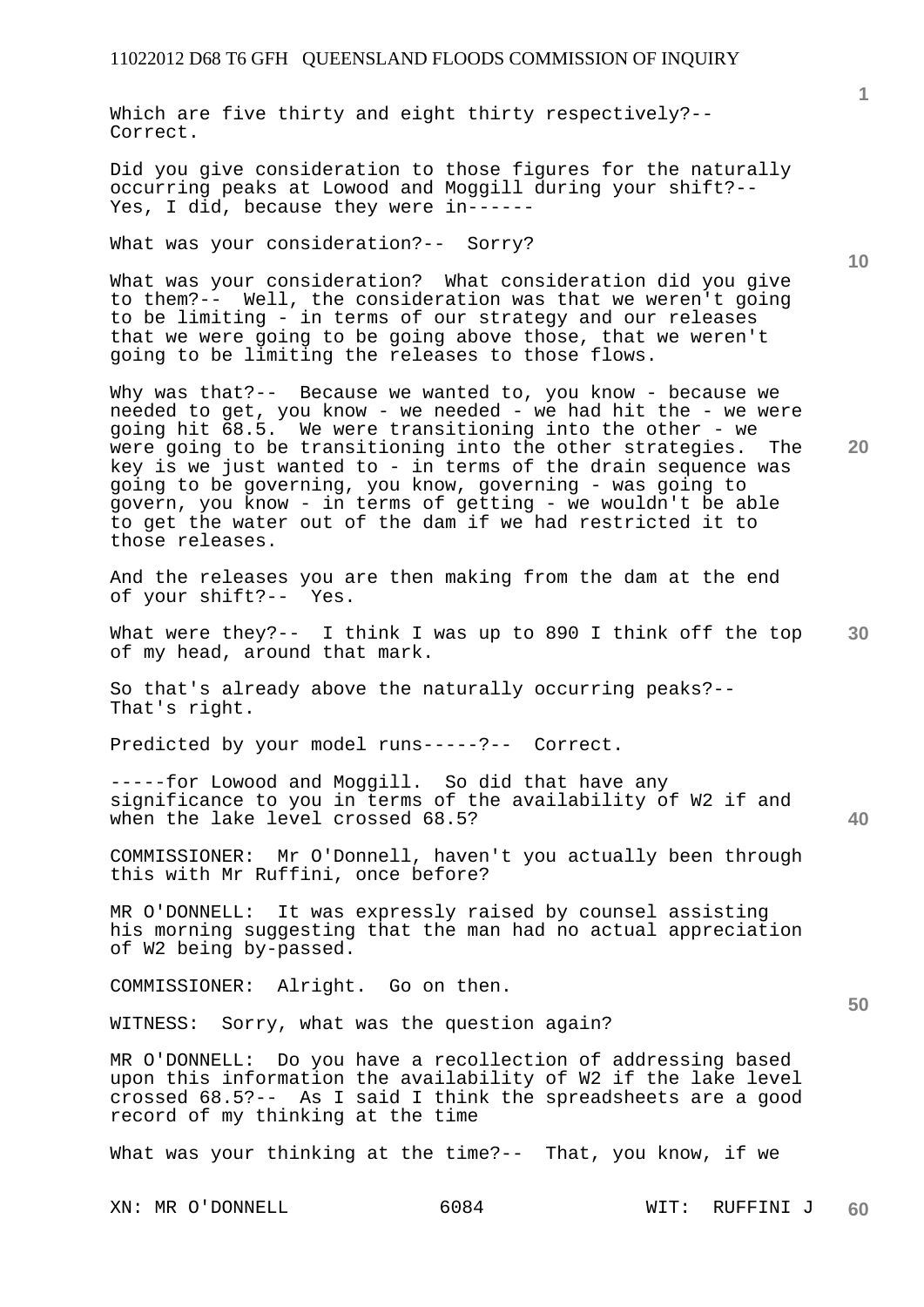had held it back then we'd certainly - if we'd restricted it to those releases we wouldn't have got an appropriate drain, wouldn't have drained the storage within the seven days so we couldn't do it, and we were already - and we needed to go to the higher releases.

Did you draw any conclusions about strategy W2 or its availability?-- As I said, I - if you asked me now to have a direct recollection of that, as I said I can't say that today, sitting here today I can recall that, but you know when I look at this information then I would say yes, that is what I was thinking.

All right. Something else on this same general topic the Commissioner raised with you this morning. The Commissioner said words to the effect of a W2 style-release tells you nothing of what you are going to be letting out at Wivenhoe?-- Yes.

The Commissioner put that to you in the abstract. Can I ask you if you focus on the information available to you at the end of your shift on Saturday the 8th, and apply it to the information then available that flows out of Wivenhoe, the predicted peaks, naturally occurring peaks at Lowood and Moggill, what would the concept of a W2 style release be based upon that information?-- You would be cutting back flows at that point rather than ramping them up.

It would mean, wouldn't it, that there would be a limit on what you could release out of Wivenhoe?-- That's right. We would be tapering back on our flows.

And the limit would be below what you're currently releasing?-- That's right, yes.

And you wouldn't be able to increase your releases?-- No.

After you transitioned - after the lake level crosses 68.5?-- That's right. Unless the flows in the Lockyer increased.

Thank you. Can I ask you about something else. You have told us all about your thinking on Wivenhoe?-- Yes.

Can I explore with you a little bit your thinking about the Somerset Dam towards the end of your shift on this Saturday morning. There is a couple of key lake levels for Somerset, aren't there?-- That's right, yes.

What are they?-- Correct.

What are the key lake levels? Do you want to look at the manual to refresh your memory?-- Yes.

Do you have the manual with you?-- Yep.

**10** 

**20** 

**1**

**40** 

**50**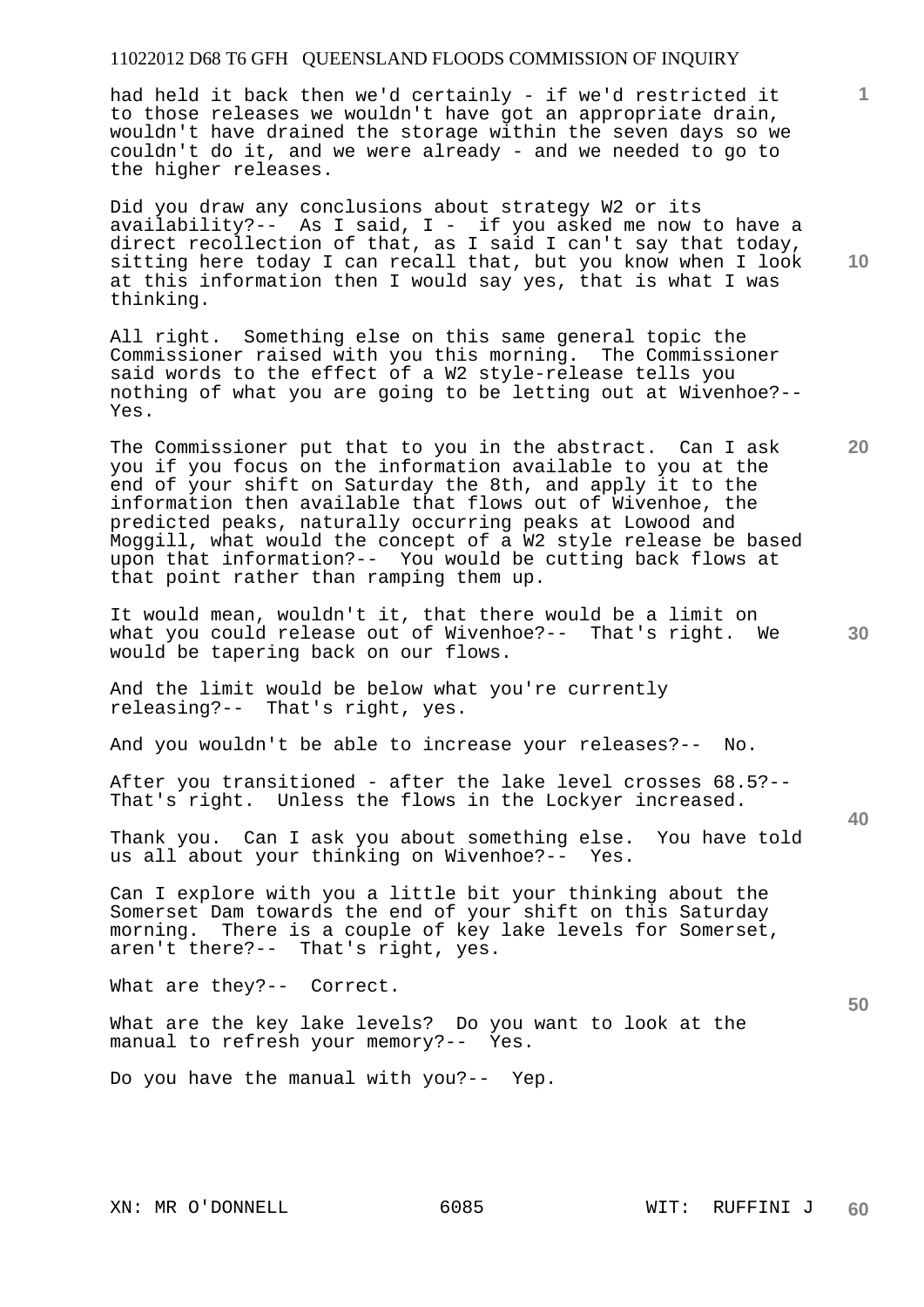What are the key lake levels at Somerset?-- Well, I guess, you know, in terms of full supply level at EL INI. At EL 102, which has got some issues in terms of localised bridges and things like that, and, obviously, EL 109.7, which is sort of what we want the dam from a structural point of view. That's issues in terms of keeping - keeping the lake level below that.

It was also mentioned 100 point - sorry 100.45. See at the foot of page 39?-- Oh, yeah, mmm-hmm. Page 39?

Yeah, page 39?-- Can I have - this is a version - I might grab the - this version. Oh, yeah. Yes. There's EL 10 - 104.5 (sic) in strategy S2. So this is about the - you know, the crest gates and when we raise them under - raise them under certain circumstances.

Yeah. And what's the significance of the 100.45, just in layman's terms?

COMMISSIONER: I note the time, Mr O'Donnell, would you like Mr Ruffini to have a look at that over the lunch break and come back to it?

MR O'DONNELL: Yes, thank you, Commissioner

COMMISSIONER: 2.30.

THE COMMISSION ADJOURNED AT 1.03 P.M. TILL 2.30 P.M.

**30** 

**50** 

**1**

**10**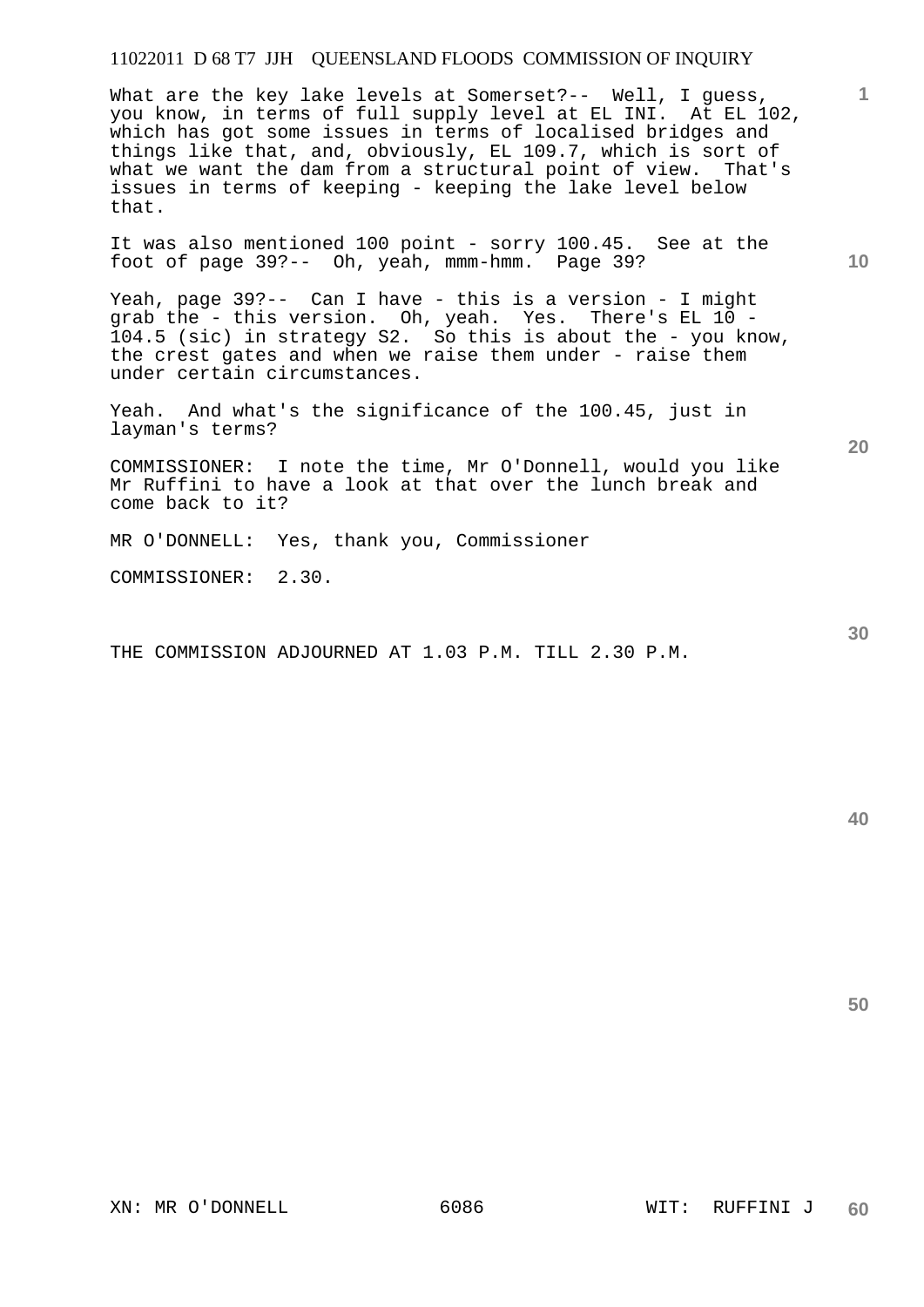THE COMMISSION RESUMED AT 2.28 P.M.

JOHN RUFFINI, CONTINUING:

COMMISSIONER: Mr O'Donnell, just before you go to where you were I just want to ask Mr Ruffini something to make sure I've got it clear, and I don't want to interrupt you once you start again. Mr Ruffini, W2, which I have become slightly obsessed  $with---?-- Yes.$ 

-----just so I understand it, if you've got, say - and this is purely hypothetical. Can you start from that premise? I'm not asking you about the flood event?-- Yep.

If you've got, say, 1800 CUMECS coming down the Lockyer and you're in W2 because-----?-- Yes. Five or six hour yeah-----

-----that's the flow you are worried about, what's the most you can let out of the dam?-- If you've got 1800 coming down the Lockyer-----

Mmm?-- -----okay, so - initially you're going to - your attempt is to go on the back of, you know - the premise is you want to go on the back of that 1800, so you want to release under the W2 you're trying to contain it to that 1800 that's in Lockyer Valley-----

So how-----?-- -----in Lockyer Creek.

-----do you do that?-- Well, you would - in practice you'd if you imagine there's a flood coming down the Lockyer and it's 1800. Now, you may have been releasing at lower levels because of the other strategy. Now, you're sort of seeing you are going to have this peak so you would reduce your flows out of Wivenhoe Dam, you would allow that 1800 CUMEC flood to pass, and then you would - then you would start increasing your releases such that you're on the back of the 1800, and then that would give you - on the premise that you would get your seven day drain-----

Okay?-- -----within that time frame.

**50**  And so do effectively cut your releases out of Wivenhoe back to nothing? While that 1800 is going past?-- If you could do it. Now - that's right. If you can - to stay in W2 that's what you would have to do-----

Okay, thank you for that-----?-- -----in those circumstances.

Thanks, Mr O'Donnell.

**30** 

**40** 

**20** 

**10**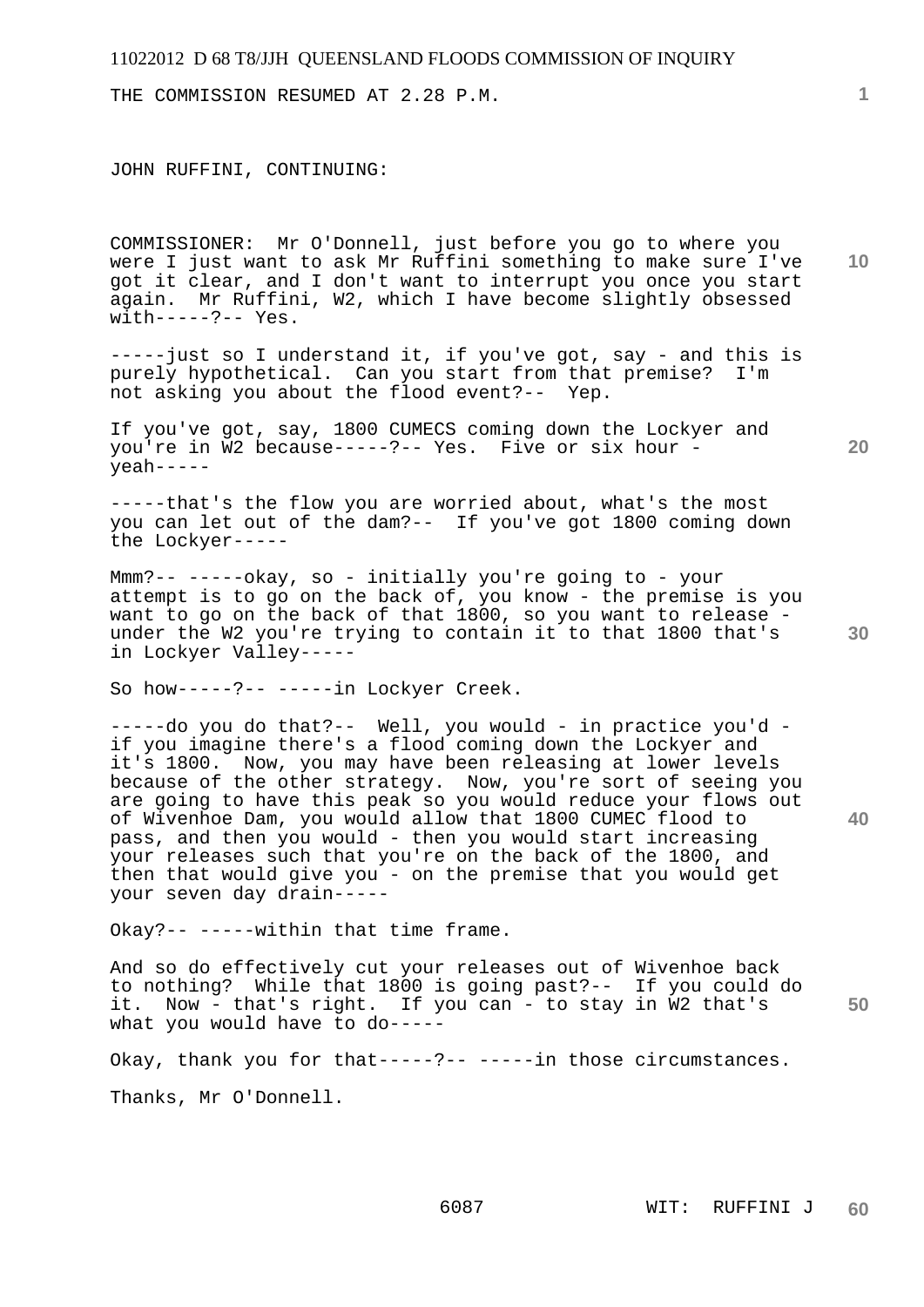MR O'DONNELL: Could I cut to the chase of what I was trying to get out before lunch. On the Saturday morning the 8th, towards the end of your shift, you were watching the levels of the Somerset lake?-- Yes, I am

What do you see happening?-- The gates at that stage are raised in Somerset, the crest gates, so as you - as the lake level is approaching the overflow, approaching the level of those crest gates, so - the modelling was saying, you know, roughly about 8 o'clock it was going to start flowing over the crest gates.

What's the height of the crest gates?-- It's at 100.45.

Right. And towards the end of your shift did that trigger any thoughts in your mind as to anything that needed to be done regarding Somerset - the management of Somerset?-- Well, with the management of Somerset you then need - we start to then there's a Wivenhoe - Wivenhoe-Somerset operating line. That's to keep the balance. So that for us that target line we have to look at to make sure that the risk in terms of - terms of risks of - ultimately that line is there to make sure that the relative risk remains the same or failure remains the same in both dams. So we use that target line in terms of to - if you're below or above it to try and - you know, when flows come into Somerset you'll need to adjust your flow rates in Somerset such that, you know, you can either go towards that if you are above it go towards it, if you're below it go towards that target line.

And can you recall, did you actually have thoughts to that effect towards the end of your shift?-- We were looking - as part of the output for this - part of the spreadsheet is there is a target line that gets printed, so that is part of the spreadsheet look at, so we would have been look - I would have looked at that target line and just made sure that, you know, things were in there - in there. So the things you're considering are where are we in relation to that target line and does something need to happen in the future in terms of releases out of Somerset to get you right - in the right space in that target line.

What level is the target line?-- The target line - the target line is - the line goes up to - it's in - on page 40 of the manual, and it has a shape of 10 - 104.45 is one point and EL 67, then it sort of  $-\bar{i}$ n a perfect world you would be able to follow along the target line exactly but it's not a perfect world and it's affected by the flows into it, so you're either - either - you're either going to be above it or beyond above it or below it, but you will - but the target line then goes up an pivots at 104.45 in - in Somerset and EL 70 in Wivenhoe, and then it goes along to EL 80 in Wivenhoe and EL 109.7 in Somerset.

You said "104.45" in Somerset?-- Yes. Correct. Did you mean 100.45?-- Oh, sorry, yes, 100.45, sorry, correct.

XN: MR O'DONNELL 6088 WIT: RUFFINI J

**30** 

**40** 

**50** 

**20** 

**10**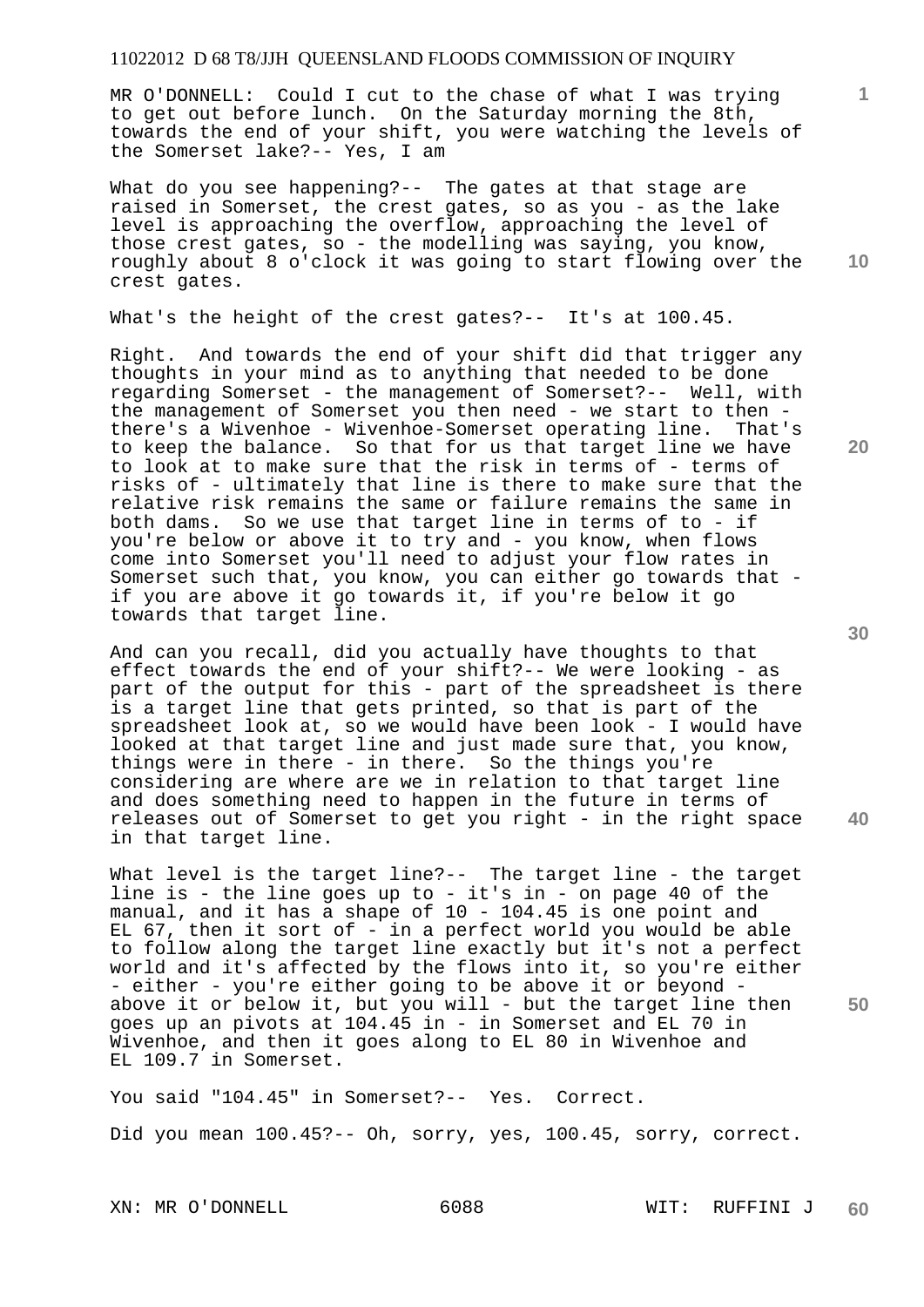Did it reach 100.45 in Somerset by the end of your shift?-- Yes, it did. Oh, well, it was very close. Very close.

Can you recall, was there any discussion about what level in Somerset with the incoming engineer at the end of your shift during the handover?-- As I said, I went through the spreadsheet with the incoming engineer, Rob. Specific mentions of that I can't directly recall now.

All right, thank you. Thank you, Commissioner.

COMMISSIONER: Mr MacSporran?

MR MacSPORRAN: Thank you, Commissioner.

Just briefly, Mr Ruffini. When you're operating the dam you have open, I think you've told us already, the operational spreadsheet on your computer screen?-- That's correct, yes

And towards the end of your shift at the morning of the 8th, the Saturday morning, you were looking at, I think you've told us, lake levels, the inflows, the outflows and forecasts and things of that kind?-- That's correct, yes.

And when you were deciding - you say the lake level was going to go past 68.5 you thought that around 8 o'clock that morning, just after your shift concluded?-- That's right, yes.

So you're planning for that event happening; is that so?-- Correct.

Then you know when it goes through that level you were going to be in either W2 or 3, depending on the circumstances?-- That's right, yes.

When you're trying to decide on what those circumstances are at any given time do you also have reference to your operational spreadsheet on your computer?-- Yes, I do.

Does that show you the natural peaks predicted at Lowood and Moggill?-- Yes, it does.

And it's from that information that you then determine whether you will go into W2 and do what you have to do to bring the releases under those peaks, or the flows under those peaks, or whether you ramp it up slightly and go into W3?-- Yes, that's correct, yep.

When you make that determination, when you look and see what the situation is, what sort of time does it take you to make that assessment from your spreadsheet open in front of you?-- Oh, not very long at all.

What do you actually have to do to make that assessment?-- Oh, just you look at the numbers and subtract - just do a few

XN: MR MacSPORRAN 6089 6089 WIT: RUFFINI J

**20** 

**1**

**10** 

**40**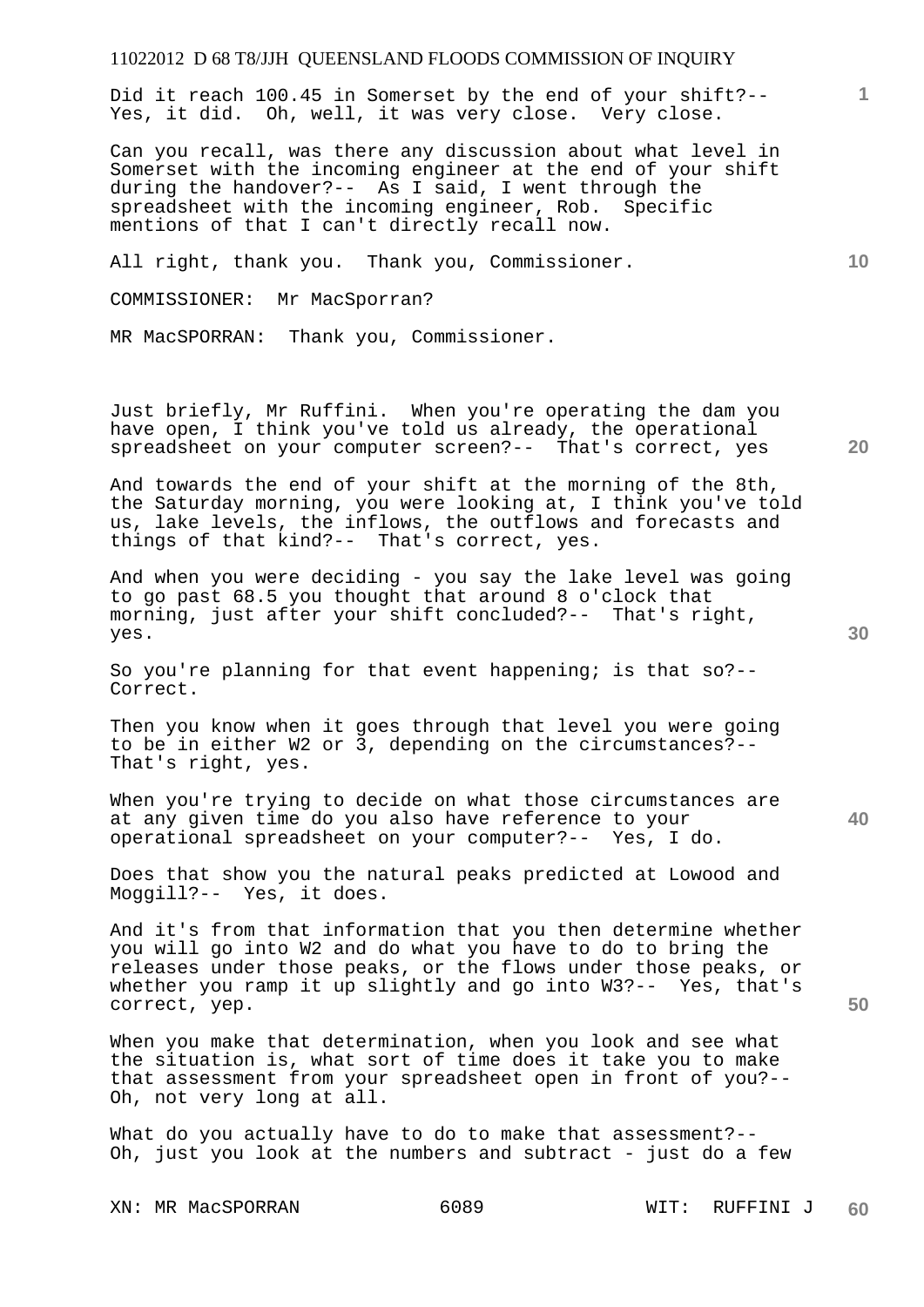subtractions and that's it, yes.

Okay. So you look at your computer screen, and we've seen the spreadsheet that you would have on your screen, you'd see the flows predicted for Lowood and Moggill?-- That's right, yes.

And then you just do the subtraction or whatever you whichever figure you use-----?-- Or you can actually just look it up. There's a - one of the - one of the tabs is the actual flows there that are occurring anyway, yeah.

So in a matter of moments you are able to assess whether you are able to go into W2 or should, and if not you're in W3 by almost by default?-- That's right, yes.

Now, on this morning, the outflows or discharges from Wivenhoe were of the order of between eight and 900 CUMECS, weren't they?-- That's correct, yes.

**20**  The predicted flows at Lowood and Moggill were 530 and 770 to 80-----?-- That's correct, yes.

-----downstream? So looking at those figures you would immediately know, wouldn't you, that W2 was not an option?-- That's right, yes.

You wouldn't have to spend a lot of time to come to that realisation?-- No.

When you spoke of a draindown time for the dam, in this case at the conclusion of your shift, being about three days, what's the significance of a draindown period? Can you just briefly explain that to us?-- Okay. The - the - the - an important component of each procedure is that you have to empty the flood storage of Wivenhoe from the peak elevation. So from when Wivenhoe peaks you need to empty that flood storage in seven days. The reason being that there's a history of closely-spaced floods about a week apart, and there's sound meteorological reasons about why this happens, so that's effectively a big component - a big component open of the thinking.

So when you say empty the flood compartment, the full supply level is 67 metres?-- That's right.

When the event starts you aim to store water in the dam and then release it an draindown within seven days back to full supply level?-- That's correct, yes.

So as at the end of your shift on the 8th of January, the morning of - the Saturday morning, had the peak occurred, the peak inflow?-- No, the peak - Wivenhoe was predicted to peak not that day but, you know, in a - I could look it up, but sometime after that, and then there was a drain time associated with that, yes.

And that was all factored into the way you were managing the event at that time?-- Yes, it was.

XN: MR MacSPORRAN 6090 6090 WIT: RUFFINI J

**10** 

**1**

**30** 

**40**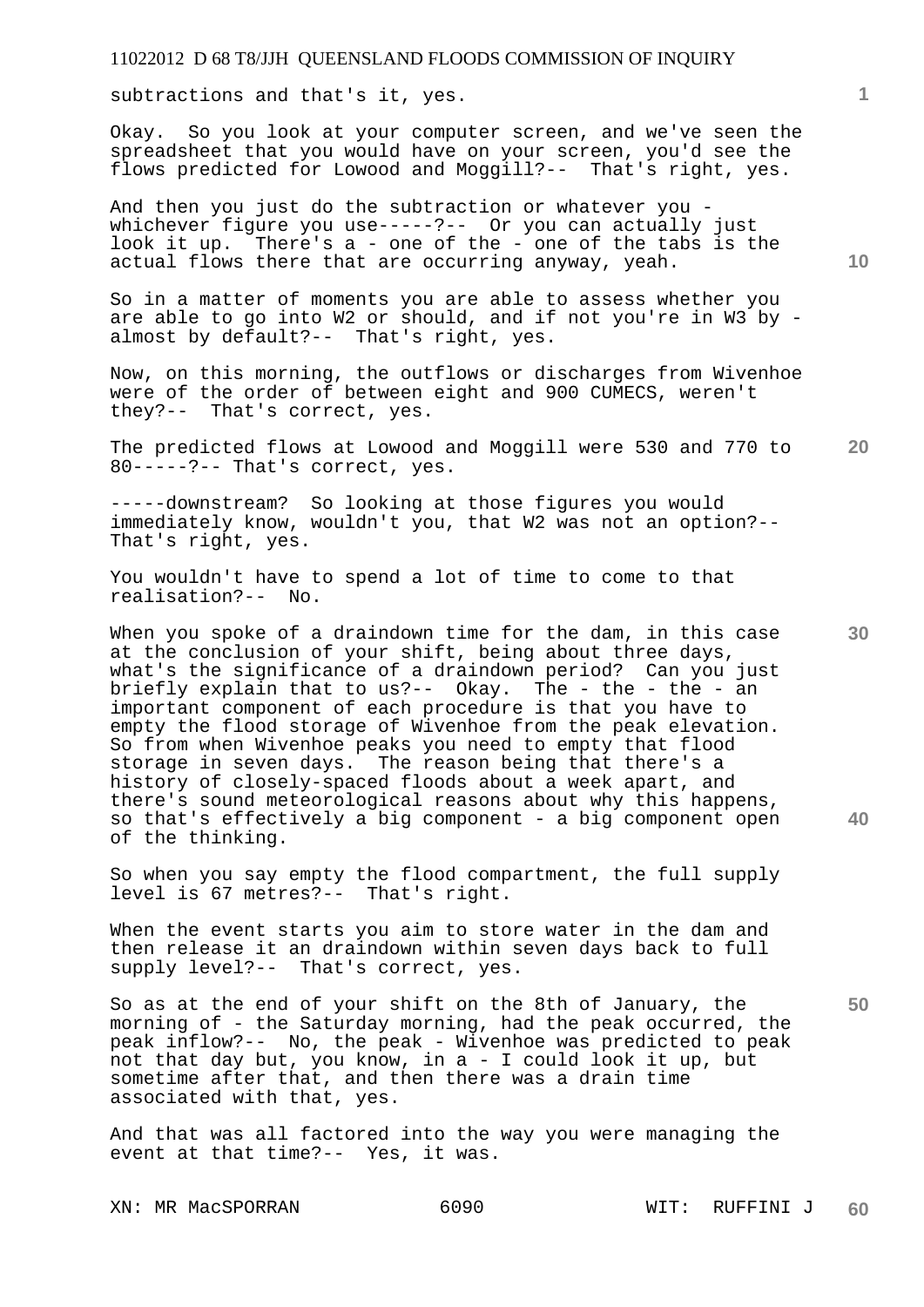And as at that time you had factored in a draindown time, in theory, of three days?-- I think it was about three days, yes.

So that was an aggressive management of the event?-- It was and it was to take into account of the fact that the rainfall - the forecast stuff that had been done was showing a bit more coming along, so we were on - wanted to be on the - I wanted to be on the shorter end of the drain period for that point in time.

So you wanted to drain it more quickly than seven days so you had the capacity, if necessary, to expand that draindown period to a maximum of seven?-- That's right, yes.

So you exercised some judgment about the time you might need, given what the forecast told you?-- Correct, yes.

And that's just part of the consideration that you need to balance when you are exercising these judgments?-- That's right, yes.

Thank you.

COMMISSIONER: Mr Callaghan?

MR CALLAGHAN: I have no further questions for Mr Ruffini at this stage. I just wonder whether it mightn't be advisable that he just be stood down until the other engineers have finished just on the off chance that anything comes up in their testimony that needs to be revisited.

COMMISSIONER: Okay. Well, Mr Ruffini, I will stand you down till the end of the hearing, which will just be a couple of hours away-----?-- Should I stay around here today or-----

If you wouldn't mind, that would be the best, thanks?-- Yes.

WITNESS STOOD DOWN

MR CALLAGHAN: I'll recall Terrence Malone.

**50** 

**20** 

**10** 

**1**

**30**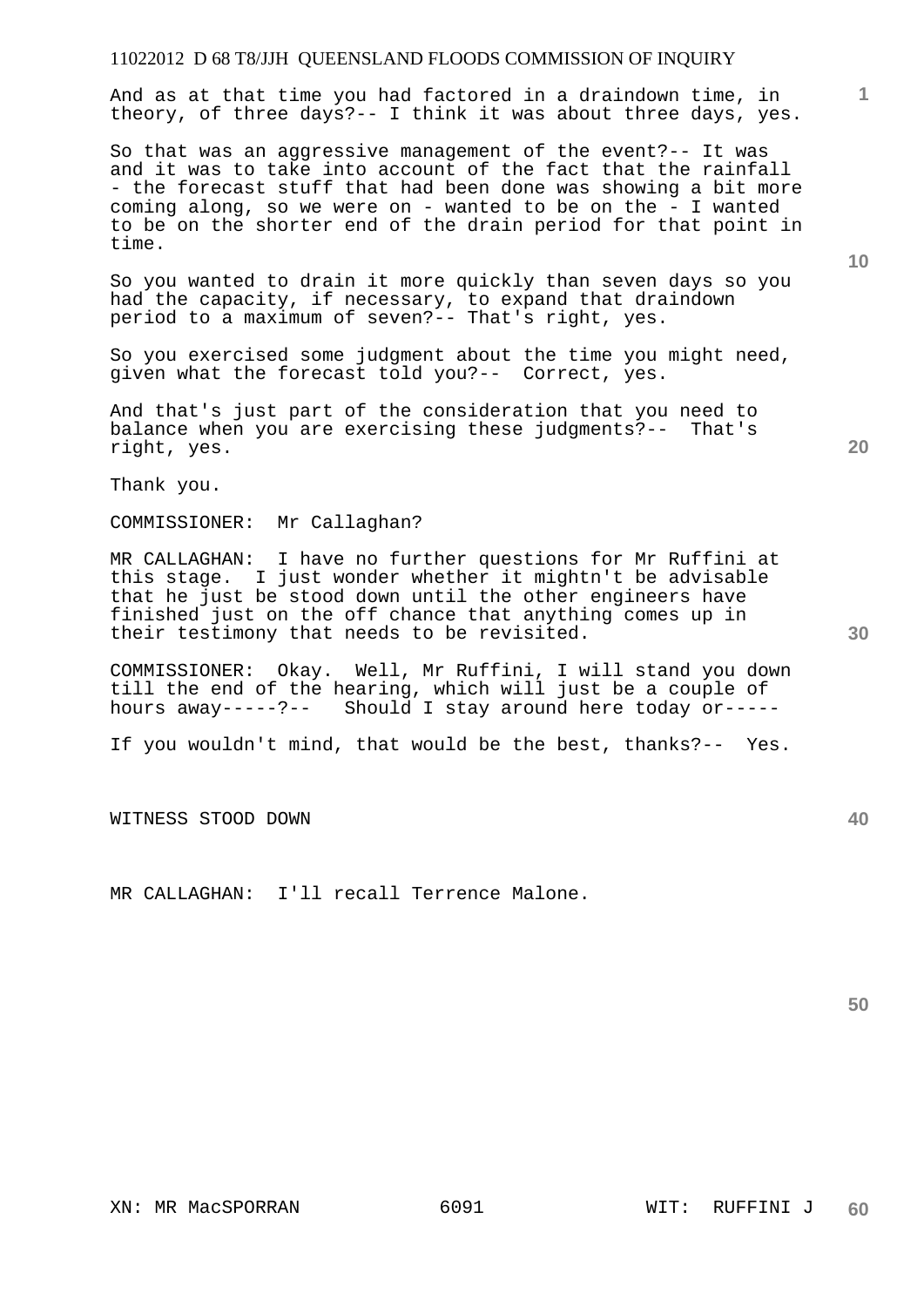TERRENCE ALWYN MALONE, CONTINUING:

# COMMISSIONER: Thank you.

MR CALLAGHAN: Mr Malone, you'd agree, I think, that there is no formal record of the strategies which were employed during the operation of the dam during the January event last year? Sorry, no contemporaneous records? No record was kept at the time?-- At the time-----

No formal record?-- With the exception of W - W4, I think.

And I asked you about that previously, as to where that was recorded?-- I seem to recall it might have been in one of the sit reps-----

Yes. With that exception there was no formal record at the time?-- Correct.

But between the 15th and 17th of January you were aware that energy was being applied to the compilation of such a record, part of which was the document which yourself were preparing?-- Yes.

You were also aware of the fact that the report was being prepared for the minister?-- Yes, vaguely.

All right. And you're also aware now of the so-called strategy summary document?-- Yes.

All right. So far as that part of those energies to which for which you were responsible, that is to say the document which you were preparing, I think, for Mr Borrows, or which Mr Drury had requested; is that right?-- Yes.

Presumably you were doing your best work in the circumstances to make that a record of the strategies which were employed?-- As I understood at that time, yes.

Yes. Is there any possibility that the record you prepared at that time is actually correct?-- "Any possibility"? I would have to go back and check but I would say no, given that the S2 - sorry, W2 was never employed.

All right. So you say now at least, with the benefit of all you know, that there is no possibility that it was correct?-- That's correct.

Did you have any concern at the time at all that there was any possibility that it was not correct?-- When you say "not correct," not in its entirety but - and it was correct in certain parts, yes, lots of the parts.

All right. Well, did you have any concern at the time that any aspect of it might not be correct?-- I did, yes.

XN: MR CALLAGHAN 6092 WIT: MALONE T A

**20** 

**10** 

**1**

**40**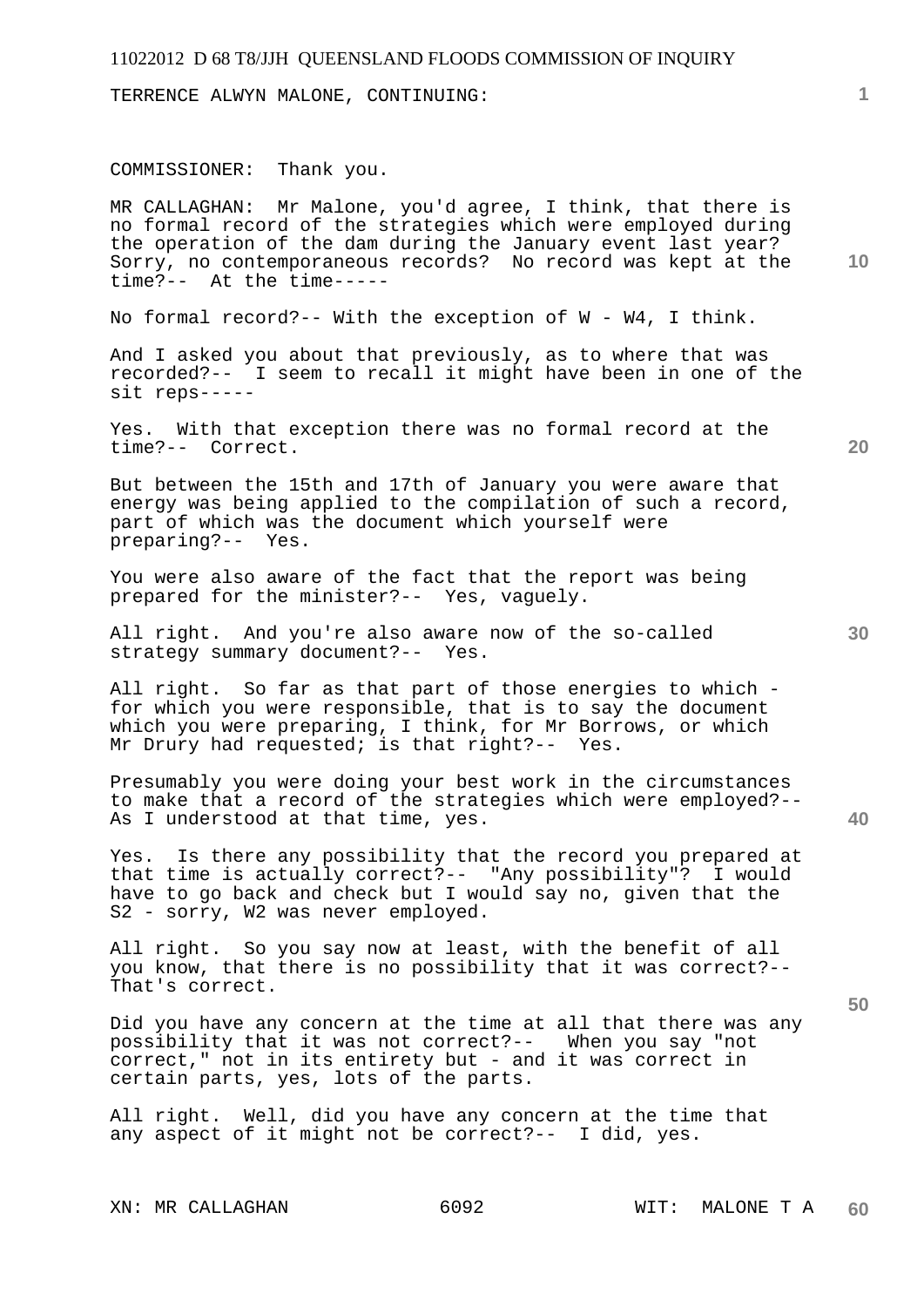Right. Did you do anything about that? Did you tell anybody about that fact?-- I sent it to the others for review.

Yes, but did you tell-----?-- And comment.

Sorry?-- And comment.

Right. Did you express any concern to anyone at any stage that it may not be correct?-- No.

Specifically nothing was conveyed to Mr Borrows about the possibility that it might not be correct?-- I wasn't replying to Mr Borrows, as I recall.

You have already answered my question, I think, in any event. Now, it might be easiest if I just ask you. You had - did you have any role in the preparation of materials for the purposes of peer reviewers?-- You mean directly to the peer reviewers?

No - well, look, I will ask you this question: are you aware of any possible reason as to why a version of the flood event log might exist which version did not contain an entry for 3.30 p.m. on 9th of January?-- No I don't. I don't know why.

Can I ask you about the March report, and can I take you just excuse me. Did you receive some draft copies of the March report from Mr Tibaldi, as he was preparing it?-- I wouldn't recall that, I'm sorry.

Just one attempt to jog your memory. Did you see anything like - can I see Exhibit 1078, please? I think it's JLR-20. It's document number 10 within that folder. I can probably explain my point as it's coming up, Mr Malone, and then you can take a look at it. The question is along these lines: it would seem that - to Mr Ruffini, at least - there was the distribution of a copy of a draft with some track changes on it, from Mr Tibaldi - sorry, I'm not saying who the track changes were by. A distribution from Mr Tibaldi, a copy of the draft report with - perhaps we could just scroll down a bit - page 9 was the page I think I showed Mr Ruffini - in this compliance section of the report you see there are some track changes which hadn't yet been adopted. Do you recall any part of the process involving the circulation of reports in this form with track changes in them?-- No I do not.

All right. Thank you. I'm not sure if you are aware, but Mr Ruffini said in evidence about the March report, has said something like this, "It was made clear to us that we did not have to sign the report," and I'm asking what you recall about the process, if there was one, by which the report was formally adopted by you, signed by you, the subject of discussions along those lines?-- I recall there was a document put together to ask us to sign the report but I was reluctant to do so because I didn't think I had the time to properly vet it.

And where and when did this process take place?-- I can't specifically recall the exact dates. I suspect it was before

XN: MR CALLAGHAN 6093 WIT: MALONE T A

**10** 

**20** 

**1**

**30** 

**40**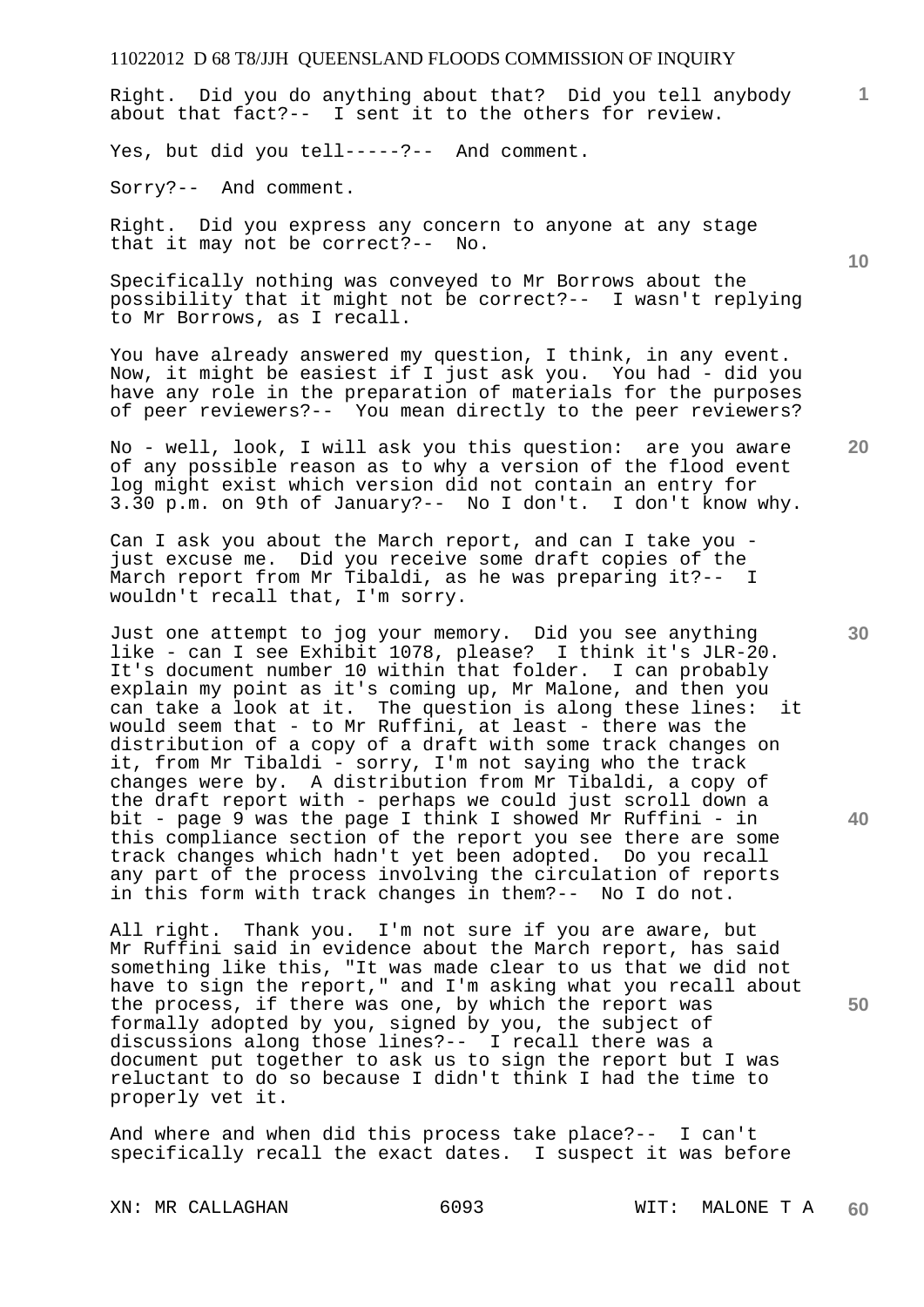it went to the printers.

All right. Can you say where you were when this discussion or this - this was canvassed?-- I think it might have been in a number of different places. It might have been in the Flood Operation Centre and it also might have been in Seqwater offices but I can't be sure.

Right, and with whom were these discussions taking place?-- Certainly - well, not "certainly", probably one or two of the other engineers and also with perhaps Mr Pruss. I can't be sure. Or Rob Drury, I'm not sure.

Okay. You say you expressed some reluctance to sign something. Did you in fact sign it?-- No.

And since that time has there been any discussion about your formal adoption of it or endorsement of it?-- No.

In your statements and evidence to the Commission, though, do you endorse the March report as being an accurate account of that which occurred during the January flood event?-- To the best of my knowledge. I know that there are some mistakes in there which have been brought to my attention since there but they have to do with the parts that I've compiled, but overall I was quite happy with the report.

All right. You've had - if you had any concerns about any aspect of it, you're not suggesting that there would have been<br>any difficulty in reporting that?-- No. any difficulty in reporting that?--

No. And your reluctance to sign it was a product of, what?-- Time constraints.

Time constraints, all right. What do you say, Mr Malone, to the suggestion that you really had no appreciation of what was involved with the strategy W2 during the time of the January event?-- That may well be true.

**40**  All right. I have nothing further for the moment, thank you.

COMMISSIONER: Just on that topic, Mr Malone. The flowchart, it seems to me, is confusing because it could give you the impression that W2 is the staging post between one and three-----?-- And three.

-----and that's essentially at the heart of the problem, isn't it-----?-- Yes.

**50**  -----that it makes it look like it's just a transition you go through?-- Yes.

When you come to the conditions it's more complicated than that?-- Than that, yes.

All right, thank you. Mr Rangiah?

MR RANGIAH: No questions.

**20** 

**30**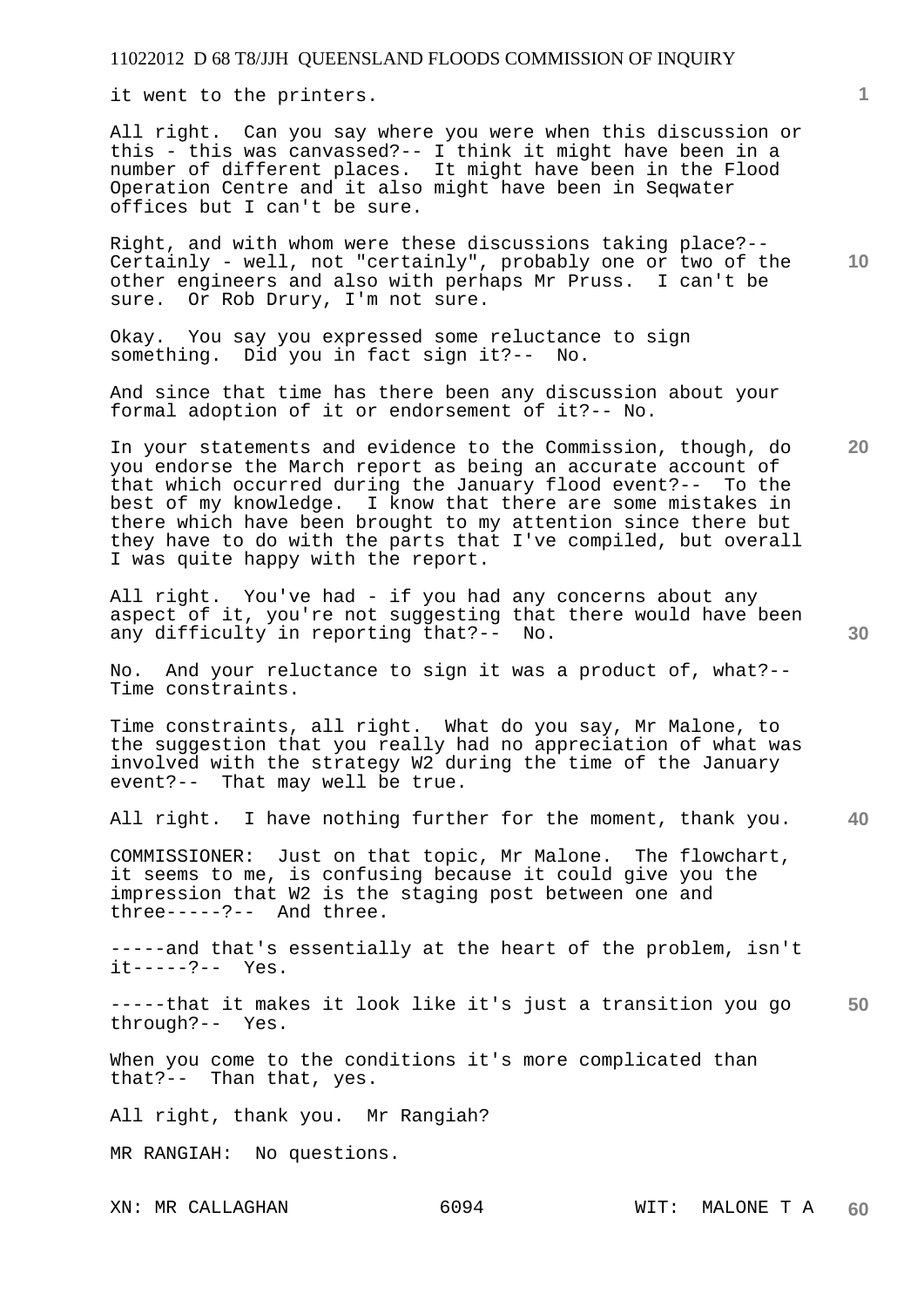COMMISSIONER: Mr Murdoch?

MR MURDOCH: Mr Malone, you're aware that Mr Cooper was requested to provide a report during the flood event and that he did indeed provide a short report in a very timely way?-- I'm aware of it.

And did you receive a copy of Mr Cooper's report during or shortly after the flood event?-- I don't know whether I received it directly but I certainly remember reading it.

All right. And do you remember that you read it either during the flood event or shortly after it?-- It was actually during the event.

During the event. And when you read it was there anything in it that caused you to be concerned about its content?-- I remember there were some questions about application of strategies but I can't recall specific details.

In any event, nothing that you read in it caused you to do anything to ask for a correction or to draw attention to any perceived errors in it?-- No. Not me particularly. I think John Tibaldi was taking the lead role there.

And have you discussed that with Mr Tibaldi?-- I can't recall specifically. This was just after - a day after or two days after the event and - it was still operating, so it wasn't particularly high in my agenda.

Accepting that, but when you said that Mr Tibaldi was taking a lead role, do you mean a lead role in relation to representing a viewpoint in respect of the Cooper report?-- I presume so, yes.

**40**  Well, what-----?-- Look, I can't recall specific details in regard to the Cooper report, I just know that it came in and we looked at it, that's all. I don't know who organised it or requested it.

When you say "we looked at it," who was the "we" that looked at the Cooper report?-- Well, myself and John Tibaldi.

I see. And what did you understand was to occur, if anything, after you'd looked at the Cooper report?-- There was nothing I was aware that was going to be followed up on.

**50**  So you were accepting of his report?-- In that it was a very brief, cursory examination of what had happened two or three days beforehand, yes.

But in so far as those two or three days were concerned, you were content with the way he had traversed your activities-----?-- There was nothing untoward, stood out that was - that required my attention, I didn't think.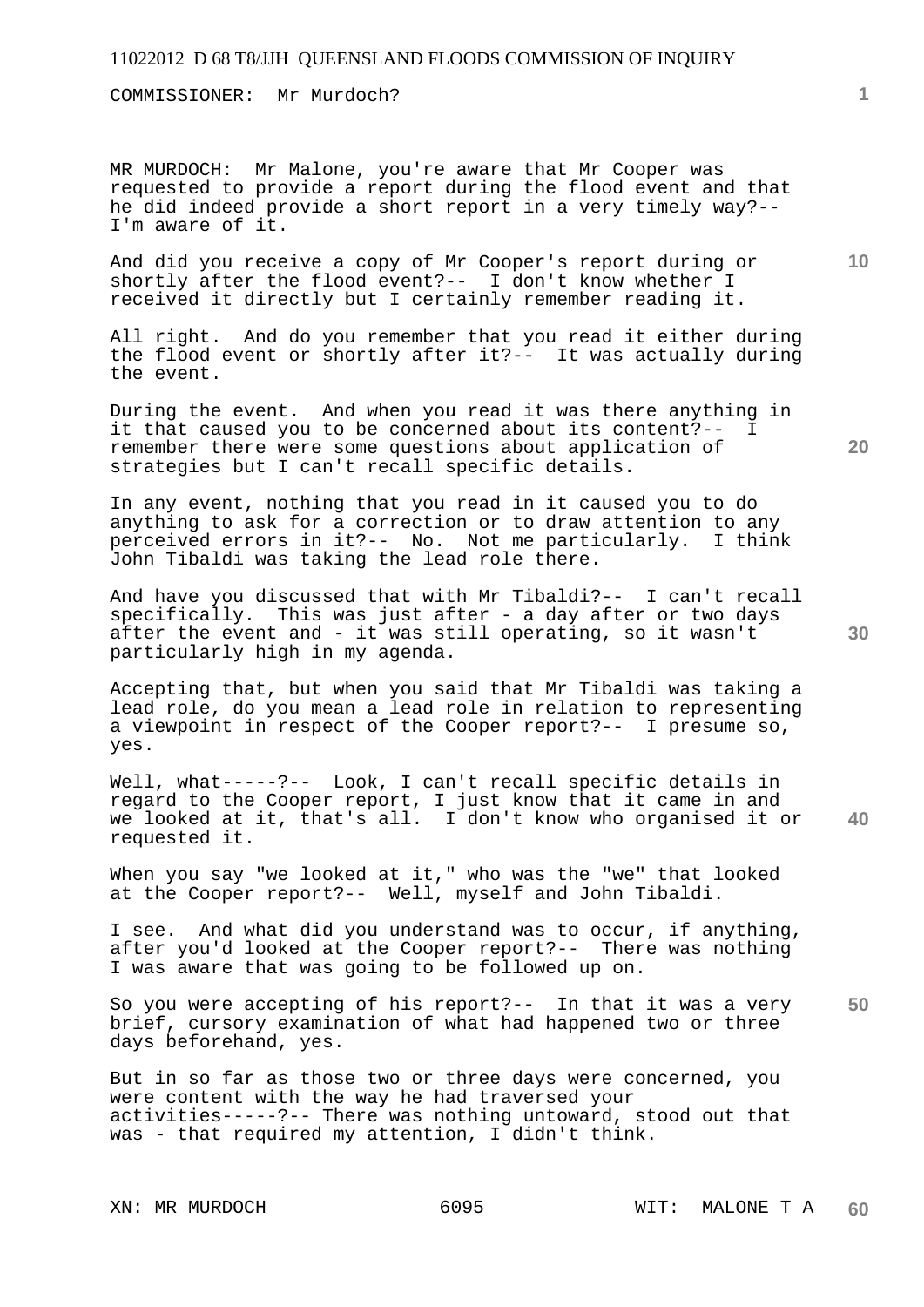And you had no quarrel then with the way in which he'd traversed the Wivenhoe strategies which he'd recorded as the strategies that would have been in use?-- I can only recall discussion with John Tibaldi to say, "Look, he doesn't seem to have clearly interpreted the manual correctly," that's all.

And it went no further than that?-- I don't know.

No, but in your discussion with your colleague?-- As far as I can recall, yeah.

But you had an expectation that your colleague was going to do something about this incorrect interpretation of the manual by Cooper?-- If it was required, yes.

Well, wouldn't it stand to reason that if a report's issued in relation to your actions as flood engineers and it got the manual wrong in terms of interpretation that you would want to set the record straight?-- Yes, and we have had the opportunity since to set the record straight.

And let us be precise about when you say the record was set straight?-- No, it wasn't "set straight," it is straight.

When do you say the opportunity arose for the record to be set straight?-- When we put the report together. No - that's not "set straight," that is straight.

**30**  undertaken by your colleague, Mr Tibaldi?-- John was doing And did you understand that that was a task that was that part of the report, yes.

Setting the record straight?-- No, writing the record as it happened.

Right. Nothing further.

MR MacSPORRAN: I have nothing, thank you

COMMISSIONER: Mr Sullivan?

MR SULLIVAN: No questions, thank you.

MR AMBROSE: No questions.

COMMISSIONER: Mr Ambrose. Mr O'Donnell?

MR O'DONNELL: Thank you.

**50** 

**40** 

**1**

**10** 

**20** 

You were asked a question by Counsel Assisting, the last one he asked about, what was - your understanding of what was involved in W2 throughout the whole flood event. I want to concentrate on the Friday to the Sunday of the flood event. You worked the Friday shift?-- Day shift

XN: MR O'DONNELL 6096 WIT: MALONE T A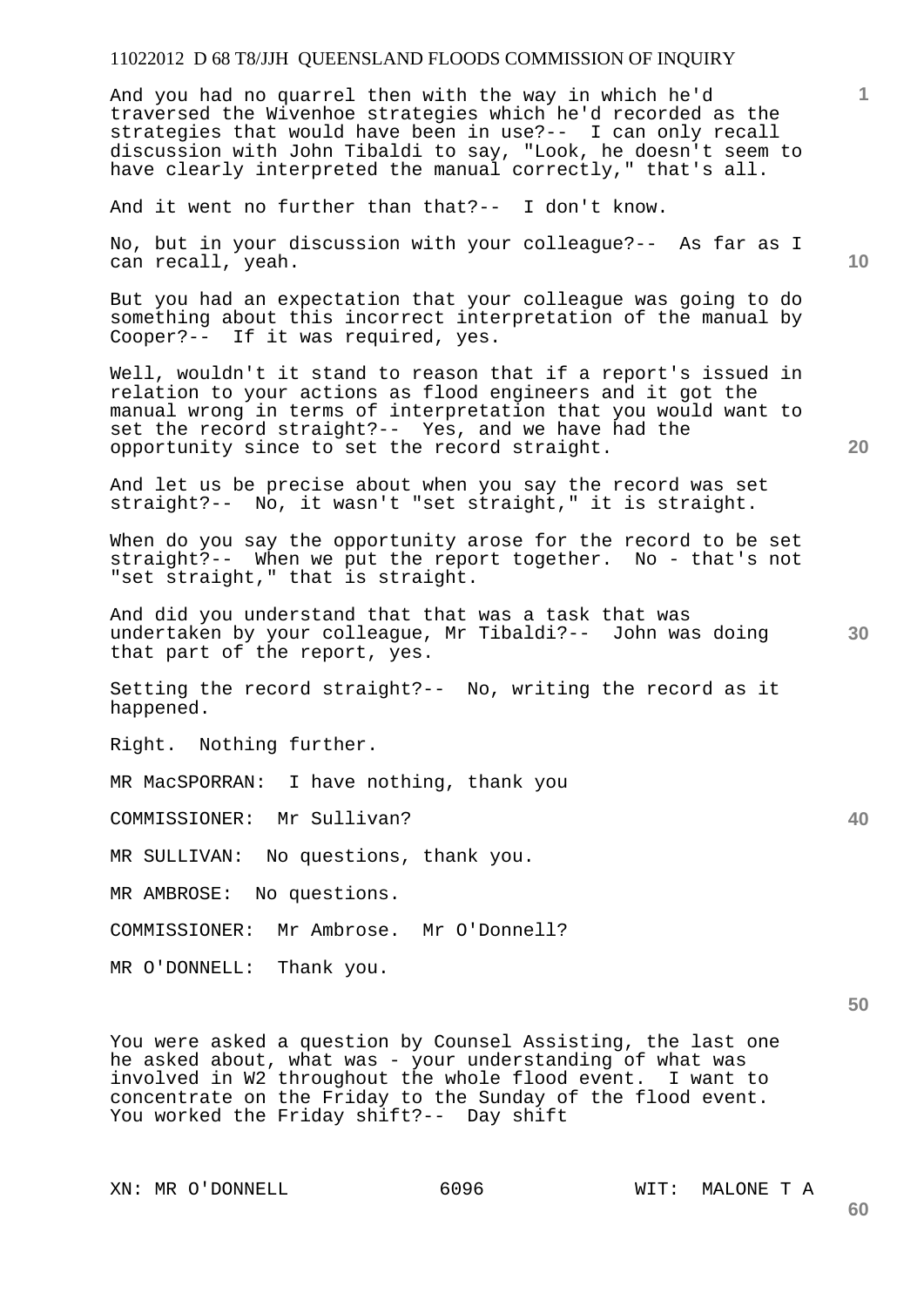Day shift. And then the Sunday day shift. There's been some mention by some of the other engineers that you had put together around about the Friday a release pattern into a gate operations spreadsheet?-- Yes.

And could you tell us about that, please?-- Well, that was based upon - I mean, I don't have the details right in front of me but I can imagine it was based upon my expectations of rainfall in the coming days and how we might manage those flows and - you know, in relation to what was required in the manual.

And did that release pattern - was it regulated by what was the expected natural peaks at Lowood and Moggill or not?-- Certainly would have been. Mostly based on the recorded rainfall to date with some expectation of where we might get to in the 24 to 48 hours hence.

**20**  Was it seeking regulate releases from Wivenhoe so as to be less than the naturally-occurring peaks at Lowood and Moggill or not?-- I would imagine so at that time in the - during the event, yes.

**30** 

**1**

**10**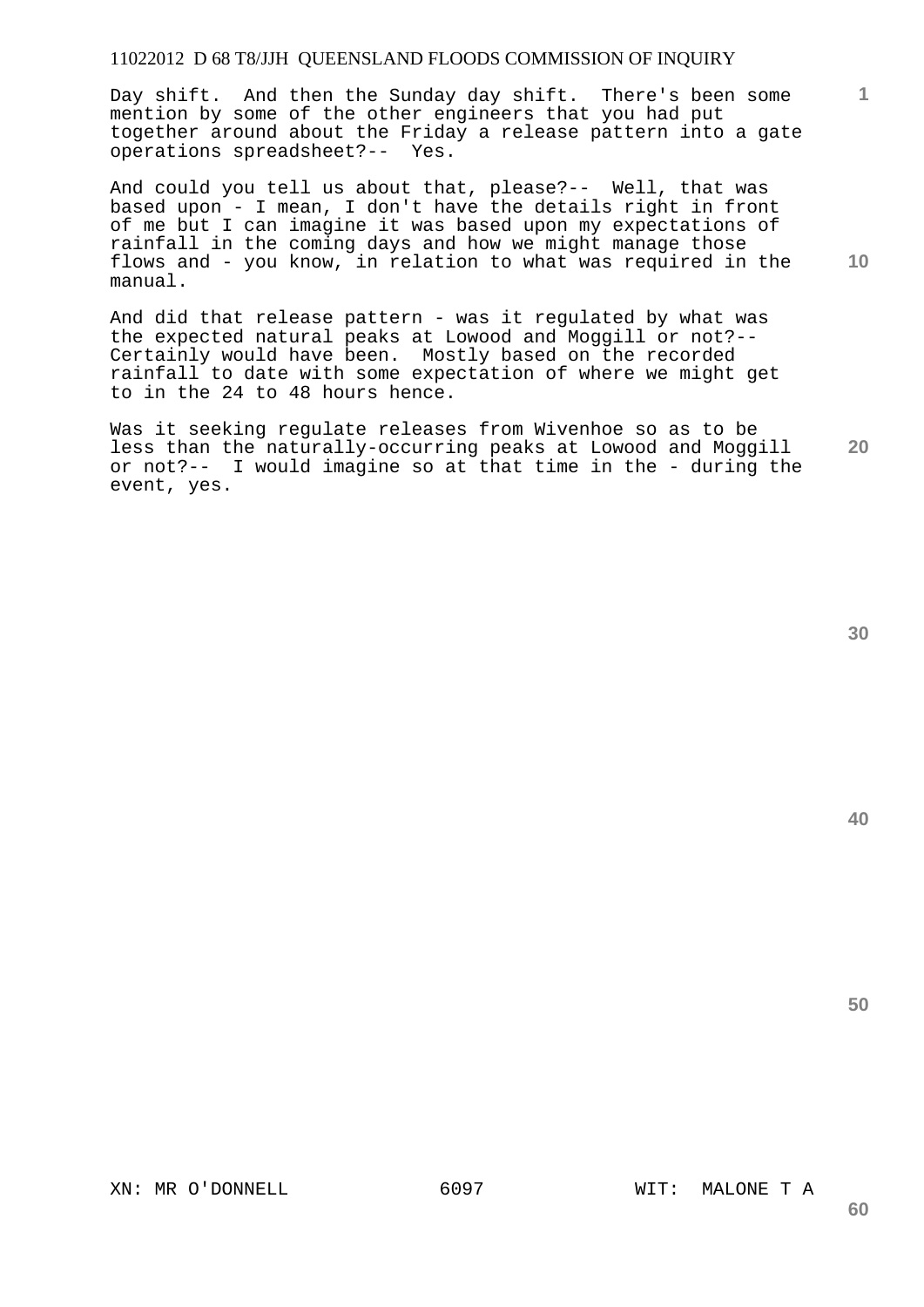Well, can we check?-- Yes. So, at 1500 on the Friday-----

Yes?-- -----the predicted outflow from Wivenhoe was 1240. With outflows at Lowood was 530 and the flow at Moggill was 660. So, that would be a W3 type strategy.

Would you explain that to me, please?-- Because the releases, the projected releases are greater than, what we call, the naturally incurring flows; so that would have to be the W3 strategy.

Okay. You put that together on the Friday, during your Friday day shift?-- Correct.

Right. On that modelling was W2 applicable?-- I would have to look at the recorded flows at that particular time. These are model flows without forecast rainfall, but I don't have in front of me the actual flows at that particular time. It could well have been that the natural flows were higher than the release at that particular point in time, in which case, it would have been a W2 strategy.

Can you look at what were the natural flows?-- I'm just trying to think where they would be. According to the figure on page 25, the Lockyer flows were - it's hard to read off the graph - but it was possibly 3 or 400 and the Bremer flows would've been significantly less and at that point in time is there a volume - the main report? Do we have access to that? So, the outflow from the dam at that particular point in time was 51; so that would have been the strategy 2 type release - W2 type release.

All right. Then the release is increased by the Friday?-- Yes, by the end of Friday, they were up around the 450 cubic metres a second.

During your day shift on the Sunday, what was the situation?-- The situation was on the Sunday morning, when I came in at 7 a.m., that's the 9th, the lake level was 68.57 and we were releasing 1334 cubic metres a second. At that time, I understood we were operating in W3 and there was the expectation of heavy rainfall commencing later that day.

Was W2 available? -- By that stage W2 was well and truly overwritten by the releases from Wivenhoe.

Because the releases - the then releases were far in excess of the natural occurring peaks at Lowood?-- At Lowood.

See that from the summary of the model runs. It's become Exhibit 22. So is the question of whether to use W2 rather than W3 was that an option for you during your day shift on Sunday?-- No, no.

Why was that?-- Because already the releases were greater than the naturally occurring flows at Lowood and Moggill.

And you were aware of that on the day?-- Yes, yes.

**10** 

**20** 

**1**

**30** 

**50**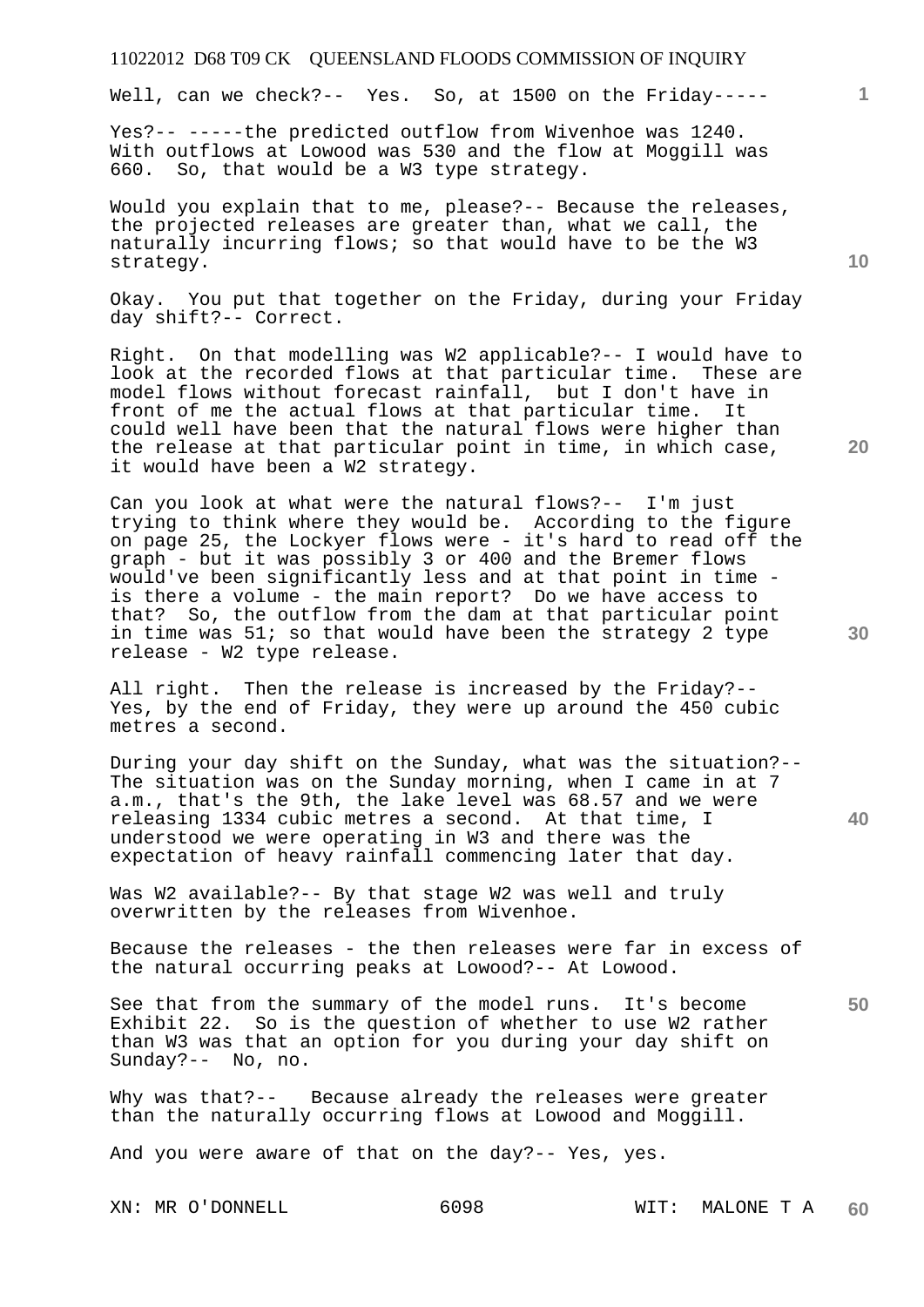Counsel assisting asked about your understanding of what was involved in W2 a few moments ago. What did you understand him to be getting at by an understanding of what was involved in W2?-- I'm not sure. Perhaps he was thinking that I was in W2S - - sorry, W2 up until Sunday morning, I don't know. We were in W2 though.

Sorry?-- We were in W2 up until Sunday morning. I don't know what he was thinking.

All right. Thank you. Thank you, Commissioner.

COMMISSIONER: Mr Burns.

MR BURNS: Mr Malone, when you were last here, you were giving evidence on the 5th of February and you were asked some questions by the Commissioner about prior flood events in 2010 and you gave evidence in a few places but at 5369 you said that there had been an event in October 2010 where W3 was used and two in December 2010. Have you had a chance to reflect on the accuracy of that evidence?-- Yes, I went home that evening and, because I was relying on my memory, I went back to the event report and looked at a particular table in that event report which clearly indicated my memory failed me  $and----$ 

Well, just stop there. Is that the table at page 140 of part 8 of the report?-- That's correct.

Table 8.5.1?-- Yes.

Yes, go on. So, you looked at that?-- I looked at that and saw clearly that the height in the mid-December event wasn't didn't get up to 68.5; so I immediately advised my lawyer.

All right. Okay. So, what about the October and late December events? They're in excess of 68.5?-- They are.

All right. Is it your recollection that W3 is used as the strategy for those two events?-- That is correct. That is my recollection.

All right. Could I just take you back to a question Mr O'Donnell asked you, which referred in turn to a question Mr Callaghan had asked you, according to my note of that question you were asked or it was put to you that you had no appreciation of what was involved in the W2 strategy at the time of the event. You seemed to at least concede that might be right?-- Yes, it's always been somewhat confusing, W2. As it is written - was written in the manual it is referred to as a transition.

Let's break that down a little. Were you confused about its implementation?-- No.

No?-- No, but-----

**10** 

**1**

**20** 

**30** 

**40**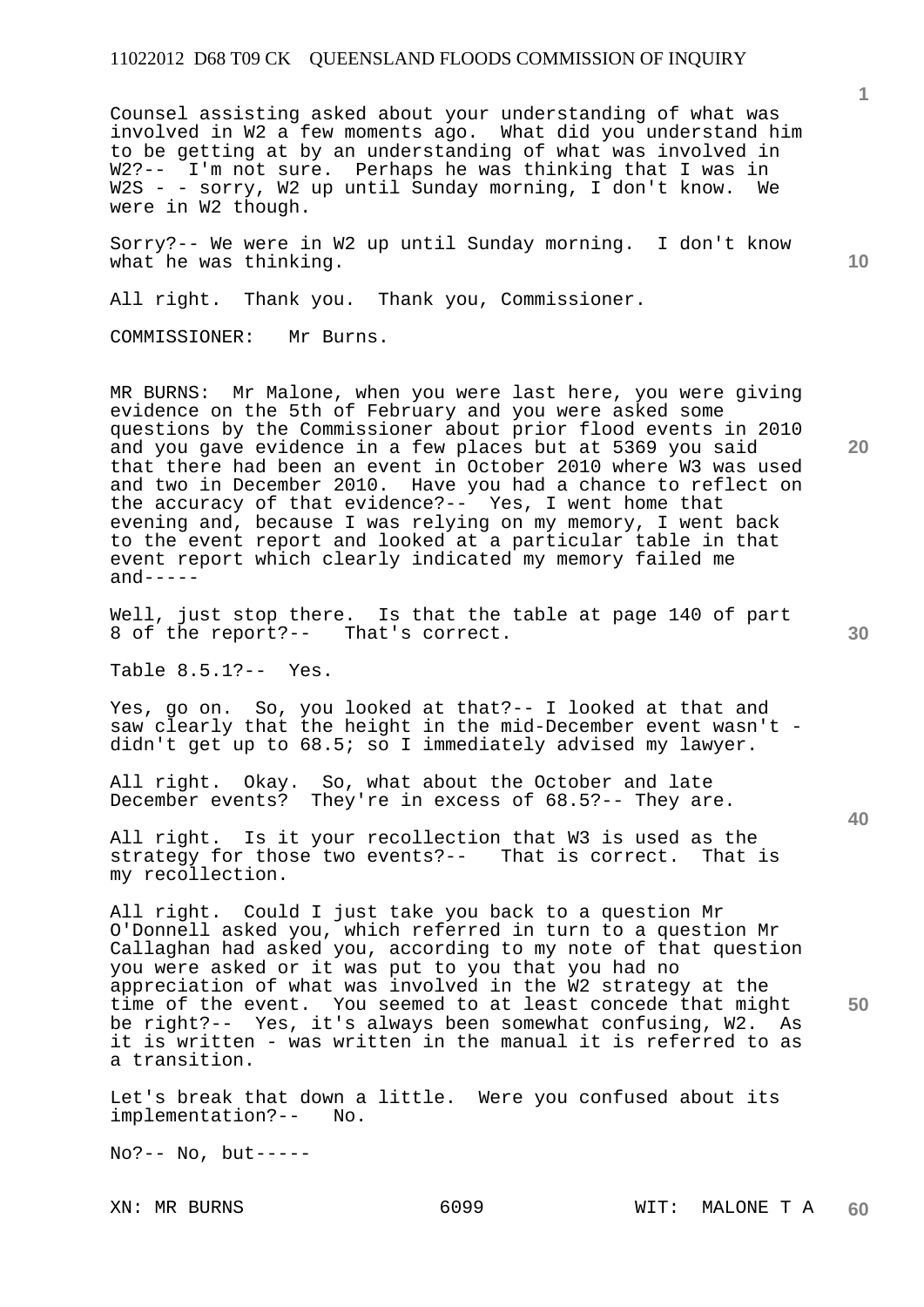Did you think it could be used when you came on shift?-- On the Friday?

Yes?-- Yes.

What about on the Sunday?-- No, definitely not.

All right. Okay. Of course, on the Friday the lake level was below 68.5?-- Correct.

All right. Was there any doubt in your mind as to the criteria required or conditions required for W2?-- There was, but certainly that has been clarified now, and the wording in the manual is somewhat ambiguous.

All right. Okay. Your belief was that, subject to the lake level being at the right height, that it is in excess of 68.5, the conditions were suitable for it to be applied on the Friday but not on the Sunday?-- Correct.

Is that the case? All right. And, finally, let me ask you this: in terms of sources of information of lake levels for Wivenhoe and Somerset, as I understand it, correct me if I am wrong, there is digital information that comes in; is that right? There are lake engages?-- There are automatic gauges which report automatically every 10 to 15, 20 or 50 mm increments, every time it changes.

Does that information come direct to the Duty Engineer?-- It comes directly to two data collection systems automatically.

Sorry?-- Automatically.

But by what means does that come to your notice?-- The data is transmitted by radio from the sites and that is displayed via a data collection system.

So, a digital signal to the Flood Operations Centre; is that right?-- Correct.

Comes up, what, on a monitor?-- Monitor, several monitors there with - where people can access information.

And that's coming in at a frequent rate?-- Incrementally-----

It would be dependent upon changes in the level?-- In the water level, yep.

**50**  Is there any other system for measuring the lake levels?-- Yes. For operations we rely on the manual observations of the operator going down to read the staff gauge. It tends to be the most reliable source of information.

All right?-- And that happens normally hourly during an event and I can recall it happening half hourly during this particular event.

**1**

**20**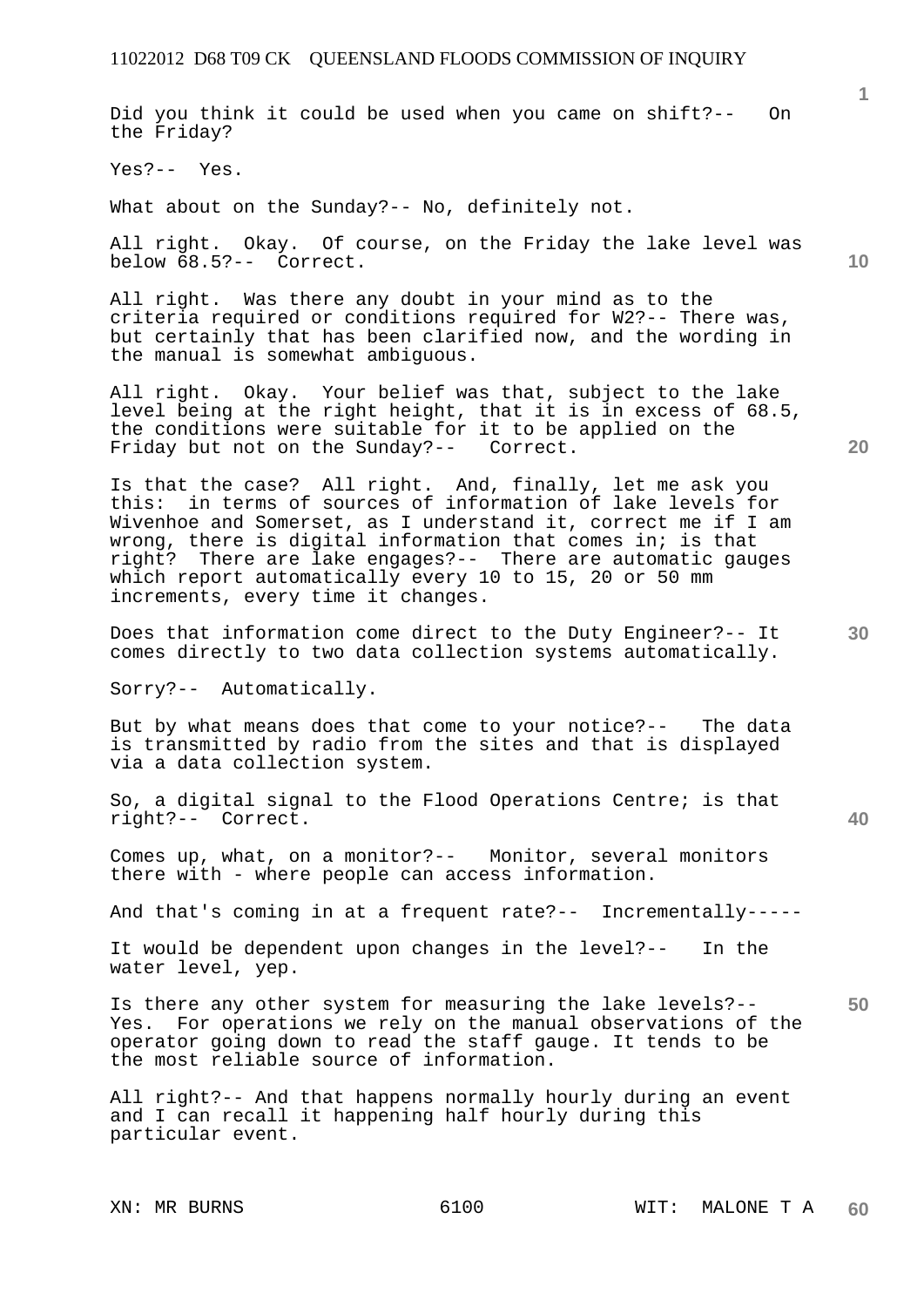All right. And when that information is obtained by the dam operator from the gauge, how is that communicated to the Flood Operations Centre?-- Normally by an email. There is an email template where the operator fills out the information and that goes to not only the Flood Operation Centre, but many people within SEQWater.

All right. You said "normally". Is there some other measurements?-- Yes. Sometimes or often the dam operator will confirm the directions to open or close gates by a fax and sometimes they will write the lake level on that particular document too.

I see. I notice in the directives for the dam operators at Wivenhoe and Somerset in the report, that they are sent by fax, the  $qate---?--$  Yes.

Is that right?-- That's correct.

**20**  There is then a confirmation that comes back. Is that in all cases or in some cases?-- That's the usual - standard practice.

All right. In terms of manual observations and notifications from dam operators of the levels, that's hourly and sometimes half hourly?-- Yeah, normally, it's the practice is they will report hourly observations but during that Tuesday afternoon, we requested half hourly observations.

**30**  Because W4 was in prospect?-- Was actually being operated on at the time.

Okay. I beg your pardon. In terms of the faxes and emails, they come to the Duty Engineer?-- They go to many places-----

All right?-- -----including the Duty Engineer.

With the modelling you have been asked about, you would have predicted the lake levels, wouldn't you, with your modelling?-- Yes.

When the realtime data comes in do you then adjust the levels in the model to give a real time position?-- We would be comparing what our model results are with the observations and making suitable adjustments, yes.

Right. And then you move from realtime known position?-- To a forecast location.

**50**  That's a continuing process throughout the flood event?-- Yes, it is.

All right. Thank you.

COMMISSIONER: Mr Callaghan.

**10** 

**1**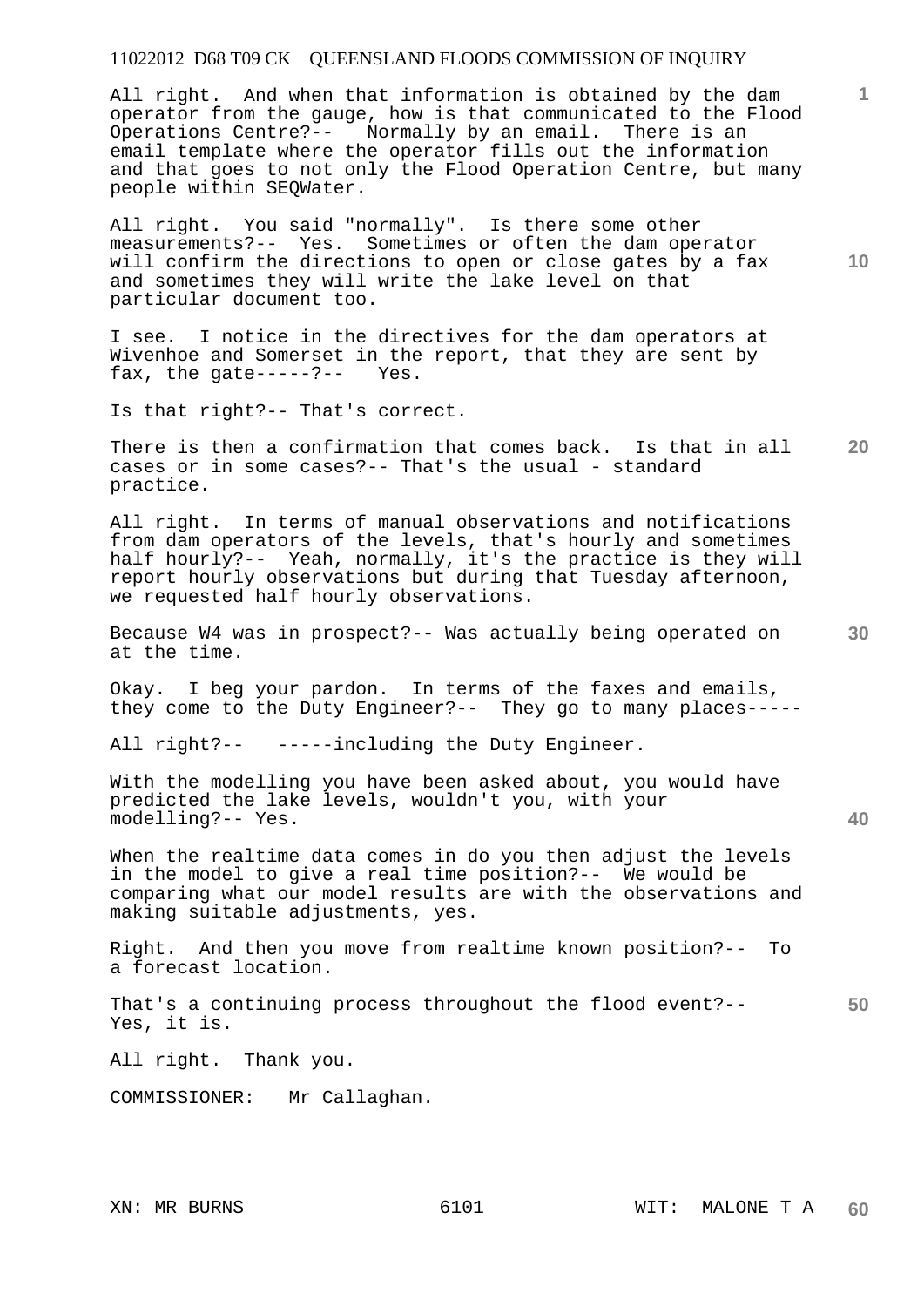MR CALLAGHAN: You mentioned just then the October and December flood events?-- Yes.

They were the subject of a separate report which didn't come out until May of last year; is that correct?-- I'm not sure of the exact date but that makes sense.

Okay. I might show you a copy of that. Is that the SEQWater October/December 2010 Flood Events Report?-- Yes.

Have you had the opportunity to read that?-- I most probably did. I can't recall when though.

Okay. I'm not going to bog down on that. My real interest is whether you know who wrote it?-- Obviously, I can recognise some of the things I put in here.

Specifically what?-- John would've taken the lead role again.

Right. Can I take you to pages 119 and 121 and are you able to tell us anything about who may have authored those parts of that report?-- 119 to 120?

No, well, those two pages really?-- Some of it certainly is some of my words and tables.

The tables-----?-- I would suggest I would have put all the tables together.

And the text?-- Some of it could've been mine.

Can we say if it wasn't yours, it was Mr Tibaldi's?-- I would say that was a reasonable assumption.

One or other of you?-- Yes.

Thank you. I tender that.

COMMISSIONER: Exhibit 1146.

ADMITTED AND MARKED "EXHIBIT 1146"

MR CALLAGHAN: That's all I have. Can Mr Malone be stood down, please.

COMMISSIONER: Yes. Mr Malone, you are stood down to the end of this hearing which means presumably an hour and a half to two hours time?-- Thank you.

MR CALLAGHAN: I recall Robert Ayre.

MR O'DONNELL: Commissioner, we couldn't quite hear the exhibit number.

**10** 

**20** 

**40**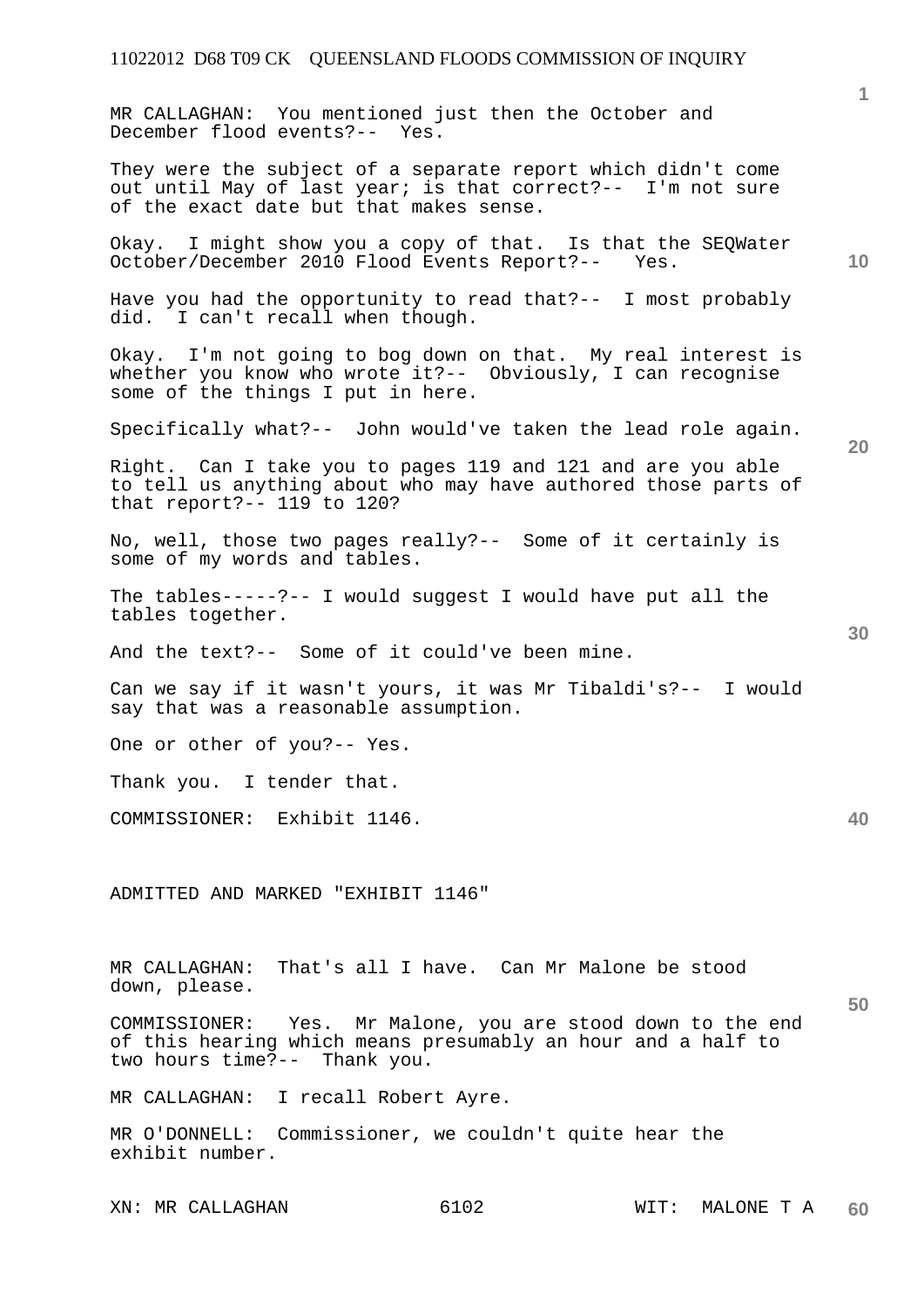COMMISSIONER: The Exhibit number? 1146, Mr O'Donnell. MR O'DONNELL: Thank you.

ROBERT ARNOLD AYRE, CONTINUING EXAMINATION:

COMMISSIONER: Yes, Mr Callaghan.

MR CALLAGHAN: Mr Ayre, would you agree that between the 15th and 17th of January last year there was a concerted effort being made to make a record of the strategies which were being applied to Wivenhoe Dam during the flood event and in particular, there was a document being prepared by Mr Malone of which you are aware?-- Yes, I was aware, yes.

There was a report being prepared by the Minister - sorry, for the Minister?-- For the Minister, yes.

And you are at least aware now of the strategy summary document that we have discussed?-- Yes, that was brought to my attention two weeks ago, yes.

All right. The proposition is this - or there are two parts to it. First of all, that you knew that there was energy being applied to the compilation of a record of strategies at this time?-- Yes. When Rob Drury came to the Flood Operations Centre, he brought with him a list of things to be included in the report and I believe that list included such a section.

And that the second part of the proposition is that you must have been aware of the fact that this effort was producing some diverging accounts as to the strategies being deployed?-- Well, I only became aware of that after the events had occurred. I think - I probably became aware of that during the actual production of the March report.

How did you become aware of that during the production of the March report?-- That was during the process of reviewing the information for the section 10, I believe.

What did you become aware of?-- It was the occasion when John Tibaldi was working through - got to the Saturday timeframe and he announced that we hadn't engaged W2.

And at that time was reference made to some of these other records, the Minister's briefing, or Mr Malone's document or the strategy?-- I - well, I'm not - I wasn't looking at it personally but I think John Tibaldi certainly had those documents with him.

All right. Do you recall seeing those documents?-- During the preparation report, yes.

XN: MR CALLAGHAN 6103 WIT: MALONE T A

**20** 

**10** 

**40** 

**30** 

**50**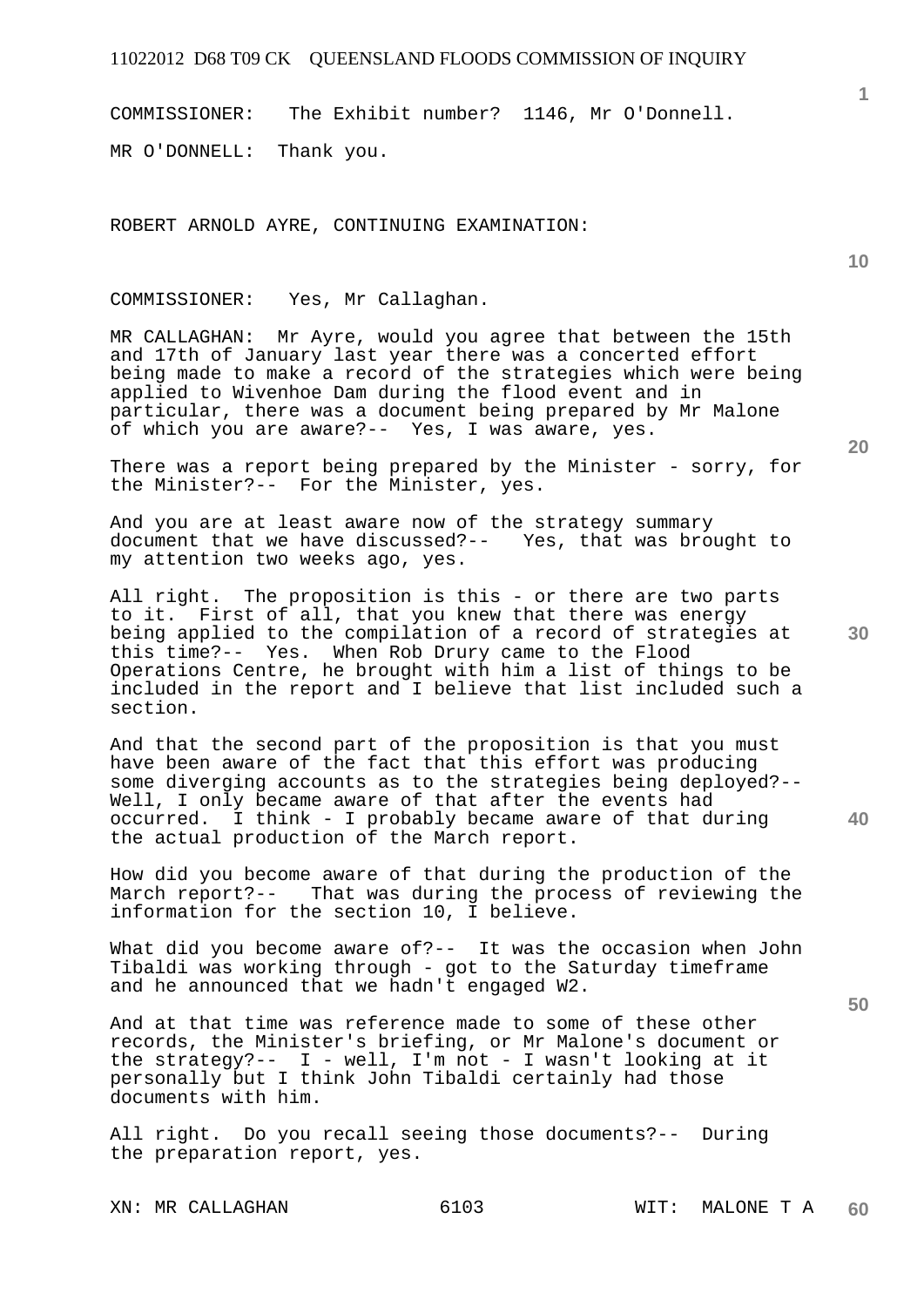Yes. Okay. So, you were aware already of the report for the Minister, of course?-- Yes, I was certainly aware of the request to produce the reports. I was aware that I received a draft of that response on the Sunday morning but I-----

Sorry, you are probably answering a question which I'm not asking?-- Sorry.

I'm forward in time to that point where Mr Tibaldi is preparing the March report?-- Yes.

And interested in the reference which might have been made to those documents, that is to say, either the Minister's report or Mr Malone's report or the strategy summary during the preparation of the March report?-- Well, I believe John was working on that section. At the time I think Terry Malone and I were still compiling all the model results. So, I'm not sure what information he was referencing at that particular point in time, but I just recall the occasion when John made that announcement about W2.

Yes. And we have been over that and I don't need to go over that again. But, perhaps wrongly, I understood you to be alluding to the possibility at least that Mr Tibaldi had those documents or was referring to them during this period of preparing the March report; is that right?-- He may have done, I just - I don't recall specifically seeing them at that point in time but------

Were you discussing them?-- I don't recall specifically discussing them, no.

On the question of the March report, Mr Tibaldi circulated drafts of that report as he was preparing it; is that the case?-- Drafts of different sections, yes, as they were being prepared.

**40**  All right. Do you recall receiving drafts with track changes on them?-- Certainly towards the end of the preparation of the report, the later drafts, which were being put through the technical writer side of things, yes.

Did you, in fact, send back suggestions to him by way of track changes?-- No, that wasn't something that I was doing. I would either annotate a hard copy and discuss that with John. I don't believe I necessarily made changes - track changes. The section report that I was the principal author of I would actually go into the living draft document and make changes myself. But, generally speaking, the other sections, no. They were handwritten notes.

Can I ask you about the process, if any, by which the March report was formally adopted by yourself, if it was? Was there an occasion upon which you were asked to sign a copy of the report, to endorse it, or to adopt it?-- There was. SEQWater sent a pro forma, if you like, requesting that we sign to endorse the report. I declined, basically, on the

XN: MR CALLAGHAN 6104 6104 WIT: AYRE R A

**10** 

**1**

**20**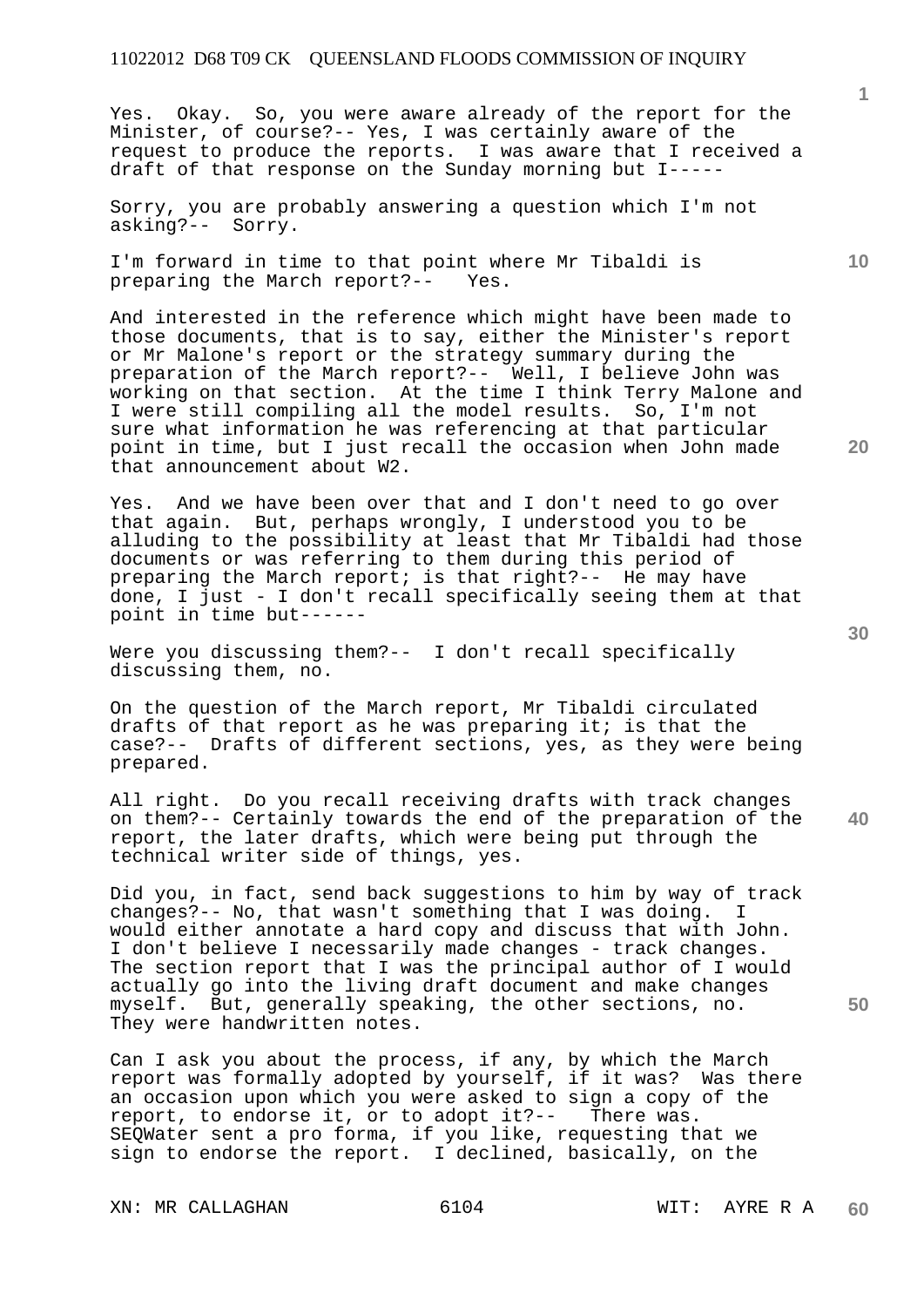point of view there were a number of elements in the report I didn't necessarily agree with and that was principally the section on the reduction in full supply level. I didn't think that was necessarily part of the flood events per se and, certainly, something that I didn't have direct involvement in; so, you know, I declined to actually sign that.

All right. In so far as that part of the report which we have been concentrating on, which is that part which purports to record an adoption of strategies, consistently with your evidence, I'd suggest you would say you had no difficulty with that part of the report; is that right?-- That's correct, yes.

If you had wished to express dissent from that part of the report there would've been no difficulty in expressing that if you thought it was a problem?-- No, I did my own independent assessments of those strategies when I was on shift; so I was happy that that reflected what was occurring.

Can I suggest to you, Mr Ayre, that during the flood event, and specifically as at - or during the whole flood event and specifically as at 8 and 9 January 2011, you did not have an appreciation as to that which was required by the manual in respect of W2. That is to say, you did not know what it meant. You did not know when or if it was to be applied. That you did not appreciate the significance of W2 at all during the flood event. What do you say to that?-- I disagree.

Your basis for disagreeing, can I suggest to you, would be one basis you would say you disagree with that is that you are an experienced flood operations engineer and something like that is, in effect, innate, you just know it?-- Certainly aware of the magnitude of floods and the relativity of flood magnitudes with respect to strategy W1 and the other strategies; so, yes, it's something, I suppose, innate as such and something that we look for.

And another basis upon which you'd reject the proposition might be that the March report indicates that W2 was correctly and promptly by-passed at 8 a.m. on the 8th and that's what should have happened and it's recorded there; so it must have happened; is that true?-- Yes.

Is there anything else to which you would point in support of the proposition that you have an appreciation as to that which is required by W2?-- I believe the conversations that Terry Malone had with Brisbane City Council on the Friday afternoon, with respect to the potential impacts of the flows that were being proposed, and again, the contact with Ken Morris on the Saturday morning, with respect to the magnitude of the releases and hence, flows in mid-Brisbane-----

I'm specifically asking about your state of mind. You are referring to a conversation had by Mr Malone?-- Well, again, the focus being the potential impacts on downstream urban areas with the releases of up to 1600 CUMECS on the Saturday

XN: MR CALLAGHAN 6105 6105 WIT: AYRE R A

**20** 

**1**

**10** 

**30** 

**50**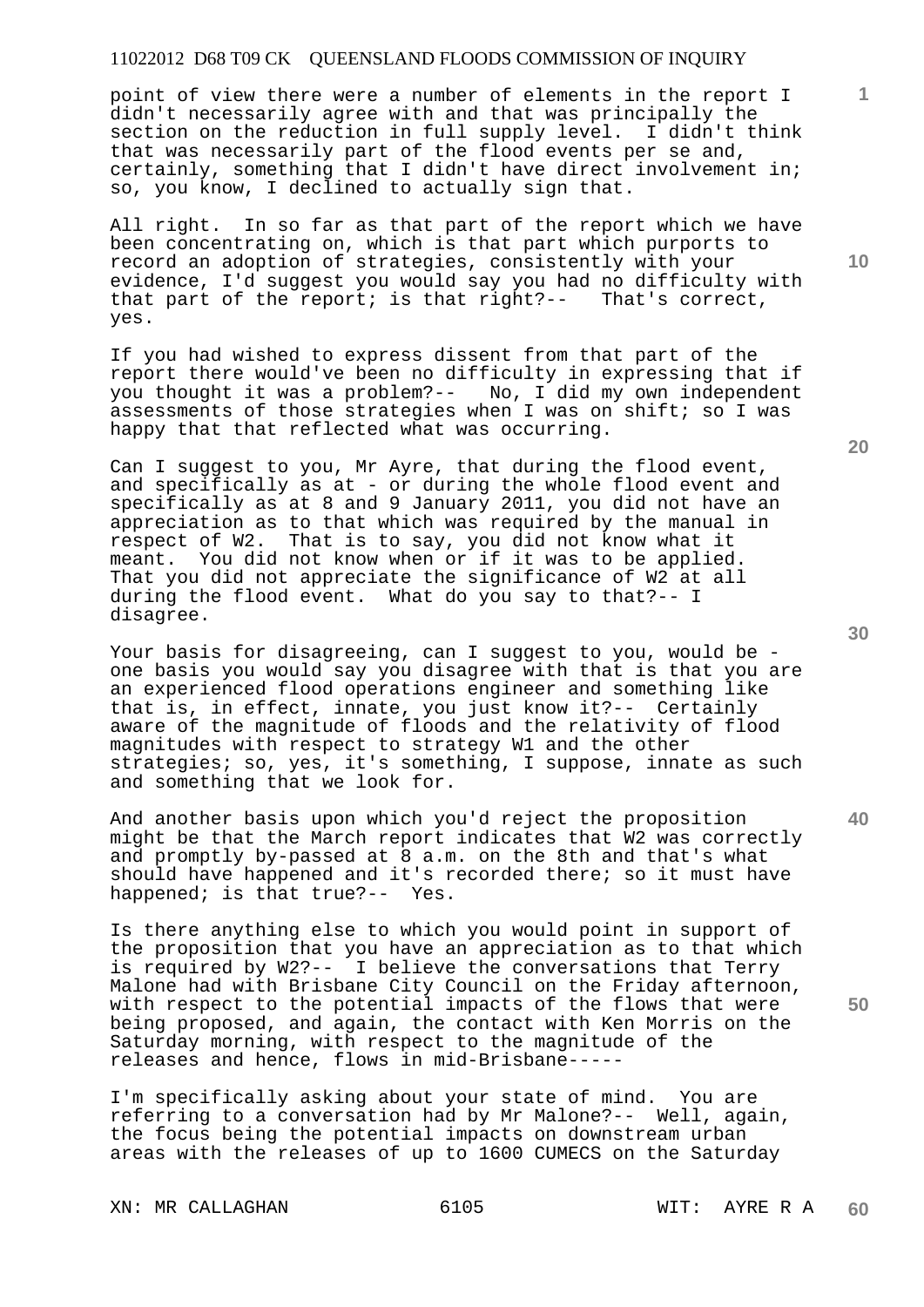and the inquiry from Ken Morris. Had he actually asked what strategy we were in, then I would have been able to tell him, but the focus was still on the flows as such.

Now, can we have a look at Exhibit 24, Appendix M, the 3.30 p.m. Thank you. As we can see, the "Tidal" column records a reference to engineer 1 there?-- Yes.

Do you know whether you made that entry?-- I don't believe I made the entry for that particular action. It's my recollection that one of the flood officers would have actually made that entry.

It suggested it may have been flood officer 1 is that-----?-- Possibly, yes.

Any explanation as to why the "category" column might include a reference to a situation report? It's not a situation report, is it?-- It's not a standard situation report. My only suggestion is perhaps we didn't have any other category; so that's what it was attributed to.

It could've gone in under correspondence or anything else, could it?-- Possibly, yeah. I'm not sure why it was categorised as such.

You would have no idea as to - you wouldn't have been aware of any reason why a version of this document could or would be created without this entry in it?-- No, I - I wouldn't see why it wouldn't be in there, no.

Can I ask you a question about the situation report of 5.53 on the Saturday, a document with which I am sure you are familiar with by now, but if you need to look at it, please do. As I understand it, the evidence that you advance in explanation for the entry in that document is that it should be interpreted to mean that there might have been a move from W3 to W1 and then back to W2 some time in the future; is that-----?-- That forecast scenario was effectively just doing a "what if" assessment of the forecast rainfall.

**30** 

**40** 

**50** 

**1**

**10**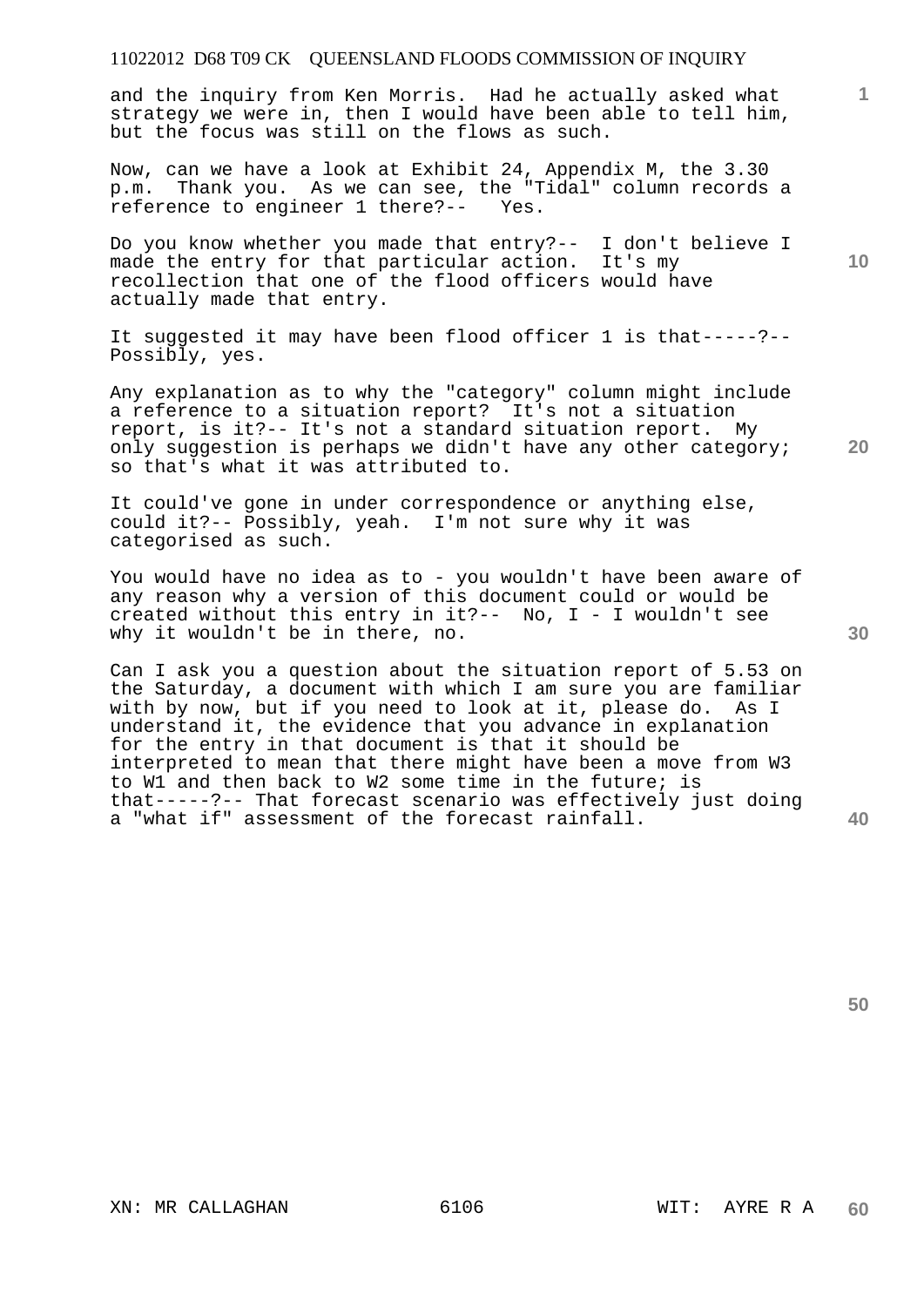My question for you is this: When was the first time that you advanced this explanation for that entry to anyone?-- I don't recall. It has always been the case that this was a "what if" scenario assessment of the forecast rainfall.

I understand you say that now. My question is when you first described it that way to someone else?-- I don't honestly recall. Possibly I have described it to John Tibaldi at handover. I don't recall.

Is that just speculation on your part when you say possibly you might have? You are not-----?-- I don't have any recollection of when I first described it to anyone.

To anyone?-- Yeah.

Can I ask you, is it subsequent to your giving evidence in April of last year?-- No, I believe I described that to the legal team when we were preparing statements.

For the purposes of hearings last year?-- Yes.

Okay.

COMMISSIONER: Does it appear in your statement, or any statement?-- It would be in the supplementary statement as such. It was certainly in the context of the forecast scenario description.

It's just that it doesn't accord with my recollection of your evidence last year?-- Yeah, it has always been the case that the model run that I did - basically we throttled flows down when the tributaries flows arose, and then we'd be releasing on the back of those tributary flows, so it was a W2 style release as such, and that is what I was trying to convey in that particular message.

So what you are contemplating at five fifty-three on the Saturday is that the lake level's presently at 68.5 but it might drop below that and get you back to W1?-- Yes.

Then it will rise again?-- It would rise, but with the rainfall the tributary flows will actually be larger than the initial peak, the tributary flows were going to be roughly equivalent to the release rates that we were running at that time, so they would be about 1200 CUMECS. So in that scenario you could release around the 1200 CUMECS and be at W2 release strategy.

Okay. But it requires a scenario where the lake goes from being above 68.5, down below 68.5, back up above 68.5?-- Yes.

And when you say you would be releasing, you said about 1200 out of the tributaries, so you are releasing 1200 as well?-- We were releasing about 1250 at the time, and from memory the model was suggesting the combined flows, the naturally occurring flows would be in the order of 1200 CUMECS for that second peak in that scenario.

XN: MR CALLAGHAN 6107 6107 WIT: AYRE R A

**10** 

**20** 

**1**

**30** 

**40**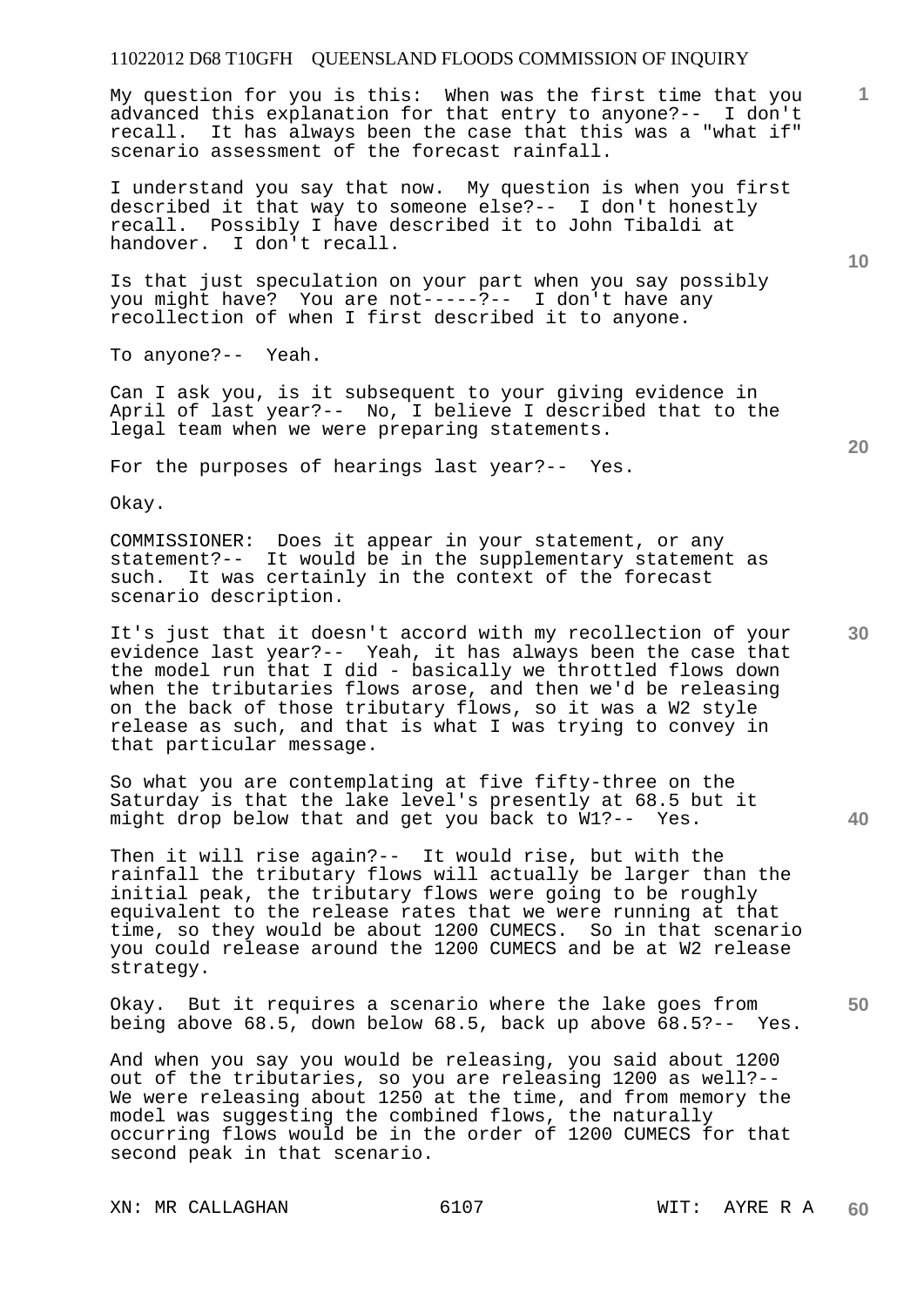So if the naturally occurring flows are 1200, what have you got to do with your releases?-- Well, we could throttle them back to that amount, 1200, and just - well, we'd actually throttle them back to just about nothing while the peak goes through, and then release on the back of them when that peak has gone through.

All right. Thank you.

MR CALLAGHAN: What was your understanding of the tributary flows which underpinned this whole scenario? What were they going to be?-- The Lockyer and Bremer flows would be increasing in magnitude to around that thousand to 1200 CUMECS.

Your basis for that information was in the spreadsheet, was it, or was it?-- That was the three day outlook run. So that was the modelling in Appendix K.

Modelling in Appendix M? Was it K the three-day assessment model results?-- Yes.

And should that indicate that the flows at Lockyer, at Lockyer Creek at Lyons Bridge, what should they indicate?-- The Lockyer flows plus the Bremer flows when they combine together down at Moggill will be of that order of 1200 CUMECS, so you have got to combine those model results.

So can we take you to Appendix K, page 220, and what time do you say the flows would have been 1200?-- That was-----

The combined flows?-- That would be later, between the 10th and 12th of January.

Yes, between the 10th and 12th?-- Yes.

**40**  So if we were to combine Lockyer Creek at Lyons Bridge between the 10th and the 12th, and Bremer River at Walloon?-- Walloon, and also Warrill Creek at Amberley.

And Warrill Creek. Can we - so that between the 10th and the 12th the peak for Lockyer Creek at Lyons Bridge, let's say 100, would you agree with that?-- The 600 at Lockyer Creek would actually take approximately 16 hours to travel downstream, so that 600 will occur sometime after the 10th and then that would combine with the flows coming out of the Warrill and Bremer Rivers. So the peak at Moggill would be in that range of a thousand to 1200.

All right. Sorry, I was confused. I thought you were telling us between the 10th and the 12th that's when this modelling would show us the sorts of figures that you are talking about?-- Well, if you - so the Lockyer Creek there is showing peaking just over 600. If you scroll to the other models there is secondary peaks at Walloon and again at Amberley, so they would all be coincident when arriving at Moggill and of

XN: MR CALLAGHAN 6108 WIT: AYRE R A

**1**

**30** 

**50**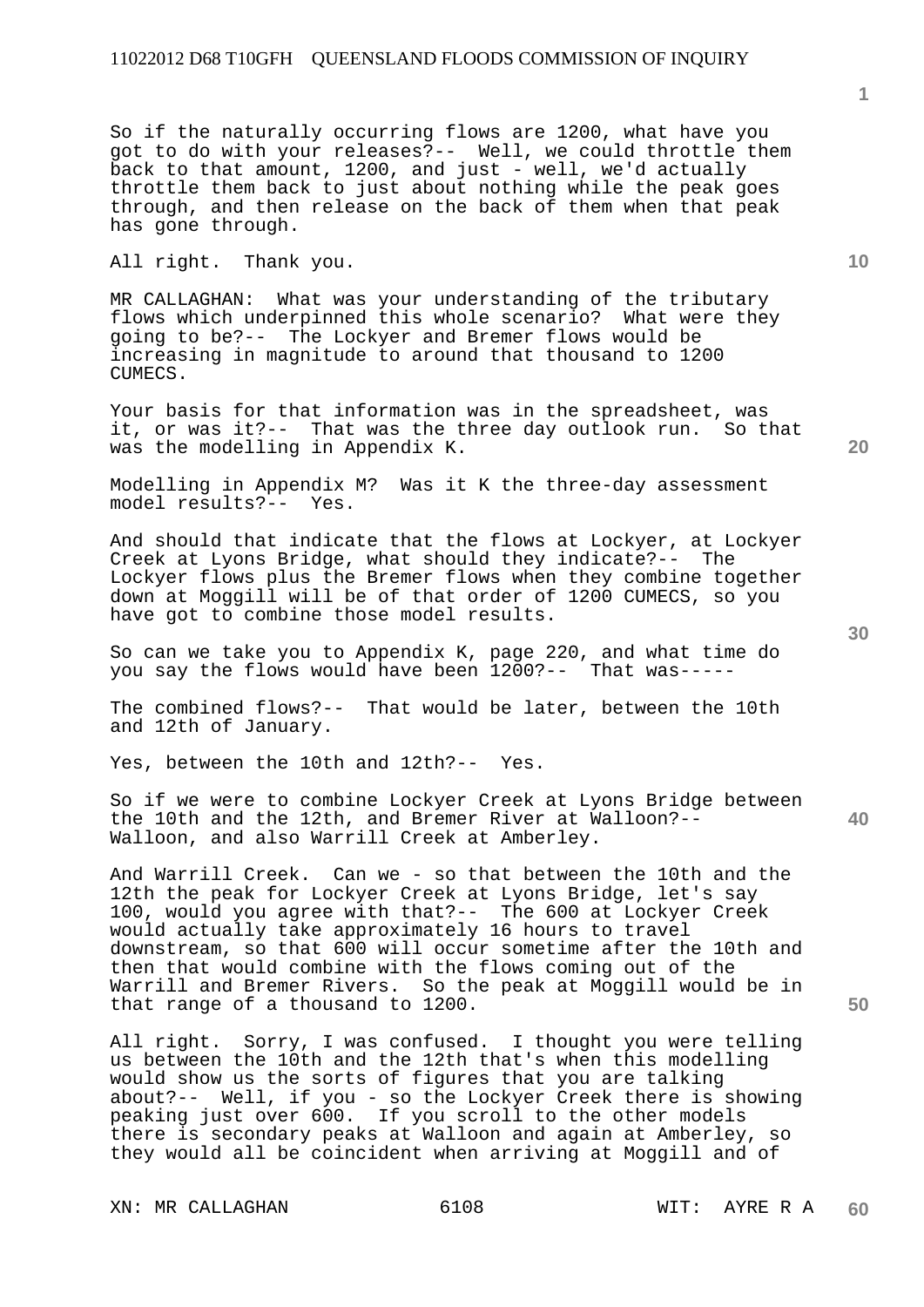the order of a thousand to 1200 CUMECS.

What about Lowood?-- Lowood obviously would be dominated by the Lockyer flows, so that would be closer to 600.

Right. So 600 there; is that right?-- Yes.

Sorry, I am confused. Where is the 1200 from?-- At Moggill which is just downstream of where the Bremer joins the Brisbane River.

Right. All right. Can I come back to the issue of the strategy summary log? You addressed that in a statement prepared in response to a requirement of the Commission, a statement of 30 January, your sixth statement; is that right?-- Yes.

And am I right in that statement you say that you sent the e-mail which attached that document, the one that was exhibited to your statement?-- When I first was shown the e-mail and the attachments my natural assumption was since I am the only Rob in the flood room that, yes, I would have sent that e-mail.

And then the following day are you aware on 31 January that particular document or the attachment was the subject of a front page article in the Australian newspaper?-- Yes, I believe I was aware, yes.

Yes. And then you did another statement dated 2 February of this year in which you expressed the belief that you did not send that e-mail; is that right?-- Well, it came to my attention that I wasn't necessarily the only Rob in the flood room at that time, so to be honest I don't know if I sent that e-mail or not. I don't have a recollection of sending it, but it may well have been me, but I was just made aware there was a possibility that Rob Drury was also in the flood room at the same time.

You might have cut my questioning short. You are aware Mr Drury has given some evidence on this subject?-- I am aware he has given evidence, but I haven't seen it.

The short point is you don't know - your evidence on this point now is you simply don't know whether you sent that e-mail or not; is that right?-- Yes, that's correct. I can't recall.

That is as regards the e-mail. Can I return to the question of the creation of the document and you will recall you gave us some evidence this was a task which was probably delegated to a flood officer; is that right?-- That is my recollection, a flood officer was tasked with doing this first or high level filter of the strategies.

And you said that whilst this was going on, and correct me if I am wrong, but is it the case that you say you were focused

XN: MR CALLAGHAN 6109 6109 WIT: AYRE R A

**20** 

**40** 

**50** 

**30** 

**10**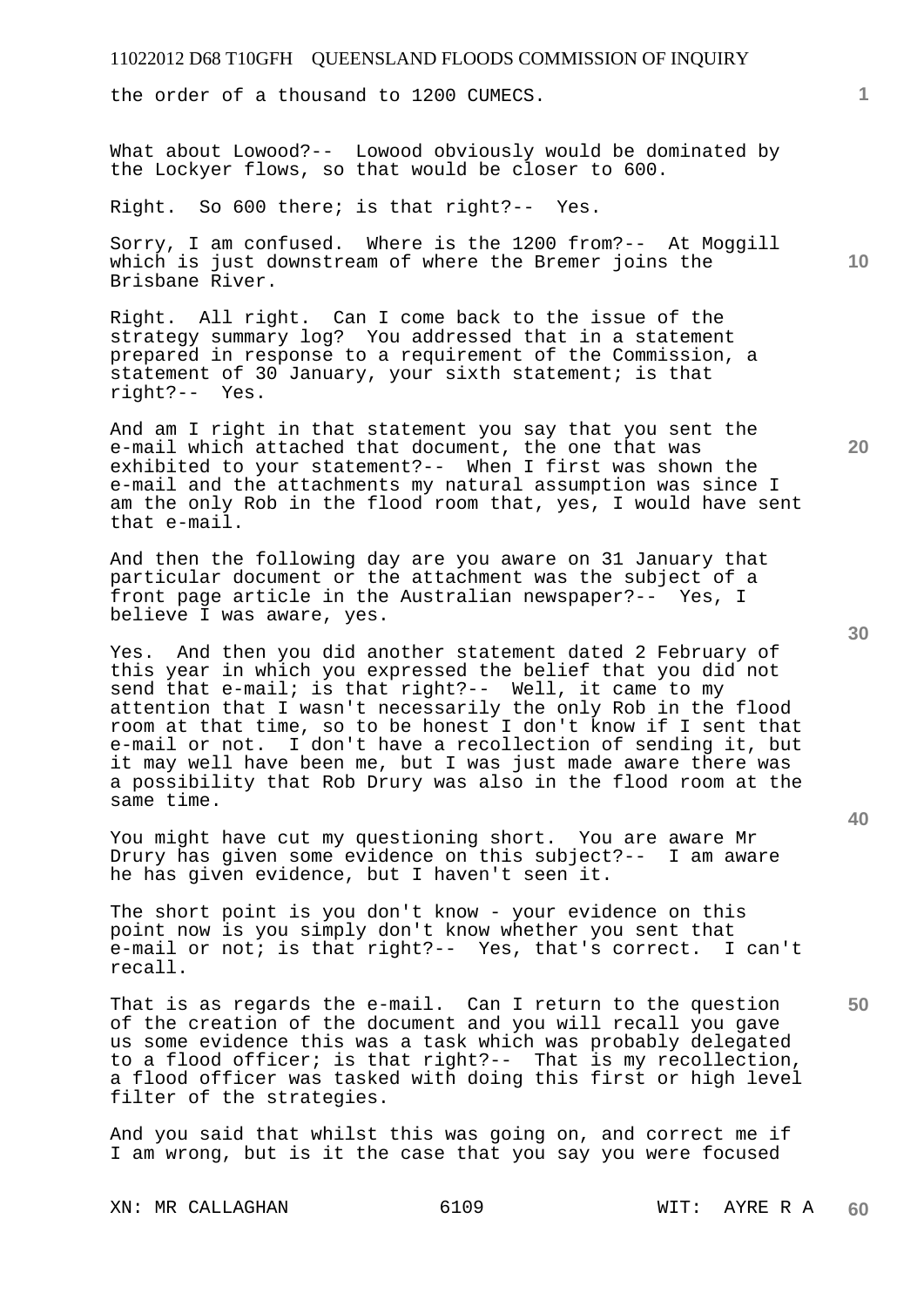on the gate operation spreadsheet at this time?-- I had a version of that separation spreadsheet and I was going through

the Tuesday the 11th information and annotating when the directives were issued.

And what were you doing that on?-- Well, this was using the faxes of the directives, and basically inserting comments into the gate operation spreadsheet as to when those particulars directives were sent on the Tuesday.

You were annotating the gate operations spreadsheet itself?-- A version of it.

A version of it?-- I copied the current gate operations spreadsheet.

I see. How long did that take?-- It was a while because there were a lot of directives issued on that Tuesday, and in accordance with the requirements to focus on the Tuesday I thought it was important to make sure we got that right.

Okay. Is there any chance that you asked Mr Navruk to copy the flood event log taking out the surplus entries and then put those strategies in yourself in that strategy summary document?-- I don't believe so. I think - I don't think the duty engineer did it, primarily because we were all in the flood room on the Tuesday. We were all aware that strategy 4, W4B was never engaged, so I wouldn't have thought a duty engineer would have put that information into the spreadsheet.

Now, you have recently uncovered also some notes of a meeting on 8 February; is that right?-- Yes.

I will show you a copy of those. These have just been supplied to the Commission; is that the case?-- Yes.

These are handwritten notes of yours?-- Yes, I usually carry a notebook when I attend meetings, and make notes about meetings that I have attended.

All right. Can we just take a look at the first page - sorry, the second page of those notes, I think, which begin with an entry "Seqwater 8/2 recovery question mark; section in report"; do you have that page?-- Yes.

Next entry "account of event - satisfy manual". Can you explain that entry to us?-- I don't have a great recollection but it is, I believe it was just a section on - in the report that would talk about compliance with the manual.

Go down six further entries, "list source docs for strategies, section" - and you will have to read your writing there?-- I think section 2.

Section 2, which is the flood event summary; is that right?-- Yes.

XN: MR CALLAGHAN 6110 WIT: AYRE R A

**10** 

**20** 

**1**

**40** 

**50**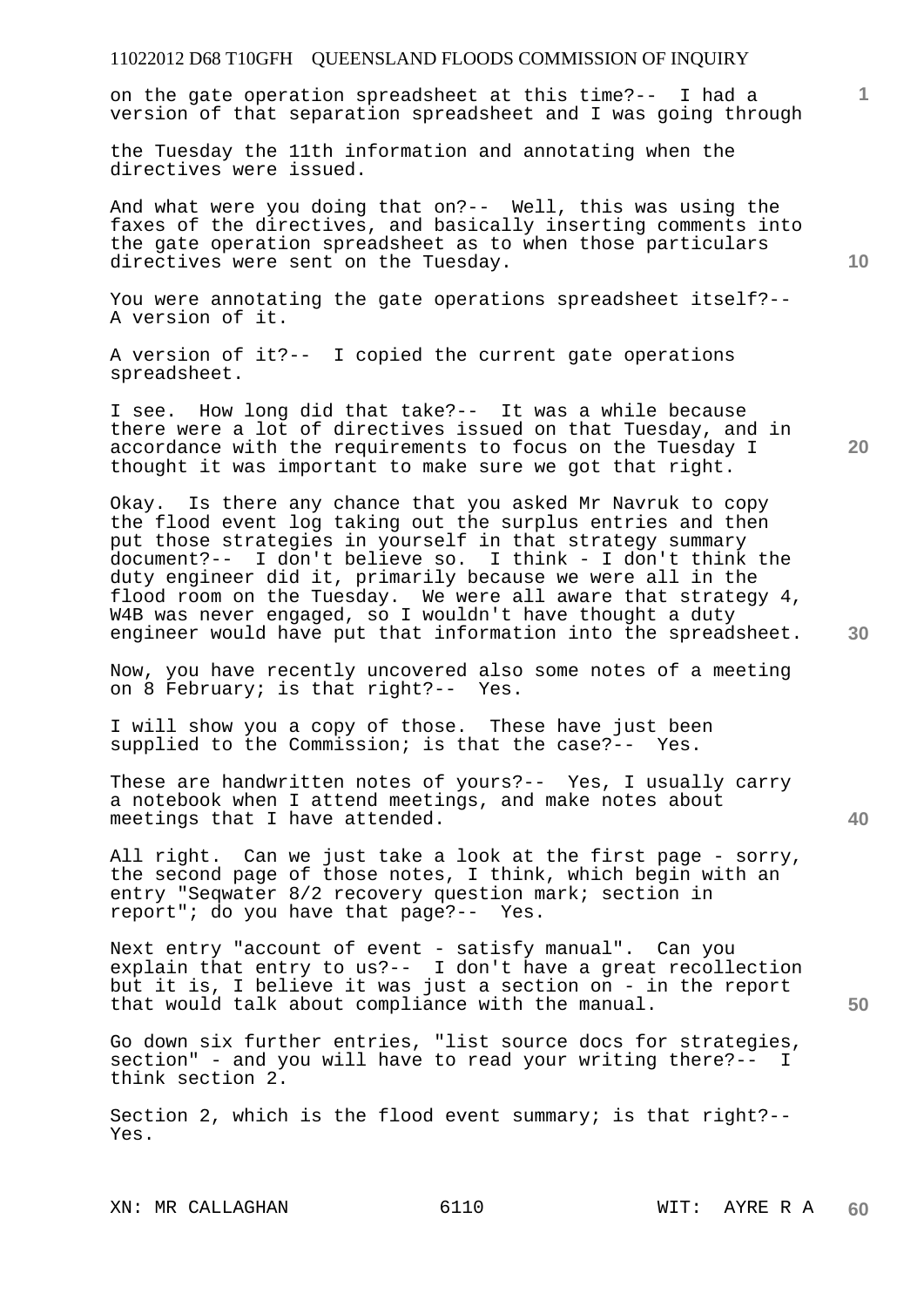"List source docs for strategies". Why did you write that entry?-- Again I don't have a specific recollection, but it could be in reference to the documents that we knew were in

existence such as the Ministerial briefing note.

I see. And the significance of the word "list"? What were they to be listed for?-- I honestly can't remember why I have said "list".

No recollection?-- No.

That's all I have for the moment. Thank you. I tender those notes.

COMMISSIONER: Those will be Exhibit 1147.

ADMITTED AND MARKED "EXHIBIT 1147."

COMMISSIONER: Can I just ask you, Mr Ayre, about the W2, W3 issue. The manual, it would appear, is confusing because the flowchart suggests that you go to W2 to get up to 3500 CUMECS and W3 if it is more than that. So it has this appearance of there being a transition from W1, W2, W3?-- Yes.

Whereas if you look at the details of how you actually go about W2, it is more complicated than that?-- It is indeed, I guess, a bit of an abstract concept in terms in reality the differentiation is related to these naturally occurring flood estimates, and those estimates are a modelling artefact. It is not something you actually model - sorry, physically measure. It is something that you need to use the model to determine.

Yes?-- So I think conceptually people have a difficulty with that. They tend to think you can measure the upstream flood volume, that is straightforward. You can measure the lake level, but this is a parameter. If you like, that you can only obtain from modelling. So I think that tends to confuse people when they come to apply it.

Did you at the time think of it as a transition process 1, 2, 3?-- I know the temptation is to do so, but I think there has been enough studies where we've applied different design flood estimates to recognise that you don't necessarily have to go through W2 to get to W3. I suppose the likes of John Ruffini and Terry Malone who have done similar sorts of assessments would have that awareness as well.

You didn't perceive it as a transition strategy between 1 and  $3?---$  No, and I think the naming of it as well, being a transition strategy confuses the issue. I certainly am aware that you don't need to go to 2 if indeed the conditions are not appropriate.

**20** 

**1**

**10** 

**30**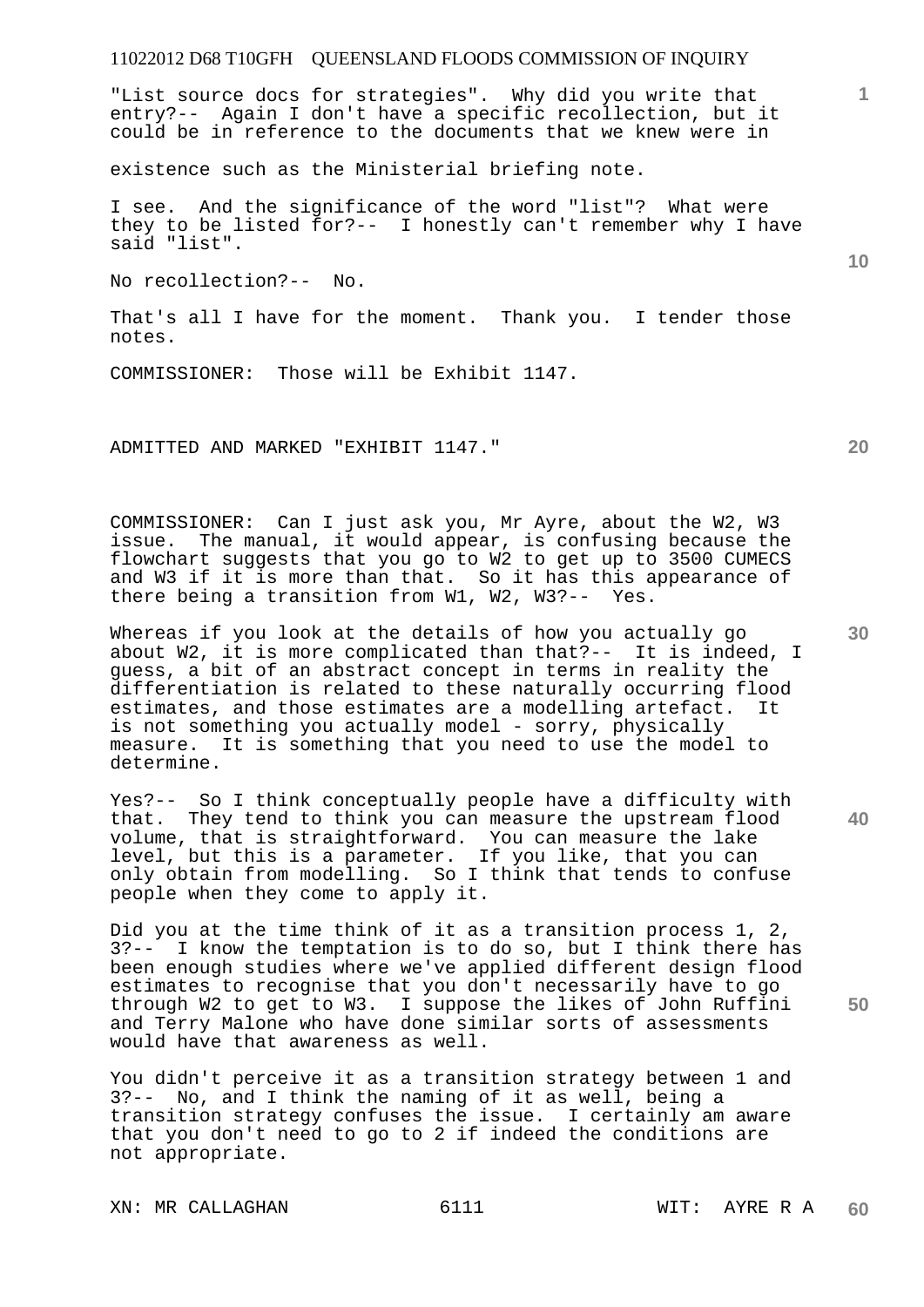The reason I ask that, frankly, is because last year you described it as a transition strategy between strategies 1 and 3?-- Yes. Well, you will go through that strategy in some

circumstances if you release on the back of the naturally occurring flood. However, if the flood volume upstream of the dam gets large then you may need to increase the releases and hence go to W3 to meet your seven day drainage requirement. So it is feasible to transition through the strategies in order 1, 2 and 3 but it is not always the case.

When Mr Tibaldi was grappling with the problem of whether the flowchart had been followed, did you appreciate the difficulties he was experiencing because it has that kind of suggestion?-- I think so, and I think because of the things like the Ministerial briefing note was sort of in the public domain, if you like, we probably - this is a couple of weeks after the actually event, so I don't know whether we were<br>thinking about things from first principles necessarily. We thinking about things from first principles necessarily. were just - I know John was just stepping through the event and he was looking at the model data that we had assembled appropriate to that section, and it is then when it - I think that it dawned on him that indeed it wasn't a transition W1, 2, 3 it was W1 to 3.

Because they are actually alternatives, 2 and 3?-- Yes.

Rather than a gradual process?-- And I think you would be better to name those two strategies A and B, or 2A and 2B or some such thing to avoid that confusion in future.

Alright. Mr Rangiah?

MR RANGIAH: No questions.

COMMISSIONER: Mr Murdoch?

MR MURDOCH: Mr Ayre, were you aware that Brian Cooper was commissioned to prepare a report on an urgent basis during the course of the January 2011 flood event?-- Yes, I believe I was actually in the flood room when Mr Allen and Mr Cooper came into the flood centre.

You know that he did indeed produce a very timely report on the 12th of January?-- I knew he produced a report. I didn't actually see it when it was delivered on the 12th, but yes sometime later I did actually see a copy of it.

Can you approximate the delay in your seeing the report? When you say "sometime later", are we talking days or weeks or what?-- I believe it was when we were producing the report. So it would have perhaps been a week or two. I don't recall the exact date.

When you read Mr Cooper's report did you have any issue with

MR MURDOCH 6112 6112 AYRE R A

**10** 

**1**

**20** 

**40** 

**50**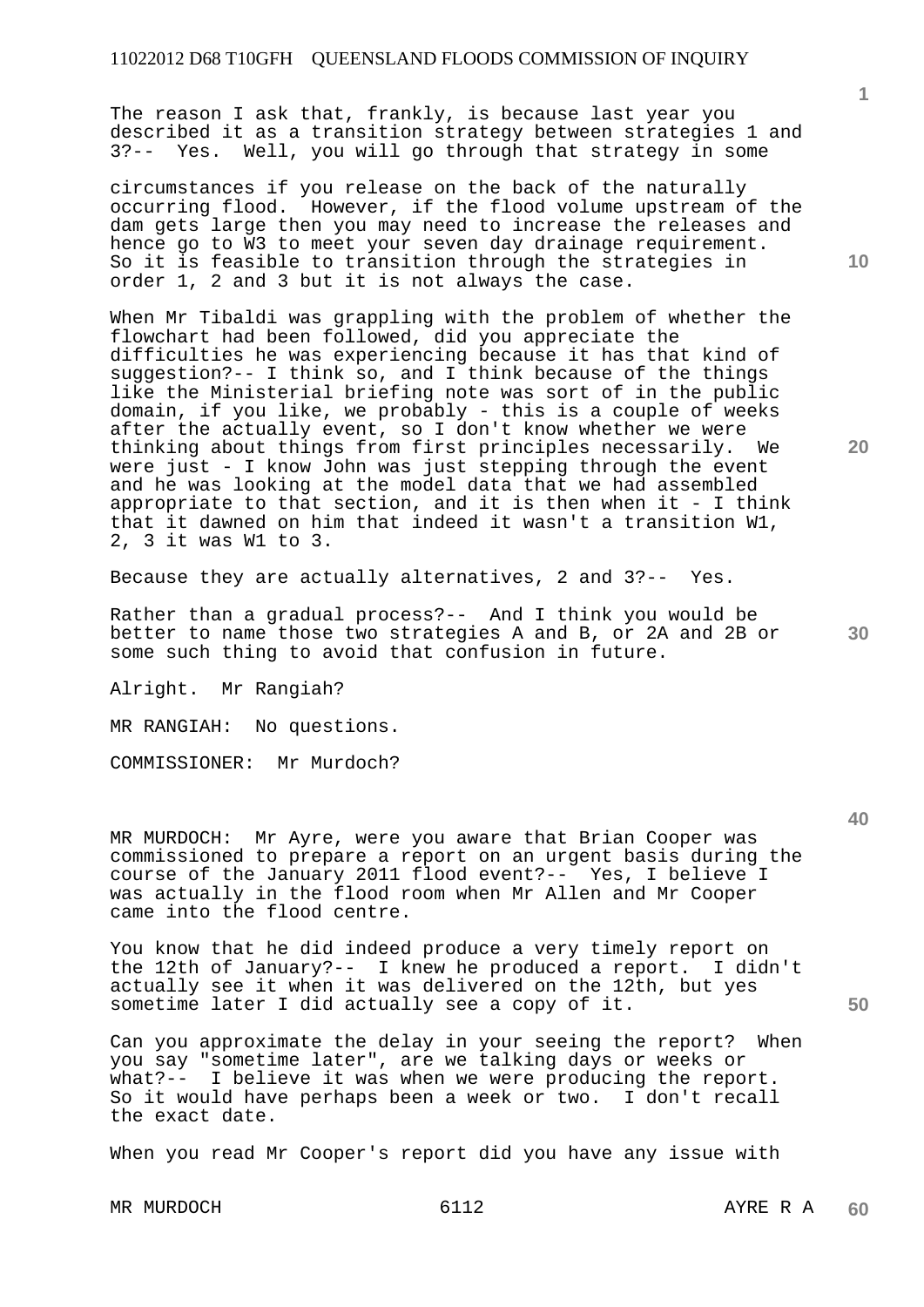the content of it?-- Well, I recognised that some of the descriptions perhaps weren't as I recollected the event myself, but in terms of the peak release on the Tuesday I think that was reasonable, as such.

When you say "some of the descriptions", are you referring to his descriptions of the Wivenhoe manual strategies?-- The interpretation of them, yes.

**10**  Did you do anything about voicing a difference with his report in those respects?-- Well, I thought the response we should have was basically through the formal report that we were submitting to the dam safety regulator, so I thought our report would actually address that anyway, so I just let it run its course in that respect.

Did you attend a series of meetings of the four engineers and others for the purpose of assisting in the preparation of the March report?-- Yes, I think it was Jim Pruss actually convened the first meeting where the discussion about the preparation and production of the report occurred, and that was I think 3 February. I think it is my notes from that meeting are in that last attachment.

There were later meetings that you attended?-- There were a couple of review meetings that progressed as the report progressed, yes.

Did one or more of those meetings deal with this question of the difference of labelling of strategies as between the view ultimately put forth in the March report and other documentation such as the Cooper report, Ministerial briefing summary document, etc etc?-- I don't recall any specific discussion about that. All I can recall is discussing what we were putting into the March report, as such. No, I don't recall any discussion of any of the other documents in that context.

Was there no consciousness at all that what was going into the March reports differed from other accounts of the strategies that were used?-- I believe John Tibaldi was aware of it. I guess all I was looking at was making sure that what we were reporting was indeed what actually occurred, so that was my focus.

And when you say you were aware that John Tibaldi was aware of it, how did you come to that view?-- Well, that would have been during the time when John made the announcement that we didn't go to W2, and I presume he then was correlating with other reports. I wasn't involved in that at that stage. As I said, I did my own independent assessment of those parts of the event that I was involved in.

The announcement from Mr Tibaldi that you had never gone to W2, when was that announcement made?-- That would have been sometime second or third week of February.

And when that announcement was made, did that surprise you?--

MR MURDOCH 6113 AYRE R A

**20** 

**1**

**30** 

**40**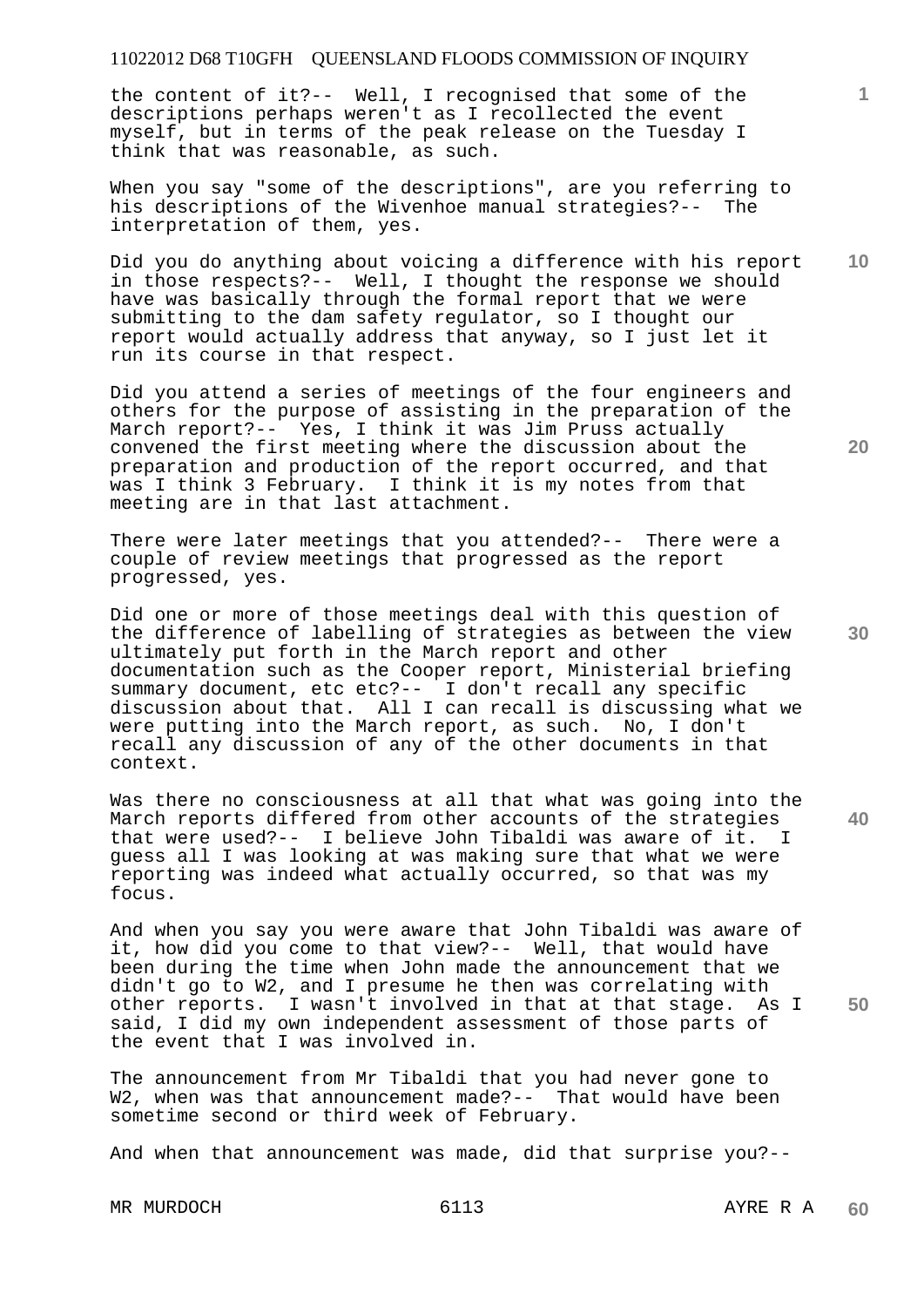Not particularly. I certainly knew we had transitioned on the Saturday morning. I hadn't turned my mind to it at that stage. I was still focussed on organising the model results at that point in time.

And when that announcement was made by Mr Tibaldi was there any discussion along the lines of "Well, we have got an issue here that we have got to deal with"?-- Well, it was only that we had to report what we - that occurred.

No discussion as between his announcement on that occasion and the previously documented account which - documented accounts which indicated W2 had been used?-- No, I think the only thing that I thought was well we all need to independently check what was happening on our shifts, and so that is how I proceeded.

Was this issue raised with anyone apart from your fellow flood engineers?-- I don't believe I raised it with anybody else. I am not sure whether any of the other flood engineers raised it with anybody.

When the announcement was made as you described it was anyone else in attendance other than the four flood engineers?-- I honestly can't recall. It was during the report production, so there could have been other people in the room. I don't recall.

Nothing further.

COMMISSIONER: Mr MacSporran?

MR MacSPORRAN: Nothing, thank you, Commissioner.

COMMISSIONER: Mr Sullivan?

**40**  MR SULLIVAN: Thank you, Commissioner. Could Mr Ayre be shown Exhibit 1147 which should be the minutes? If you look at the top of the first page you will see there is a number of names there. Do you see those?-- Yes.

Mr Tibaldi's name doesn't appear there?-- No, he doesn't.

Does that mean Mr Tibaldi wasn't at that meeting?-- No. Those lists weren't necessarily comprehensive. It was just a list of people that basically introduced themselves around the table. I know that certainly John Ruffini and John Tibaldi were also invitees to that meeting.

But does "Terry" refer to Terry Malone?-- Yes, I believe it does.

And "Rob Drury" refers to Rob Drury?-- Rob D, yes.

But there is no reference to either Mr Tibaldi or Mr Ruffini, is there?-- No.

**10** 

**1**

**30** 

**50**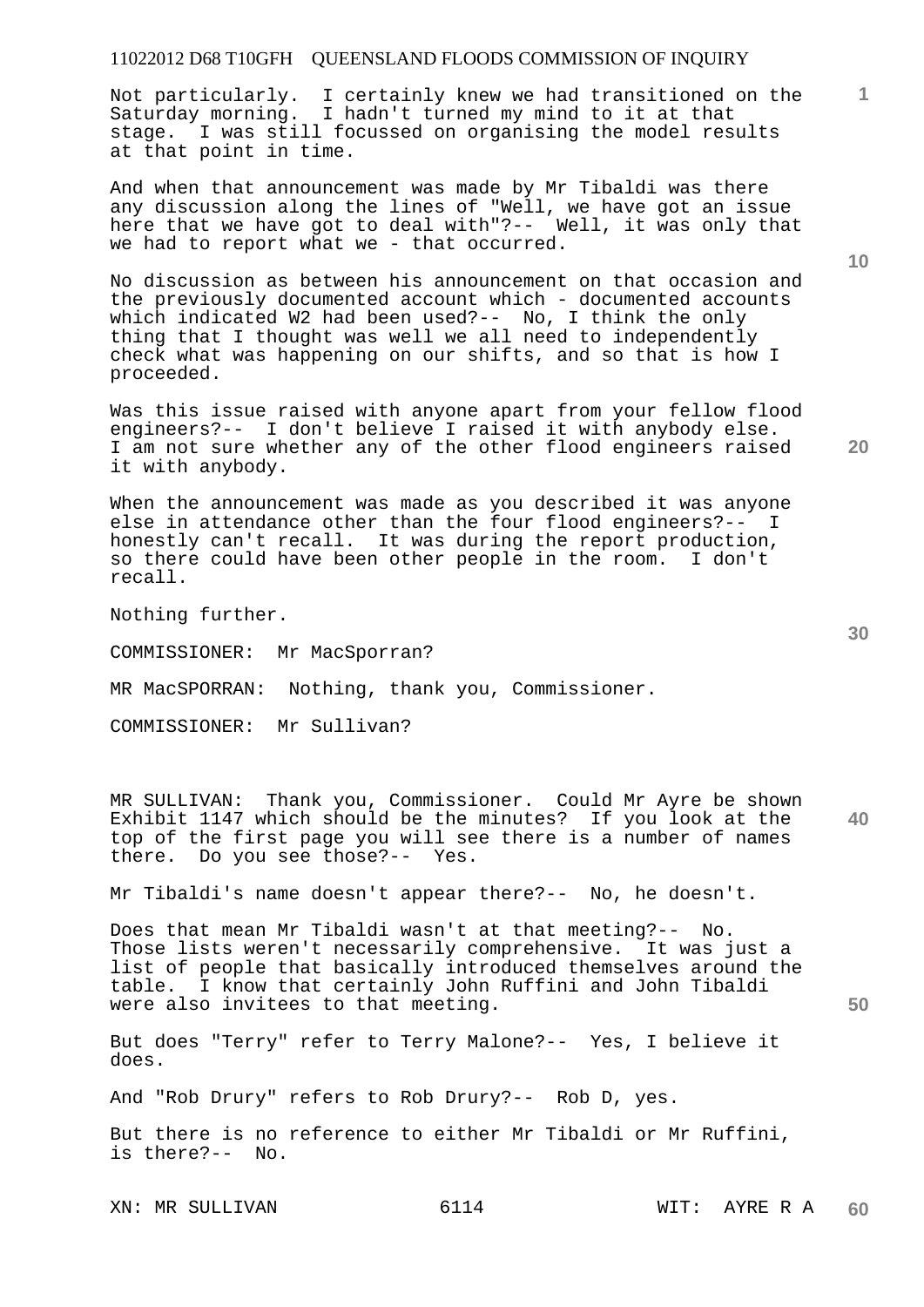Now, you were asked some questions about the occasion when you recall Mr Tibaldi telling you that there hadn't been a movement to W2. Do you recall that?-- Yes.

And am I correct in recollecting that your evidence on the first occasion you were examined in this session, not today but a few days ago, was that you confirmed that was correct to Mr Tibaldi?-- Yes, I believe I looked at the information that John was looking at and agreed, yes.

Now, you originally had referred to for instance the Minister's briefing document, or you referred to that. Now, you said words to the effect "I don't recall seeing that". That's correct, isn't it, you don't recall seeing that?-- I honestly don't recall seeing the Ministerial briefing note.

Okay. You were then just taken to Mr - I think referred to Mr Cooper's report?-- Yes.

And then you talked about he would have gone and correlated that with other reports. That's an assumption on your part about - that's not a recollection of you seeing him doing that type of thing?-- No, that's an assumption on my part.

That's a complete assumption?-- Yes.

And with documents like that, that is they are assumptions you made about what Mr Tibaldi may or may not have done?-- Yes.

But your clear recollection was that what you took about when Mr Tibaldi raised this issue about W2, is that "Well, we all need to go away and check it based on our shift"?-- Yes.

And what you took from that is you needed to go and consider your own position in relation to the shifts that you did?-- Yes, that's right, yes, just review the information current, that was applicable to the times that I was on a shift.

**40** 

**50** 

**10** 

**20** 

**1**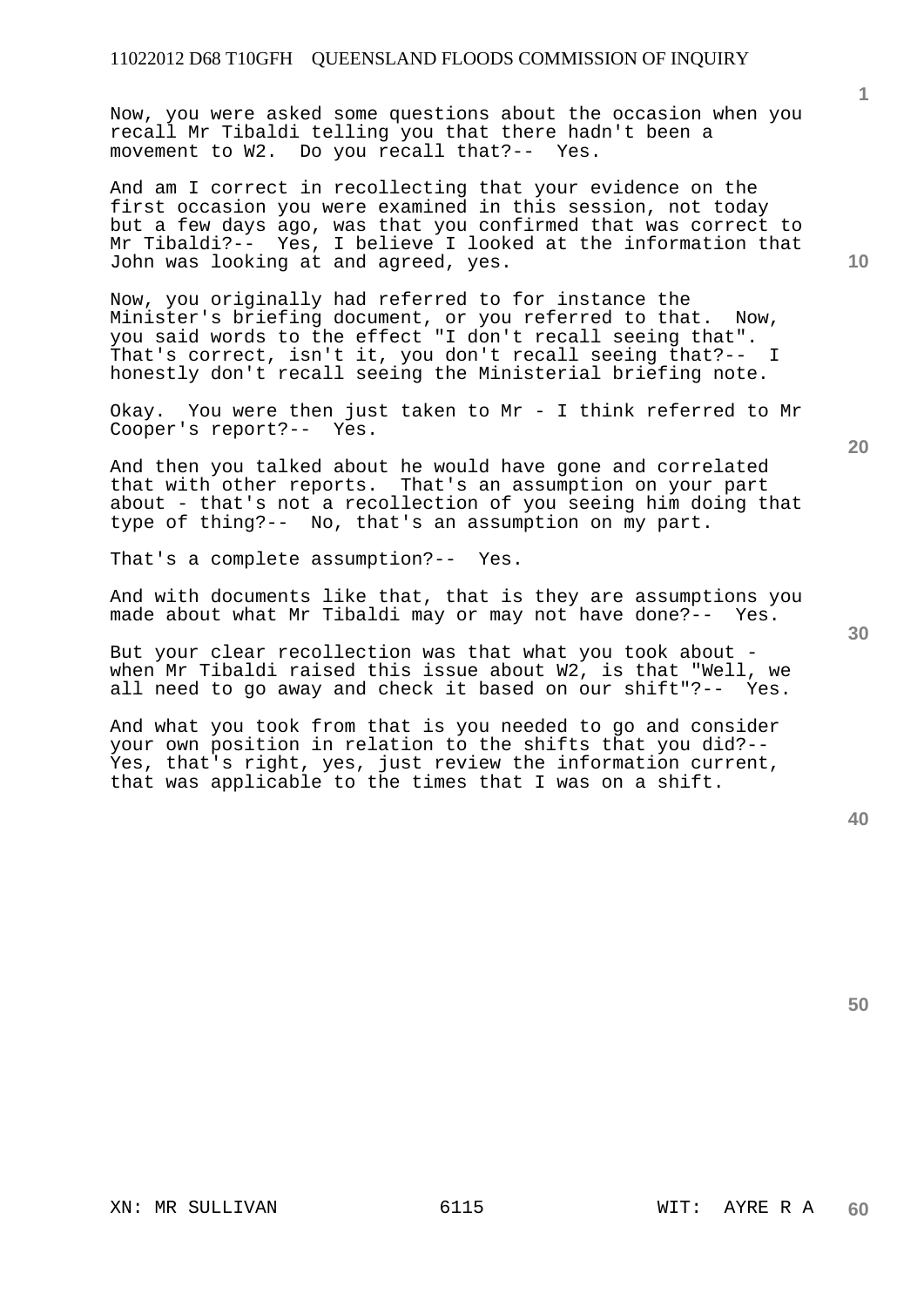# 11022012 D 68 T11/JJH QUEENSLAND FLOODS COMMISSION OF INQUIRY **1 10 20 30 40 50**  And that included the shift which began at was it 7 o'clock on the 8th of January?-- Yes. And concluded on the 7th - at 7 o'clock p.m. on the same date that evening?-- Yes, that's right. Okay. And were you satisfied in respect of the way it had been articulated in the report in relation to W2 not having been engaged?-- Yes. Did that effectively accord with what your recollection was?-- Yes. And you didn't tell Mr Tibaldi later on that you disagreed with that?-- No. Thank you, Commissioner. COMMISSIONER: Mr Burns? MR BURNS: No questions COMMISSIONER: Mr O'Donnell? MR O'DONNELL: I'll show you these documents, please. Are they three e-mails that you sent?-- Yes, they are One on the 9th of January last year, two on the 6th?-- Yes. And each of them you've signed the e-mail how?-- "Rob Ayre", so using my surname. And could Mr - sorry, I'll tender those e-mails. COMMISSIONER: Exhibit 1148. ADMITTED AND MARKED "EXHIBIT 1148" MR O'DONNELL: And could Mr Ayre see, please, Exhibit 1093? MR CALLAGHAN: And when that's done may I just see the exhibit that's just been tendered, please? MR O'DONNELL: Just look at the e-mails on the screen. If we could just scroll through them, please. There's several e-mails. I'd ask you to note for each you're the sender and the way in which the e-mail - your e-mails are signed?-- Yes I'm interested in whether you had any standard practice for the way you would sign e-mails. This is as at January last year?-- Yes, generally-speaking I'd sign my name "Rob Ayre"

XN: MR O'DONNELL 6116 WIT: AYRE R A

because in SunWater there's another gentleman, Rob Keogh, so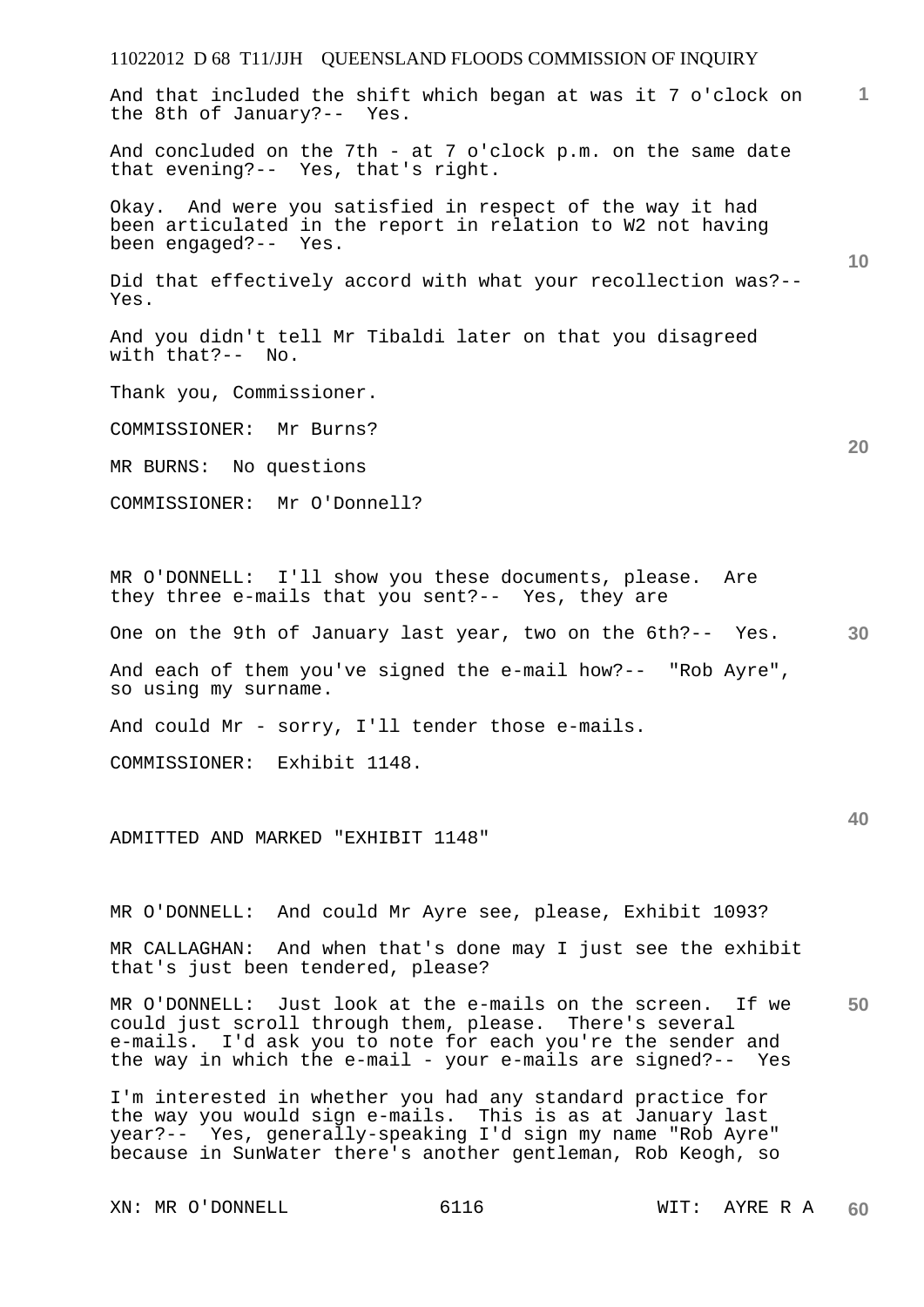to avoid confusion between who - which Rob may be sending the e-mail I always signed off using my surname.

And I notice some of the e-mails were to your fellow flood engineers at the time?-- Yes.

And how would you sign those e-mails?-- I'd sign it using my Christian name and surname, generally-speaking. Again to avoid confusion, because I know Rob Drury's also on the team.

Could Mr Ayre see Exhibit 1051, please? In fact, could I show you two e-mails, 1051 and also 1064, please. Just take a look at both e-mails?-- Yes.

You see they're both sent on Saturday, the 15th. One is a little bit before 7 p.m., one a little bit after 7 p.m. You see they're both signed "Rob"?-- Yes.

Can you say, having seen them, whether you sent either or both of the e-mails?-- Well, obviously the second one I certainly didn't send because it mentions my name in the text, but again I have no recollection of actually sending the - that first one.

The one at 6.57 P.M.?-- 6.57, yes.

And does the way in which it is signed by the sender have any significance for you?-- I usually sign off "regards" or "cheers", "Rob Ayre", so it certainly isn't something I would do as a standard process.

All right. Thank you. Thank you.

You were asked some questions by Counsel Assisting about - he put to you that during the January '11 flood event, he put to you in very broad terms about during the whole of the event you didn't know what "W2" meant or when it was to be applied, and you disagreed with that?-- Mmm-hmm. Yes.

I'm particularly interested in your knowledge of it and when it's to be applied during that shift on Saturday, the 8th?-- Okay. Well, conditions for W2 to be applied is that the lake level has to be predicted to go above EL 68.5. The release rates that you select need to be less than the naturally-occurring floods at either Lowood or Moggill. So I remember coming on shift and John Ruffini telling me that it was currently at 890 CUMECS, I was aware that Lockyer had already peaked at 530, so therefore the W2 condition couldn't be satisfied in that context.

In your answer to Counsel Assisting you referred, I think, to two conversations. You said there was one with Terry Malone on the Friday and another with Ken Morris-----?-- Yes.

-----on the Saturday morning. And you mentioned those in answering regarding the conditions of the application of W2. Would you mind explaining to me what significance they had as you saw them on that Saturday morning-----?-- Well-----

XN: MR O'DONNELL 6117 6117 WIT: AYRE R A

**10** 

**1**

**30** 

**20** 

**50**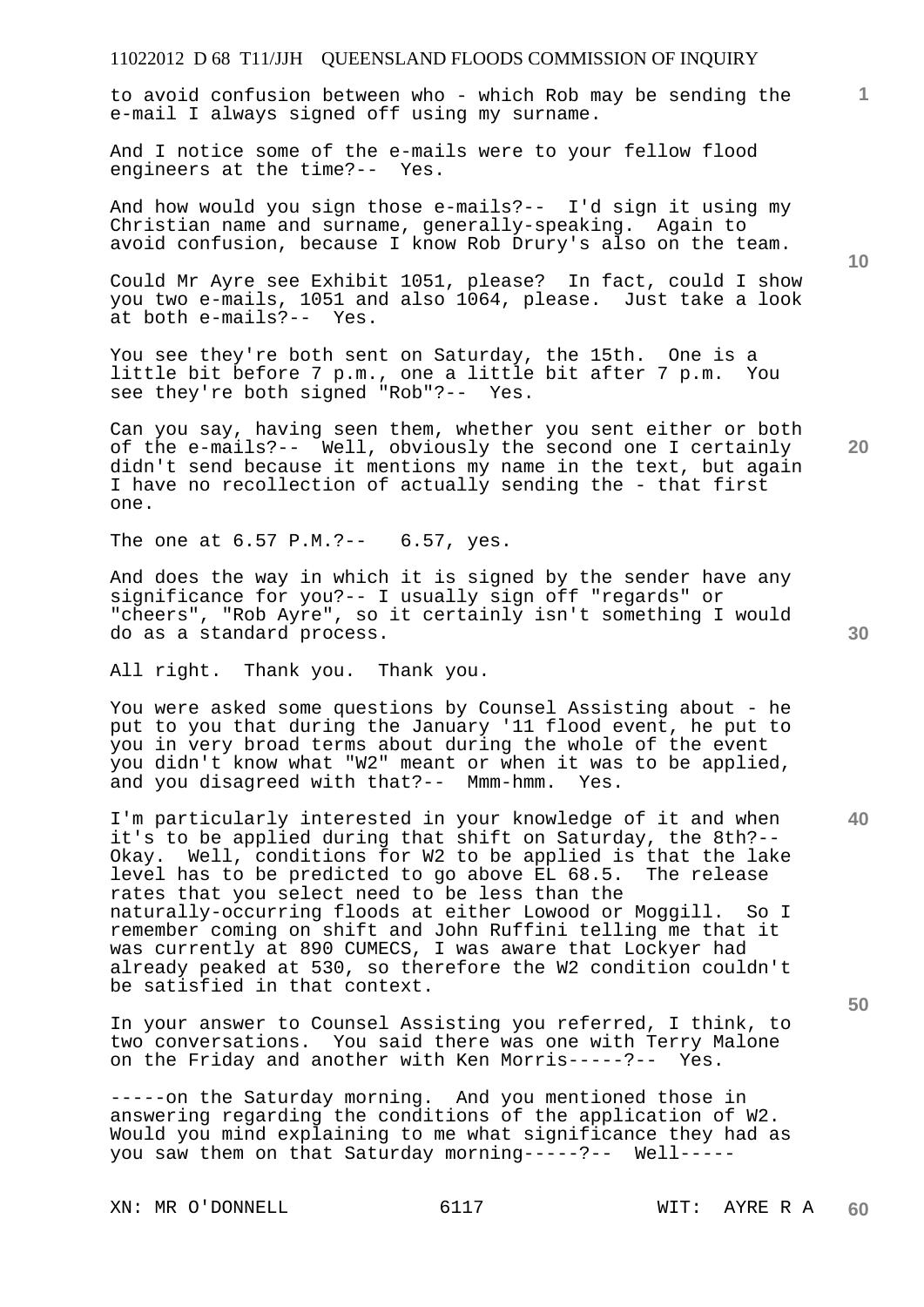-----in the application of W2?-- -----I suppose it really had its genesis on the Thursday when Terry first proposed a gate release sequence where he suggested that releases could be up to 1500 CUMECS. We recognised, both Terry and I, when I talked to him on the Thursday that releases of that magnitude had the potential to, in combination with the flows in the downstream tributaries, impact the urban areas downstream of Moggill. I was aware from the situation reports that Terry sent out on the Friday afternoon, that included references to the impacts on tide levels and an assessment that the bureau, and Terry had come to terms with in regard to what the likely magnitude of the increases in peak tide levels would be in the lower Brisbane River. Terry had conversations, I think, with Brisbane City Council and he sent out a postscript with the situation report indicating that Brisbane didn't necessarily agree with the assessment that the bureau and Terry had made, but nevertheless that was the assessment we were sticking to. The conversation  $I - well$ , I didn't actually have the conversation directly with Ken Morris on that Saturday morning but-----

You are going a bit too fast for me-----?-- Sorry.

-----just before we move to the Ken Morris conversation-----?-- Yes.

-----would you just look at that situation report. Is it in the appendices to the flood report?-- I believe that one is, yes.

Can we look at that quickly. You've got the flood report in front of you?-- Terry sent out situation report number six as usual and then he sent out a postscript at about 7 o'clock where he pointed out that BBC (sic) hadn't actually done their analysis yet so they didn't necessarily agree that the impacts were about 50 to 100 mils on the tides.

**40**  In that situation report, that's the one at 5.57, which is the part you are referring to as bearing upon the possible application of W2?-- It's in the - under the section "Impacts on downstream of Wivenhoe", the second paragraph. So it's relating to the likely impacts from releases up to 1200 CUMECS.

Just explain its relevance to the possible application of W2?-- Well, in this case it's looking at the objective of minimising the impact - the inundation of urban areas in downstream of the dam. So what it's suggesting is that the analysis says it was likely to be only 50 to 100 millimetres increase in tidal levels in the city reach of the Brisbane River as a consequence of the 1200 CUMEC release.

In other words, releases of up to 1200 would only produce increases in the water levels in the Brisbane - the Brisbane City reach of the river by 50 to 100 millimetres?-- Yes.

And then postscript on the next page, page 12?-- It was just Terry, I think, had received a phone call from the Brisbane

XN: MR O'DONNELL 6118 WIT: AYRE R A

**30** 

**20** 

**50** 

**10**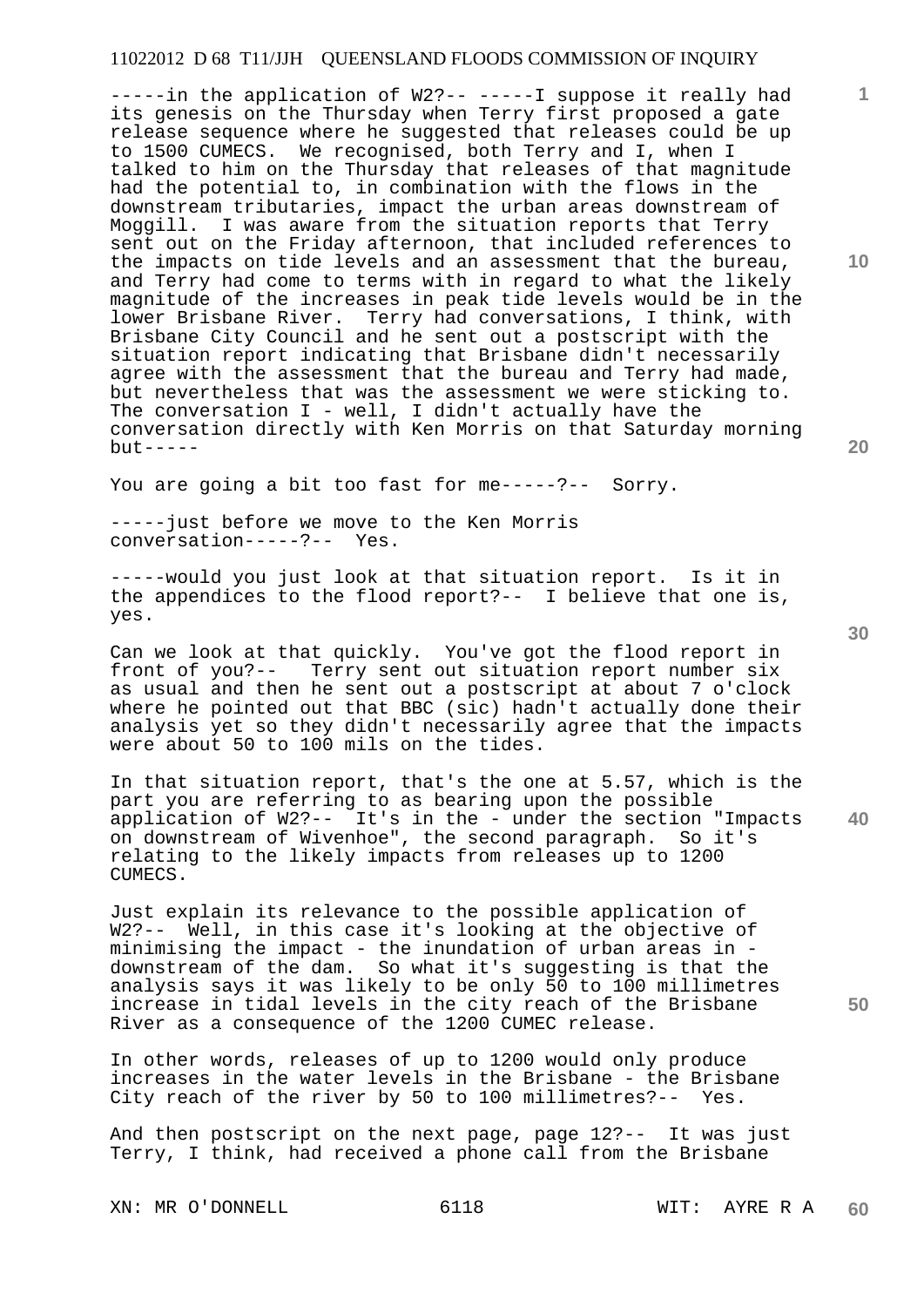flood informations section basically saying, "Well, we haven't done the analysis yet so we don't necessarily agree," but that was our current assessment as such that we were adopting.

And just explain to me how does this bear upon the applicability or inapplicability of W2?-- Well, it relates to both W2 and W3, and, in fact, it's a meeting of the primary objective in terms of limiting or minimising the impact of downstream urban inundation.

All right. And then you were taking us to the Saturday morning. You said there was a conversation?-- I recall Ken Morris from Brisbane City Council phoned and inquired about what releases we currently had and what sort of flows were occurring in the mid Brisbane. I've - I don't think I actually took the call directly, I think the flood officer on that Saturday was Al Navruk and Al took the call. I think I was actually doing some work on North Pine at the time, and I just told Al, well, the release rates are of the order of 15 to 1600 CUMECS, similar to the October, late December floods.

Right. Do we see a note of that conversation in the flood log on Saturday the 8th at 11.30 a.m.?-- Yes, that's the conversation I recall.

Just explain to me how that bears upon the applicability or inapplicability of W2?-- Again it's describing the - it's trying to achieve the objective of minimising that downstream impact. Because of the recent floods we were aware of the level of damage that accrues at flow rates of between 1600 and 1800 CUMECS and so this was on the lower end of that scale, so therefore it was - we weren't expecting to create any damage downstream with those flow rates.

And those flow rates are mentioned in the situation report you put out as at 12 p.m.?-- Yes.

You will find this is in the flood report, appendix 2, page 15. It talks about maintaining flows of up to 1600 CUMECS in the Brisbane River throughout the afternoon?-- Yes, that's right.

If you have 1600 CUMECS in the mid Brisbane River what will you have to the lower reaches of the Brisbane River?-- It's essentially reasonably constant from Moggill downwards so that 1600 CUMECS would be maintained.

Can I take you also to something else in the flood report. If you look in appendix 3. If you go to page 5, first of all. That's your 8.15 gate directive to Wivenhoe to increase releases from Wivenhoe up to 1247?-- Yes.

By about 2 p.m. Can I take you then to page 66. Is there a gate directive regarding Somerset Dam which issues at - about three hours later that Saturday morning at 11.30?-- Yes.

Did you issue that?-- Yes, I did.

XN: MR O'DONNELL 6119 WIT: AYRE R A

**10** 

**1**

**20** 

**30** 

**40**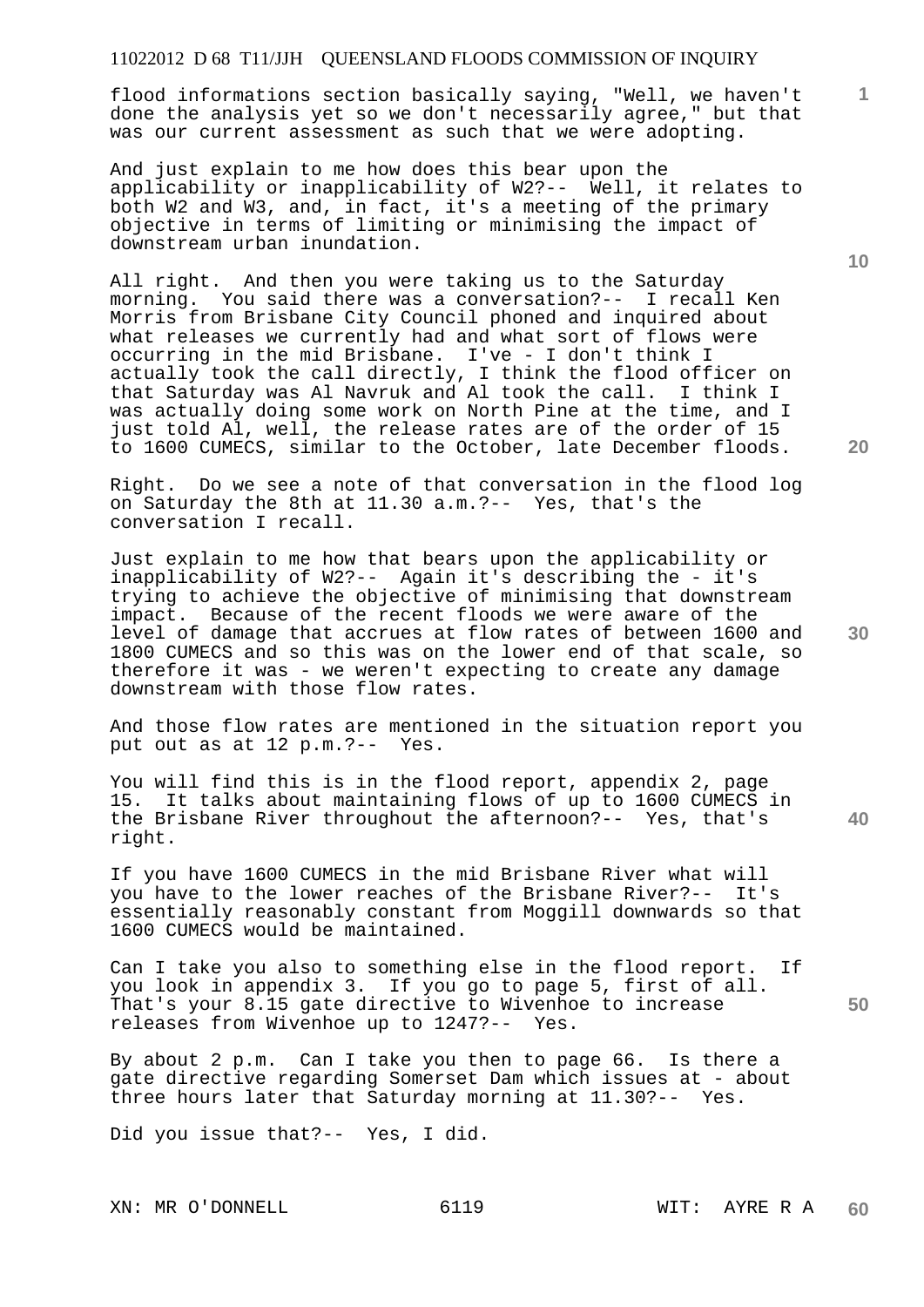And did you compose the message we see in the lower half of the page?-- Yes.

And were you watching the level of Somerset Dam at that time?-- Yes. The levels are reported every hour so, yes, at that time I'd recognised we've just exceeded the fixed crest level.

And the reference is strategy 2?-- Well, that reference - I'd actually been speaking to the Somerset Dam operators earlier that morning and they were just inquiring as to what the status of the event was as such, so by way of just keeping them in the loop of where we were at I've included a bit of a description of the strategy that's actually implemented at Somerset.

In the next paragraph it talks about maximising the benefits of mitigation storage in both Somerset and Wivenhoe Dams?-- Yes.

Does that reflect - refresh your memory as to what was your game plan, if you like, during that Saturday morning?-- Yes. Well, the directive was to open a sluice, so at that stage I think we had one sluice open but I was requesting a second sluice to be open. Because we'd just crossed the operating target line it meant that at that point in time Somerset was filling faster than Wivenhoe so I was in a position now to actually try and equalise the storage in both dams, hence increasing the releases out of Somerset. So basically I was just trying to even up the amount of storage in both Somerset and Wivenhoe at that point in time.

Why were you seeking to maximise mitigation storage in both dams at this time?-- Well, we were trying to satisfy that objective of optimising the flood mitigation benefits of the dam, so maximising the protection to downstream areas, so essentially what we were trying to do there is store water in both dams and store them in a way which was utilising both dams as best we could.

Thank you. If your primary consideration at this time was minimising disruption to rural areas, ie keeping bridges open, would you need to be maximising mitigation storage of both dams?-- No, not necessarily, no.

Just to finish that off. That's referring to the manual. Will you look just briefly at the manual and see what you are doing by reference to the manual in this gate directive. We see this on pages 39 and 40. Could you just briefly walk us through what you're doing in this gate directive by reference to that manual?-- Well, as I said, the strategy W - sorry, S2 is to minimise impacts below Wivenhoe Dam, and the target operating line shown on page 40, we had just exceeded the lower level or the lower limit of that, so at that point in time it's an indication that Somerset's filling faster than Wivenhoe, and when you're below the line the requirement is to open or increase the release rate from Somerset Dam to direct you to be closer to the target line.

**20** 

**40** 

**50** 

**10**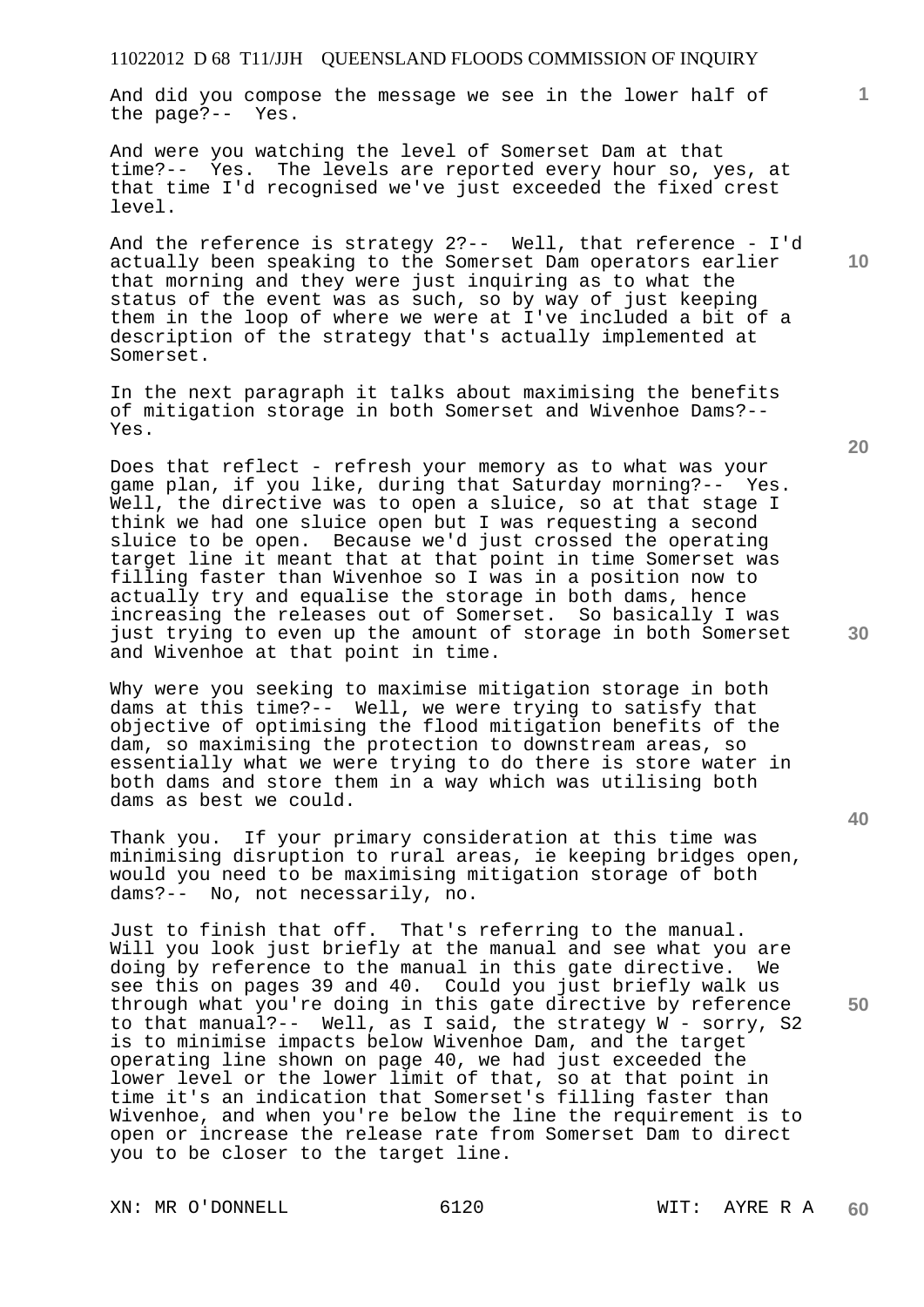By "line" you mean 100.45 at Somerset?-- Yes.

And your e-mail refers to exceeding that line?-- Yes, the lake level was just above that in Somerset, yes.

In which case what are you actioning here?-- Well, it's actioning a drainage to try and equalise the flood storage in both dams.

So it's the box at the bottom of page 39 and the lower half of 10 that box?-- Yes.

Thank you. Thank you, Commissioner. Mr Ambrose?

MR AMBROSE: We have no questions

COMMISSIONER: Mr Callaghan?

MR CALLAGHAN: Mr Ayre, I appreciate that your evidence as regards that e-mail which attached the strategy summary was that you didn't know whether you sent it or not, you've been taken to and asked about e-mails in which you sign off as "Rob Ayre"?-- Yes.

Can I ask you, though, to have a look at - or perhaps can I ask you in the first instance, who's Daryl Brigden?-- Daryl Brigden was my immediate supervisor at SunWater.

Right, and I just want to show you, I think, three e-mails which you've sent to him, being 10 January 3.26 p.m., 11 January 6.31 a.m. and 12 January 6.27 a.m., which are clearly from you, I'd suggest, and just signed "Rob"?-- Yes. I believe they were all sent from my Blackberry, yes.

**40**  Right, okay. And I appreciate this is not inconsistent with what you - necessarily inconsistent with what you said earlier but it would demonstrate that you, on occasion at least, do sign off just "Rob"?-- Yes, certainly when I was using the Blackberry, not that dexterous with those Blackberry keyboards, but, yeah-----

Right, I understand-----?-- -----but there are occasions, yes.

Okay. Thank you. That's all I have, may-----

COMMISSIONER: Are you making-----

MR CALLAGHAN: I tender that.

COMMISSIONER: 1149.

ADMITTED AND MARKED "EXHIBIT 1149"

**20** 

**1**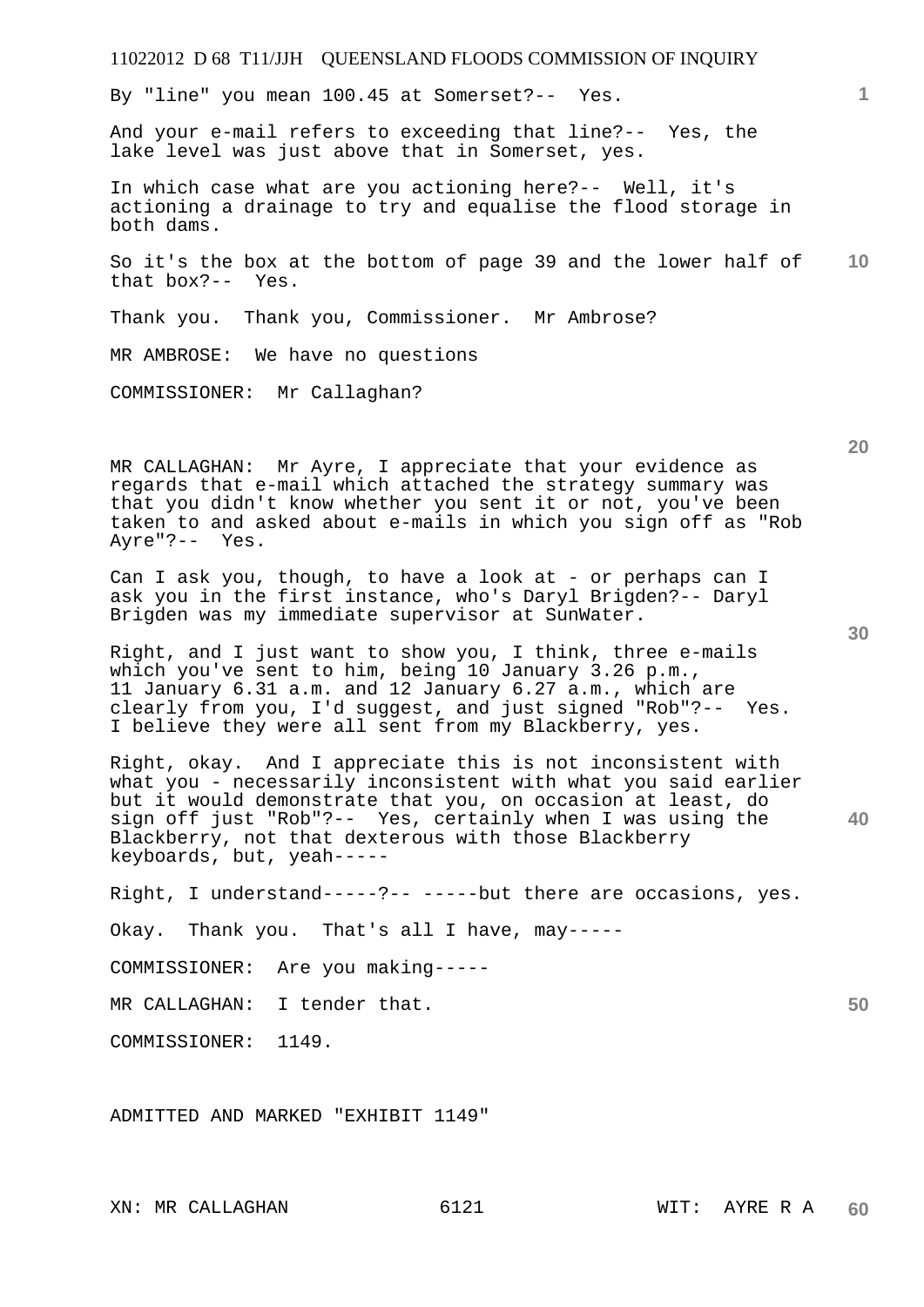MR CALLAGHAN: May Mr Ayre be stood down?

COMMISSIONER: Yes. Mr Ayre, I'm going to stand you down until the end of today's hearings. Shouldn't be too much longer. Thank you.

WITNESS STOOD DOWN

MR CALLAGHAN: I recall Mr Tibaldi.

**20** 

**1**

**10**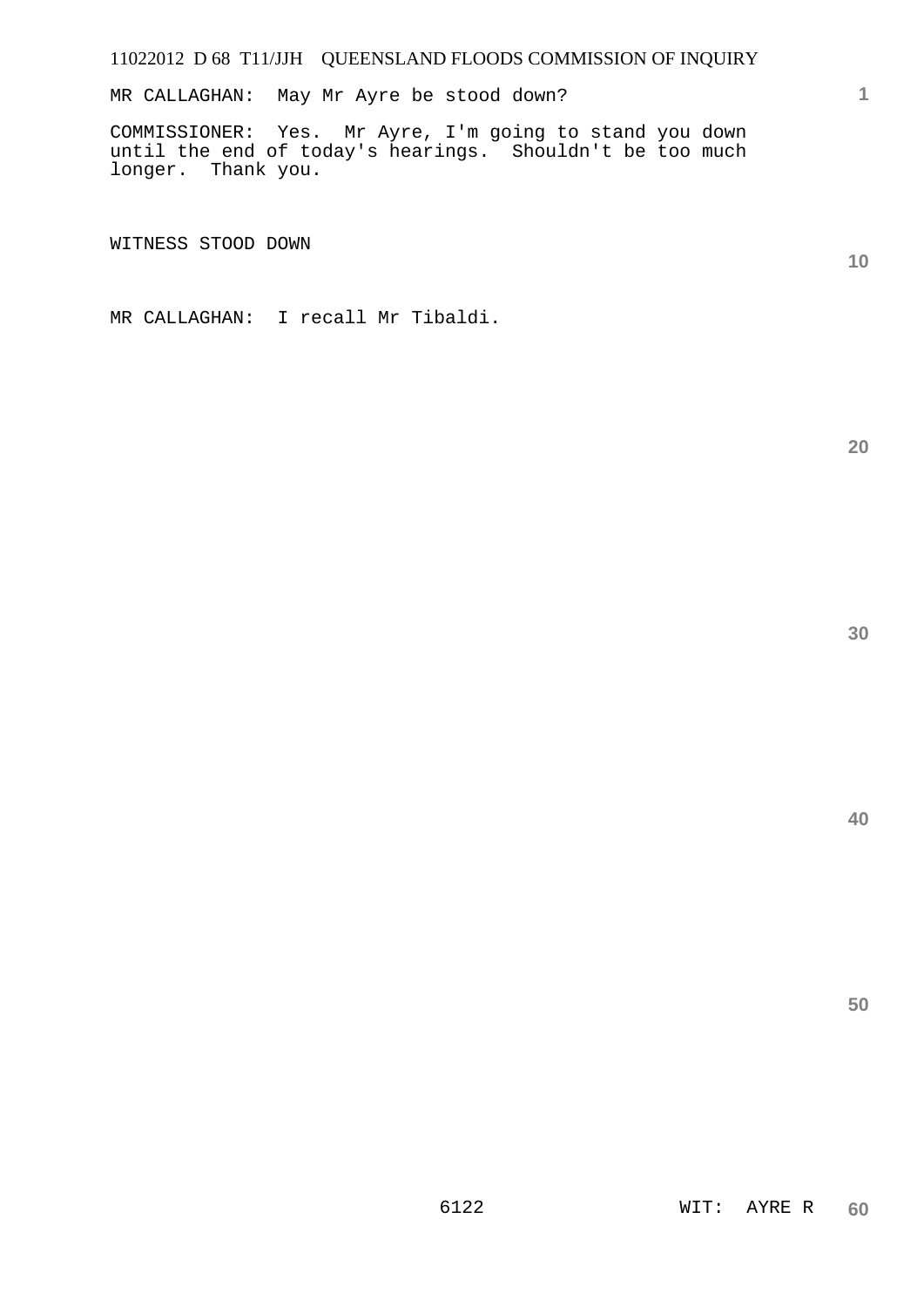JOHN TIBALDI, CONTINUING:

COMMISSIONER: Thanks.

MR CALLAGHAN: Mr Tibaldi, you would agree that between the 15th and 17th of January there was energy being directed into the preparation of a record of strategies which were employed at Wivenhoe Dam during the flood event, specifically there was a report being prepared for Mr Borrows by Mr Malone? You're aware of that?-- No, I'm not aware of that, what-----

All right. You were aware that you were preparing a report or part of the preparation of a report for the minister?-- Yes, some e-mails have been brought to my attention on the 27th of January that indicate-----

No, sorry, I'm talking about the 15th to the 17th of January last year?-- Yeah, on the 27th of January this year some e-mails were brought to my attention that indicated I had been involved in the preparation of a ministerial but I have no recollection of it.

I see. You've since seen that report prepared for the minister?-- Yes, it's been shown to me, yes.

Is it the type of thing that you would have been trying to do to the best of your abilities at the time?-- Yes, I would always try and do the best I could.

Is there any possibility therefore, Mr Tibaldi, that the summary of strategies prepared for the minister is actually correct?-- I don't believe it's correct, it - I can't - it talks about being in strategy W2 at a time that it's impossible to be in strategy W2.

**40**  And when do you say is the first time you became aware of the fact that - I'll start that again. Did you have regard to or was that report part of the materials you were looking at when you were preparing the March report?-- I certainly can't recall giving any credence - looking at that report at all and I don't believe I would have because it's not part of the official flood records.

All right. You simply have no recollection of preparing that document; is that right?-- No recollection at all.

Okay. In May of last year a report on the October and December 2010 flood events was issued; you're aware of that?-- Yes.

Did you write part of that report?-- I believe I would have written the bulk of it, yes.

**20** 

**10** 

**1**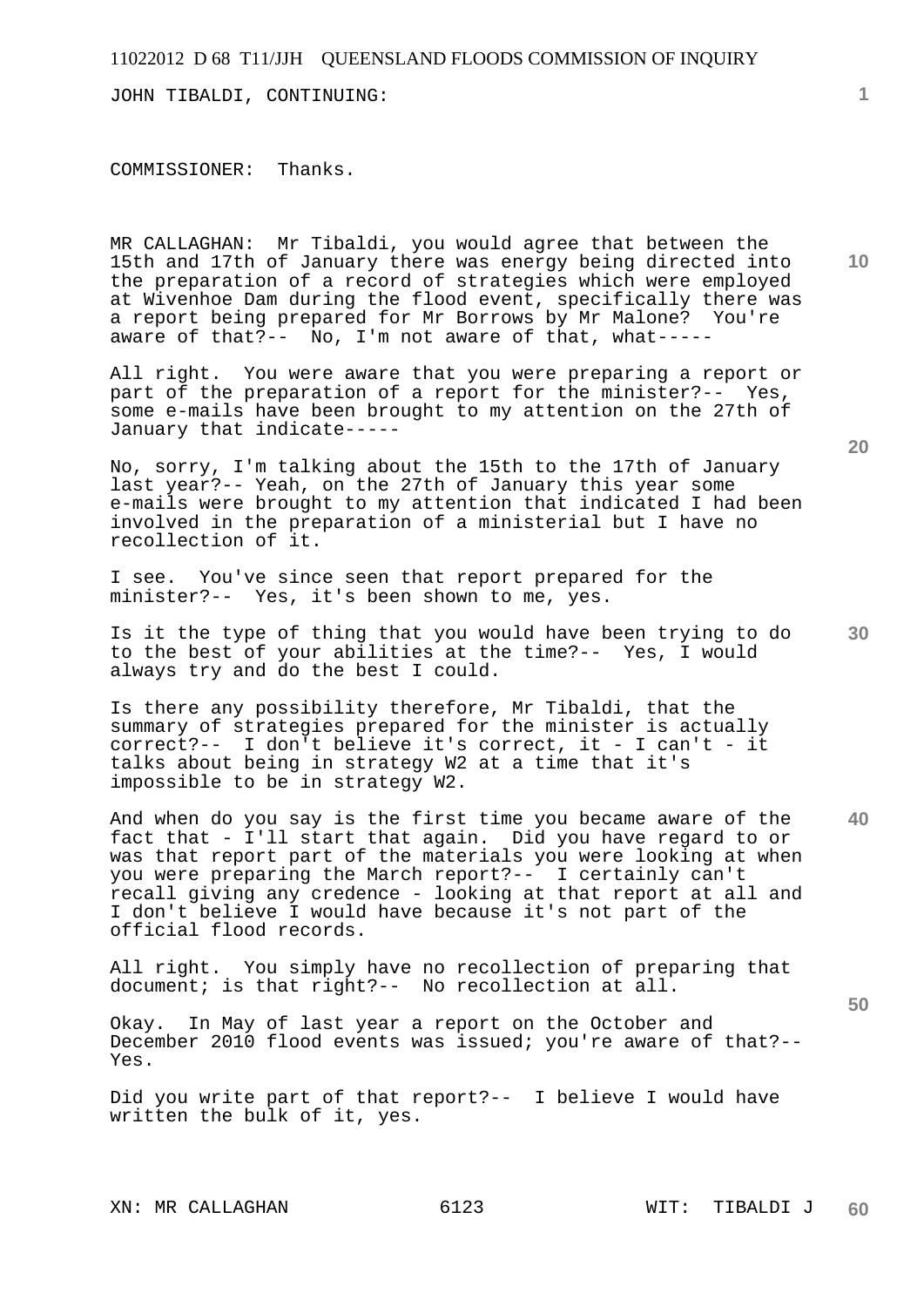Can I get a copy of that shown to you, please. And specifically can I take you to pages 119 and 121. And specifically on page 119, to the second paragraph on that page. There's a summary there of the strategies used. Would you have been the author of that paragraph?-- Sorry, I was looking at 119. I can't recall writing it but in all likelihood I would have written that, yes-----

If it wasn't you-----?-- -----because I did read the bulk of the words-----

If it wasn't you would it have been Mr Malone----- Possibly. I think only him and I had input into this report.

**20** 

**1**

**10** 

**40**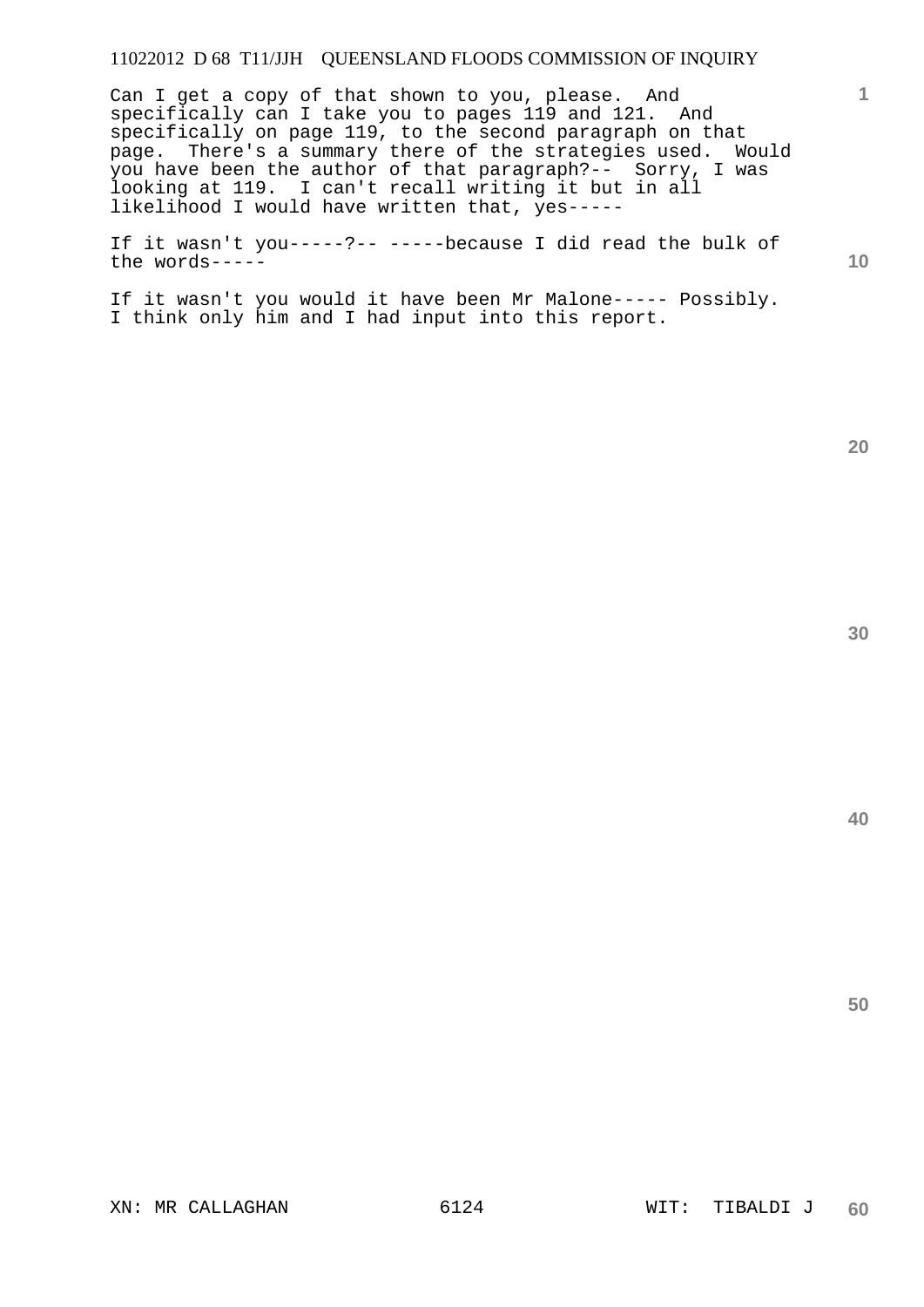And you say the same of the final paragraph on page 121?-- Yes, it seems to be the same wording exactly.

Yes, it is, isn't it? All right. Thank you. Can I ask you about the process by which the March report was endorsed or adopted by your colleagues. Was there a process by which they were given the opportunity to sign a copy of it indicating that they approved it?-- There are some emails about the signing of - the endorsement of it and I just can't recall the outcome of that, whether people did sign or didn't sign it, to be honest, I can't remember.

You have no recollection as to whether any of your colleagues signed the report or not?-- No, I don't, I'm sorry.

Can I ask you about the preparation of materials for the peer reviewers and, specifically, about the issue of the entry in the Flood Event Log on Sunday the 9th, at 3.30 p.m. Are you now aware that that entry was missing from some of the materials delivered at least I think to Professor Apelt and Mr Roads?-- What entry was that, sorry?

You really don't know? The 3.30 p-----?-- I can't-----

The 3.30 p.m. of Sunday, the 9th of January? Are you aware-----?-- I wasn't aware that was missing from any - from anything.

You are not even aware that there had been some investigations into how that might have come to be missing from the document?-- I was asked about it this morning but prior to that, I had no-----

What was your answer this morning when you were asked about it?-- I was quite surprised it was missing. I was of the understanding that everything was in the log.

Do you recall a conversation with Professor Apelt in which he let you know that certain dates were missing from some of the materials he had been provided with?-- No, I can't recall that conversation.

I'd suggest to you a further copy of materials - a further draft was provided to him, which is Exhibit 1113, on the 24th of February in which those dates reappeared but the 3.30 entry did not. Do you have any idea of what I'm talking about?-- I know what you are talking about in terms of the 3.30 entry, but why it wasn't there in the first place and why it didn't appear the second time, I have no recollection or understanding of why that would be.

Do you recall that there was a second time that Professor Apelt was given a further copy in which the dates reappeared?-- No, I - my recollection was he was given it once and that was it.

All right. And any explanation for why the 3.30 p.m. entry might be referred to as a sit rep?-- A typo, a typographic

XN: MR CALLAGHAN 6125 WIT: TIBALDI J

**10** 

**1**

**30** 

**20**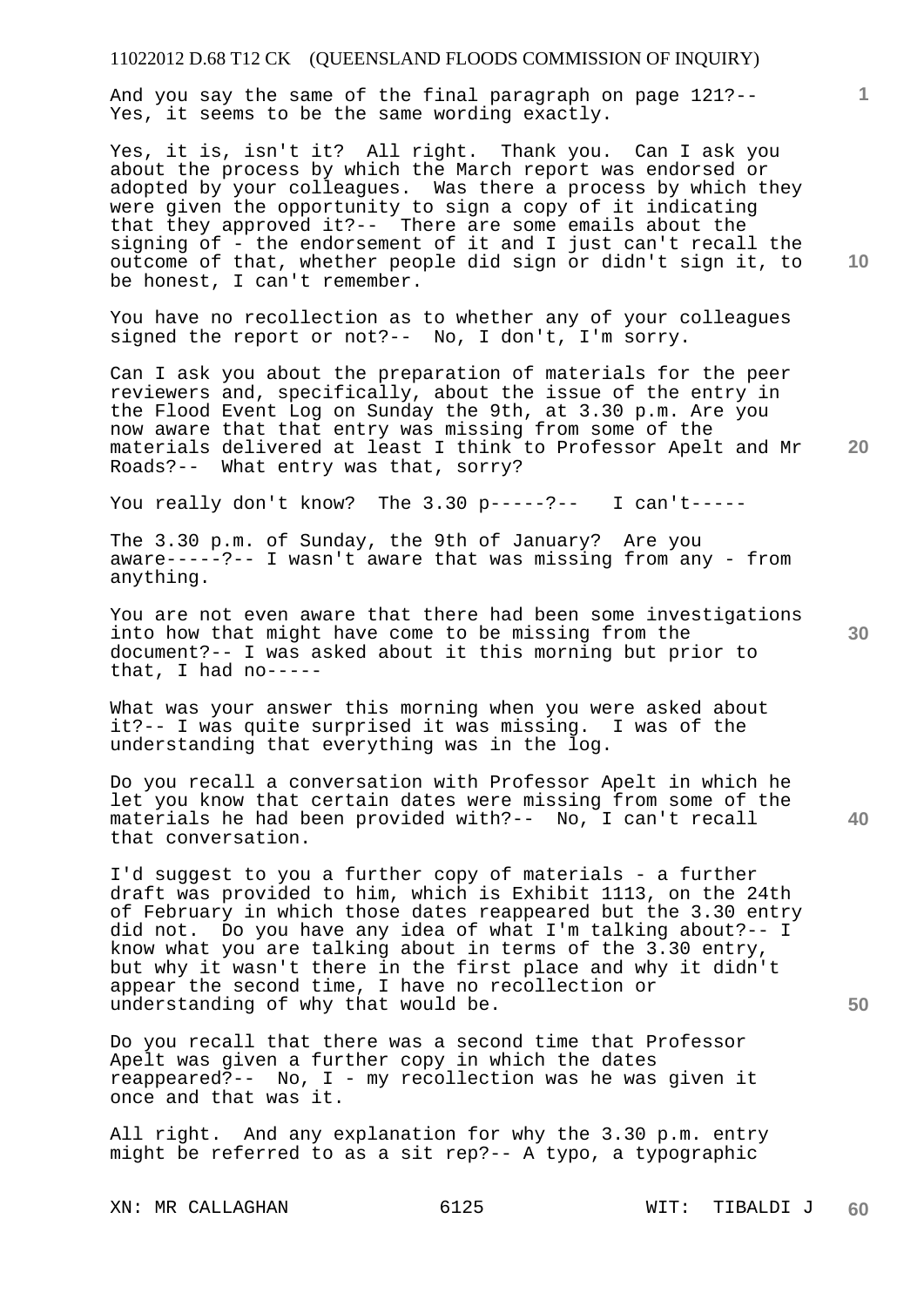error.

A typographic error?-- I would have no explanation at all.

Okay. A suggestion might be made that you directed Ms Cross, as she might have been then, to remove sit reps - reference to sit reps, situation reports, so as to avoid duplication of material?-- But aren't all the situation reports in the-----

**10**  Well, as we know, there is at least one missing?-- But it's mentioned in the log though.

Right?-- The full copy is not there but it is in the log; so I thought all the situation reports were in the log.

Yes. But the point here is that you directed the removal of sit reps from this but that direction was not, you would say, I'd suggest, intended to remove this entry of Sunday at 3.30 p.m. on the 9th; is that right?-- I can't remember that direction but I don't understand you're saying sit reps are gone because they are all in the report.

Yes?-- Like, in the log.

Yes?-- They're all listed.

The suggestion is that there was a direction to remove the sit reps from this document, the Flood Event Log, because they were included in the report elsewhere so as to avoid duplication?-- But what I'm saying to you is they are in the log. In the final document here, in the log.

I'm talking about the provision of the materials to the peer reviewers?-- I don't - you know, I don't understand why they didn't get the report.

Okay?-- I just don't.

And what do you say, Mr Tibaldi, to the suggestion that during the January event and, specifically, the period around about the 8th and 9th of January, you had no clear appreciation of what was required by the manual in respect of strategy W2; that you were not aware of that which you were meant to do and that you did not appreciate at all what was required?

MR O'CONNELL: There are three questions. They should be put individually.

MR CALLAGHAN: All right. That you had no clear appreciation of what was required by the manual in respect of strategy W2?-- That's not true.

And that there was no actual application or consideration, rather, of that strategy at or around that time?-- That's not true.

And have you got a recollection of that?-- I can't recall those shifts but to say that I operated with disregard to the

**1**

**20** 

**30** 

**40**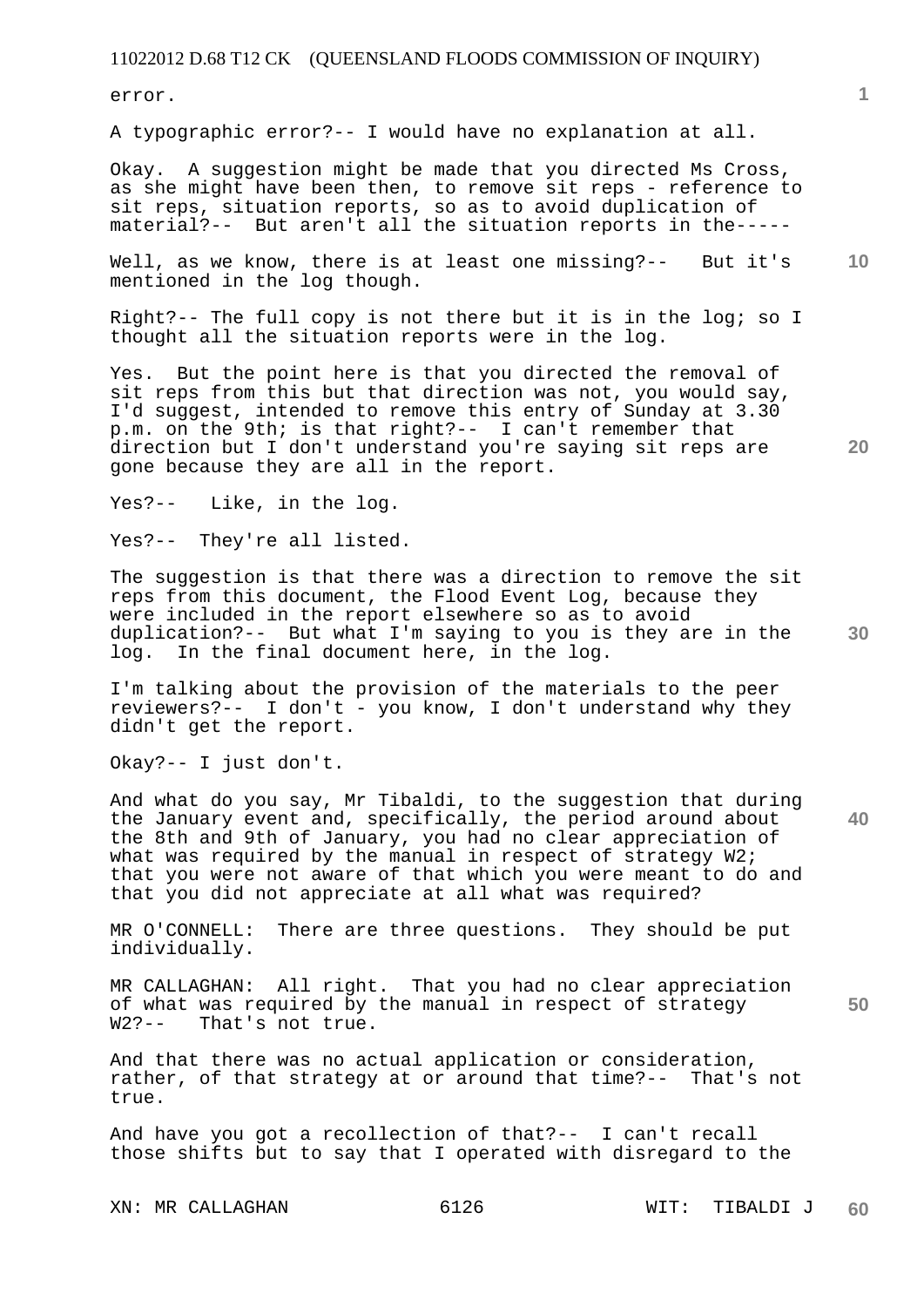manual or didn't understand the manual, that's not true.

And your basis for saying that is?-- Well, I drafted the manual. I'm very conscientious when I operate the dams during flood events. I try and do the best I can. To say that they had disregard to the manual, I won't accept that. It's not true.

**10**  COMMISSIONER: I know that you drafted the manual, which suggests some attachment, but you did identify that there was a problem with the flow chart, didn't you?-- Yes.

The problem with the flow chart - tell me if I'm wrong - is really that it treats the step as if it is a progression from W1 and then W2, if it doesn't look as if the flow will be more than 3500 CUMECS at Lowood or 4000 CUMECS at Moggill but if it's bigger than that, you go to W3. So, it sounds as if lower flow, W2; higher flow, W3, as if it's a progression?-- It doesn't recognise that a shift from W1 directly to W3 is possible. That's the problem with the flow chart. And it is possible in many situations.

It just doesn't make it clear that 2 and 3 are<br>alternatives-----?-- Yes. alternatives-----?--

-----not a series of steps?-- Yes, that's right.

**30**  So that, there may have been confusion about whether you actually - and I suggest this was your confusion when you were trying to write the report up later - about whether you had to go to W1, W2 or W3 or you could just treat 2 and 3 as alternatives?-- No, the confusion for me - well, it wasn't a confusion, it was more of a dilemma. That I'd knew we had gone from 1 to 3, it was obvious. But that flow chart didn't allow it and that was the dilemma. Like, I knew we'd done it and it was obvious and it was the sensible thing to do and there was no possible way you could argue we were using W2, but that flow chart didn't allow it and that to me that was a dilemma. Like, as I said, it concerned me.

Okay. Thank you.

MR CALLAGHAN: I have nothing further.

COMMISSIONER: Mr Rangiah.

MR RANGIAH: No questions, Commissioner.

COMMISSIONER: Mr Murdoch.

MR MURDOCH: Mr Tibaldi, you are aware that Brian Cooper has requested during the course of the January 2011 flood event to prepare an urgent report into the operation of the dam and, specifically, in relation to compliance with the Flood Mitigation Manual?-- I became aware of it after the event. I don't - didn't know anything about it at the time.

**1**

**20** 

**40**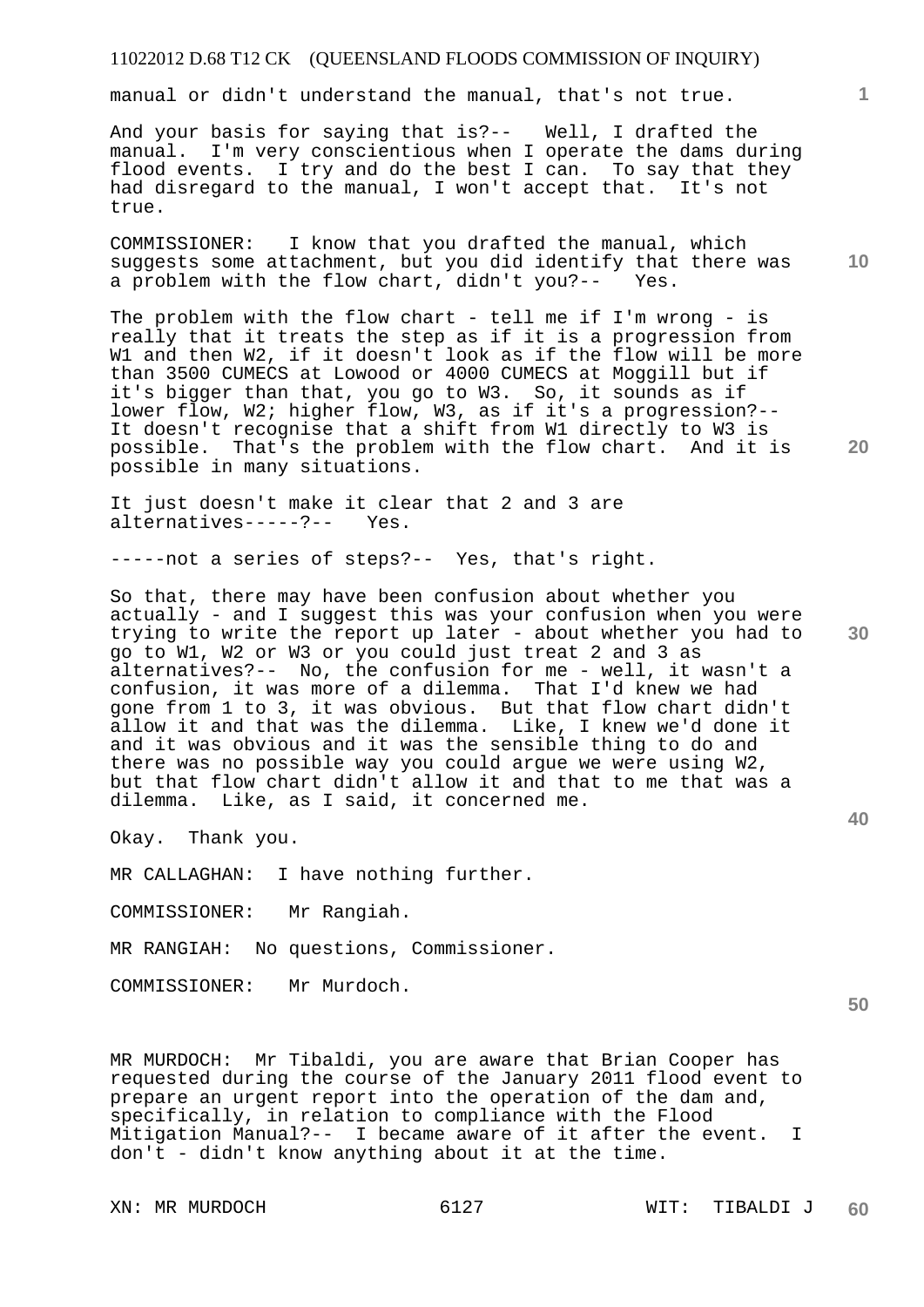But you, after the event, got a copy of his report?-- Yes, I can recall, I think, at some point when we were writing the report that someone - I couldn't tell you who - gave me a copy.

So, it was how long after the flood event?-- I would say some time in February, probably - it would have been February, I would say. Exactly when, I couldn't tell you.

In any event, I take it, that you have read his report when you got it?-- I read it when it was provided to me, yes.

And so far as the contents of the report went did you have any problems with it?-- I can recall his use of strategies, I didn't agree with it. I believed it to be incorrect. Whether it was based on incorrect information, I don't know, but I believe his thoughts about what strategies we were in was incorrect, was my view. I can't remember the exact report, but that was my view.

When you read the report and formed the view that his views were incorrect did you do anything about it?-- No.

Why not?-- What would you have me do? We were writing our own report.

Well, it was a report into, among other things, compliance against the Flood Mitigation Manual?-- My focus was on writing the report at that stage. It wasn't - I mean, there was all sorts of opinions and things being put forward but my focus was on the report I had to write and that was what I focused on.

So, at no stage did you do anything at all about expressing any dissent with the Cooper report?-- I don't think I have spoken to Brian - met or spoken to Brian Cooper in my life.

Nothing further, your Honour.

COMMISSIONER: Mr MacSporran.

MR MacSPORRAN: Nothing, thank you.

COMMISSIONER: Mr Burns.

MR BURNS: No, questions.

COMMISSIONER: Mr O'Donnell.

MR O'DONNELL: No questions, thank you.

COMMISSIONER: Mr Ambrose.

MR AMBROSE: No questions.

COMMISSIONER: Mr Sullivan.

**10** 

**1**

**30** 

**40**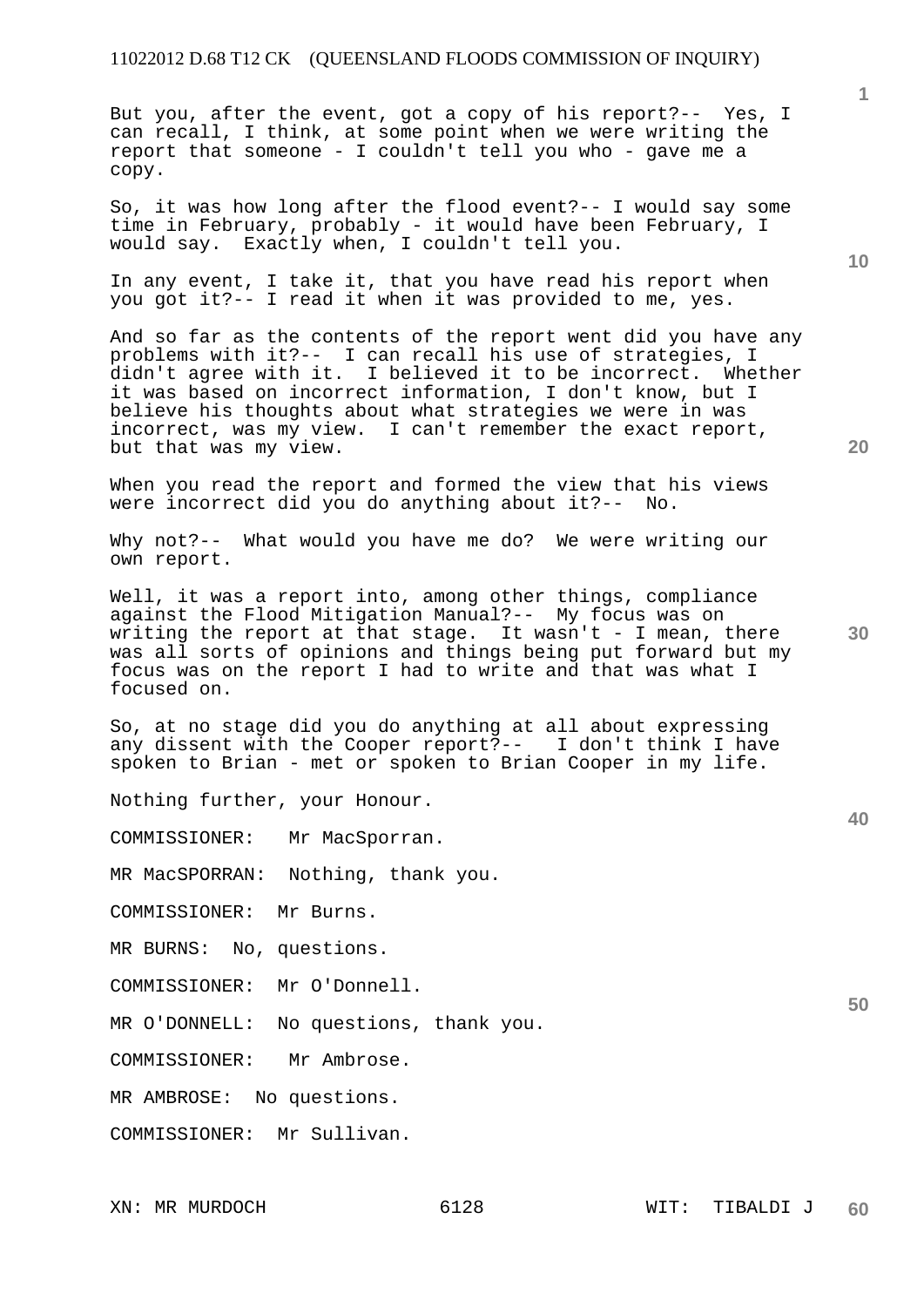MR SULLIVAN: No questions, thank you.

COMMISSIONER: Thank you. Mr Callaghan.

MR CALLAGHAN: If Mr Tibaldi and the other gentlemen might be excused.

COMMISSIONER: Yes. Mr Tibaldi, Mr Ayre, Mr Ruffini and Mr Malone are all excused.

MR MacSPORRAN: Mr Allen was stood down.

MR CALLAGHAN: Mr Allen can be excused as well. Anyone who hasn't been excused can be excused.

COMMISSIONER: Is excused, yes. Everybody is excused except for all of you. We need you a bit longer.

**20**  MR CALLAGHAN: There is a need to just tender a series of documents. An index has been prepared and the documents are all, as I understand it, contained on the one disc. Would you like me to read the document description into the record?

COMMISSIONER: How long is it?

MR CALLAGHAN: It's about three pages.

COMMISSIONER: I think not. Does anybody want them read into the record or are you happy to accept the index as the list-----

MR RANGIAH: No, thank you.

MR MacSPORRAN: No, thank you.

MR SULLIVAN: Thank you, no.

COMMISSIONER: It would be Exhibit 1150.

MR AMBROSE: Excuse me, I haven't seen the index.

COMMISSIONER: You had better have a look at the index, Mr Ambrose.

MR CALLAGHAN: I understood it had been circulated electronically if not in hard copy.

MR AMBROSE: Can I just say subject to any right to make a proper objection to them-----

COMMISSIONER: You had better have a look at it now because I don't know when you will be able to do the objecting if you don't.

MR AMBROSE: Well, I haven't seen a lot of those documents. There is a statement from the Premier that we haven't seen.

MR CALLAGHAN: As I understand it, the parties may not have

**60** 

**1**

**10** 

**30** 

**40**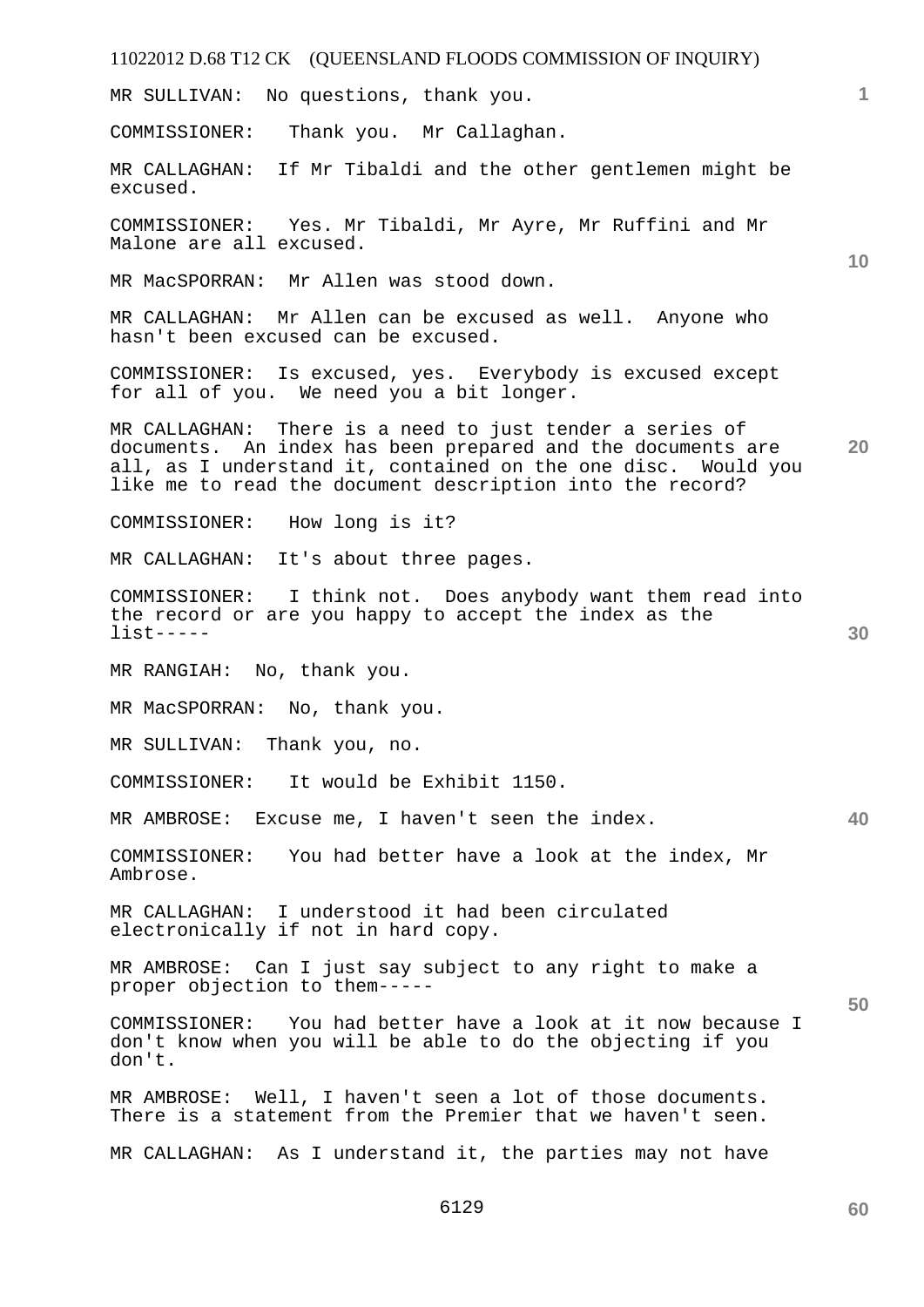seen the index but they certainly do have the documents referred to therein.

MR AMBROSE: I am instructed that my solicitor has got these documents on a disc but he hasn't had an opportunity to consider them yet.

COMMISSIONER: When did he get them?

MR AMBROSE: Yesterday.

COMMISSIONER: All right. What do you want to do about it? We can always, I suppose, resume next week if you want to make objections.

MR AMBROSE: Yes.

COMMISSIONER: All right. Very well. The documents will become 1150 subject to that right to make objections.

ADMITTED AND MARKED "EXHIBIT 1150"

COMMISSIONER: When can you let the Commission know?

MR AMBROSE: We will look at them overnight and let you know on Monday - or by email to the Commission as soon as we have considered them, at the latest by 10 o'clock Monday morning.

COMMISSIONER: All right. Thank you.

MR CALLAGHAN: That's the totality of the evidence, Madam Commissioner.

COMMISSIONER: All right. Now, the business of closing submissions, what I have in mind is this - and you can tell me whether it suits - that counsel assisting should have his submissions to you and finalised by 4 p.m. on Tuesday. I'm not sure what date that is. And that you should provide your submissions to the Commission by 4 p.m. on Thursday. That should give you a reasonable period of time to prepare them and respond. And that none of those submissions be published by anyone and the only way in which they will be published is by publication on the Commission's website, subject to the process which I described earlier, which is that if there are matters submitted by anybody which do not result in a finding and which are adverse to someone, they will be expiated from the document which appears on the website. Does anybody have any issue with any of that?

MR AMBROSE: No, no issue.

MR MacSPORRAN: Commissioner, just one matter that arises. I am assuming - I haven't had a chance to discuss this with Mr Callaghan - I am assuming counsel assisting the Commission, the submissions will go to all parties. It won't be simply to **10** 

**20** 

**1**

**30** 

**40**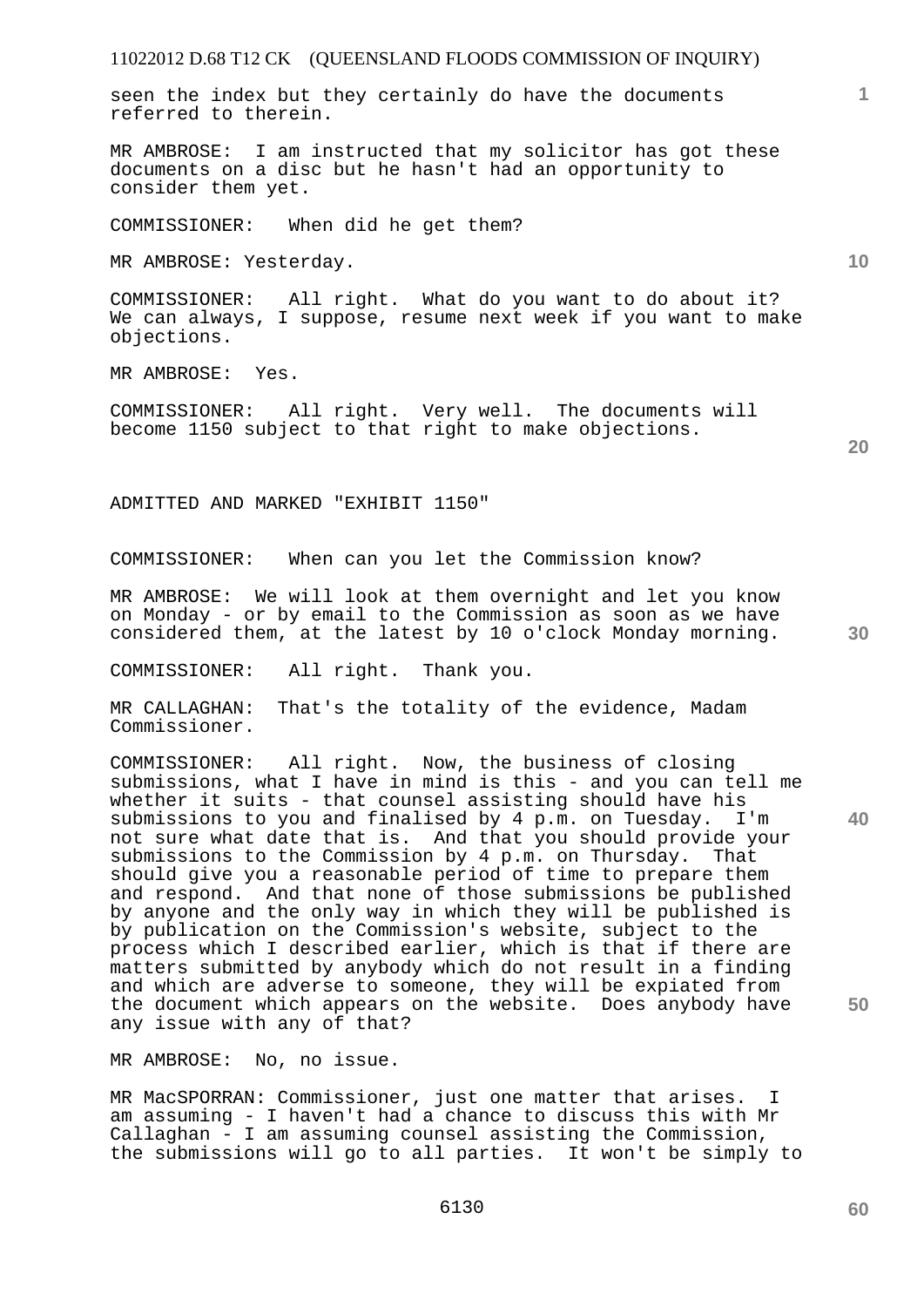the individual parties?

COMMISSIONER: No, I don't think so. I mean, you have all heard everything that has been said here. You have all got a pretty good idea what the issues are. I can't really see any point in limiting-----

MR MacSPORRAN: No, that's so.

**10**  COMMISSIONER: And it really concerns everybody, I think, in this instance.

MR MacSPORRAN: That's my point. You would need to have them all to reply properly.

COMMISSIONER: Yes. In other instances where we have done draft findings, we have tried to keep them away from people----

MR MacSPORRAN: I know.

COMMISSIONER: -----who really had no interest, but this is different, I think.

MR MacSPORRAN: That's why I raised it.

COMMISSIONER: So everybody should get everything.

MR MacSPORRAN: Yes.

COMMISSIONER: All right. Well, there being no objection, those are my directions then.

I do want to make a closing statement. I'm sorry to hold you up a bit longer but it won't be too long.

I want to make some points before closing the hearing. I have heard the suggestion made - I don't know how seriously or with what motivation - that because it's been necessary for the Commission to reconvene and re-examine the question of dam strategies, anything the Commission says about anything is now in doubt.

In response, I invite the public at large, really, and the media also, to look at what the Commission has actually been doing. Take a look at the interim report and read the recommendations it produced, many of which are well and truly in place. There is increased swift water rescue personnel and equipment and training; warning systems for rising waterways; disaster management group organisation; how the evacuation centres are set up and managed and made known to the public; and, on this very topic of dams, there was a recommendation for a lowering of the Wivenhoe level to 75 percent, which is likely to have preserved the peace of mind of a lot of people over the January rain, and another for a complete overhaul of the Flood Mitigation Manual based on up-to-date science. They are just a few examples.

**50** 

**60** 

**40** 

**20**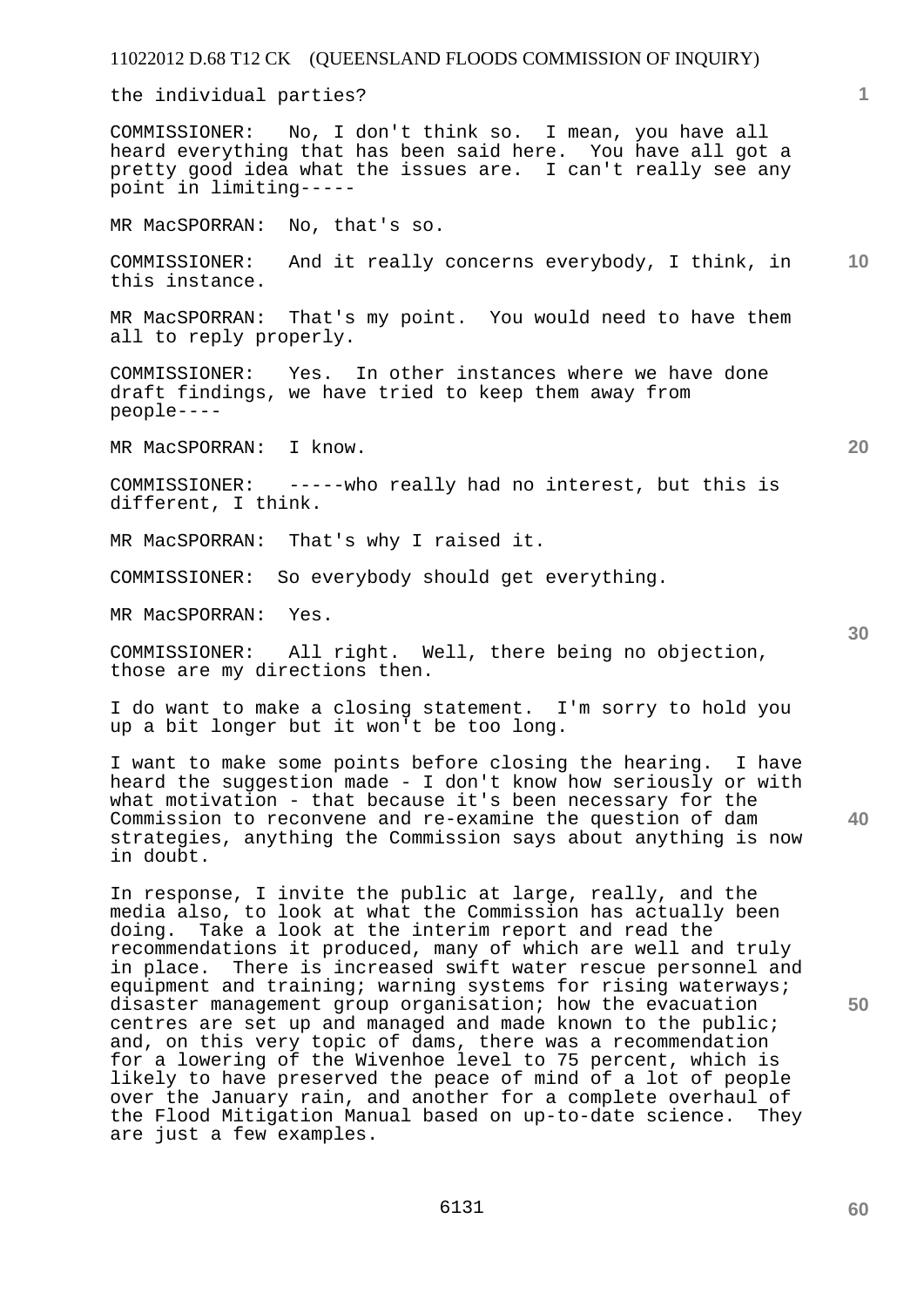The Commission, since the delivery of the interim report, has been dealing with insurance and land planning and the second of those topics, in particular, is a large and fundamental one. The Commission has devoted a large amount of its time to reviewing land planning laws, policies, instruments and practices, to work out how the prospect of flooding can be dealt with in land planning in Queensland. It was a massive task. It would be very foolish to disregard all of that though.

When this Commission was set up, it was not intended as a means of conducting forensic investigations into whether all those connected with the flood response were telling the truth and had given consistent accounts of their actions. The focus a year ago was on whether the dam operators had let out enough water when they were operating under the W3 strategy; whether they had moved to W4 early enough and whether they had taken forecast rainfall into account in the process, not whether they had been in those strategies at all at the time they said they were. That, of course, has emerged as the issue here.

And this, of course, was not just - and I refer to the Commission's work and terms of reference - this was not just an inquiry about dam operation. There are six other terms of reference, all just as important. If the Commission had set about reviewing all available documentation to check that everything everyone had said on oath before it on important topics was consistent with anything else that could be found in the thousands of documents before the Commission, there would've gone most of the time allotted, most of the year allotted for the Commission. This was not a Fitzgerald Inquiry.

Make no mistake, I do not warrant that the Commission has checked that all of what Emergency Management Queensland, the SES, the Police, the Bureau of Meteorology, DERM, each of the Councils throughout Queensland, or anyone else has told the Commission is true and correct, particularly not where it has been the subject of sworn evidence.

This Commission was set up to look to how things are managed for the future, which is a sensible approach. My task, as set out in the terms of reference, was not to search out culprits but to make recommendations to improve preparation and planning for flood threats, emergency response, and any changes to legislation to better protect life and property in natural disasters. That's what we have been spending our time on. It's a rational application of resources.

That's not to say I'm not grateful for the work put in by Mr Thomas and any individual who may have assisted him in identifying the questions which were explored in the last ten days or so. They are fundamental. They have to be resolved for the very reason that a Commission like this, reporting in the timeframes it has to observe, must be able to rely on what is said to it on oath. It goes to the heart of how commissions function if that reliance can't be placed on sworn evidence. That's the very question to be determined here and

**10** 

**1**

**20** 

**30** 

**50**